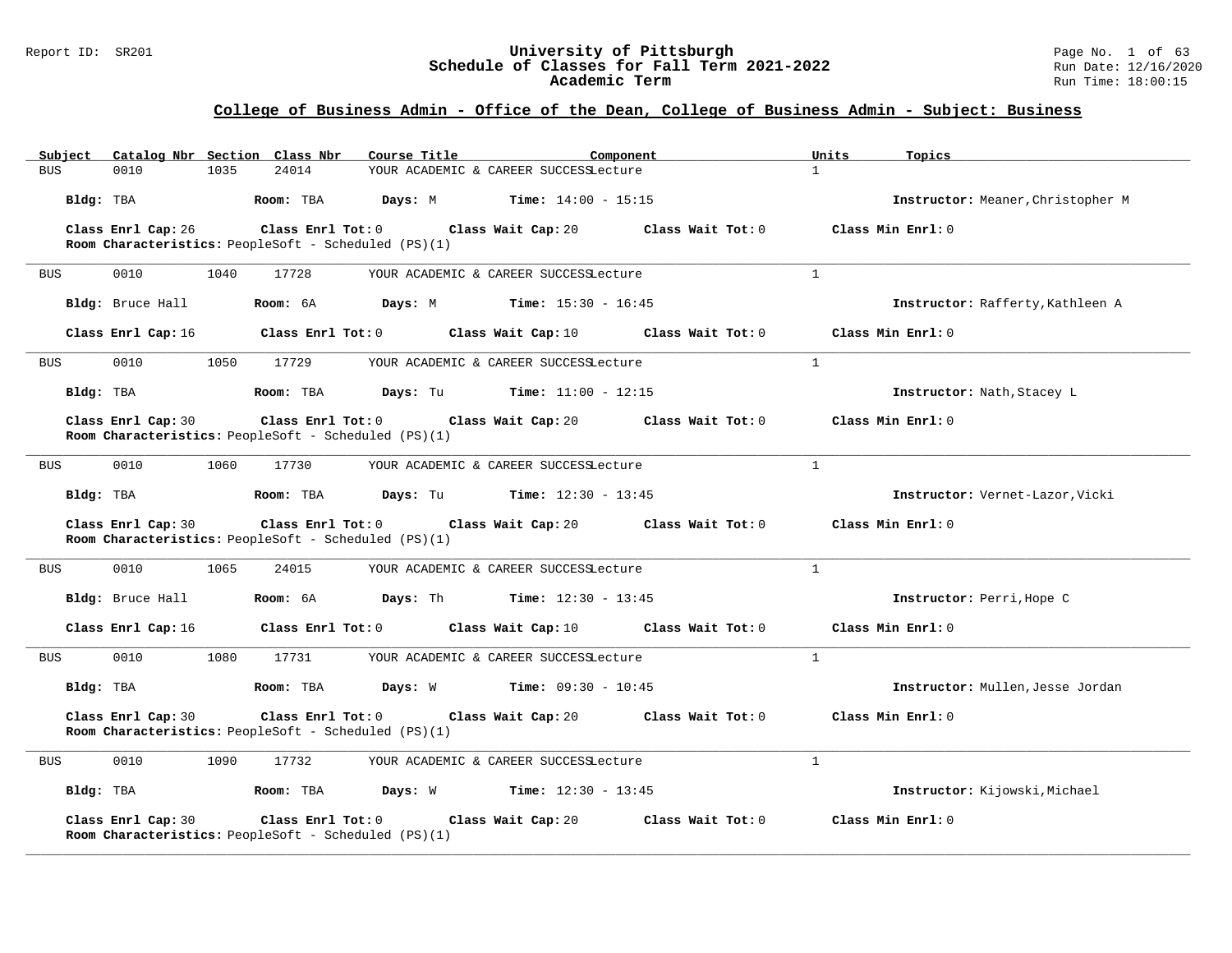#### Report ID: SR201 **University of Pittsburgh** Page No. 2 of 63 **Schedule of Classes for Fall Term 2021-2022** Run Date: 12/16/2020 **Academic Term** Run Time: 18:00:15

# **College of Business Admin - Office of the Dean, College of Business Admin - Subject: Business**

| Subject    |                    |      | Catalog Nbr Section Class Nbr                                                   | Course Title                         |                                              | Component                            | Units          | Topics                           |
|------------|--------------------|------|---------------------------------------------------------------------------------|--------------------------------------|----------------------------------------------|--------------------------------------|----------------|----------------------------------|
| <b>BUS</b> | 0010               | 1100 | 17733                                                                           |                                      | YOUR ACADEMIC & CAREER SUCCESSLecture        |                                      | $\mathbf{1}$   |                                  |
|            | Bldg: TBA          |      | Room: TBA                                                                       | Days: Th                             | Time: $11:00 - 12:15$                        |                                      |                | Instructor: Scott, Carlton J     |
|            | Class Enrl Cap: 30 |      | Class Enrl Tot: 0                                                               |                                      | Class Wait Cap: 20                           | Class Wait Tot: 0                    |                | Class Min Enrl: 0                |
|            |                    |      | Room Characteristics: PeopleSoft - Scheduled (PS)(1)                            |                                      |                                              |                                      |                |                                  |
| <b>BUS</b> | 0010               | 1110 | 17734                                                                           |                                      | YOUR ACADEMIC & CAREER SUCCESSLecture        |                                      | $\mathbf{1}$   |                                  |
|            | Bldg: TBA          |      | Room: TBA                                                                       |                                      | <b>Days:</b> Th <b>Time:</b> $12:30 - 13:45$ |                                      |                | Instructor: Vernet-Lazor, Vicki  |
|            | Class Enrl Cap: 30 |      | Room Characteristics: PeopleSoft - Scheduled (PS)(1)                            | Class Enrl Tot: 0 Class Wait Cap: 20 |                                              | Class Wait Tot: 0                    |                | Class Min Enrl: 0                |
| <b>BUS</b> | 0010               | 1140 | 22100                                                                           |                                      | YOUR ACADEMIC & CAREER SUCCESSLecture        |                                      | $\mathbf{1}$   |                                  |
|            | Bldg: TBA          |      | Room: TBA                                                                       |                                      | <b>Days:</b> W <b>Time:</b> $15:30 - 16:45$  |                                      |                | Instructor: Riley, Kevin M       |
|            | Class Enrl Cap: 30 |      | Room Characteristics: PeopleSoft - Scheduled (PS)(1)                            | Class Enrl Tot: 0 Class Wait Cap: 20 |                                              | Class Wait Tot: 0                    |                | Class Min Enrl: 0                |
| <b>BUS</b> | 0010               | 1145 | 22101                                                                           |                                      | YOUR ACADEMIC & CAREER SUCCESSLecture        |                                      | $\mathbf{1}$   |                                  |
|            | Bldg: Bruce Hall   |      | Room: 6A                                                                        | Days: Tu                             | <b>Time:</b> $12:30 - 13:45$                 |                                      |                | Instructor: Adams, Elizabeth R   |
|            | Class Enrl Cap: 16 |      | Class Enrl Tot: 0                                                               |                                      |                                              | Class Wait Cap: 10 Class Wait Tot: 0 |                | Class Min Enrl: 0                |
| <b>BUS</b> | 0020               | 1010 | 17723                                                                           | YOUR CAREER SUCCESS                  | Lecture                                      |                                      | $\mathbf{1}$   |                                  |
|            | Bldg: TBA          |      | Room: TBA                                                                       |                                      | <b>Days:</b> M <b>Time:</b> $11:00 - 12:15$  |                                      |                | Instructor: Anselmi, Carli M     |
|            | Class Enrl Cap: 32 |      | Class Enrl Tot: 0<br>Room Characteristics: PeopleSoft - Scheduled (PS)(1)       |                                      | Class Wait Cap: 20                           | Class Wait Tot: 0                    |                | Class Min Enrl: 0                |
| BUS        | 0020               | 1020 | 17724                                                                           | YOUR CAREER SUCCESS                  | Lecture                                      |                                      | $\overline{1}$ |                                  |
|            | Bldg: TBA          |      | Room: TBA                                                                       | Days: M                              | <b>Time:</b> $12:30 - 13:45$                 |                                      |                | Instructor: Adams, Elizabeth R   |
|            | Class Enrl Cap: 33 |      | Class Enrl Tot: 0<br>Room Characteristics: PeopleSoft - Scheduled (PS)(1)       |                                      | Class Wait Cap: 20                           | Class Wait Tot: 0                    |                | Class Min Enrl: 0                |
| <b>BUS</b> | 0020               | 1030 | 17947                                                                           | YOUR CAREER SUCCESS                  | Lecture                                      |                                      | $\mathbf{1}$   |                                  |
|            | Bldg: TBA          |      | Room: TBA                                                                       | Days: Tu                             | <b>Time:</b> $09:30 - 10:45$                 |                                      |                | Instructor: Zalar, Allison Marie |
|            | Class Enrl Cap: 32 |      | $Class$ $Enr1$ $Tot: 0$<br>Room Characteristics: PeopleSoft - Scheduled (PS)(1) |                                      | Class Wait Cap: 20                           | Class Wait Tot: 0                    |                | Class Min Enrl: 0                |

**\_\_\_\_\_\_\_\_\_\_\_\_\_\_\_\_\_\_\_\_\_\_\_\_\_\_\_\_\_\_\_\_\_\_\_\_\_\_\_\_\_\_\_\_\_\_\_\_\_\_\_\_\_\_\_\_\_\_\_\_\_\_\_\_\_\_\_\_\_\_\_\_\_\_\_\_\_\_\_\_\_\_\_\_\_\_\_\_\_\_\_\_\_\_\_\_\_\_\_\_\_\_\_\_\_\_\_\_\_\_\_\_\_\_\_\_\_\_\_\_\_\_\_\_\_\_\_\_\_\_\_\_\_\_\_\_\_\_\_\_\_\_\_\_\_\_\_\_\_\_\_\_\_\_\_\_**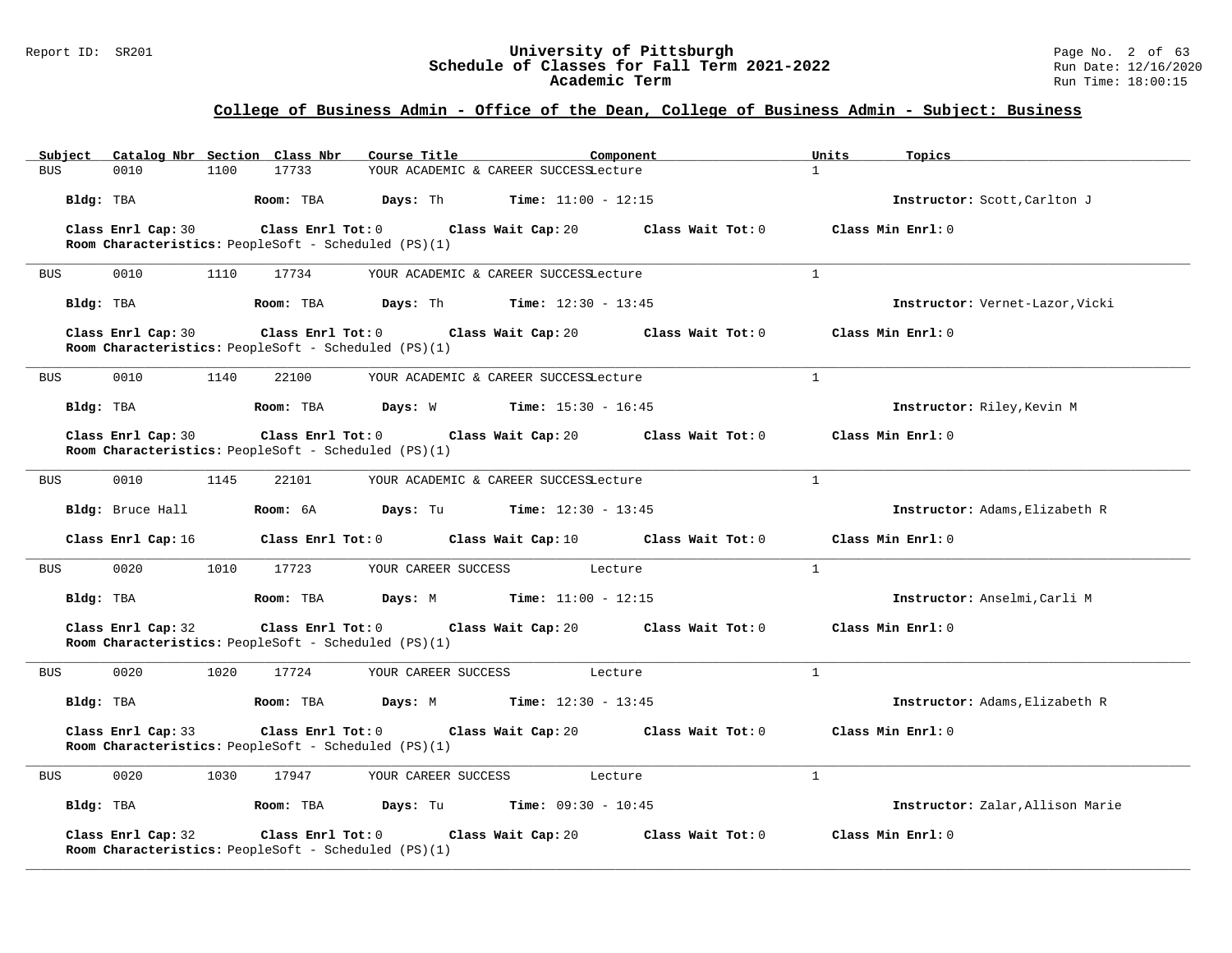| <b>BUS</b> | 0020<br>1040                                                               | 18511                   | YOUR CAREER SUCCESS                                              |                       | Lecture                                                                                     | $\mathbf{1}$                               |
|------------|----------------------------------------------------------------------------|-------------------------|------------------------------------------------------------------|-----------------------|---------------------------------------------------------------------------------------------|--------------------------------------------|
|            | Bldg: TBA                                                                  | Room: TBA               | <b>Days:</b> Th <b>Time:</b> $09:30 - 10:45$                     |                       |                                                                                             | <b>Instructor:</b> Reye, Christopher James |
|            | Class Enrl Cap: 32<br>Room Characteristics: PeopleSoft - Scheduled (PS)(1) | $Class$ $Enrl$ $Tot: 0$ |                                                                  |                       | Class Wait Cap: 20 Class Wait Tot: 0                                                        | Class Min Enrl: 0                          |
| BUS        | 0020<br>1110                                                               | 17945                   | YOUR CAREER SUCCESS                                              |                       | Lecture                                                                                     | $\mathbf{1}$                               |
|            | Bldg: TBA                                                                  | Room: TBA               | <b>Days:</b> W <b>Time:</b> $11:00 - 12:15$                      |                       |                                                                                             | Instructor: Rhoades, Rebecca Lynn          |
|            | Class Enrl Cap: 32<br>Room Characteristics: PeopleSoft - Scheduled (PS)(1) |                         |                                                                  |                       | Class Enrl Tot: $0$ Class Wait Cap: $20$ Class Wait Tot: $0$                                | Class Min Enrl: 0                          |
| <b>BUS</b> | 0020<br>1120                                                               | 17946                   | YOUR CAREER SUCCESS                                              |                       | Lecture                                                                                     | $\mathbf{1}$                               |
|            | Bldg: TBA                                                                  | Room: TBA               | <b>Days:</b> W <b>Time:</b> $12:30 - 13:45$                      |                       |                                                                                             | Instructor: Meaner, Christopher M          |
|            | Class Enrl Cap: 32<br>Room Characteristics: PeopleSoft - Scheduled (PS)(1) |                         |                                                                  |                       | Class Enrl Tot: $0$ Class Wait Cap: $20$ Class Wait Tot: $0$                                | Class Min Enrl: 0                          |
| BUS        | 1900<br>1010                                                               | 12161                   | BUSINESS INTERNSHIP 1nternship                                   |                       |                                                                                             | $1 - 3$                                    |
|            | <b>Bldg:</b> Sennott Square                                                |                         | <b>Room:</b> 02600 <b>Days:</b> TBA <b>Time:</b> $00:00 - 00:00$ |                       |                                                                                             | Instructor: Jones, Raymond E               |
|            |                                                                            |                         |                                                                  |                       |                                                                                             | Atkin, Robert S                            |
|            |                                                                            |                         |                                                                  |                       |                                                                                             |                                            |
|            |                                                                            |                         |                                                                  |                       | Class Enrl Cap: 25 Class Enrl Tot: 0 Class Wait Cap: 20 Class Wait Tot: 0 Class Min Enrl: 0 |                                            |
| BUS        | 1901 1901                                                                  | 1010 12101              | INDEPENDENT STUDY 1ndependent Study                              |                       |                                                                                             | $1 - 3$                                    |
|            | Bldg: Sennott Square                                                       |                         | <b>Room:</b> 02204 <b>Days:</b> TBA <b>Time:</b> 00:00 - 00:00   |                       |                                                                                             | Instructor: Sukits, Jay William            |
|            |                                                                            |                         |                                                                  |                       | Class Enrl Cap: 25 Class Enrl Tot: 0 Class Wait Cap: 20 Class Wait Tot: 0                   | Class Min Enrl: 0                          |
| BUS        | 1904<br>1010                                                               | 12160                   | CBA FULL-TIME CO-OP Internship                                   |                       |                                                                                             | $\mathbf{1}$                               |
|            | Bldg: Sennott Square                                                       |                         | <b>Room:</b> 02600 <b>Days:</b> TBA <b>Time:</b> $00:00 - 00:00$ |                       |                                                                                             | Instructor: Jones, Raymond E               |
|            | Class Enrl Cap: 25                                                         |                         | Class Enrl Tot: 0 Class Wait Cap: 20                             |                       | Class Wait Tot: 0                                                                           | Class Min Enrl: 0                          |
| BUS        | 1910<br>1200                                                               | 23296                   | BUSINESS INT'L INTERNSHIP                                        |                       | Internship                                                                                  | $3 - 6$                                    |
|            | Bldg: TO BE ARRANGED                                                       | Room: TBA               | <b>Days:</b> TBA <b>Time:</b> $00:00 - 00:00$                    |                       |                                                                                             | Instructor: Schultz, Bryan Paul            |
|            | Class Enrl Cap: 35                                                         | $Class$ $Enr1$ $Tot: 0$ |                                                                  | Class Wait Cap: 20    | Class Wait Tot: 0                                                                           | Class Min Enrl: 0                          |
| BUS        | 1910<br>1205                                                               | 23297                   | BUSINESS INT'L INTERNSHIP                                        |                       | Internship                                                                                  | $3 - 6$                                    |
|            | Bldg: TO BE ARRANGED                                                       | Room: TBA               | Days: TBA                                                        | $Time: 00:00 - 00:00$ |                                                                                             | Instructor: Schultz, Bryan Paul            |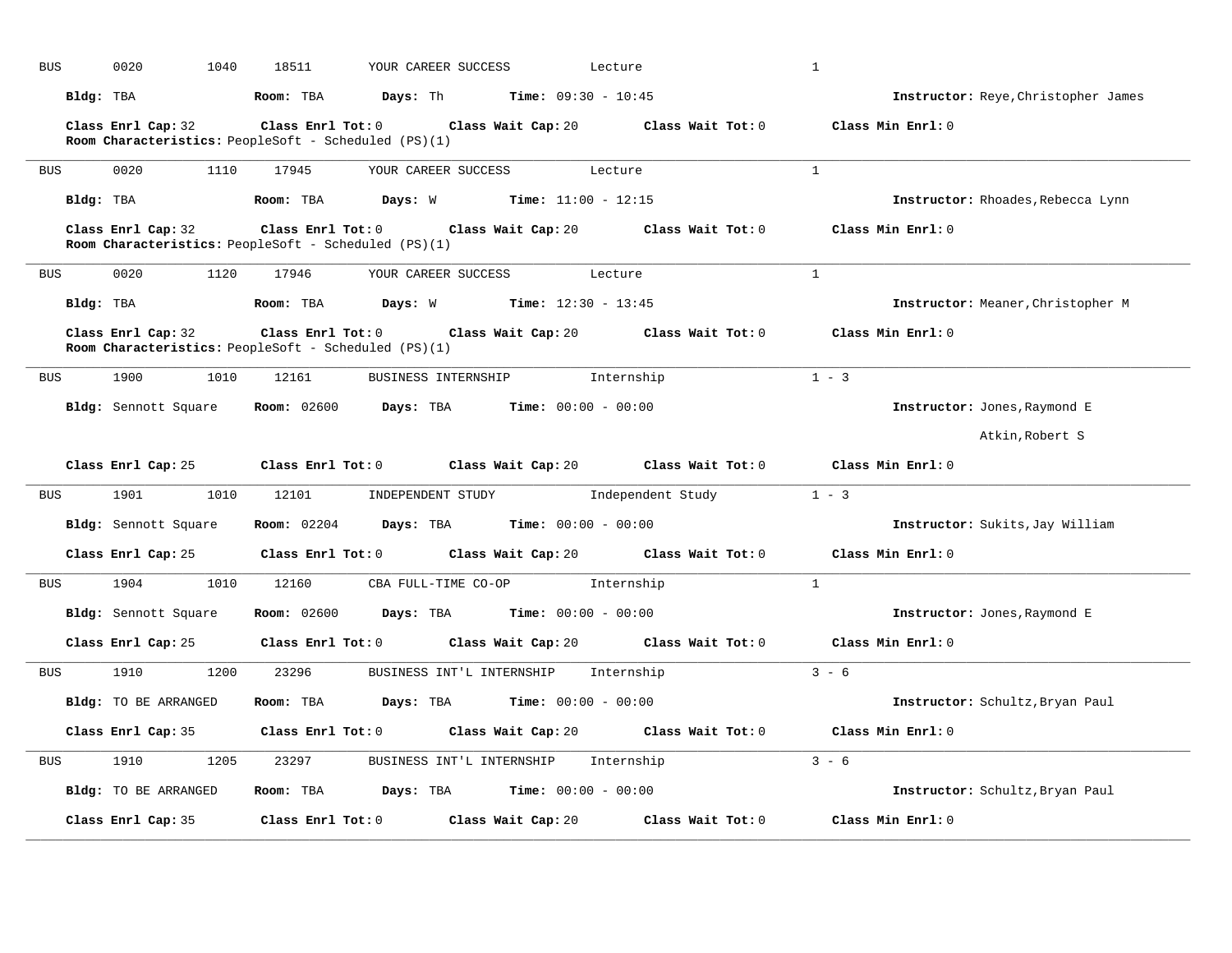#### Report ID: SR201 **University of Pittsburgh** Page No. 4 of 63 **Schedule of Classes for Fall Term 2021-2022** Run Date: 12/16/2020 **Academic Term** Run Time: 18:00:15

# **College of Business Admin - Office of the Dean, College of Business Admin - Subject: Business**

| Subject    |                             |      | Catalog Nbr Section Class Nbr | Course Title |                                                 | Component                                                                                                                                                                                                                          | Units    | Topics                          |
|------------|-----------------------------|------|-------------------------------|--------------|-------------------------------------------------|------------------------------------------------------------------------------------------------------------------------------------------------------------------------------------------------------------------------------------|----------|---------------------------------|
| <b>BUS</b> | 1910                        | 1210 | 25698                         |              | BUSINESS INT'L INTERNSHIP                       | Internship                                                                                                                                                                                                                         | $3 - 6$  |                                 |
|            | Bldg: TO BE ARRANGED        |      | Room: TBA                     | Days: TBA    | <b>Time:</b> $00:00 - 00:00$                    |                                                                                                                                                                                                                                    |          | Instructor: Staff               |
|            | Class Enrl Cap: 50          |      | Class Enrl Tot: 0             |              | Class Wait Cap: 20                              | Class Wait Tot: 0                                                                                                                                                                                                                  |          | Class Min Enrl: 0               |
| <b>BUS</b> | 1910                        | 1300 | 25705                         |              | BUSINESS INT'L INTERNSHIP                       | Internship                                                                                                                                                                                                                         | $3 - 6$  |                                 |
|            | Bldg: TO BE ARRANGED        |      | Room: TBA                     | Days: TBA    | <b>Time:</b> $00:00 - 00:00$                    |                                                                                                                                                                                                                                    |          | Instructor: Staff               |
|            | Class Enrl Cap: 50          |      | Class Enrl Tot: 0             |              | Class Wait Cap: 20                              | Class Wait Tot: 0                                                                                                                                                                                                                  |          | Class Min Enrl: 0               |
| <b>BUS</b> | 1910                        | 1400 | 27035                         |              | BUSINESS INT'L INTERNSHIP                       | Internship                                                                                                                                                                                                                         | $3 - 6$  |                                 |
|            | <b>Bldg:</b> TO BE ARRANGED |      | Room: TBA                     | Days: TBA    | <b>Time:</b> $00:00 - 00:00$                    |                                                                                                                                                                                                                                    |          | Instructor: Staff               |
|            | Class Enrl Cap: 50          |      | Class Enrl Tot: 0             |              | Class Wait Cap: 20                              | Class Wait Tot: 0                                                                                                                                                                                                                  |          | Class Min Enrl: 0               |
| <b>BUS</b> | 1940                        | 1010 | 12111                         | STUDY ABROAD |                                                 | Independent Study                                                                                                                                                                                                                  | $1 - 18$ |                                 |
|            | Bldg: TO BE ARRANGED        |      | Room: TBA                     | Days: TBA    | <b>Time:</b> $00:00 - 00:00$                    |                                                                                                                                                                                                                                    |          | Instructor: Schultz, Bryan Paul |
|            |                             |      |                               |              |                                                 |                                                                                                                                                                                                                                    |          |                                 |
|            | Class Enrl Cap: 25          |      | Class Enrl Tot: 0             |              | Class Wait Cap: 20                              | Class Wait Tot: 0                                                                                                                                                                                                                  |          | Class Min Enrl: 0               |
|            |                             |      |                               |              |                                                 | <b></b> This class has an additional fee. For more information go to <a <br="" href="http://www.registrar.pitt.edu">target="_blank"&gt;http://www.registrar.pitt.edu/</a> , and click on Faculty and Staff, then Course and Class. |          |                                 |
| <b>BUS</b> | 1997                        | 1020 | 27033                         |              | STUDY ABROAD: EXCHANGE PROGRAMIndependent Study |                                                                                                                                                                                                                                    | $1 - 18$ |                                 |
|            | Bldg: TO BE ARRANGED        |      | Room: TBA                     | Days: TBA    | <b>Time:</b> $00:00 - 00:00$                    |                                                                                                                                                                                                                                    |          | Instructor: Schweber, Arielle   |
|            |                             |      |                               |              |                                                 |                                                                                                                                                                                                                                    |          | Schultz, Bryan Paul             |
|            | Class Enrl Cap: 10          |      | Class Enrl Tot: 0             |              | Class Wait Cap: 10                              | Class Wait Tot: 0                                                                                                                                                                                                                  |          | Class Min Enrl: 0               |
| <b>BUS</b> | 1997                        | 1050 | 15306                         |              | STUDY ABROAD: EXCHANGE PROGRAMIndependent Study |                                                                                                                                                                                                                                    | $1 - 18$ |                                 |
|            | Bldg: TO BE ARRANGED        |      | Room: TBA                     | Days: TBA    | <b>Time:</b> $00:00 - 00:00$                    |                                                                                                                                                                                                                                    |          | Instructor: Schultz, Bryan Paul |
|            |                             |      |                               |              |                                                 |                                                                                                                                                                                                                                    |          | Schweber, Arielle               |
|            | Class Enrl Cap: 25          |      | Class Enrl Tot: 0             |              | Class Wait Cap: 20                              | Class Wait Tot: 0                                                                                                                                                                                                                  |          | Class Min Enrl: 0               |

**\_\_\_\_\_\_\_\_\_\_\_\_\_\_\_\_\_\_\_\_\_\_\_\_\_\_\_\_\_\_\_\_\_\_\_\_\_\_\_\_\_\_\_\_\_\_\_\_\_\_\_\_\_\_\_\_\_\_\_\_\_\_\_\_\_\_\_\_\_\_\_\_\_\_\_\_\_\_\_\_\_\_\_\_\_\_\_\_\_\_\_\_\_\_\_\_\_\_\_\_\_\_\_\_\_\_\_\_\_\_\_\_\_\_\_\_\_\_\_\_\_\_\_\_\_\_\_\_\_\_\_\_\_\_\_\_\_\_\_\_\_\_\_\_\_\_\_\_\_\_\_\_\_\_\_\_**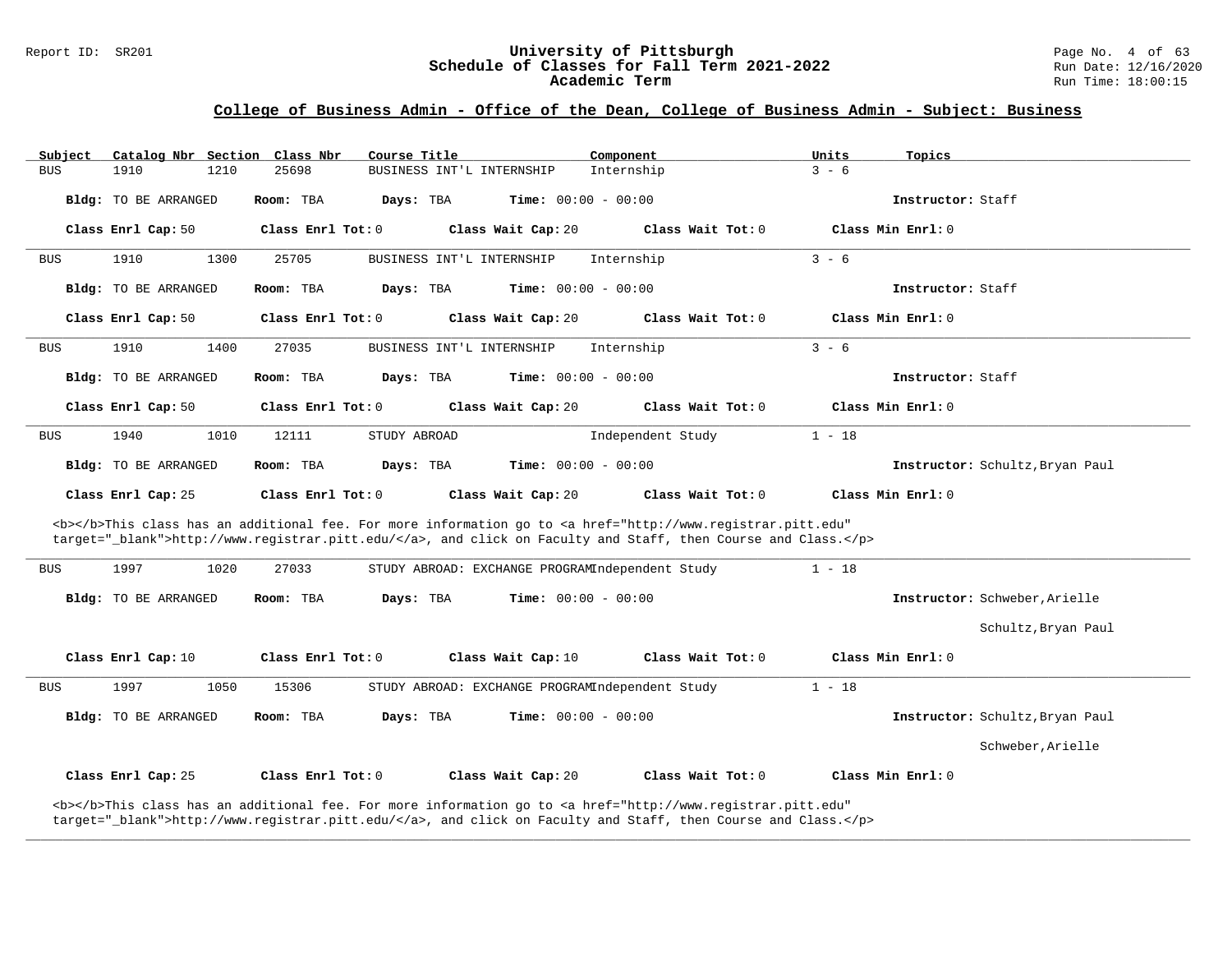#### Report ID: SR201 **University of Pittsburgh University of Pittsburgh** Page No. 5 of 63<br>**Schedule of Classes for Fall Term 2021-2022** Run Date: 12/16/2020 **Schedule of Classes for Fall Term 2021-2022** Run Date: 12/16/2020 **Academic Term** Run Time: 18:00:15

| Subject Catalog Nbr Section Class Nbr                                                            | Course Title<br>Component                      | Units<br>Topics                        |
|--------------------------------------------------------------------------------------------------|------------------------------------------------|----------------------------------------|
| 0030<br>1030<br>12108<br><b>BUSACC</b>                                                           | FINANCIAL ACCOUNTING<br>Lecture                | $\mathcal{L}$                          |
| Room: TBA<br>Bldg: TBA                                                                           | <b>Days:</b> TuTh <b>Time:</b> $12:30 - 13:45$ | Instructor: Carlin, Jocelyn D          |
| Class Enrl Cap: 100<br>Room Characteristics: PeopleSoft - Scheduled (PS)(1)                      | Class Enrl Tot: 0 Class Wait Cap: 20           | Class Min Enrl: 0<br>Class Wait Tot: 0 |
| 0030<br>1034<br>12112<br><b>BUSACC</b>                                                           | FINANCIAL ACCOUNTING<br>Recitation             | 3                                      |
| Bldg: TBA<br>Room: TBA                                                                           | <b>Days:</b> $F$ <b>Time:</b> $09:00 - 09:50$  | Instructor: Staff                      |
| Class Enrl Cap: 35<br>Room Characteristics: PeopleSoft - Scheduled (PS)(1)                       | Class Enrl Tot: 0 Class Wait Cap: 20           | Class Min Enrl: 0<br>Class Wait Tot: 0 |
| <b>BUSACC</b><br>0030<br>1036<br>12201                                                           | FINANCIAL ACCOUNTING<br>Recitation             | $\mathbf{3}$                           |
| Bldg: TBA<br>Room: TBA                                                                           | <b>Days:</b> $F$ <b>Time:</b> $10:00 - 10:50$  | Instructor: Staff                      |
| Class Enrl Cap: 35<br>Room Characteristics: PeopleSoft - Scheduled (PS)(1)                       | Class Enrl Tot: 0 Class Wait Cap: 20           | Class Wait Tot: 0<br>Class Min Enrl: 0 |
| 0030<br>1038<br>12113<br><b>BUSACC</b>                                                           | FINANCIAL ACCOUNTING<br>Recitation             | 3                                      |
| Room: TBA<br>Bldg: TBA                                                                           | <b>Days:</b> $F$ <b>Time:</b> $11:00 - 11:50$  | Instructor: Staff                      |
| Class Enrl Cap: 35<br>Room Characteristics: PeopleSoft - Scheduled (PS)(1)                       | Class Enrl Tot: 0 Class Wait Cap: 20           | Class Wait Tot: 0<br>Class Min Enrl: 0 |
| 0030<br><b>BUSACC</b><br>1039<br>12213                                                           | Recitation<br>FINANCIAL ACCOUNTING             | 3                                      |
| Bldg: TBA<br>Room: TBA                                                                           | <b>Days:</b> $F$ <b>Time:</b> $08:00 - 08:50$  | Instructor: Staff                      |
| Class Enrl Cap: 35<br>Room Characteristics: PeopleSoft - Scheduled (PS)(1)                       | Class Enrl Tot: 0 Class Wait Cap: 20           | Class Wait Tot: 0<br>Class Min Enrl: 0 |
| <b>BUSACC</b><br>0030<br>1040<br>16600                                                           | FINANCIAL ACCOUNTING<br>Lecture                | $\overline{3}$                         |
| Bldg: TBA<br>Room: TBA                                                                           | <b>Days:</b> TuTh <b>Time:</b> $09:30 - 10:45$ | Instructor: Cade, Nicole               |
| Class Enrl Cap: 100<br>Class Enrl Tot: 0<br>Room Characteristics: PeopleSoft - Scheduled (PS)(1) | Class Wait Cap: 20                             | Class Min Enrl: 0<br>Class Wait Tot: 0 |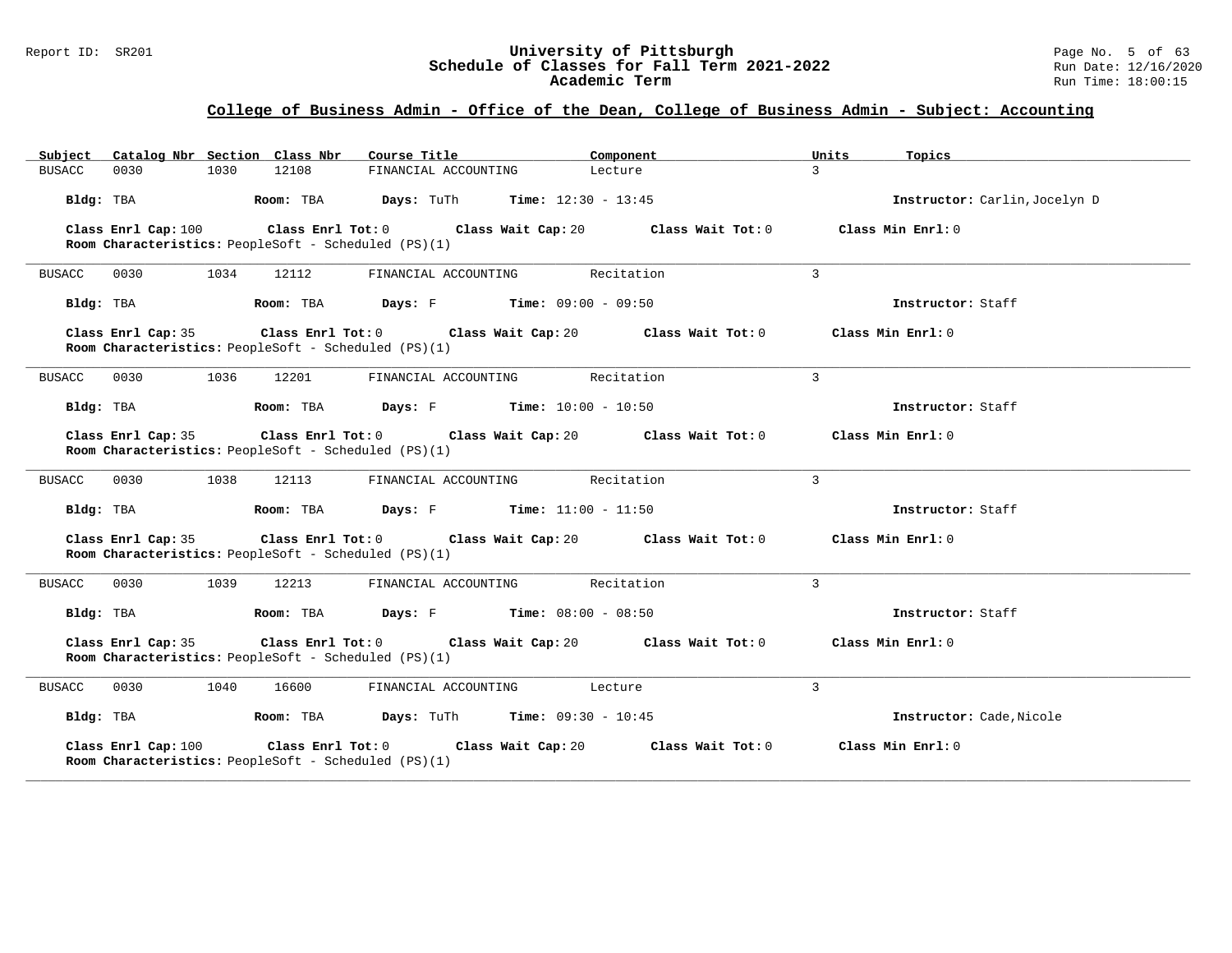#### Report ID: SR201 **University of Pittsburgh University of Pittsburgh** Page No. 6 of 63<br>**Schedule of Classes for Fall Term 2021-2022** Run Date: 12/16/2020 **Schedule of Classes for Fall Term 2021-2022** Run Date: 12/16/2020 **Academic Term** Run Time: 18:00:15

| Subject Catalog Nbr Section Class Nbr                                       | Course Title                                   | Component<br>Units           | Topics                   |
|-----------------------------------------------------------------------------|------------------------------------------------|------------------------------|--------------------------|
| 0030<br>1042<br>16665<br><b>BUSACC</b>                                      | FINANCIAL ACCOUNTING                           | Recitation<br>$\mathcal{L}$  |                          |
| Bldg: TBA<br>Room: TBA                                                      | <b>Days:</b> $F$ <b>Time:</b> $12:00 - 12:50$  |                              | Instructor: Staff        |
| Class Enrl Cap: 30<br>Room Characteristics: PeopleSoft - Scheduled (PS)(1)  | Class Enrl Tot: $0$ Class Wait Cap: $20$       | Class Wait Tot: 0            | Class Min Enrl: 0        |
| 0030<br>1043<br>16601<br><b>BUSACC</b>                                      | FINANCIAL ACCOUNTING                           | $\mathbf{3}$<br>Recitation   |                          |
| Bldg: TBA                                                                   | Room: TBA $Days: F$ Time: $13:00 - 13:50$      |                              | Instructor: Staff        |
| Class Enrl Cap: 35<br>Room Characteristics: PeopleSoft - Scheduled (PS)(1)  | Class Enrl Tot: 0 Class Wait Cap: 20           | Class Wait Tot: 0            | Class Min Enrl: 0        |
| 1044<br><b>BUSACC</b><br>0030<br>16602                                      | FINANCIAL ACCOUNTING                           | $\mathcal{L}$<br>Recitation  |                          |
| Bldg: TBA<br>Room: TBA                                                      | <b>Days:</b> F <b>Time:</b> $14:00 - 14:50$    |                              | Instructor: Staff        |
| Class Enrl Cap: 35<br>Room Characteristics: PeopleSoft - Scheduled (PS)(1)  | Class Enrl Tot: 0 Class Wait Cap: 20           | Class Wait Tot: 0            | Class Min Enrl: 0        |
| 0030<br>1045<br><b>BUSACC</b><br>16666                                      | FINANCIAL ACCOUNTING                           | 3<br>Recitation              |                          |
| Room: TBA<br>Bldg: TBA                                                      | <b>Days:</b> F Time: $15:00 - 15:50$           |                              | Instructor: Staff        |
| Class Enrl Cap: 30<br>Room Characteristics: PeopleSoft - Scheduled (PS)(1)  | Class Enrl Tot: 0 Class Wait Cap: 20           | Class Wait Tot: 0            | Class Min Enrl: 0        |
| 0030<br>1050<br><b>BUSACC</b><br>12107                                      | FINANCIAL ACCOUNTING                           | 3<br>Lecture                 |                          |
| Bldg: TBA<br>Room: TBA                                                      | <b>Days:</b> TuTh <b>Time:</b> $11:00 - 12:15$ |                              | Instructor: Cade, Nicole |
| Class Enrl Cap: 100<br>Room Characteristics: PeopleSoft - Scheduled (PS)(1) | Class Enrl Tot: 0 Class Wait Cap: 20           | Class Wait Tot: 0            | Class Min Enrl: 0        |
| 0030<br>1053<br>23298<br><b>BUSACC</b>                                      | FINANCIAL ACCOUNTING                           | $\overline{3}$<br>Recitation |                          |
| Bldg: TBA<br>Room: TBA                                                      | <b>Days:</b> $F$ <b>Time:</b> $08:00 - 08:50$  |                              | Instructor: Staff        |
| Class Enrl Cap: 30<br>Room Characteristics: PeopleSoft - Scheduled (PS)(1)  | Class Enrl Tot: $0$<br>Class Wait Cap: 20      | Class Wait Tot: 0            | Class Min Enrl: 0        |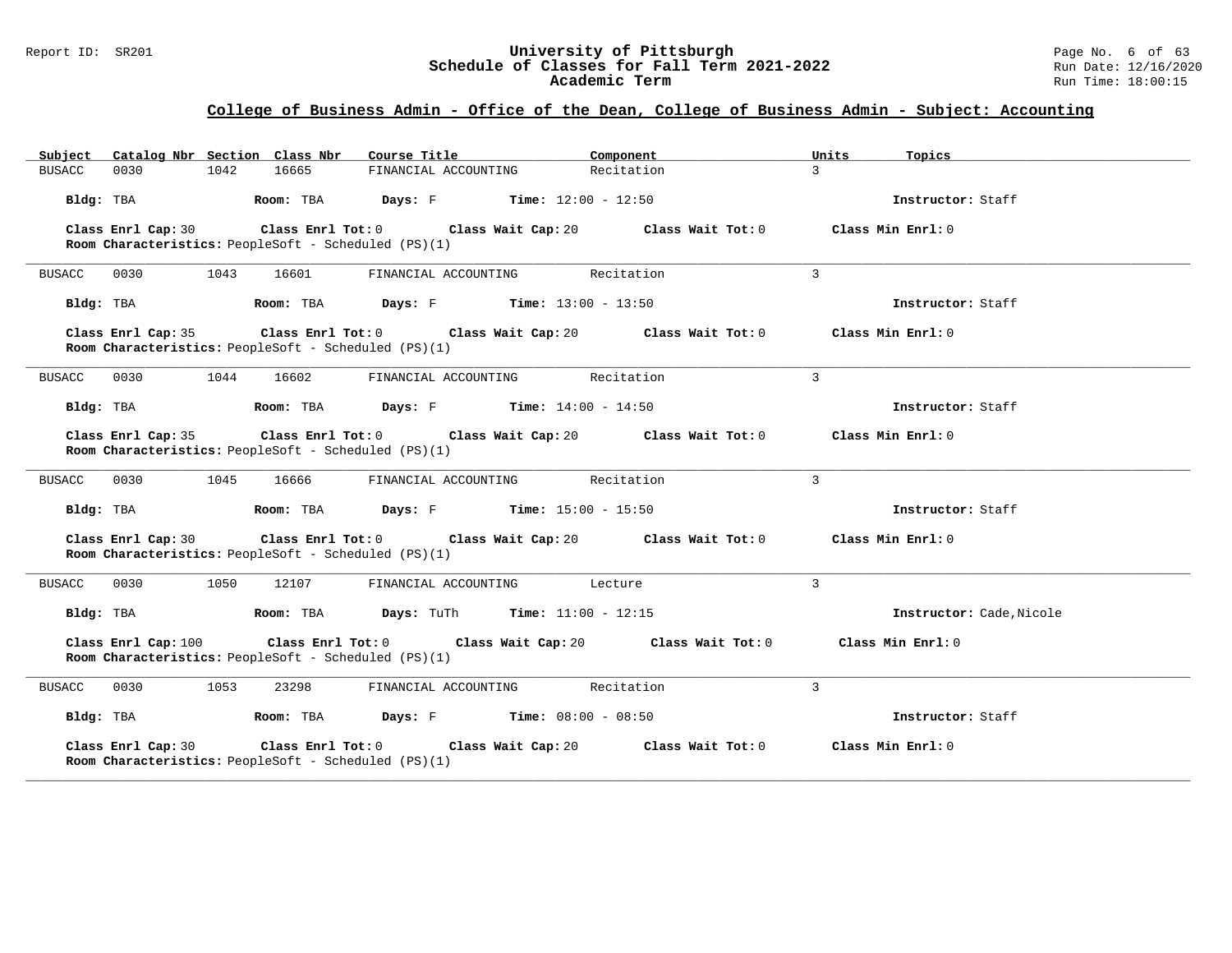#### Report ID: SR201 **1988 Constrained Subset Constrained Bully Constrained Bully Constrained Bully Constrained Bully Constrained Page No. 7 of 63<br><b>Schedule of Classes for Fall Term 2021-2022** 1999 Run Date: 12/16/2020 **Schedule of Classes for Fall Term 2021-2022** Run Date: 12/16/2020 **Academic Term** Run Time: 18:00:15

| Subject Catalog Nbr Section Class Nbr                                      | Course Title <b>Source Search</b>             | Component<br>Units           | Topics                       |
|----------------------------------------------------------------------------|-----------------------------------------------|------------------------------|------------------------------|
| 0030<br>1054<br>12202<br><b>BUSACC</b>                                     | FINANCIAL ACCOUNTING                          | Recitation<br>$\mathcal{L}$  |                              |
| Bldg: TBA<br>Room: TBA                                                     | <b>Days:</b> $F$ <b>Time:</b> $09:00 - 09:50$ |                              | Instructor: Staff            |
| Class Enrl Cap: 30<br>Room Characteristics: PeopleSoft - Scheduled (PS)(1) | Class Enrl Tot: $0$ Class Wait Cap: $20$      | Class Wait Tot: 0            | Class Min Enrl: 0            |
| 0030<br>1055<br>12200<br><b>BUSACC</b>                                     | FINANCIAL ACCOUNTING                          | 3<br>Recitation              |                              |
| Bldg: TBA                                                                  | Room: TBA $Days: F$ Time: $10:00 - 10:50$     |                              | Instructor: Staff            |
| Class Enrl Cap: 35<br>Room Characteristics: PeopleSoft - Scheduled (PS)(1) | Class Enrl Tot: 0 Class Wait Cap: 20          | Class Wait Tot: 0            | Class Min Enrl: 0            |
| 1056<br><b>BUSACC</b><br>0030<br>17097                                     | FINANCIAL ACCOUNTING                          | $\mathcal{L}$<br>Recitation  |                              |
| Bldg: TBA<br>Room: TBA                                                     | <b>Days:</b> $F$ <b>Time:</b> $11:00 - 11:50$ |                              | Instructor: Staff            |
| Class Enrl Cap: 35<br>Room Characteristics: PeopleSoft - Scheduled (PS)(1) | Class Enrl Tot: 0 Class Wait Cap: 20          | Class Wait Tot: 0            | Class Min Enrl: 0            |
| 0040<br>1100<br>12122<br><b>BUSACC</b>                                     | MANAGERIAL ACCOUNTING                         | $\mathcal{L}$<br>Lecture     |                              |
| Bldg: TBA<br>Room: TBA                                                     | <b>Days:</b> MW <b>Time:</b> $08:00 - 09:15$  |                              | Instructor: Shastri, Karen A |
| Class Enrl Cap: 58<br>Room Characteristics: PeopleSoft - Scheduled (PS)(1) | Class Enrl Tot: $0$ Class Wait Cap: $20$      | Class Wait Tot: 0            | Class Min Enrl: 0            |
| 0040<br>1105<br><b>BUSACC</b><br>12140                                     | MANAGERIAL ACCOUNTING                         | 3<br>Recitation              |                              |
| Bldg: TBA<br>Room: TBA                                                     | <b>Days:</b> F Time: $14:00 - 14:50$          |                              | Instructor: Staff            |
| Class Enrl Cap: 35<br>Room Characteristics: PeopleSoft - Scheduled (PS)(1) | Class Enrl Tot: 0 Class Wait Cap: 20          | Class Wait Tot: 0            | Class Min Enrl: 0            |
| 0040<br>1110<br>15357<br>BUSACC                                            | MANAGERIAL ACCOUNTING                         | $\overline{3}$<br>Recitation |                              |
| Bldg: TBA<br>Room: TBA                                                     | <b>Days:</b> F Time: $13:00 - 13:50$          |                              | Instructor: Staff            |
| Class Enrl Cap: 35<br>Room Characteristics: PeopleSoft - Scheduled (PS)(1) | Class Enrl Tot: 0 Class Wait Cap: 20          | Class Wait Tot: 0            | Class Min Enrl: 0            |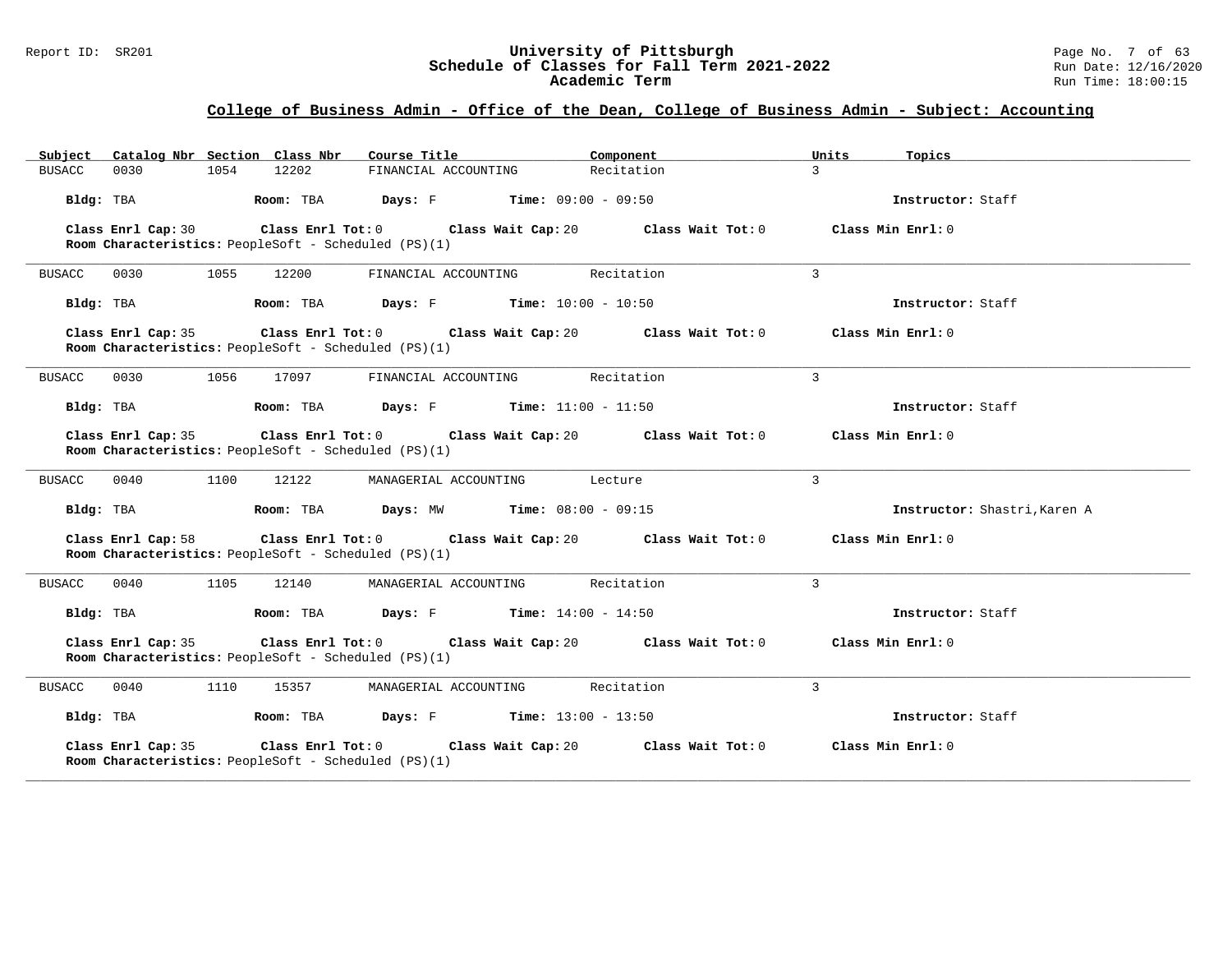#### Report ID: SR201 **1988 Constrained Supervisity of Pittsburgh** Page No. 8 of 63<br>**Schedule of Classes for Fall Term 2021-2022** 2011 Page No. 8 of 63 **Schedule of Classes for Fall Term 2021-2022** Run Date: 12/16/2020 **Academic Term** Run Time: 18:00:15

| Subject Catalog Nbr Section Class Nbr                                      | Course Title                                   | Component<br>Units         | Topics                       |
|----------------------------------------------------------------------------|------------------------------------------------|----------------------------|------------------------------|
| 0040<br>1150<br>22748<br><b>BUSACC</b>                                     | MANAGERIAL ACCOUNTING                          | $\mathcal{L}$<br>Lecture   |                              |
| Bldg: TBA<br>Room: TBA                                                     | <b>Days:</b> MW <b>Time:</b> $11:00 - 12:15$   |                            | Instructor: Shastri, Karen A |
| Class Enrl Cap: 92<br>Room Characteristics: PeopleSoft - Scheduled (PS)(1) | Class Enrl Tot: 0 Class Wait Cap: 20           | Class Wait Tot: 0          | Class Min Enrl: 0            |
| 0040<br>1151<br><b>BUSACC</b>                                              | 28767<br>MANAGERIAL ACCOUNTING                 | 3<br>Recitation            |                              |
| Bldg: TBA<br>Room: TBA                                                     | <b>Days:</b> $F$ <b>Time:</b> $15:00 - 15:50$  |                            | Instructor: Staff            |
| Class Enrl Cap: 35<br>Room Characteristics: PeopleSoft - Scheduled (PS)(1) | Class Enrl Tot: 0 Class Wait Cap: 20           | Class Wait Tot: 0          | Class Min Enrl: 0            |
| <b>BUSACC</b><br>0040<br>1153<br>25057                                     | MANAGERIAL ACCOUNTING                          | $\mathbf{3}$<br>Recitation |                              |
| Bldg: TBA                                                                  | Room: TBA $Days: F$ Time: $12:00 - 12:50$      |                            | Instructor: Staff            |
| Class Enrl Cap: 35<br>Room Characteristics: PeopleSoft - Scheduled (PS)(1) | Class Enrl Tot: 0 Class Wait Cap: 20           | Class Wait Tot: 0          | Class Min Enrl: 0            |
| 0040<br>1155<br><b>BUSACC</b>                                              | 22749<br>MANAGERIAL ACCOUNTING                 | 3<br>Recitation            |                              |
| Bldg: TBA<br>Room: TBA                                                     | <b>Days:</b> $F$ <b>Time:</b> $11:00 - 11:50$  |                            | Instructor: Staff            |
| Class Enrl Cap: 35<br>Room Characteristics: PeopleSoft - Scheduled (PS)(1) | Class Enrl Tot: 0 Class Wait Cap: 20           | Class Wait Tot: 0          | Class Min Enrl: 0            |
| <b>BUSACC</b><br>0040<br>1157<br>26788                                     | MANAGERIAL ACCOUNTING                          | Recitation<br>3            |                              |
| Bldg: TBA<br>Room: TBA                                                     | <b>Days:</b> $F$ <b>Time:</b> $10:00 - 10:50$  |                            | Instructor: Staff            |
| Class Enrl Cap: 35<br>Room Characteristics: PeopleSoft - Scheduled (PS)(1) | Class Enrl Tot: 0 Class Wait Cap: 20           | Class Wait Tot: 0          | Class Min $Enr1: 0$          |
| 0040<br>1330<br>BUSACC                                                     | 28902<br>MANAGERIAL ACCOUNTING                 | 3<br>Lecture               |                              |
| Room: TBA<br>Bldg: TBA                                                     | <b>Days:</b> TuTh <b>Time:</b> $09:30 - 10:45$ |                            | Instructor: Hogan, Brian     |
| Class Enrl Cap: 26<br>Room Characteristics: PeopleSoft - Scheduled (PS)(1) | Class Enrl Tot: 0 Class Wait Cap: 20           | Class Wait Tot: 0          | Class Min Enrl: 0            |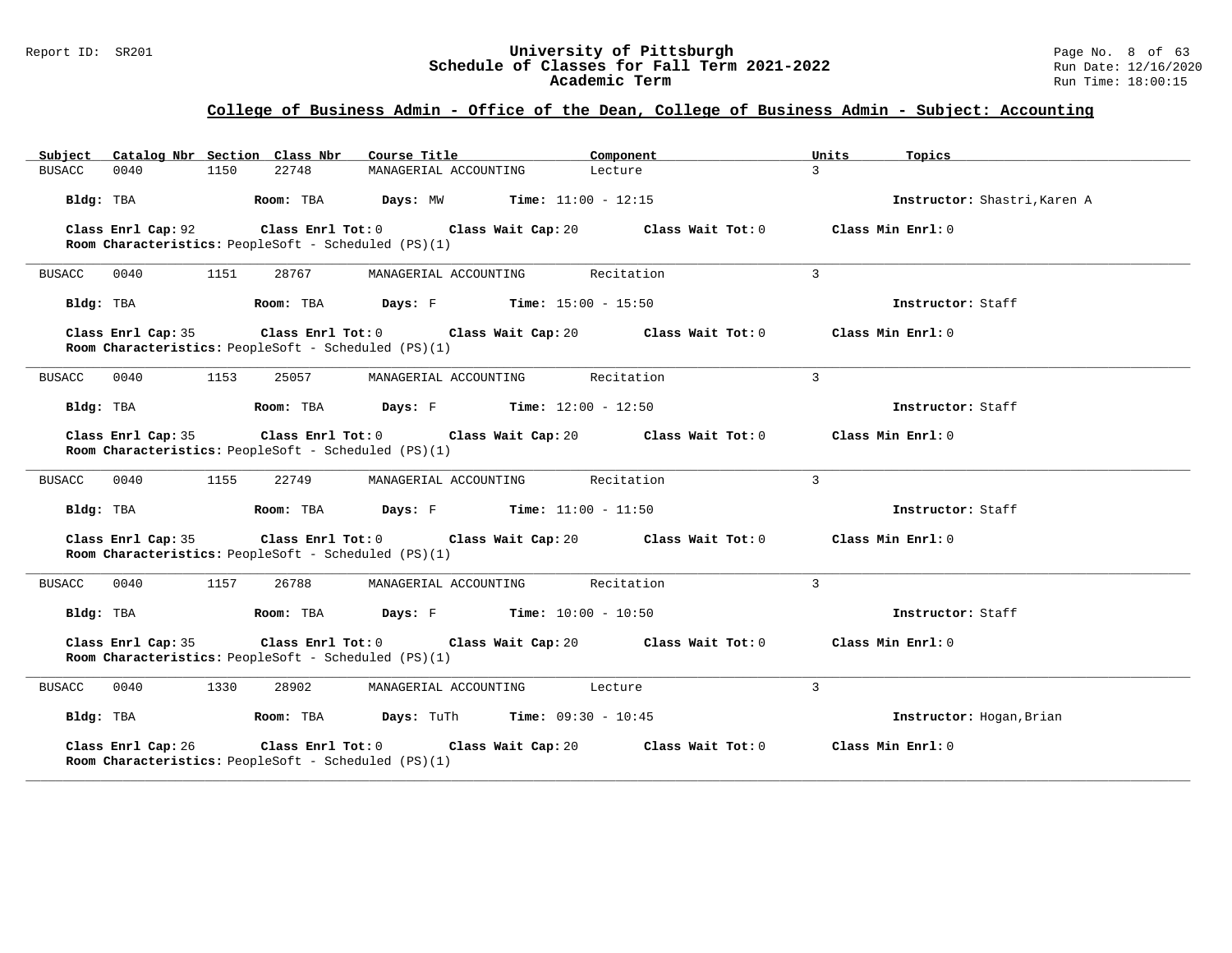#### Report ID: SR201 **1988 Construment Superversity of Pittsburgh** Page No. 9 of 63<br>**Schedule of Classes for Fall Term 2021-2022** 1988 Pun Date: 12/16/2020 **Schedule of Classes for Fall Term 2021-2022** Run Date: 12/16/2020 **Academic Term** Run Time: 18:00:15

|             | Subject Catalog Nbr Section Class Nbr |      |       | Course Title <b>Course In the Course I</b>                                                                                                                 | Component           |          | Units             | Topics                       |
|-------------|---------------------------------------|------|-------|------------------------------------------------------------------------------------------------------------------------------------------------------------|---------------------|----------|-------------------|------------------------------|
| BUSACC      | 0040                                  | 1331 | 28906 | MANAGERIAL ACCOUNTING                                                                                                                                      | Recitation          |          | $\mathcal{R}$     |                              |
|             |                                       |      |       | Bldg: TBA <b>Room:</b> TBA <b>Days:</b> F <b>Time:</b> 10:00 - 10:50                                                                                       |                     |          |                   | Instructor: Staff            |
|             | Class Enrl Cap: 26                    |      |       | Class Enrl Tot: $0$ Class Wait Cap: $20$ Class Wait Tot: $0$ Class Min Enrl: $0$                                                                           |                     |          |                   |                              |
|             |                                       |      |       | Room Characteristics: PeopleSoft - Scheduled (PS)(1)                                                                                                       |                     |          |                   |                              |
| BUSACC 0040 |                                       | 1370 | 26209 | MANAGERIAL ACCOUNTING Lecture                                                                                                                              |                     |          | $\mathcal{L}$     |                              |
|             | Bldg: TBA                             |      |       | <b>ROOM:</b> TBA <b>Days:</b> MW <b>Time:</b> $09:30 - 10:45$                                                                                              |                     |          |                   | Instructor: Shastri, Karen A |
|             |                                       |      |       | Class Enrl Cap: 80 Class Enrl Tot: 0 Class Wait Cap: 20 Class Wait Tot: 0 Class Min Enrl: 0<br><b>Room Characteristics:</b> PeopleSoft - Scheduled (PS)(1) |                     |          |                   |                              |
| BUSACC 0040 |                                       | 1376 | 26210 | MANAGERIAL ACCOUNTING                                                                                                                                      | Recitation          |          | $\overline{3}$    |                              |
|             | Bldg: TBA                             |      |       | <b>Room:</b> TBA <b>Days:</b> F <b>Time:</b> 09:00 - 09:50                                                                                                 |                     |          |                   | Instructor: Staff            |
|             | Class Enrl Cap: 35                    |      |       | Class Enrl Tot: $0$ Class Wait Cap: $20$ Class Wait Tot: $0$ Class Min Enrl: $0$<br>Room Characteristics: PeopleSoft - Scheduled (PS)(1)                   |                     |          |                   |                              |
| BUSACC 1204 |                                       | 1030 | 12195 | INTERMEDT FINANCL REPORTING 1 Lecture                                                                                                                      |                     |          | $\mathcal{E}$     |                              |
| Bldg: TBA   |                                       |      |       | <b>Room:</b> TBA <b>Days:</b> MW <b>Time:</b> $11:00 - 12:15$                                                                                              |                     |          |                   | Instructor: Ma, Shuai        |
|             | Class Enrl Cap: 40                    |      |       | Class Enrl Tot: $0$ Class Wait Cap: $20$ Class Wait Tot: $0$ Class Min Enrl: $0$                                                                           |                     |          |                   |                              |
|             | Reserve Capacity:                     |      |       | Room Characteristics: Board - Chalk 50-99 Sq Ft(1), Media - Data Projector/Monitor(1), PeopleSoft - Scheduled (PS)(1)<br>01-MAR-2021 Restricted ACCT-MS    | Reserve Enrl Cap: 3 |          | Reserve Enrl Tot: | $\mathbf{0}$                 |
|             |                                       |      |       | 24-AUG-2021 Restricted ACCT-MS                                                                                                                             |                     | $\Omega$ |                   | $\Omega$                     |
|             | BUSACC 1204 1035 17948                |      |       | INTERMEDT FINANCL REPORTING 1 Lecture                                                                                                                      |                     |          | $\mathcal{L}$     |                              |
|             | Bldg: TBA                             |      |       | <b>ROOM:</b> TBA <b>Days:</b> MW <b>Time:</b> 12:30 - 13:45                                                                                                |                     |          |                   | Instructor: Ma, Shuai        |
|             | Class Enrl Cap: 40                    |      |       | Class Enrl Tot: $0$ Class Wait Cap: $20$ Class Wait Tot: $0$                                                                                               |                     |          | Class Min Enrl: 0 |                              |
|             |                                       |      |       | <b>Room Characteristics:</b> Media - Data Projector/Monitor(1), PeopleSoft - Scheduled (PS)(1)                                                             |                     |          |                   |                              |
|             | Reserve Capacity:                     |      |       | 01-MAR-2021 Restricted ACCT-MS<br>24-AUG-2021 Restricted ACCT-MS                                                                                           | Reserve Enrl Cap: 3 | $\Omega$ | Reserve Enrl Tot: | $\mathbf{0}$<br>$\mathbf 0$  |
|             |                                       |      |       |                                                                                                                                                            |                     |          |                   |                              |
|             | BUSACC 1205 1040                      |      | 26212 | INTERMEDT FINANCL REPORTING 2 Lecture                                                                                                                      |                     |          | $\mathcal{L}$     |                              |
|             |                                       |      |       | Bldg: TBA <b>Room: TBA Days: TuTh Time:</b> 15:30 - 16:45                                                                                                  |                     |          |                   | Instructor: Boyas, Elise A   |
|             | Class Enrl Cap: 37                    |      |       | Class Enrl Tot: $0$ Class Wait Cap: $20$ Class Wait Tot: $0$<br><b>Room Characteristics:</b> PeopleSoft - Scheduled (PS)(1)                                |                     |          | Class Min Enrl: 0 |                              |
|             | Reserve Capacity:                     |      |       | 01-MAR-2021 Restricted ACCT-MS                                                                                                                             | Reserve Enrl Cap: 3 |          | Reserve Enrl Tot: | $\mathbf{0}$                 |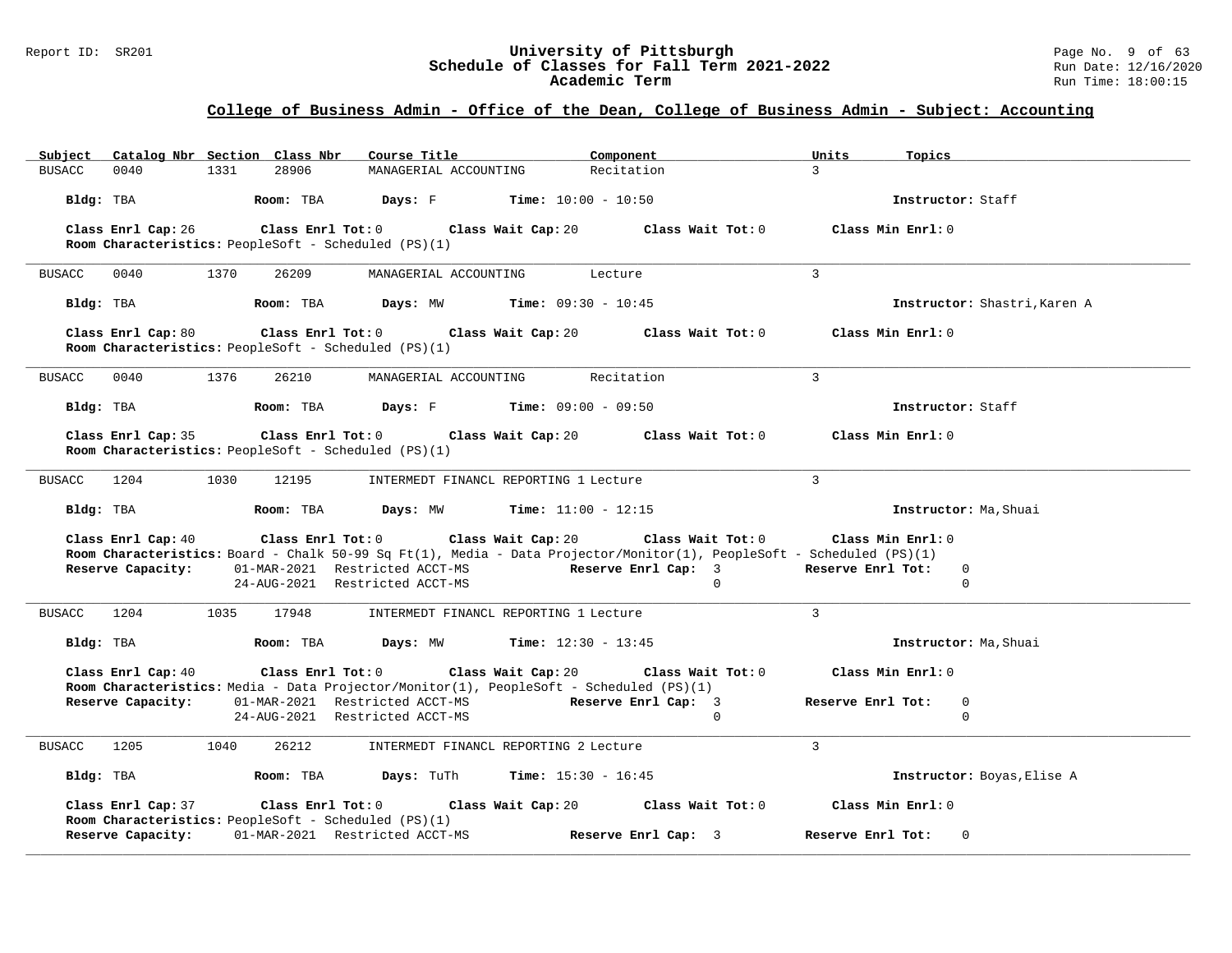#### Report ID: SR201 **University of Pittsburgh** Page No. 10 of 63 **Schedule of Classes for Fall Term 2021-2022** Run Date: 12/16/2020 **Academic Term** Run Time: 18:00:15

| Subject               |      | Catalog Nbr Section Class Nbr                                             | Course Title                                                             | Component                                                                                                                          | Units             | Topics                           |
|-----------------------|------|---------------------------------------------------------------------------|--------------------------------------------------------------------------|------------------------------------------------------------------------------------------------------------------------------------|-------------------|----------------------------------|
| 1205<br><b>BUSACC</b> | 1045 | 28919                                                                     |                                                                          | INTERMEDT FINANCL REPORTING 2 Lecture                                                                                              | $\mathcal{E}$     |                                  |
| Bldg: TBA             |      | Room: TBA                                                                 | Days: TuTh                                                               | <b>Time:</b> $14:00 - 15:15$                                                                                                       |                   | Instructor: Boyas, Elise A       |
| Class Enrl Cap: 40    |      | Class Enrl Tot: 0<br>Room Characteristics: PeopleSoft - Scheduled (PS)(1) |                                                                          | Class Wait Cap: 20<br>Class Wait Tot: 0                                                                                            |                   | Class Min Enrl: 0                |
| Reserve Capacity:     |      |                                                                           | 01-MAR-2021 Restricted ACCT-MS                                           | Reserve Enrl Cap: 10                                                                                                               | Reserve Enrl Tot: | $\overline{0}$                   |
| <b>BUSACC</b><br>1210 | 1070 | 12203                                                                     |                                                                          | FINANCIAL STATEMENT ANALYSIS Lecture                                                                                               | $\mathbf{3}$      |                                  |
| Bldg: TBA             |      | Room: TBA                                                                 | Days: MW                                                                 | <b>Time:</b> $14:00 - 15:15$                                                                                                       |                   | Instructor: Feng, Mei            |
| Class Enrl Cap: 26    |      | Class Enrl Tot: 0<br>Room Characteristics: PeopleSoft - Scheduled (PS)(1) |                                                                          | Class Wait Cap: 20<br>Class Wait Tot: 0                                                                                            |                   | Class Min Enrl: 0                |
| <b>BUSACC</b><br>1216 | 1060 | 15737                                                                     |                                                                          | ADVANCED FINANCIAL ACCOUNTING Lecture                                                                                              | 3                 |                                  |
| Bldg: TBA             |      | Room: TBA                                                                 | Days: MW                                                                 | <b>Time:</b> $14:00 - 15:15$                                                                                                       |                   | Instructor: Bartholomew, Heidi K |
| Class Enrl Cap: 40    |      | Class Enrl Tot: 0                                                         |                                                                          | Class Wait Tot: 0<br>Class Wait Cap: 20<br>Room Characteristics: Media - Data Projector/Monitor(1), PeopleSoft - Scheduled (PS)(1) |                   | Class Min Enrl: 0                |
| 1216<br><b>BUSACC</b> | 1080 | 15738                                                                     |                                                                          | ADVANCED FINANCIAL ACCOUNTING Lecture                                                                                              | 3                 |                                  |
| Bldg: TBA             |      | Room: TBA                                                                 | Days: MW                                                                 | <b>Time:</b> $12:30 - 13:45$                                                                                                       |                   | Instructor: Bartholomew, Heidi K |
| Class Enrl Cap: 40    |      | Class Enrl Tot: 0<br>Room Characteristics: PeopleSoft - Scheduled (PS)(1) |                                                                          | Class Wait Cap: 20<br>Class Wait Tot: 0                                                                                            | Class Min Enrl: 0 |                                  |
| 1221<br><b>BUSACC</b> | 1030 | 12126                                                                     | STRATEGIC COST MANAGEMENT                                                | Lecture                                                                                                                            | 3                 |                                  |
| Bldg: TBA             |      | Room: TBA                                                                 | Days: TuTh                                                               | <b>Time:</b> $12:30 - 13:45$                                                                                                       |                   | Instructor: Martin, Patrick Ryan |
|                       |      |                                                                           |                                                                          |                                                                                                                                    |                   | Hoffman, Vicky B                 |
| Class Enrl Cap: 40    |      |                                                                           | Class Enrl Tot: 0 Class Wait Cap: 20                                     | Class Wait Tot: 0<br>Room Characteristics: Media - Data Projector/Monitor(1), PeopleSoft - Scheduled (PS)(1)                       |                   | Class Min Enrl: 0                |
| 1221<br><b>BUSACC</b> | 1080 | 12196                                                                     | STRATEGIC COST MANAGEMENT                                                | Lecture                                                                                                                            | $\mathcal{L}$     |                                  |
| Bldg: TBA             |      | Room: TBA                                                                 | Days: M                                                                  | <b>Time:</b> $18:30 - 21:00$                                                                                                       |                   | Instructor: Kart, Todd R.        |
| Class Enrl Cap: 36    |      | Class Enrl Tot: 0                                                         | Combined Section ID: 0682(BUSACC/1221/CDACCT/6221) - CDACCT 6221(#12240) | Class Wait Cap: 20<br>Class Wait Tot: 0<br>Room Characteristics: Media - Data Projector/Monitor(1), PeopleSoft - Scheduled (PS)(1) |                   | Class Min Enrl: 0                |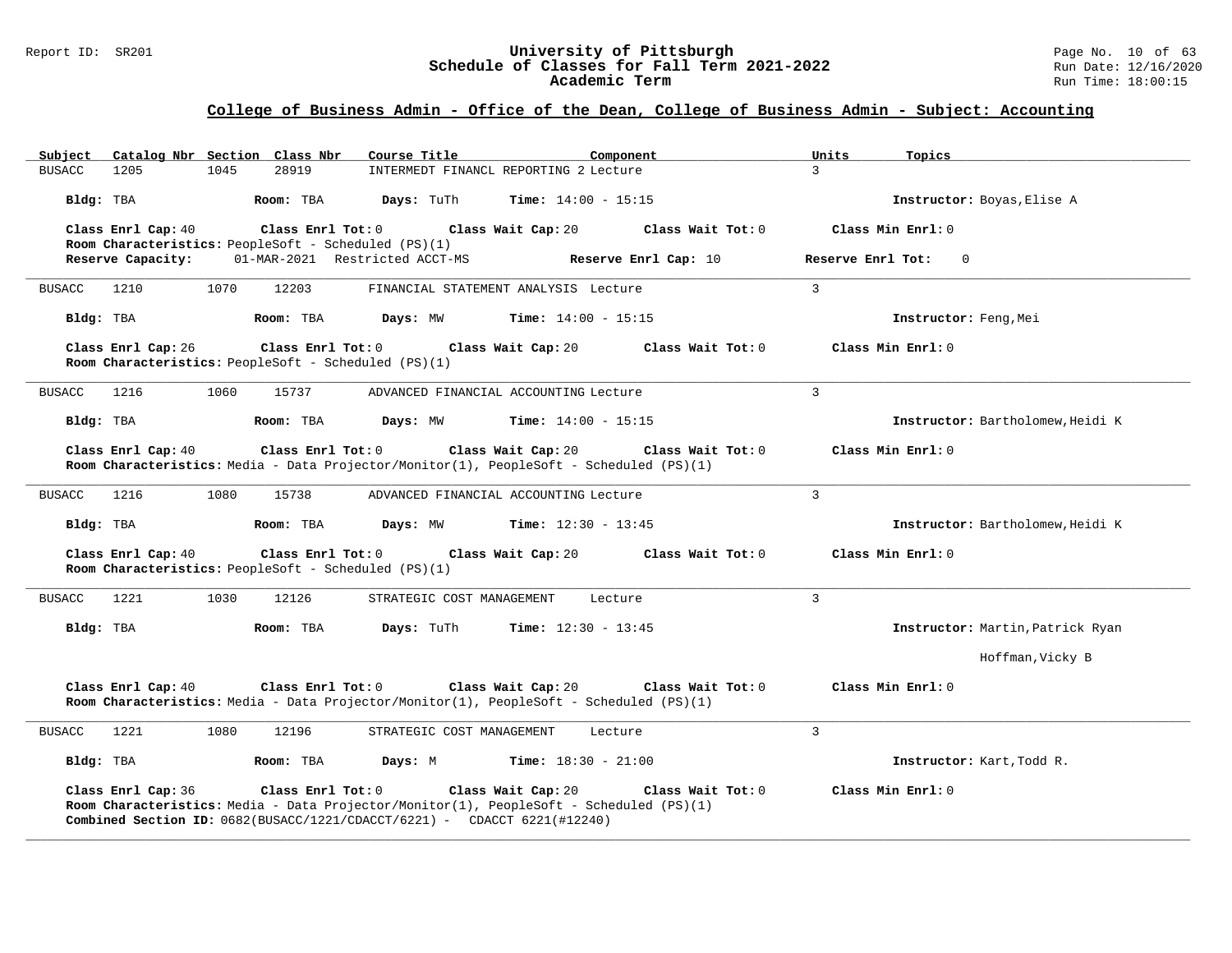#### Report ID: SR201 **University of Pittsburgh University of Pittsburgh** Page No. 11 of 63<br>**Schedule of Classes for Fall Term 2021-2022** Run Date: 12/16/2020 **Schedule of Classes for Fall Term 2021-2022** Run Date: 12/16/2020 **Academic Term** Run Time: 18:00:15

| Subject Catalog Nbr Section Class Nbr                                                                                                                                            | Course Title<br>Component                                                                                                                               | Units<br>Topics                   |
|----------------------------------------------------------------------------------------------------------------------------------------------------------------------------------|---------------------------------------------------------------------------------------------------------------------------------------------------------|-----------------------------------|
| 1236<br>12199<br>BUSACC<br>1010                                                                                                                                                  | ACCOUNTING INFORMATION SYSTEMSLecture                                                                                                                   | $\overline{3}$                    |
| Bldg: TBA<br>Room: TBA                                                                                                                                                           | Time: $14:00 - 15:15$<br>Days: MW                                                                                                                       | Instructor: Teeter, Ryan A        |
| Class Enrl Cap: 45                                                                                                                                                               | Class Enrl Tot: $0$ Class Wait Cap: $20$ Class Wait Tot: $0$<br>Room Characteristics: Media - Data Projector/Monitor(1), PeopleSoft - Scheduled (PS)(1) | Class Min Enrl: 0                 |
| 01-MAR-2021 Restricted ACCT-MS<br>Reserve Capacity:                                                                                                                              | Reserve Enrl Cap: 10                                                                                                                                    | Reserve Enrl Tot:<br>0            |
| 24-AUG-2021 Restricted ACCT-MS                                                                                                                                                   | $\Omega$                                                                                                                                                | $\Omega$                          |
| <b>BUSACC</b><br>1236<br>1030<br>23647                                                                                                                                           | ACCOUNTING INFORMATION SYSTEMSLecture                                                                                                                   | $\overline{3}$                    |
| Bldg: TBA<br>Room: TBA                                                                                                                                                           | Days: MW<br><b>Time:</b> $12:30 - 13:45$                                                                                                                | Instructor: Teeter, Ryan A        |
| Class Enrl Cap: 45<br>Room Characteristics: PeopleSoft - Scheduled (PS)(1)                                                                                                       | Class Enrl Tot: $0$ Class Wait Cap: $20$ Class Wait Tot: $0$                                                                                            | Class Min Enrl: 0                 |
| 01-MAR-2021 Restricted ACCT-MS<br>Reserve Capacity:                                                                                                                              | Reserve Enrl Cap: 10                                                                                                                                    | Reserve Enrl Tot:<br>$\Omega$     |
| 24-AUG-2021 Restricted ACCT-MS                                                                                                                                                   | $\Omega$                                                                                                                                                | $\Omega$                          |
| 1238<br>1070<br>17695<br><b>BUSACC</b>                                                                                                                                           | AUDITING<br>Lecture                                                                                                                                     | $\mathcal{L}$                     |
| Bldg: TBA<br>Room: TBA                                                                                                                                                           | Days: TuTh<br>$Time: 11:00 - 12:15$                                                                                                                     | Instructor: Bartholomew, Heidi K  |
| Class Enrl Cap: 40                                                                                                                                                               | Class Enrl Tot: $0$ Class Wait Cap: $20$ Class Wait Tot: $0$<br>Room Characteristics: Media - Data Projector/Monitor(1), PeopleSoft - Scheduled (PS)(1) | Class Min Enrl: 0                 |
| Reserve Capacity:                                                                                                                                                                | 01-MAR-2021 Restricted ACCT-MS<br>Reserve Enrl Cap: 5                                                                                                   | Reserve Enrl Tot:<br>$\mathbf{0}$ |
| 24-AUG-2021 Restricted ACCT-MS                                                                                                                                                   | $\Omega$                                                                                                                                                | $\Omega$                          |
| 1010<br>1242<br>17099<br><b>BUSACC</b>                                                                                                                                           | INDIVIDUAL TAX ACCT & PLANNINGLecture                                                                                                                   | 3                                 |
| Room: TBA<br>Bldg: TBA                                                                                                                                                           | Days: TuTh<br><b>Time:</b> $08:00 - 09:15$                                                                                                              | Instructor: Carlin, Jocelyn D     |
| Class Enrl Cap: 30<br>Class Enrl Tot: 0<br>Room Characteristics: PeopleSoft - Scheduled (PS)(1)<br><b>Combined Section ID:</b> $0807(BUSACC/1242/BACC/2559)$ - BACC 2559(#17662) | Class Wait Cap: 20<br>Class Wait Tot: 0                                                                                                                 | Class Min Enrl: 0                 |
| 1242<br>1020<br>17098<br>BUSACC                                                                                                                                                  | INDIVIDUAL TAX ACCT & PLANNINGLecture                                                                                                                   | $\mathbf{3}$                      |
| Bldg: TBA<br>Room: TBA                                                                                                                                                           | Days: TuTh<br><b>Time:</b> $09:30 - 10:45$                                                                                                              | Instructor: Carlin, Jocelyn D     |
| Class Enrl Cap: 30<br>Class Enrl Tot: 0<br>Room Characteristics: PeopleSoft - Scheduled (PS)(1)<br><b>Combined Section ID:</b> $0809(BUSACC/1242/BACC/2559)$ - BACC 2559(#17661) | Class Wait Cap: 20<br>Class Wait Tot: 0                                                                                                                 | Class Min Enrl: 0                 |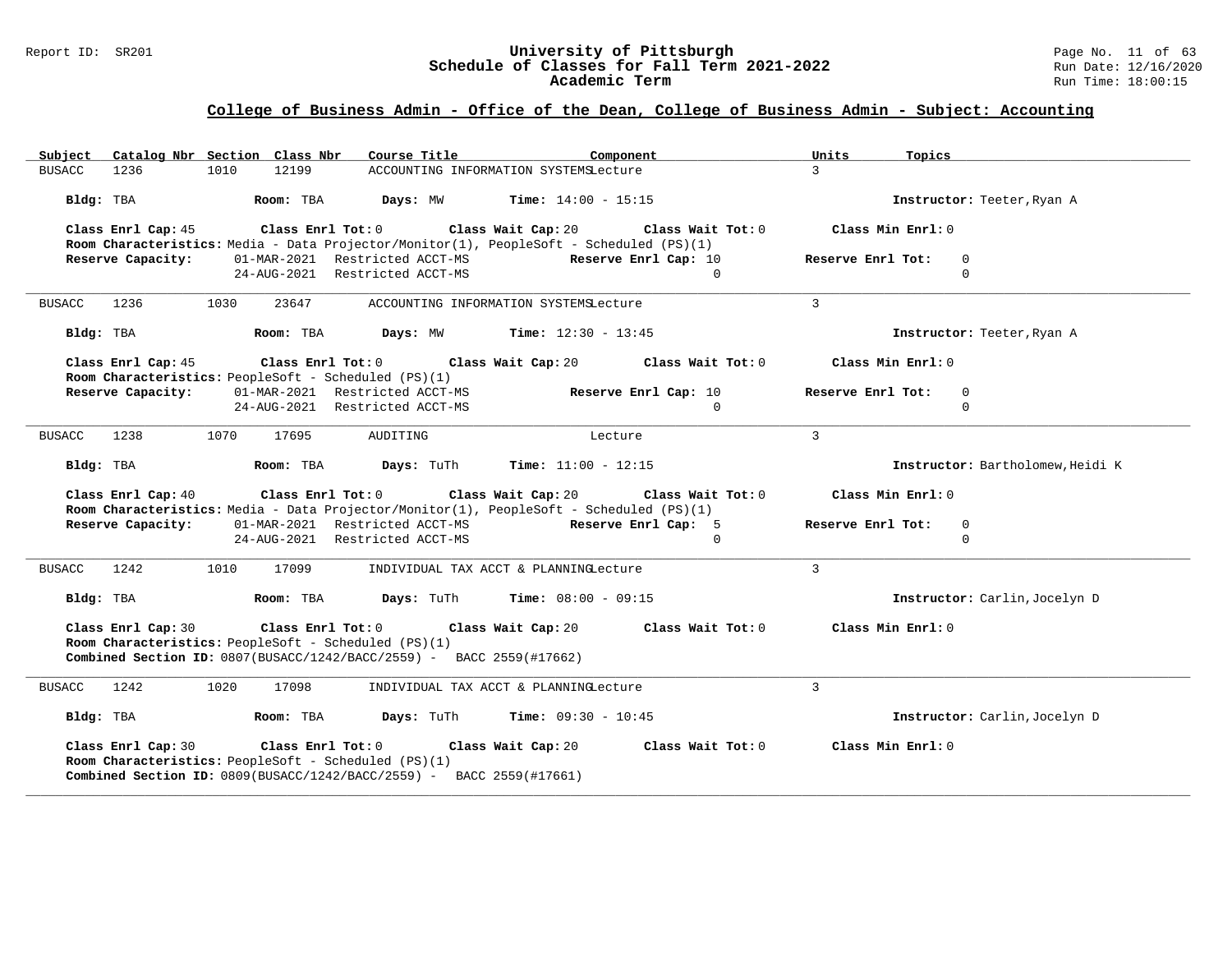#### Report ID: SR201 **1988 Construment Superversity of Pittsburgh** Page No. 12 of 63<br>**Schedule of Classes for Fall Term 2021-2022** 2011 Page No. 12 of 63 **Schedule of Classes for Fall Term 2021-2022** Run Date: 12/16/2020 **Academic Term** Run Time: 18:00:15

| Subject       | Catalog Nbr Section                        | Class Nbr                               | Course Title                                   |                                                    | Component         | Units<br>Topics                  |                            |
|---------------|--------------------------------------------|-----------------------------------------|------------------------------------------------|----------------------------------------------------|-------------------|----------------------------------|----------------------------|
| <b>BUSACC</b> | 1020<br>1296                               | 17949                                   | ACCOUNTING INTERNSHIP                          |                                                    | Internship        | 3                                |                            |
|               | Bldg: Sennott Square                       | <b>Room: 02600</b>                      | Days: TBA                                      | <b>Time:</b> $00:00 - 00:00$                       |                   |                                  | Instructor: Boyas, Elise A |
|               |                                            |                                         |                                                |                                                    |                   |                                  | Carlin, Jocelyn D          |
|               |                                            |                                         |                                                |                                                    |                   |                                  | Srinivasan, Dhinu          |
|               |                                            |                                         |                                                |                                                    |                   |                                  | Shastri, Karen A           |
|               |                                            |                                         |                                                |                                                    |                   |                                  | Teeter, Ryan A             |
|               |                                            |                                         |                                                |                                                    |                   |                                  | Bartholomew, Heidi K       |
|               | Class Enrl Cap: 25                         | Class Enrl Tot: 0                       |                                                | Class Wait Cap: 20                                 | Class Wait Tot: 0 | Class Min Enrl: 0                |                            |
| BUSACC        | 1010<br>1298                               | 12156                                   | ACCOUNTING INDEPENDENT STUDY Independent Study |                                                    |                   | $1 - 3$                          |                            |
|               | Bldg: Sennott Square<br>Class Enrl Cap: 25 | <b>Room:</b> 02204<br>Class Enrl Tot: 0 | Days: TBA                                      | <b>Time:</b> $00:00 - 00:00$<br>Class Wait Cap: 20 | Class Wait Tot: 0 | Instructor:<br>Class Min Enrl: 0 |                            |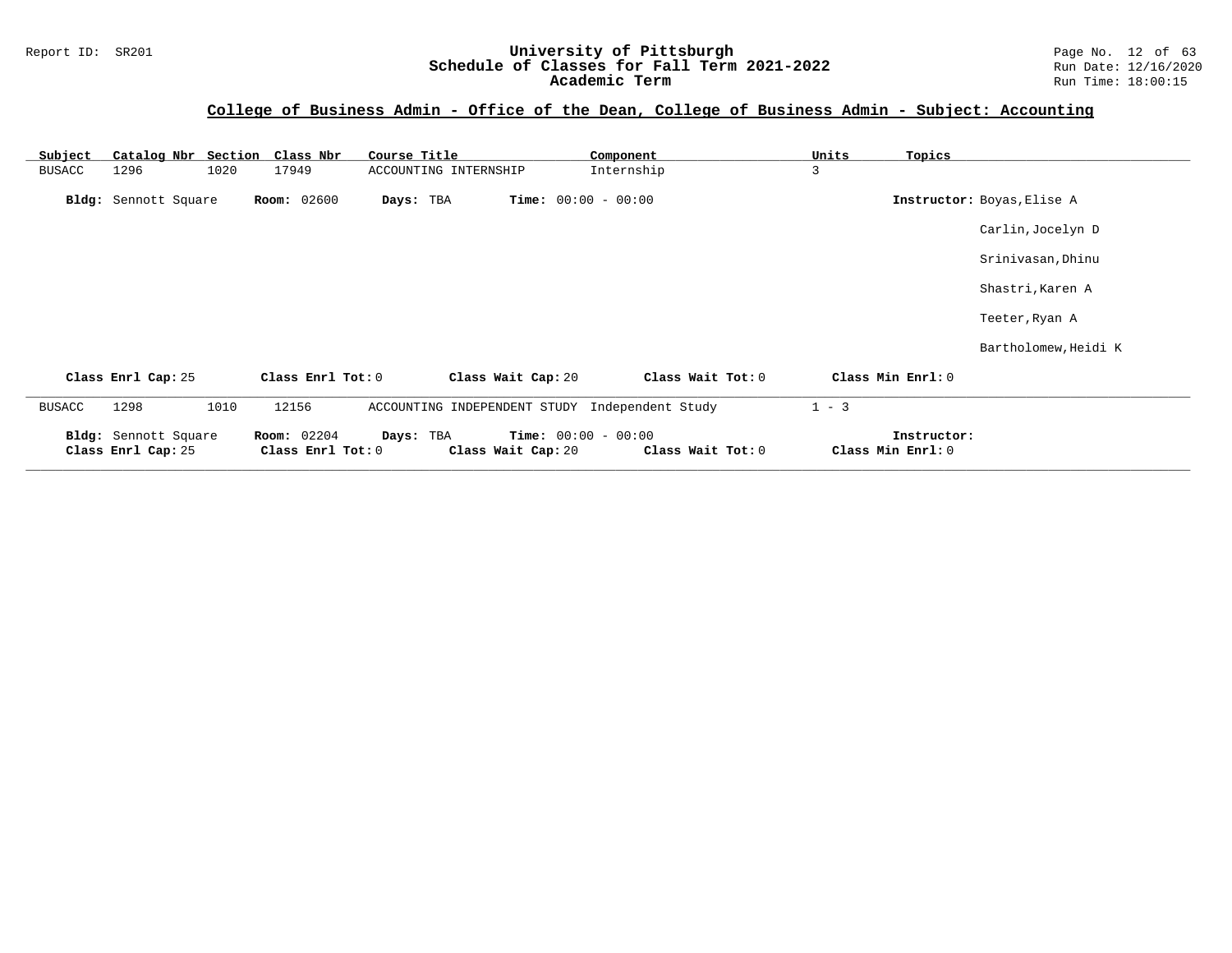# Report ID: SR201 **1988 Mage 10: SR201 University of Pittsburgh** Page No. 13 of 63<br>**Schedule of Classes for Fall Term 2021-2022** 2011 Page No. 13 of 63 Schedule of Classes for Fall Term 2021-2022<br>Academic Term

### **College of Business Admin - Office of the Dean, College of Business Admin - Subject: Business Information Systems**

| Subject Catalog Nbr Section Class Nbr                                                           | Course Title<br>Component                                          | Units<br>Topics                  |
|-------------------------------------------------------------------------------------------------|--------------------------------------------------------------------|----------------------------------|
| 1060<br>1050<br>12131<br><b>BUSBIS</b>                                                          | INTRO TO INFORMATION SYSTEMS Lecture                               | $\mathbf{3}$                     |
| Room: TBA<br>Bldg: TBA                                                                          | Days: MW<br><b>Time:</b> $11:00 - 12:15$                           | Instructor: Mitra, Kaushik       |
| Class Enrl Cap: 54<br>Class Enrl Tot: 0<br>Room Characteristics: PeopleSoft - Scheduled (PS)(1) | Class Wait Cap: 20<br>Class Wait Tot: 0                            | Class Min Enrl: 0                |
| 1060<br>1060<br>12169<br><b>BUSBIS</b>                                                          | INTRO TO INFORMATION SYSTEMS Lecture                               | 3                                |
| Bldg: TBA<br>Room: TBA                                                                          | Days: MW<br><b>Time:</b> $15:30 - 16:45$                           | Instructor: Pavone, Anna Marie M |
| Class Enrl Cap: 38<br>Room Characteristics: PeopleSoft - Scheduled (PS)(1)                      | $Class$ $Enr1$ $Tot: 0$<br>Class Wait Cap: 20<br>Class Wait Tot: 0 | Class Min Enrl: 0                |
| 1070<br><b>BUSBIS</b><br>1060<br>21756                                                          | INTRO TO INFORMATION SYSTEMS Lecture                               | 3                                |
| Bldg: TBA<br>Room: TBA                                                                          | Days: TuTh<br><b>Time:</b> $08:00 - 09:15$                         | Instructor: Wolfe, David G       |
| Class Enrl Cap: 60<br>Room Characteristics: PeopleSoft - Scheduled (PS)(1)                      | $Class$ $Enrl$ $Tot: 0$<br>Class Wait Cap: 20<br>Class Wait Tot: 0 | Class Min Enrl: 0                |
| <b>BUSBIS</b><br>1060<br>1100<br>26936                                                          | INTRO TO INFORMATION SYSTEMS Lecture                               | 3                                |
| Bldg: TBA<br>Room: TBA                                                                          | <b>Time:</b> $17:00 - 18:15$<br>Days: MW                           | Instructor: Wolfe, David G       |
| Class Enrl Cap: 48<br>Room Characteristics: PeopleSoft - Scheduled (PS)(1)                      | Class Enrl Tot: 0 Class Wait Cap: 20<br>Class Wait $Tot: 0$        | Class Min Enrl: 0                |
| 1200<br><b>BUSBIS</b><br>1600<br>22105                                                          | TEC-ENABLED BUS TRANSFORMATIONLecture                              | 3                                |
| Bldg: TBA<br>Room: TBA                                                                          | Days: MW<br><b>Time:</b> $09:30 - 10:45$                           | Instructor: Mitra, Kaushik       |
| Class Enrl Cap: 40<br>Class Enrl Tot: 0<br>Room Characteristics: PeopleSoft - Scheduled (PS)(1) | Class Wait Cap: 20<br>Class Wait $Tot: 0$                          | Class Min Enrl: 0                |
| 1600<br>1380<br>23648<br>BUSBIS                                                                 | TEC-ENABLED BUS TRANSFORMATIONLecture                              | 3                                |
| Bldg: TBA<br>Room: TBA                                                                          | Days: TuTh<br><b>Time:</b> $14:00 - 15:15$                         | Instructor: Kimpel, James Farley |
| Class Enrl Cap: 40<br>Class Enrl Tot: 0<br>Room Characteristics: PeopleSoft - Scheduled (PS)(1) | Class Wait Cap: 20<br>Class Wait Tot: 0                            | Class Min Enrl: 0                |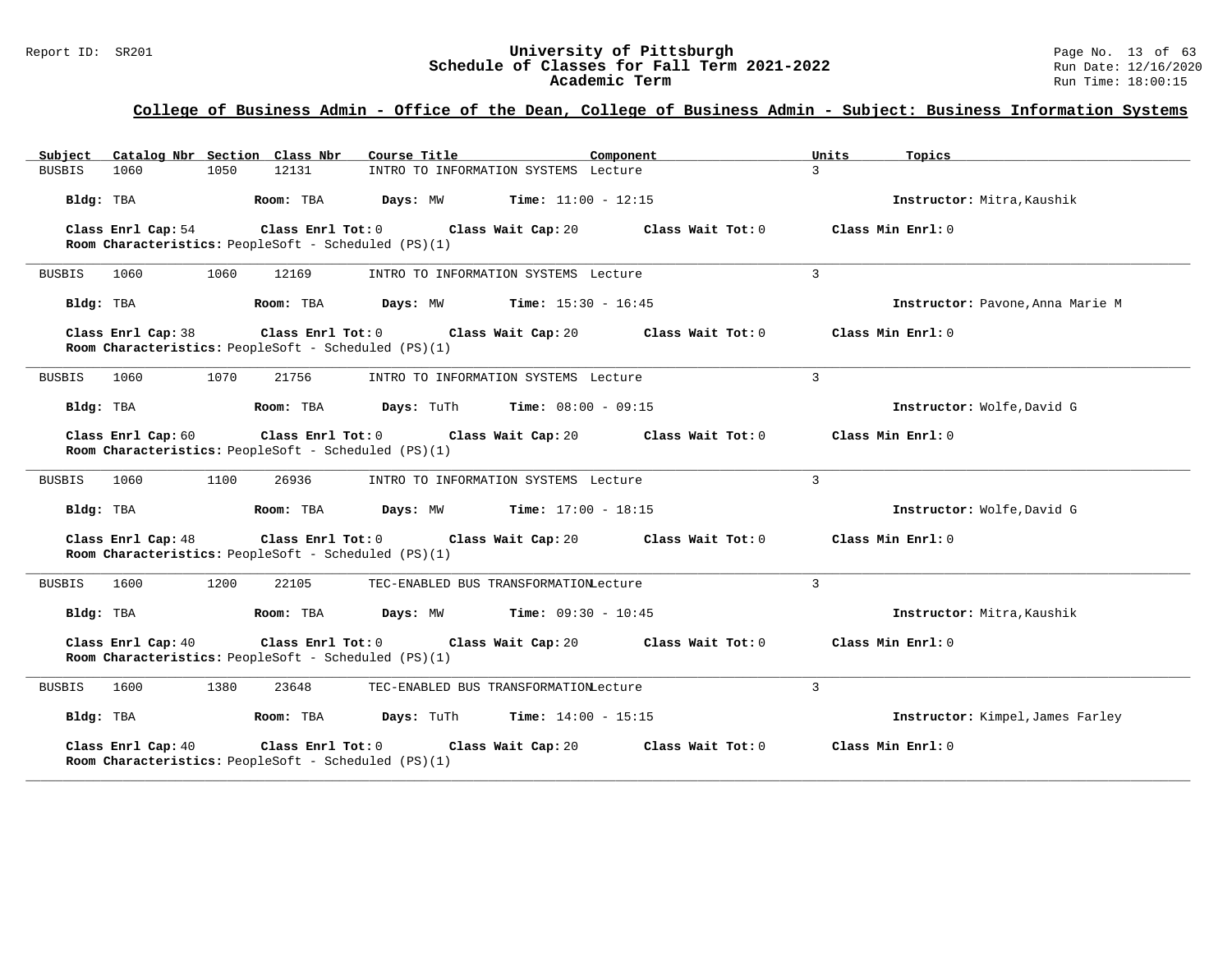# Report ID: SR201 **University of Pittsburgh University of Pittsburgh** Page No. 14 of 63<br>**Schedule of Classes for Fall Term 2021-2022** Run Date: 12/16/2020 Schedule of Classes for Fall Term 2021-2022<br>Academic Term

### **College of Business Admin - Office of the Dean, College of Business Admin - Subject: Business Information Systems**

| Subject       |                      |      | Catalog Nbr Section Class Nbr                        | Course Title                                                  |                              | Component                                              | Units             | Topics                                                                       |
|---------------|----------------------|------|------------------------------------------------------|---------------------------------------------------------------|------------------------------|--------------------------------------------------------|-------------------|------------------------------------------------------------------------------|
| <b>BUSBIS</b> | 1605                 | 1200 | 22107                                                | DATABASE MANAGEMENT                                           |                              | Lecture                                                | $\mathcal{L}$     |                                                                              |
| Bldg: TBA     |                      |      | Room: TBA                                            | Days: MW                                                      | <b>Time:</b> $14:00 - 15:15$ |                                                        |                   | Instructor: Aljafari, Ruba                                                   |
|               | Class Enrl Cap: 26   |      |                                                      | Class Enrl Tot: 0 Class Wait Cap: 20                          |                              | Class Wait Tot: 0                                      |                   | Class Min Enrl: 0                                                            |
|               |                      |      | Room Characteristics: PeopleSoft - Scheduled (PS)(1) |                                                               |                              |                                                        |                   |                                                                              |
| BUSBIS 1605   |                      | 1210 | 24533                                                | DATABASE MANAGEMENT                                           |                              | Lecture                                                | 3                 |                                                                              |
| Bldg: TBA     |                      |      |                                                      | <b>Room:</b> TBA <b>Days:</b> MW <b>Time:</b> 09:30 - 10:45   |                              |                                                        |                   | Instructor: Aljafari, Ruba                                                   |
|               | Class Enrl Cap: 26   |      | Room Characteristics: PeopleSoft - Scheduled (PS)(1) | Class Enrl Tot: 0 Class Wait Cap: 20                          |                              | Class Wait Tot: 0                                      | Class Min Enrl: 0 |                                                                              |
| <b>BUSBIS</b> | 1605                 | 1220 | 26723                                                | DATABASE MANAGEMENT                                           |                              | Lecture                                                | 3                 |                                                                              |
| Bldg: TBA     |                      |      |                                                      | Room: TBA $Days: MW$ Time: $11:00 - 12:15$                    |                              |                                                        |                   | Instructor: Aljafari, Ruba                                                   |
|               | Class Enrl Cap: 26   |      | Room Characteristics: PeopleSoft - Scheduled (PS)(1) | Class Enrl Tot: 0 Class Wait Cap: 20                          |                              | Class Wait Tot: 0                                      |                   | Class Min Enrl: 0                                                            |
| <b>BUSBIS</b> | 1620                 | 1010 | 29937                                                | BIS INDEPENDENT STUDY                                         |                              | Independent Study                                      | $1 - 3$           |                                                                              |
|               | Bldg: TO BE ARRANGED |      | Room: TBA                                            | Days: TBA                                                     |                              |                                                        |                   | Time: 00:00 - 00:00 TECH ENABLED BUSINESS TRANSFORnstructor: Rodi, Anthony F |
|               | Class Enrl Cap: 35   |      |                                                      |                                                               |                              | Class Enrl Tot: 0 Class Wait Cap: 20 Class Wait Tot: 0 |                   | Class Min Enrl: 0                                                            |
| <b>BUSBIS</b> | 1625                 | 1200 | 22104                                                | ELECTRONIC COMMERCE                                           |                              | Lecture                                                | $\overline{3}$    |                                                                              |
| Bldg: TBA     |                      |      | Room: TBA                                            | <b>Days:</b> MW <b>Time:</b> $11:00 - 12:15$                  |                              |                                                        |                   | Instructor: Galletta, Dennis                                                 |
|               | Class Enrl Cap: 50   |      | Room Characteristics: PeopleSoft - Scheduled (PS)(1) | Class Enrl Tot: 0 Class Wait Cap: 20                          |                              | Class Wait Tot: 0                                      |                   | Class Min Enrl: 0                                                            |
| <b>BUSBIS</b> | 1630                 | 1020 | 22103                                                | PROJECT MANAGEMENT Lecture                                    |                              |                                                        | $\mathbf{3}$      |                                                                              |
| Bldg: TBA     |                      |      | Room: TBA                                            | <b>Days:</b> MW <b>Time:</b> $12:30 - 13:45$                  |                              |                                                        |                   | Instructor: Mitra, Kaushik                                                   |
|               | Class Enrl Cap: 40   |      | Room Characteristics: PeopleSoft - Scheduled (PS)(1) |                                                               |                              | Class Enrl Tot: 0 Class Wait Cap: 20 Class Wait Tot: 0 | Class Min Enrl: 0 |                                                                              |
| BUSBIS        | 1630                 | 1050 | 23650                                                | PROJECT MANAGEMENT                                            |                              | Lecture                                                | 3                 |                                                                              |
| Bldg: TBA     |                      |      |                                                      | <b>Room:</b> TBA <b>Days:</b> MW <b>Time:</b> $15:30 - 16:45$ |                              |                                                        |                   | Instructor: Janchenko, Gary J                                                |
|               | Class Enrl Cap: 40   |      | Room Characteristics: PeopleSoft - Scheduled (PS)(1) | Class Enrl Tot: 0 Class Wait Cap: 20                          |                              | Class Wait Tot: 0                                      |                   | Class Min Enrl: 0                                                            |

**\_\_\_\_\_\_\_\_\_\_\_\_\_\_\_\_\_\_\_\_\_\_\_\_\_\_\_\_\_\_\_\_\_\_\_\_\_\_\_\_\_\_\_\_\_\_\_\_\_\_\_\_\_\_\_\_\_\_\_\_\_\_\_\_\_\_\_\_\_\_\_\_\_\_\_\_\_\_\_\_\_\_\_\_\_\_\_\_\_\_\_\_\_\_\_\_\_\_\_\_\_\_\_\_\_\_\_\_\_\_\_\_\_\_\_\_\_\_\_\_\_\_\_\_\_\_\_\_\_\_\_\_\_\_\_\_\_\_\_\_\_\_\_\_\_\_\_\_\_\_\_\_\_\_\_\_**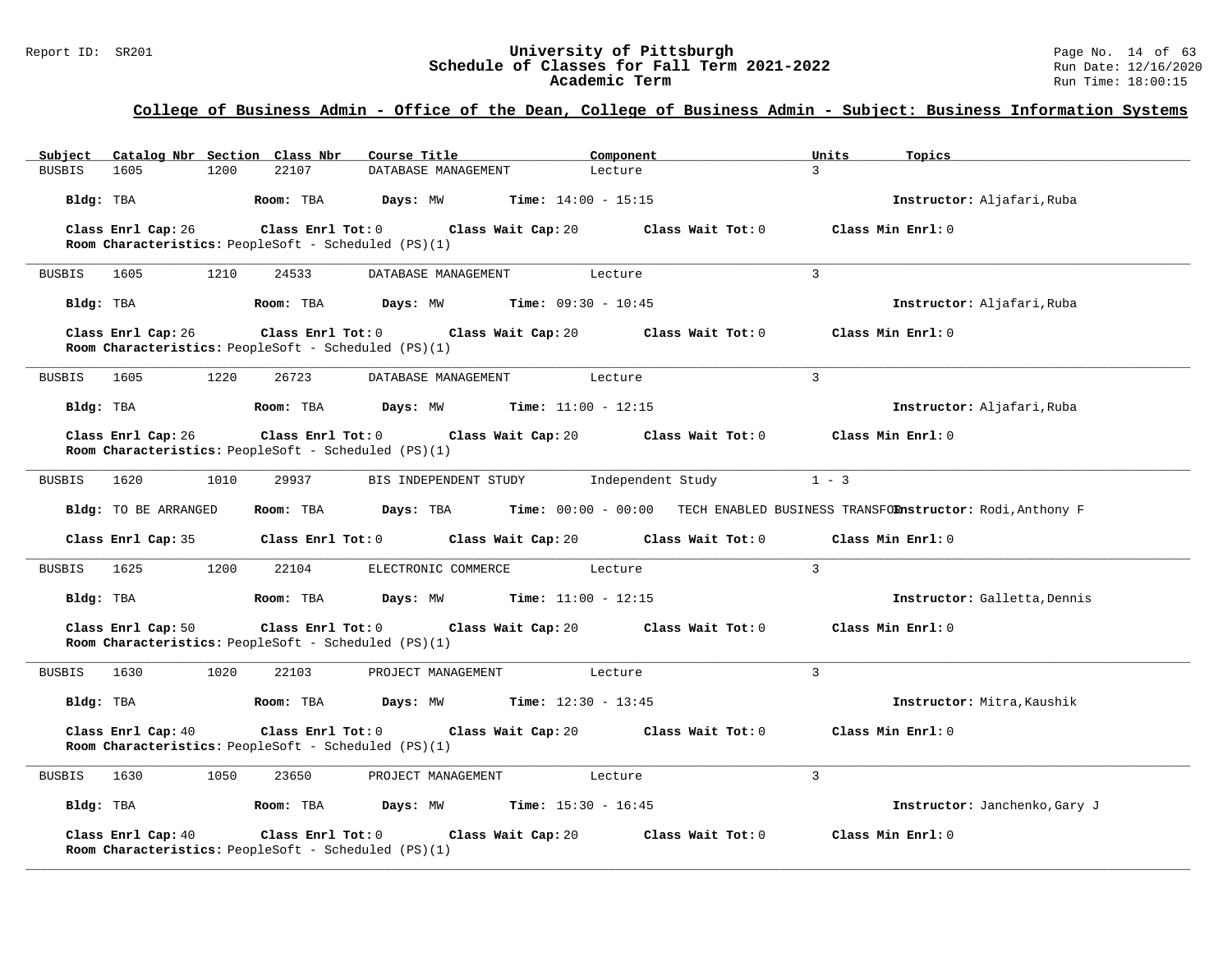| <b>BUSBIS</b> | 1630<br>1060                                                                                                    | 23756                   | PROJECT MANAGEMENT  |                                      | Lecture                                                | 3                                |
|---------------|-----------------------------------------------------------------------------------------------------------------|-------------------------|---------------------|--------------------------------------|--------------------------------------------------------|----------------------------------|
| Bldg: TBA     |                                                                                                                 | Room: TBA               | Days: MW            | <b>Time:</b> $17:00 - 18:15$         |                                                        | Instructor: Janchenko, Gary J    |
|               | Class Enrl Cap: 40<br>Room Characteristics: PeopleSoft - Scheduled (PS)(1)                                      | $Class$ $Enr1$ $Tot: 0$ |                     | Class Wait Cap: 20                   | Class Wait Tot: 0                                      | Class Min Enrl: 0                |
| <b>BUSBIS</b> | 1635<br>1200                                                                                                    | 22675                   |                     | INF TECHN SYMS SUPPLY CHAINS Lecture |                                                        | $\overline{3}$                   |
|               | Bldg: TO BE ARRANGED                                                                                            | Room: TBA               | Days: TBA           | <b>Time:</b> $00:00 - 00:00$         |                                                        | Instructor: Schultz, Bryan Paul  |
|               | Class Enrl Cap: 35                                                                                              | $Class$ $Enr1$ $Tot: 0$ |                     | Class Wait Cap: 20                   | Class Wait Tot: 0                                      | Class Min Enrl: 0                |
| BUSBIS        | 1635<br>1210                                                                                                    | 22680                   |                     | INF TECHN SYMS SUPPLY CHAINS Lecture |                                                        | $\mathcal{L}$                    |
|               | <b>Bldg:</b> TO BE ARRANGED                                                                                     | Room: TBA               | Days: TBA           | <b>Time:</b> $00:00 - 00:00$         |                                                        | Instructor: Staff                |
|               | Class Enrl Cap: 35                                                                                              | Class Enrl Tot: 0       |                     | Class Wait Cap: 20                   | Class Wait Tot: 0                                      | Class Min Enrl: 0                |
| BUSBIS        | 1635<br>1215                                                                                                    | 25699                   |                     | INF TECHN SYMS SUPPLY CHAINS Lecture |                                                        | $\overline{3}$                   |
|               | Bldg: TO BE ARRANGED                                                                                            | Room: TBA               | Days: TBA           | <b>Time:</b> $00:00 - 00:00$         |                                                        | Instructor: Schultz, Bryan Paul  |
|               | Class Enrl Cap: 50                                                                                              | Class Enrl Tot: 0       |                     | Class Wait Cap: 20                   | Class Wait Tot: 0                                      | Class Min Enrl: 0                |
| <b>BUSBIS</b> | 1635<br>1220                                                                                                    | 25711                   |                     | INF TECHN SYMS SUPPLY CHAINS Lecture |                                                        | $\overline{3}$                   |
|               | Bldg: TO BE ARRANGED                                                                                            | Room: TBA               | Days: TBA           | <b>Time:</b> $00:00 - 00:00$         |                                                        | Instructor: Schultz, Bryan Paul  |
|               | Class Enrl Cap: 50                                                                                              | Class Enrl Tot: 0       |                     | Class Wait Cap: 20                   | Class Wait Tot: 0                                      | Class Min Enrl: 0                |
| BUSBIS        | 1230<br>1635                                                                                                    | 24522                   |                     | INF TECHN SYMS SUPPLY CHAINS Lecture |                                                        | $\overline{3}$                   |
| Bldg: TBA     |                                                                                                                 | Room: TBA               | Days: TuTh          | <b>Time:</b> $17:00 - 18:15$         |                                                        | Instructor: Pavone, Anna Marie M |
|               | Class Enrl Cap: 35<br>Attributes: Global Studies<br><b>Room Characteristics:</b> PeopleSoft - Scheduled (PS)(1) |                         |                     |                                      | Class Enrl Tot: 0 Class Wait Cap: 20 Class Wait Tot: 0 | Class Min Enrl: 0                |
| <b>BUSBIS</b> | 1640<br>1130                                                                                                    | 24513                   | IT ARCH & PLATFORMS |                                      | Lecture                                                | $\overline{3}$                   |
| Bldg: TBA     |                                                                                                                 | Room: TBA               | Days: MW            | <b>Time:</b> $14:00 - 15:15$         |                                                        | Instructor: Pavone, Anna Marie M |
|               | Class Enrl Cap: 38<br>Room Characteristics: PeopleSoft - Scheduled (PS)(1)                                      | Class Enrl Tot: 0       |                     | Class Wait Cap: 20                   | Class Wait Tot: 0                                      | Class Min Enrl: 0                |
| BUSBIS        | 1645<br>1105                                                                                                    | 24535                   |                     | INFORMATION SYSTEMS ETHICS Lecture   |                                                        | $\overline{3}$                   |
| Bldg: TBA     |                                                                                                                 | Room: TBA               | Days: MW            | <b>Time:</b> $14:00 - 15:15$         |                                                        | Instructor: Rodi, Anthony F      |
|               | Class Enrl Cap: 40<br>Room Characteristics: PeopleSoft - Scheduled (PS)(1)                                      | $Class$ $Enr1$ $Tot: 0$ |                     | Class Wait Cap: 20                   | Class Wait Tot: 0                                      | Class Min Enrl: 0                |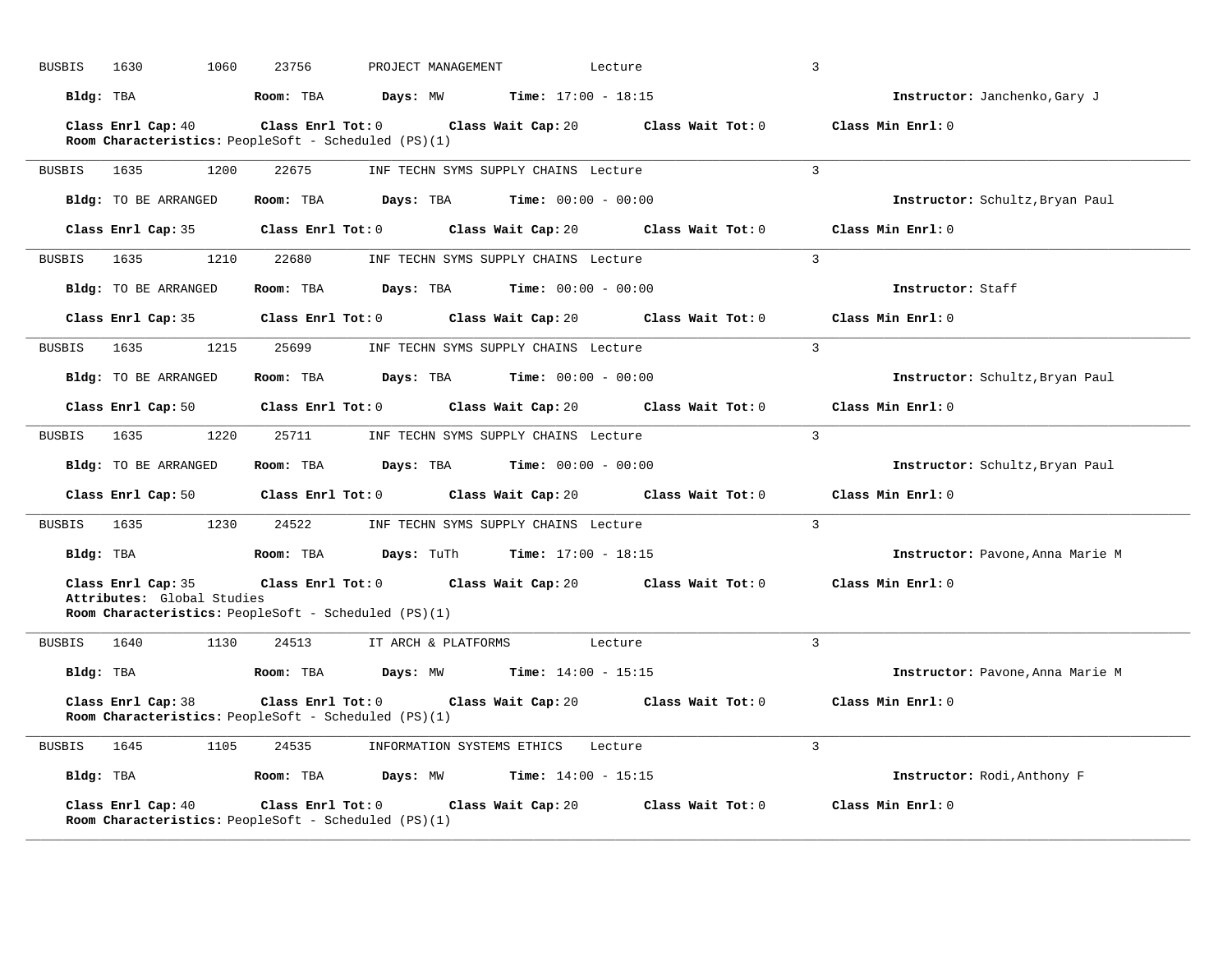# Report ID: SR201 **University of Pittsburgh University of Pittsburgh** Page No. 16 of 63<br>**Schedule of Classes for Fall Term 2021-2022** Run Date: 12/16/2020 Schedule of Classes for Fall Term 2021-2022<br>Academic Term

| <b>BUSECN</b> |                      | Catalog Nbr Section Class Nbr | Course Title                                                                                                                  | Component                               | Units<br>Topics                 |
|---------------|----------------------|-------------------------------|-------------------------------------------------------------------------------------------------------------------------------|-----------------------------------------|---------------------------------|
|               | 1010                 | 12142<br>1060                 | MANAGERIAL ECONOMICS                                                                                                          | Lecture                                 | $\mathcal{L}$                   |
|               | Bldg: TBA            | Room: TBA                     | Days: MW                                                                                                                      | <b>Time:</b> $15:30 - 16:45$            | Instructor: Banerjee, Haimanti  |
|               | Class Enrl Cap: 45   |                               | Class Enrl Tot: 0<br>Class Wait Cap: 20<br>Room Characteristics: PeopleSoft - Scheduled $(PS)(1)$                             | Class Wait Tot: 0                       | Class Min Enrl: 0               |
| <b>BUSECN</b> | 1010                 | 15307<br>1065                 | MANAGERIAL ECONOMICS                                                                                                          | Lecture                                 | $\mathbf{3}$                    |
|               | Bldg: TBA            | Room: TBA                     | Days: TuTh                                                                                                                    | <b>Time:</b> $14:00 - 15:15$            | Instructor: Olson, Josephine E  |
|               | Class Enrl Cap: 40   |                               | Class Enrl Tot: 0<br>Room Characteristics: PeopleSoft - Scheduled (PS)(1)                                                     | Class Wait Cap: 20<br>Class Wait Tot: 0 | Class Min Enrl: 0               |
| <b>BUSECN</b> | 1508                 | 1030<br>12168                 | INT'L ECON FOR MANAGR                                                                                                         | Lecture                                 | $\overline{3}$                  |
|               | Bldg: TBA            | Room: TBA                     | Days: TuTh                                                                                                                    | <b>Time:</b> $12:30 - 13:45$            | Instructor: Blair, Andrew R     |
| <b>BUSECN</b> | 1508                 | 26797<br>1040                 | INT'L ECON FOR MANAGR                                                                                                         | Lecture                                 | $\mathbf{3}$                    |
|               | Bldg: TO BE ARRANGED | Room: TBA                     | Days: TBA                                                                                                                     | Time: $00:00 - 00:00$                   | Instructor: Schultz, Bryan Paul |
|               | Class Enrl Cap: 20   |                               | Class Wait Cap: 20<br>Class Enrl Tot: 0<br>Attributes: Global Studies, Russian & East European Studies, West European Studies | Class Wait Tot: 0                       | Class Min Enrl: 0               |
|               |                      |                               |                                                                                                                               |                                         |                                 |
| <b>BUSECN</b> | 1508                 | 1050<br>27036                 | INT'L ECON FOR MANAGR                                                                                                         | Lecture                                 | $\overline{3}$                  |
|               | Bldg: TO BE ARRANGED | Room: TBA                     | Days: TBA                                                                                                                     | <b>Time:</b> $00:00 - 00:00$            | Instructor: Schultz, Bryan Paul |
|               | Class Enrl Cap: 50   |                               | Class Enrl Tot: 0<br>Class Wait Cap: 20<br>Attributes: Global Studies, Russian & East European Studies, West European Studies | Class Wait Tot: 0                       | Class Min Enrl: 0               |
| <b>BUSECN</b> | 1508                 | 27037<br>1060                 | INT'L ECON FOR MANAGR                                                                                                         | Lecture                                 | $\overline{3}$                  |
|               | Bldg: TO BE ARRANGED | Room: TBA                     | Days: TBA                                                                                                                     | <b>Time:</b> $00:00 - 00:00$            | Instructor: Schultz, Bryan Paul |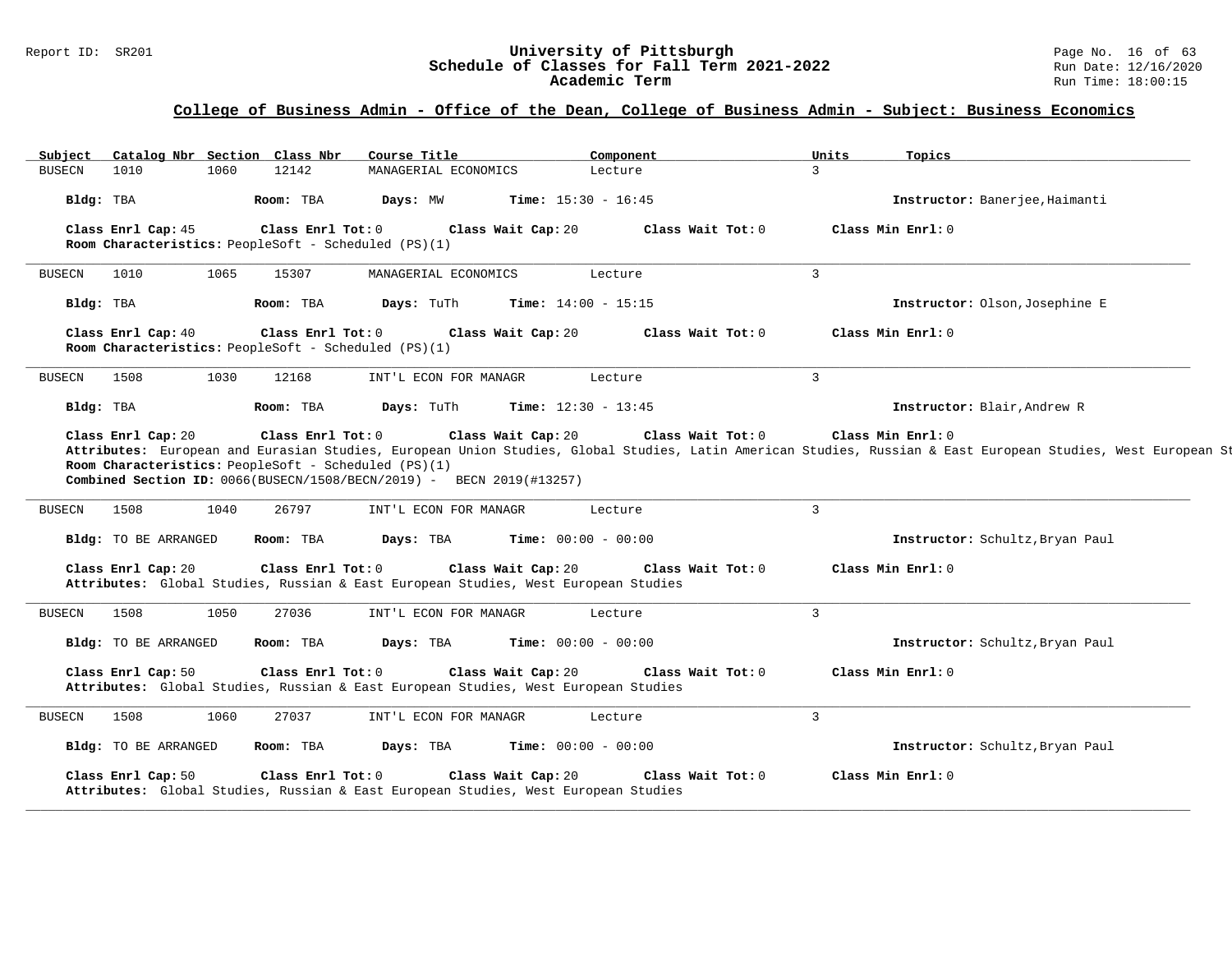| Subject                                          | Catalog Nbr Section<br>Class Nbr | Course Title             | Component                    | Units<br>Topics                 |  |
|--------------------------------------------------|----------------------------------|--------------------------|------------------------------|---------------------------------|--|
| 1509<br><b>BUSECN</b>                            | 1200<br>22676                    | INT'L BUSINESS AND TRADE | Lecture                      | 3                               |  |
| <b>Bldg:</b> TO BE ARRANGED                      | Room: TBA                        | Days: TBA                | <b>Time:</b> $00:00 - 00:00$ | Instructor: Schultz, Bryan Paul |  |
| Class Enrl Cap: 35<br>Attributes: Global Studies | Class Enrl Tot: 0                | Class Wait Cap: 20       | Class Wait Tot: 0            | Class Min $Enrl: 0$             |  |
| 1509<br><b>BUSECN</b>                            | 24072<br>1300                    | INT'L BUSINESS AND TRADE | Lecture                      |                                 |  |
| <b>Bldg:</b> TO BE ARRANGED                      | Room: TBA                        | Days: TBA                | <b>Time:</b> $00:00 - 00:00$ | Instructor: Staff               |  |
| Class Enrl Cap: 35<br>Attributes: Global Studies | Class Enrl Tot: $0$              | Class Wait Cap: 20       | Class Wait Tot: 0            | Class Min Enrl: 0               |  |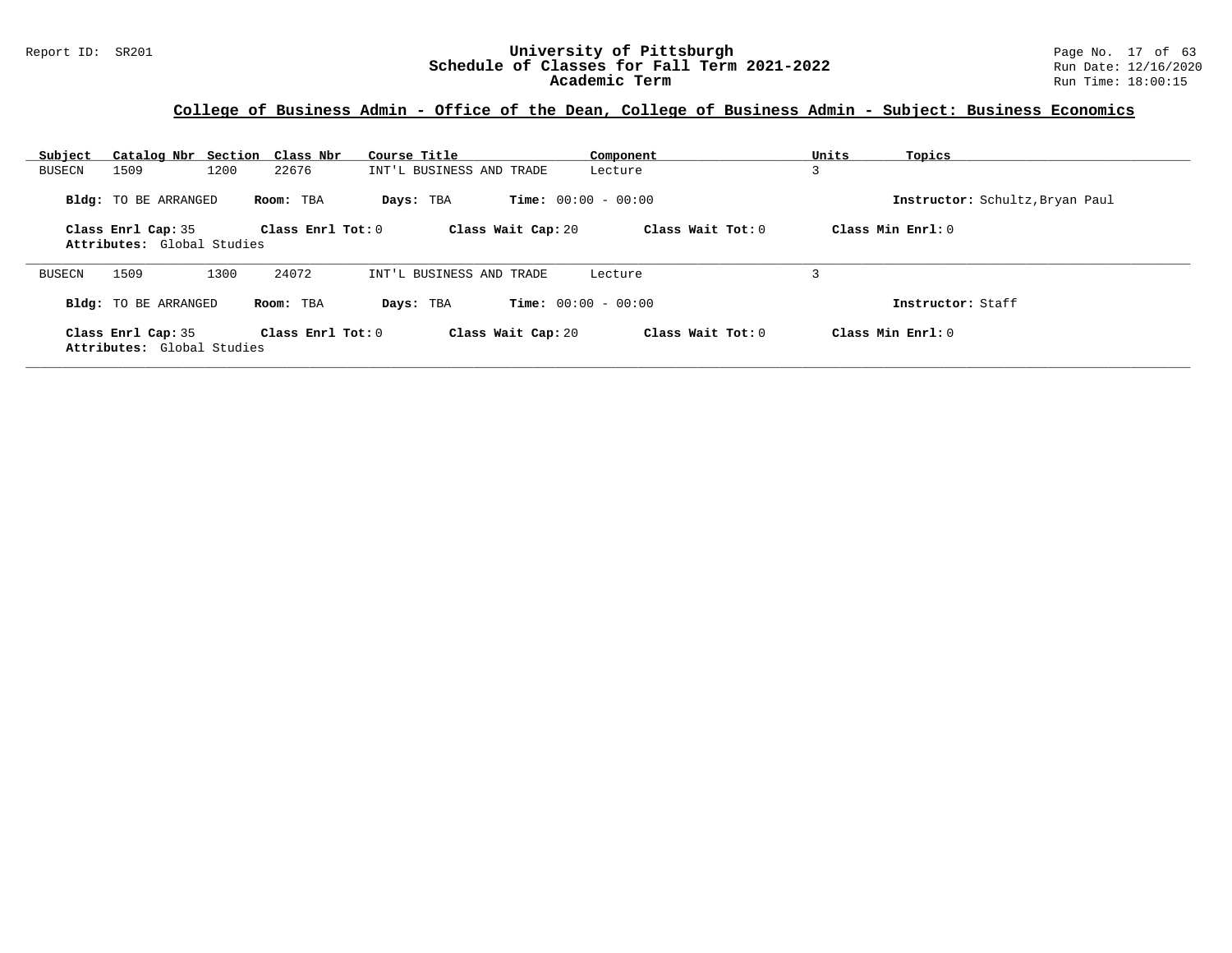#### Report ID: SR201 **University of Pittsburgh University of Pittsburgh** Page No. 18 of 63<br>**Schedule of Classes for Fall Term 2021-2022** Run Date: 12/16/2020 **Schedule of Classes for Fall Term 2021-2022** Run Date: 12/16/2020 **Academic Term** Run Time: 18:00:15

# **College of Business Admin - Office of the Dean, College of Business Admin - Subject: Business Environment**

| Catalog Nbr Section Class Nbr<br>Subject                                                        | Course Title<br>Component                                                                                                                            | Units<br>Topics                |
|-------------------------------------------------------------------------------------------------|------------------------------------------------------------------------------------------------------------------------------------------------------|--------------------------------|
| 0060<br>1040<br>12204<br><b>BUSENV</b>                                                          | MGRL ETHICS & STAKEHOLDER MGT Lecture                                                                                                                | 3                              |
| Bldg: TBA<br>Room: TBA                                                                          | Days: TuTh<br><b>Time:</b> $08:00 - 09:15$                                                                                                           | Instructor: Klein, Paul M      |
| Class Enrl Cap: 40<br>Class Enrl Tot: 0<br>Room Characteristics: PeopleSoft - Scheduled (PS)(1) | Class Wait Tot: 0<br>Class Wait Cap: 20<br>Attributes: SCI Polymathic Contexts: Ethical/Policy GE. Req., Global Studies, Undergraduate Global Health | Class Min Enrl: 0              |
| 0060<br>1050<br>21435<br><b>BUSENV</b>                                                          | MGRL ETHICS & STAKEHOLDER MGT Lecture                                                                                                                | 3                              |
| Room: TBA<br>Bldg: TBA                                                                          | Days: TuTh<br><b>Time:</b> $09:30 - 10:45$                                                                                                           | Instructor: Nair, Nisha        |
| Class Enrl Cap: 40<br>Class Enrl Tot: 0<br>Room Characteristics: PeopleSoft - Scheduled (PS)(1) | Class Wait Cap: 20<br>Class Wait Tot: 0<br>Attributes: SCI Polymathic Contexts: Ethical/Policy GE. Req., Global Studies, Undergraduate Global Health | Class Min Enrl: 0              |
| <b>BUSENV</b><br>0060<br>1060<br>12190                                                          | MGRL ETHICS & STAKEHOLDER MGT Lecture                                                                                                                | $\overline{3}$                 |
| Bldg: TBA<br>Room: TBA                                                                          | <b>Time:</b> $11:00 - 12:15$<br>Days: MW                                                                                                             | Instructor: Klein, Paul M      |
| Class Enrl Cap: 40<br>Class Enrl Tot: 0<br>Room Characteristics: PeopleSoft - Scheduled (PS)(1) | Class Wait Cap: 20<br>Class Wait Tot: 0<br>Attributes: SCI Polymathic Contexts: Ethical/Policy GE. Req., Global Studies, Undergraduate Global Health | Class Min Enrl: 0              |
| <b>BUSENV</b><br>0060<br>1070<br>12175                                                          | MGRL ETHICS & STAKEHOLDER MGT Lecture                                                                                                                | 3                              |
| Bldg: TBA<br>Room: TBA                                                                          | Days: MW<br><b>Time:</b> $12:30 - 13:45$                                                                                                             | Instructor: Klein, Paul M      |
| Class Enrl Cap: 40<br>Class Enrl Tot: 0<br>Room Characteristics: PeopleSoft - Scheduled (PS)(1) | Class Wait Cap: 20<br>Class Wait Tot: 0<br>Attributes: SCI Polymathic Contexts: Ethical/Policy GE. Req., Global Studies, Undergraduate Global Health | Class Min Enrl: 0              |
| <b>BUSENV</b><br>0060<br>1080<br>21436                                                          | MGRL ETHICS & STAKEHOLDER MGT Lecture                                                                                                                | 3                              |
| Bldg: TBA<br>Room: TBA                                                                          | Days: TuTh<br>Time: $14:00 - 15:15$                                                                                                                  | Instructor: Klein, Paul M      |
| Class Enrl Tot: 0<br>Class Enrl Cap: 48<br>Room Characteristics: PeopleSoft - Scheduled (PS)(1) | Class Wait Cap: 20<br>Class Wait Tot: 0<br>Attributes: SCI Polymathic Contexts: Ethical/Policy GE. Req., Global Studies, Undergraduate Global Health | Class Min Enrl: 0              |
| 1090<br>21855<br><b>BUSENV</b><br>0060                                                          | MGRL ETHICS & STAKEHOLDER MGT Lecture                                                                                                                | 3                              |
| Bldg: TBA<br>Room: TBA                                                                          | Days: TuTh<br><b>Time:</b> $17:00 - 18:15$                                                                                                           | Instructor: Sherman, Carl Leon |
| Class Enrl Cap: 40<br>Class Enrl Tot: 0<br>Room Characteristics: PeopleSoft - Scheduled (PS)(1) | Class Wait Tot: 0<br>Class Wait Cap: 20<br>Attributes: SCI Polymathic Contexts: Ethical/Policy GE. Req., Global Studies, Undergraduate Global Health | Class Min Enrl: 0              |

**\_\_\_\_\_\_\_\_\_\_\_\_\_\_\_\_\_\_\_\_\_\_\_\_\_\_\_\_\_\_\_\_\_\_\_\_\_\_\_\_\_\_\_\_\_\_\_\_\_\_\_\_\_\_\_\_\_\_\_\_\_\_\_\_\_\_\_\_\_\_\_\_\_\_\_\_\_\_\_\_\_\_\_\_\_\_\_\_\_\_\_\_\_\_\_\_\_\_\_\_\_\_\_\_\_\_\_\_\_\_\_\_\_\_\_\_\_\_\_\_\_\_\_\_\_\_\_\_\_\_\_\_\_\_\_\_\_\_\_\_\_\_\_\_\_\_\_\_\_\_\_\_\_\_\_\_**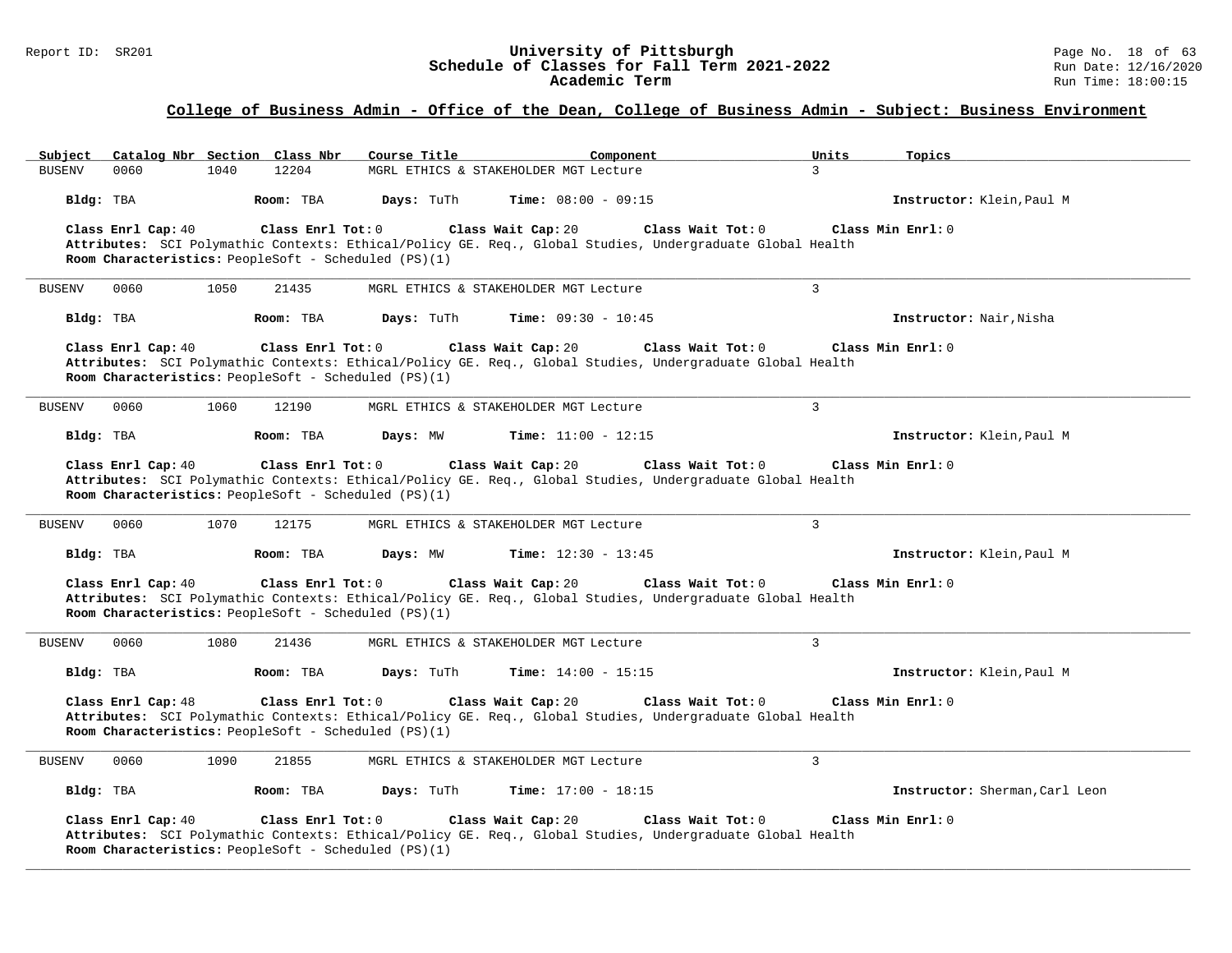| <b>BUSENV</b> | 1010<br>0061                                                                                                  | 18512              |                                      | CPLE: MGRL ETHC STAKEHOLDER MGTLecture          |                   | $\overline{3}$                     |
|---------------|---------------------------------------------------------------------------------------------------------------|--------------------|--------------------------------------|-------------------------------------------------|-------------------|------------------------------------|
| Bldg: TBA     |                                                                                                               | Room: TBA          | <b>Days:</b> TuTh                    | <b>Time:</b> $14:00 - 15:15$                    |                   | Instructor: Good, Deborah C        |
|               | Class Enrl Cap: 38<br>Room Characteristics: PeopleSoft - Scheduled (PS)(1)                                    | Class Enrl Tot: 0  |                                      | Class Wait Cap: 20                              | Class Wait Tot: 0 | Class Min Enrl: 0                  |
| BUSENV        | 1701<br>1010                                                                                                  | 12189              |                                      | ETHCAL LEADERSHIP FUNDAMENTALSLecture           |                   | $\mathbf{1}$                       |
| Bldg: TBA     |                                                                                                               | Room: TBA          | Days: F                              | <b>Time:</b> $13:00 - 14:15$                    |                   | Instructor: Jones, Raymond E       |
|               | Class Enrl Cap: 40<br>Room Characteristics: Media - Data Projector/Monitor(1), PeopleSoft - Scheduled (PS)(1) | Class Enrl Tot: 0  |                                      | Class Wait Cap: 20                              | Class Wait Tot: 0 | Class Min Enrl: 0                  |
| <b>BUSENV</b> | 1765<br>1030                                                                                                  | 12205              |                                      | LEADERSHIP SOCIAL ENVIRONMENT Lecture           |                   | 3                                  |
| Bldg: TBA     |                                                                                                               | Room: TBA          | <b>Days:</b> TuTh                    | <b>Time:</b> $09:30 - 10:45$                    |                   | Instructor: Klein, Paul M          |
|               | Class Enrl Cap: 38<br>Attributes: Global Studies<br>Room Characteristics: PeopleSoft - Scheduled (PS)(1)      |                    | Class Enrl Tot: 0 Class Wait Cap: 20 |                                                 | Class Wait Tot: 0 | Class Min Enrl: 0                  |
| <b>BUSENV</b> | 1770<br>1010                                                                                                  | 12153              |                                      | BUSINSS ENVIRONMENT INDP STUDYIndependent Study |                   | $1 - 3$                            |
|               | Bldg: Sennott Square                                                                                          | <b>Room:</b> 02204 | Days: TBA                            | <b>Time:</b> $00:00 - 00:00$                    |                   | Instructor: Staff                  |
|               | Class Enrl Cap: 25                                                                                            | Class Enrl Tot: 0  |                                      | Class Wait Cap: 20                              | Class Wait Tot: 0 | Class Min Enrl: 0                  |
| BUSENV        | 1200<br>1775                                                                                                  | 23299              | CPLE CAPSTONE SEMINAR                | Lecture                                         |                   | 3                                  |
| Bldg: TBA     |                                                                                                               | Room: TBA          | Days: TuTh                           | <b>Time:</b> $12:30 - 13:45$                    |                   | Instructor: Petrie-Wyman, Jennifer |
|               | Class Enrl Cap: 38<br>Attributes: Global Studies<br>Room Characteristics: PeopleSoft - Scheduled (PS)(1)      | Class Enrl Tot: 0  | Class Wait Cap: 20                   |                                                 | Class Wait Tot: 0 | Class Min Enrl: 0                  |
| <b>BUSENV</b> | 1790<br>1010                                                                                                  | 29925              | BUS ENVIRONMENT INTERNSHIP           | Internship                                      |                   | 3                                  |
|               | Bldg: TO BE ARRANGED                                                                                          | Room: TBA          | Days: TBA                            | <b>Time:</b> $00:00 - 00:00$                    |                   | Instructor: Jones, Raymond E       |
|               | Class Enrl Cap: 35                                                                                            | Class Enrl Tot: 0  |                                      | Class Wait Cap: 20                              | Class Wait Tot: 0 | Class Min Enrl: 0                  |
| <b>BUSENV</b> | 1791<br>1090                                                                                                  | 24877              |                                      | PROJECTS IN ENTREPRENEURSHIP Lecture            |                   | $\mathbf{R}$                       |
| Bldg: TBA     |                                                                                                               | Room: TBA          | Days: MW                             | $Time: 17:00 - 18:15$                           |                   | Instructor: Green, Mary E          |
|               | Class Enrl Cap: 25<br>Room Characteristics: PeopleSoft - Scheduled (PS)(1)                                    | Class Enrl Tot: 0  |                                      | Class Wait Cap: 20                              | Class Wait Tot: 0 | Class Min Enrl: 0                  |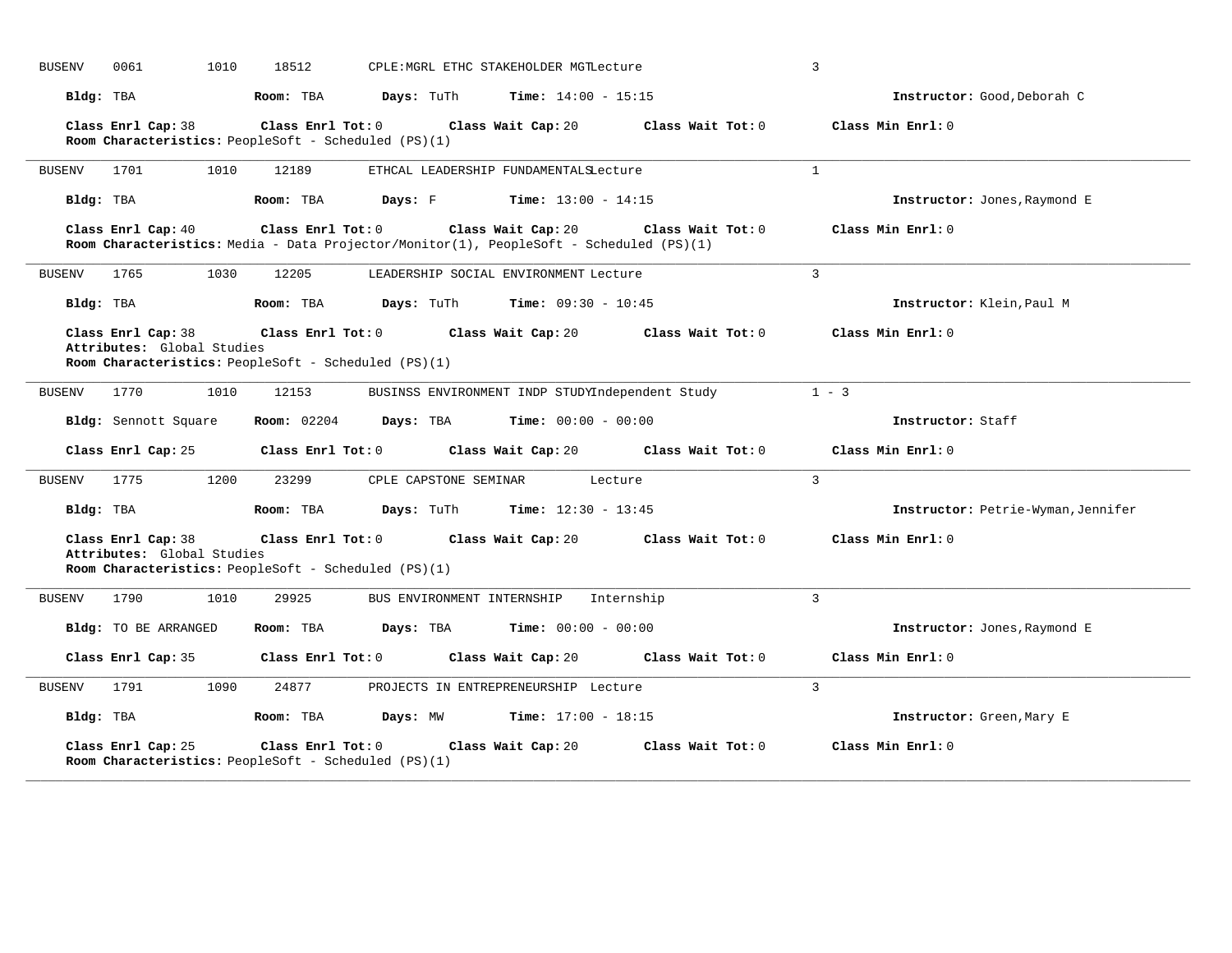| Subject       | Catalog Nbr Section Class Nbr                               |      |                   | Course Title |                              | Component           | Units | Topics                       |
|---------------|-------------------------------------------------------------|------|-------------------|--------------|------------------------------|---------------------|-------|------------------------------|
| <b>BUSENV</b> | 1795                                                        | 1020 | 24330             |              | BUSINESS AND POLITICS        | Lecture             |       |                              |
| Bldg: TBA     |                                                             |      | Room: TBA         | Days: MW     | <b>Time:</b> $11:00 - 12:15$ |                     |       | Instructor: Mitnick, Barry M |
|               | Class Enrl Cap: 40                                          |      | Class Enrl Tot: 0 |              | Class Wait Cap: 20           | Class Wait $Tot: 0$ |       | Class Min Enrl: 0            |
|               | Attributes: Global Studies                                  |      |                   |              |                              |                     |       |                              |
|               | <b>Room Characteristics:</b> PeopleSoft - Scheduled (PS)(1) |      |                   |              |                              |                     |       |                              |
|               |                                                             |      |                   |              |                              |                     |       |                              |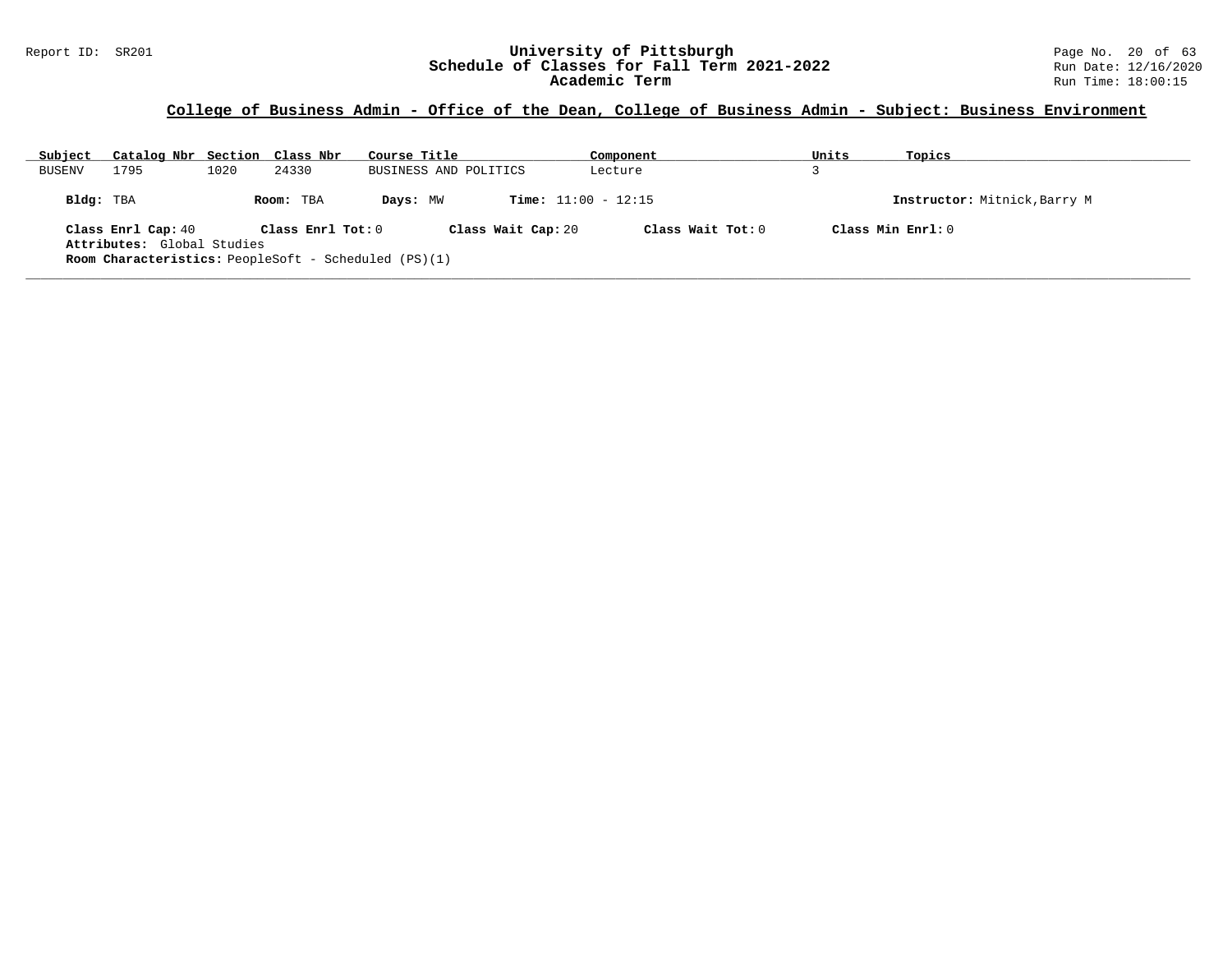| Subject   | Catalog Nbr Section Class Nbr |      |                   | Course Title                                                                                                  | Component                    | Units             | Topics            |                               |
|-----------|-------------------------------|------|-------------------|---------------------------------------------------------------------------------------------------------------|------------------------------|-------------------|-------------------|-------------------------------|
| BUSERV    | 1920                          | 1060 | 12102             | FINANCIAL ACCOUNTING                                                                                          | Lecture                      |                   |                   |                               |
| Bldg: TBA |                               |      | Room: TBA         | Days: TuTh                                                                                                    | <b>Time:</b> $11:00 - 12:15$ |                   |                   | Instructor: Carlin, Jocelyn D |
|           | Class Enrl Cap: 38            |      | Class Enrl Tot: 0 | Class Wait Cap: 20<br>Room Characteristics: Media - Data Projector/Monitor(1), PeopleSoft - Scheduled (PS)(1) | Class Wait Tot: 0            |                   | Class Min Enrl: 0 |                               |
|           | Reserve Capacity:             |      | 01-MAR-2021       | College of General Studies                                                                                    | Reserve Enrl Cap: 5          | Reserve Enrl Tot: |                   | $\Omega$                      |
|           |                               |      | 01-AUG-2021       | College of General Studies                                                                                    | 0                            |                   |                   | 0                             |
|           |                               |      |                   |                                                                                                               |                              |                   |                   |                               |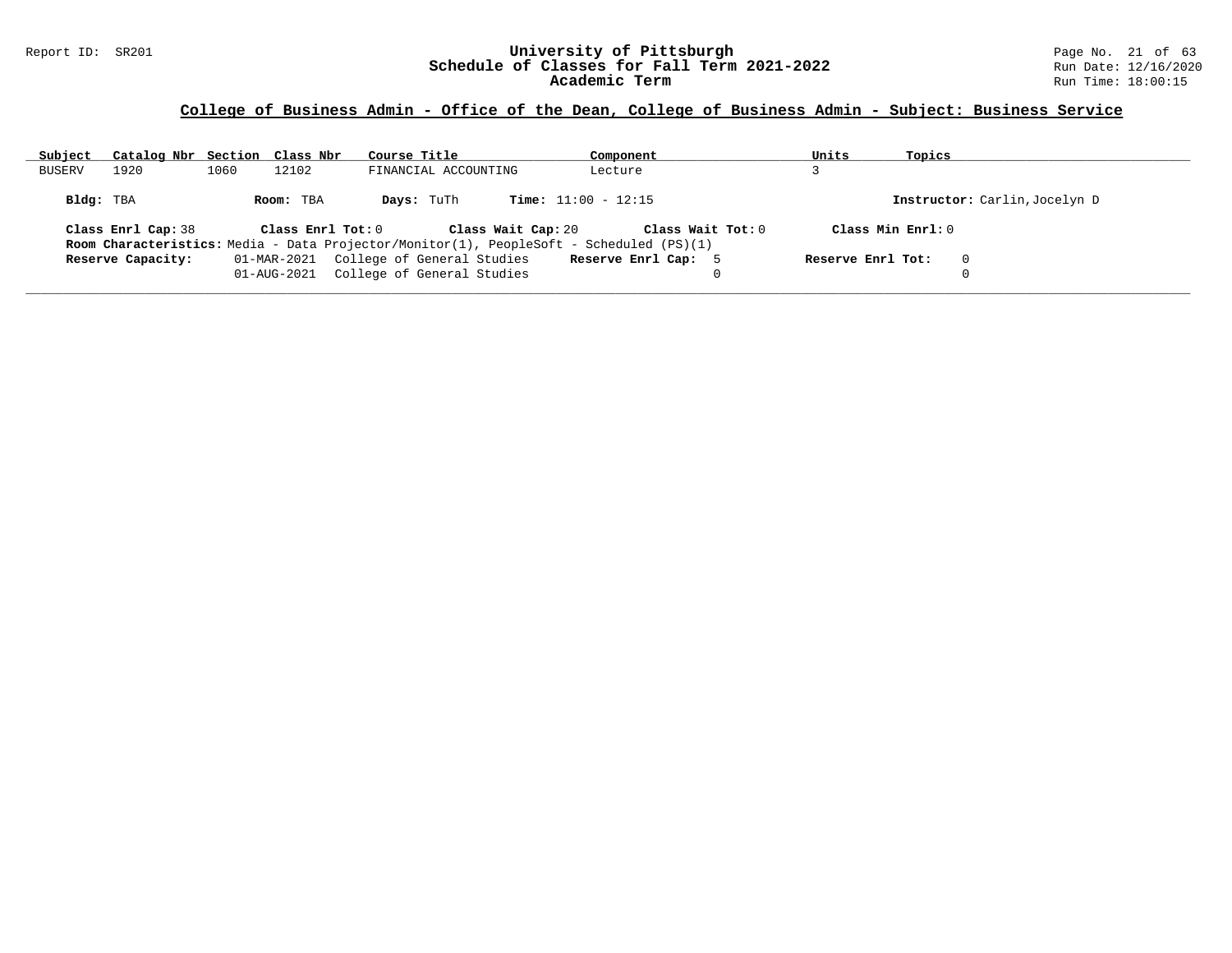#### Report ID: SR201 **University of Pittsburgh** Page No. 22 of 63 **Schedule of Classes for Fall Term 2021-2022** Run Date: 12/16/2020 **Academic Term** Run Time: 18:00:15

| Subject       | Catalog Nbr Section Class Nbr |      |                                                                           | Course Title            | Component                                                                                                                          | Units<br>Topics                   |
|---------------|-------------------------------|------|---------------------------------------------------------------------------|-------------------------|------------------------------------------------------------------------------------------------------------------------------------|-----------------------------------|
| <b>BUSFIN</b> | 1030                          | 1035 | 12118                                                                     | INTRODUCTION TO FINANCE | Lecture                                                                                                                            | 3                                 |
| Bldg: TBA     |                               |      | Room: TBA                                                                 | Days: TuTh              | <b>Time:</b> $14:00 - 15:15$                                                                                                       | Instructor: Zutter, Chad Jonathan |
|               |                               |      |                                                                           |                         |                                                                                                                                    | Williams, Joshua L                |
|               | Class Enrl Cap: 150           |      | Class Enrl Tot: 0<br>Room Characteristics: PeopleSoft - Scheduled (PS)(1) |                         | Class Wait Cap: 20<br>Class Wait Tot: 0                                                                                            | Class Min Enrl: 0                 |
| <b>BUSFIN</b> | 1030                          | 1040 | 12143                                                                     | INTRODUCTION TO FINANCE | Lecture                                                                                                                            | 3                                 |
| Bldg: TBA     |                               |      | Room: TBA                                                                 | Days: TuTh              | <b>Time:</b> $15:30 - 16:45$                                                                                                       | Instructor: Zutter, Chad Jonathan |
|               |                               |      |                                                                           |                         |                                                                                                                                    | Williams, Joshua L                |
|               | Class Enrl Cap: 150           |      | Class Enrl Tot: 0<br>Room Characteristics: PeopleSoft - Scheduled (PS)(1) |                         | Class Wait Cap: 20<br>Class Wait Tot: 0                                                                                            | Class Min Enrl: 0                 |
| <b>BUSFIN</b> | 1030                          | 1050 | 12144                                                                     | INTRODUCTION TO FINANCE | Recitation                                                                                                                         | $\Omega$                          |
| Bldg: TBA     |                               |      | Room: TBA                                                                 | Days: F                 | <b>Time:</b> $10:00 - 10:50$                                                                                                       | Instructor: Bae, Chang Suk        |
|               | Class Enrl Cap: 105           |      | Class Enrl Tot: 0                                                         |                         | Class Wait Cap: 20<br>Class Wait Tot: 0<br>Room Characteristics: Media - Data Projector/Monitor(1), PeopleSoft - Scheduled (PS)(1) | Class Min Enrl: 0                 |
| <b>BUSFIN</b> | 1030                          | 1055 | 12163                                                                     | INTRODUCTION TO FINANCE | Recitation                                                                                                                         | $\Omega$                          |
| Bldg: TBA     |                               |      | Room: TBA                                                                 | Days: F                 | <b>Time:</b> $11:00 - 11:50$                                                                                                       | Instructor: Bae, Chang Suk        |
|               | Class Enrl Cap: 105           |      | Class Enrl Tot: 0                                                         |                         | Class Wait Cap: 20<br>Class Wait Tot: 0<br>Room Characteristics: Media - Data Projector/Monitor(1), PeopleSoft - Scheduled (PS)(1) | Class Min Enrl: 0                 |
| BUSFIN        | 1030                          | 1060 | 21438                                                                     | INTRODUCTION TO FINANCE | Recitation                                                                                                                         | $\Omega$                          |
| Bldg: TBA     |                               |      | Room: TBA                                                                 | Days: F                 | <b>Time:</b> $12:00 - 12:50$                                                                                                       | Instructor: Bae, Chang Suk        |
|               | Class Enrl Cap: 105           |      | Class Enrl Tot: 0<br>Room Characteristics: PeopleSoft - Scheduled (PS)(1) |                         | Class Wait Cap: 20<br>Class Wait Tot: 0                                                                                            | Class Min Enrl: 0                 |
| <b>BUSFIN</b> | 1311                          | 1020 | 12128                                                                     | CORPORATE FINANCE       | Lecture                                                                                                                            | 3                                 |
| Bldg: TBA     |                               |      | Room: TBA                                                                 | Days: TuTh              | Time: $14:00 - 15:15$                                                                                                              | Instructor: Elshahat, Ahmed       |
|               | Class Enrl Cap: 50            |      | Class Enrl Tot: 0                                                         |                         | Class Wait Cap: 20<br>Class Wait Tot: 0<br>Room Characteristics: Media - Data Projector/Monitor(1), PeopleSoft - Scheduled (PS)(1) | Class Min Enrl: 0                 |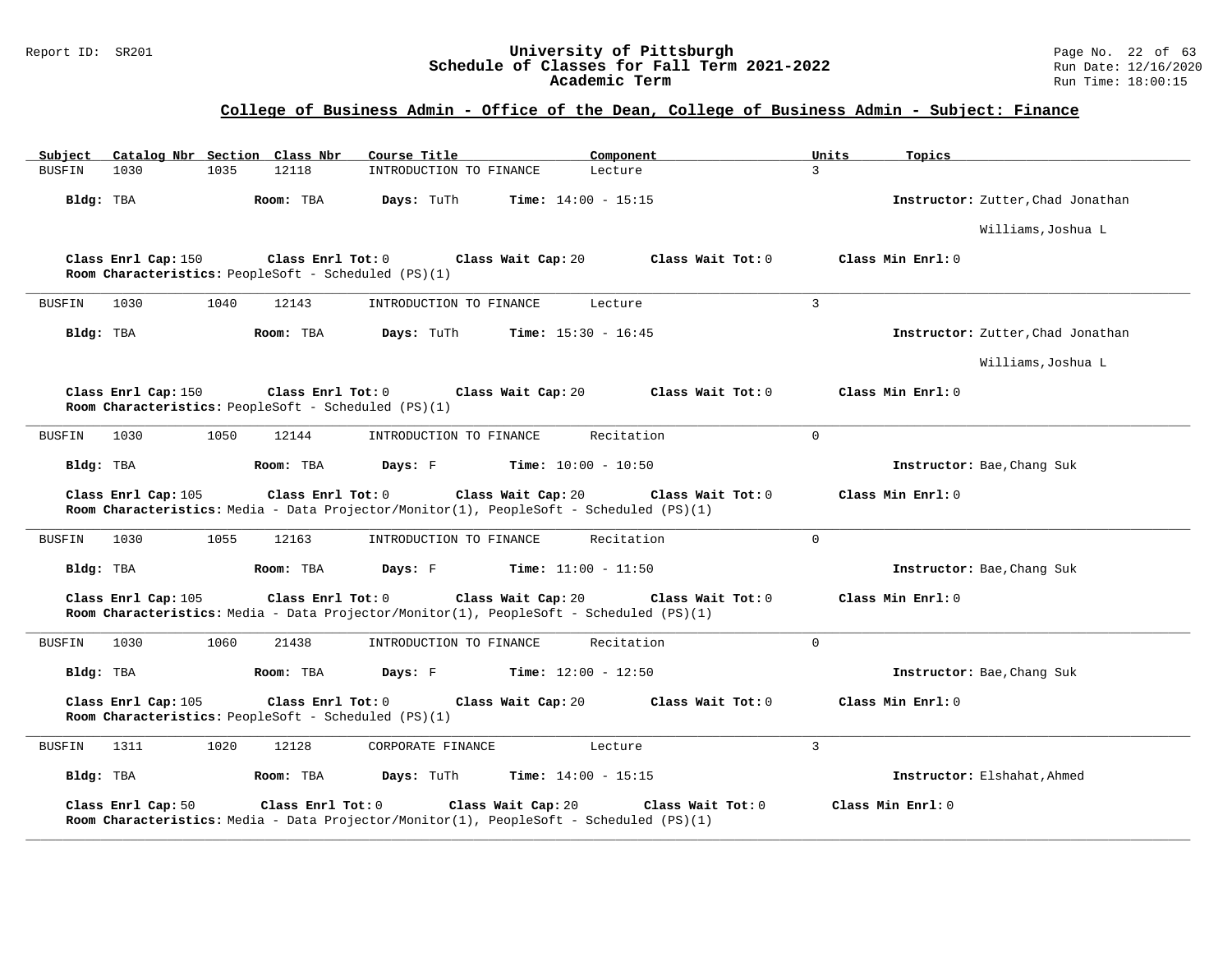#### Report ID: SR201 **University of Pittsburgh** Page No. 23 of 63 **Schedule of Classes for Fall Term 2021-2022** Run Date: 12/16/2020 **Academic Term** Run Time: 18:00:15

| Catalog Nbr Section Class Nbr<br>Subject                                                                                           | Course Title                         | Component                    | Units<br>Topics                 |
|------------------------------------------------------------------------------------------------------------------------------------|--------------------------------------|------------------------------|---------------------------------|
| 12182<br><b>BUSFIN</b><br>1311<br>1030                                                                                             | CORPORATE FINANCE                    | Lecture                      | $\mathcal{L}$                   |
| Bldg: TBA<br>Room: TBA                                                                                                             | Days: MW                             | <b>Time:</b> $17:00 - 18:15$ | Instructor: Qin, Lei            |
|                                                                                                                                    |                                      |                              | McDonald, Derek B               |
| Class Enrl Cap: 50<br>Room Characteristics: PeopleSoft - Scheduled (PS)(1)                                                         | Class Enrl Tot: 0 Class Wait Cap: 20 | Class Wait Tot: 0            | Class Min Enrl: 0               |
| 1040<br>15792<br>BUSFIN<br>1311                                                                                                    | CORPORATE FINANCE                    | Lecture                      | 3                               |
| Bldg: TBA<br>Room: TBA                                                                                                             | Days: TuTh                           | <b>Time:</b> $12:30 - 13:45$ | Instructor: Elshahat, Ahmed     |
| Class Enrl Cap: 50<br>$Class$ $Enrl$ $Tot: 0$<br>Room Characteristics: PeopleSoft - Scheduled (PS)(1)                              | Class Wait Cap: 20                   | Class Wait Tot: 0            | Class Min Enrl: 0               |
| <b>BUSFIN</b><br>1316<br>1050<br>12206                                                                                             | ADVANCED CORPORATE FINANCE           | Lecture                      | 3                               |
| Bldg: TBA<br>Room: TBA                                                                                                             | Days: MW                             | <b>Time:</b> $11:00 - 12:15$ | Instructor: Sukits, Jay William |
| Class Enrl Cap: 38<br>Class Enrl Tot: 0<br>Room Characteristics: PeopleSoft - Scheduled (PS)(1)                                    | Class Wait Cap: 20                   | Class Wait Tot: 0            | Class Min Enrl: 0               |
| 1321<br>1030<br>12186<br>BUSFIN                                                                                                    | INVESTMENT MANAGEMENT                | Lecture                      | 3                               |
| Room: TBA<br>Bldg: TBA                                                                                                             | Days: MW                             | <b>Time:</b> $11:00 - 12:15$ | Instructor: Sayrak, Akin        |
| Class Enrl Cap: 50<br>Class Enrl Tot: 0<br>Room Characteristics: Media - Data Projector/Monitor(1), PeopleSoft - Scheduled (PS)(1) | Class Wait Cap: 20                   | Class Wait Tot: 0            | Class Min Enrl: 0               |
| 1321<br>1040<br>12183<br>BUSFIN                                                                                                    | INVESTMENT MANAGEMENT                | Lecture                      | 3                               |
| Bldg: TBA<br>Room: TBA                                                                                                             | Days: MW                             | <b>Time:</b> $09:30 - 10:45$ | Instructor: Sayrak, Akin        |
| Class Enrl Cap: 50<br>Class Enrl Tot: 0<br>Room Characteristics: Media - Data Projector/Monitor(1), PeopleSoft - Scheduled (PS)(1) | Class Wait Cap: 20                   | Class Wait Tot: 0            | Class Min Enrl: 0               |
| 1321<br>1090<br>18514<br>BUSFIN                                                                                                    | INVESTMENT MANAGEMENT                | Lecture                      | $\overline{3}$                  |
| Room: TBA<br>Bldg: TBA                                                                                                             | Days: MW                             | <b>Time:</b> $15:30 - 16:45$ | Instructor: Sayrak, Akin        |
| Class Enrl Cap: 50<br>Class Enrl Tot: 0<br>Room Characteristics: PeopleSoft - Scheduled (PS)(1)                                    | Class Wait Cap: 20                   | Class Wait Tot: 0            | Class Min Enrl: 0               |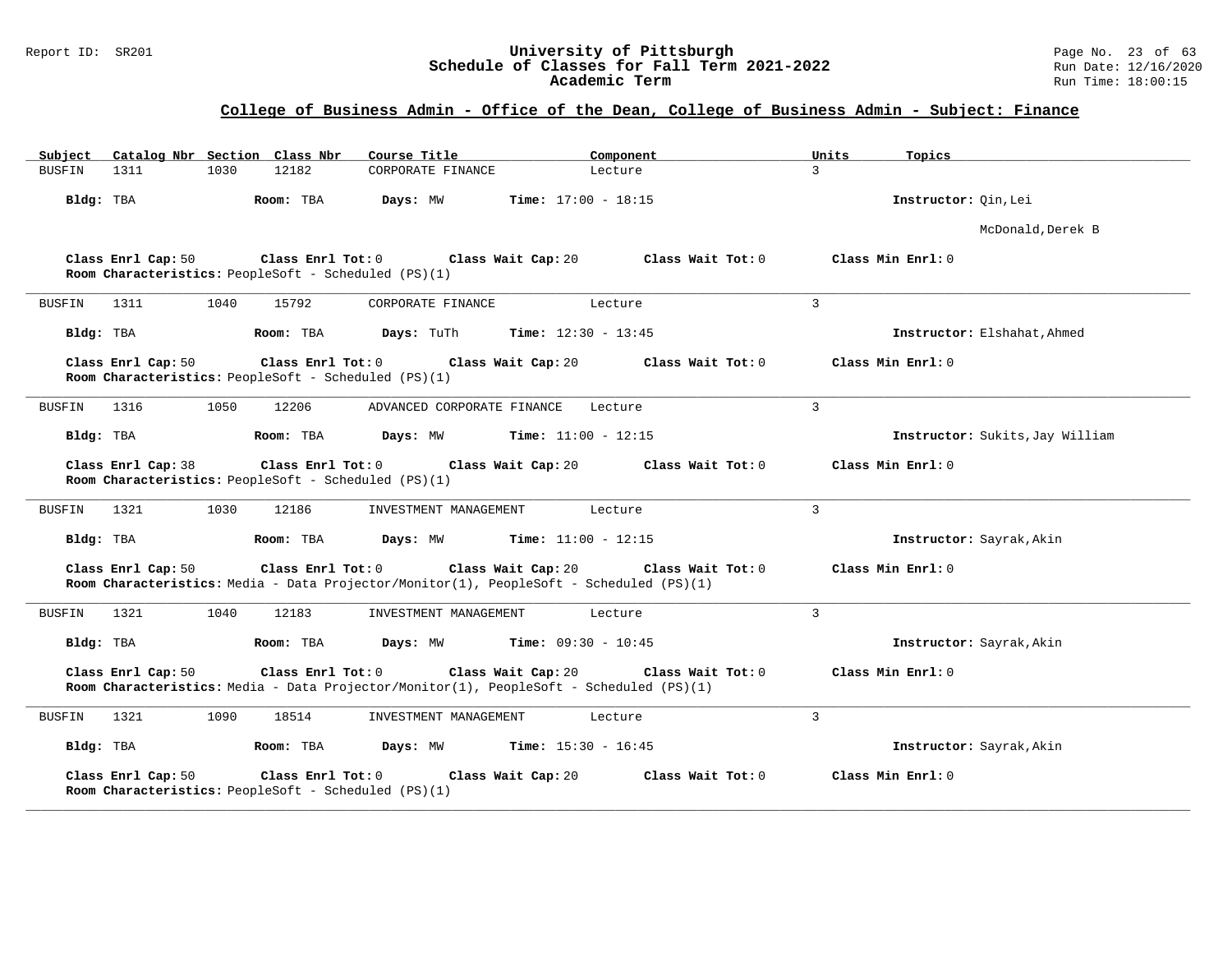#### Report ID: SR201 **University of Pittsburgh University of Pittsburgh** Page No. 24 of 63<br>**Schedule of Classes for Fall Term 2021-2022** Run Date: 12/16/2020 **Schedule of Classes for Fall Term 2021-2022** Run Date: 12/16/2020 **Academic Term** Run Time: 18:00:15

| Catalog Nbr Section Class Nbr<br>Subject                                                        | Course Title                               | Component         | Units<br>Topics                       |
|-------------------------------------------------------------------------------------------------|--------------------------------------------|-------------------|---------------------------------------|
| <b>BUSFIN</b><br>1326<br>1020<br>12129                                                          | EFFICIENCY OF CAPITAL MARKETS Lecture      |                   | $\mathcal{R}$                         |
| Bldg: TBA<br>Room: TBA                                                                          | Days: MW<br><b>Time:</b> $15:30 - 16:45$   |                   | Instructor: Del Presto, Peter Vincent |
| Class Enrl Cap: 42<br>Class Enrl Tot: 0                                                         | Class Wait Cap: 20                         | Class Wait Tot: 0 | Class Min Enrl: 0                     |
| Attributes: Global Studies                                                                      |                                            |                   |                                       |
| Room Characteristics: Media - Data Projector/Monitor(1), PeopleSoft - Scheduled (PS)(1)         |                                            |                   |                                       |
| 1328<br>1070<br>12174<br>BUSFIN                                                                 | CAPITAL MARKETS                            | Lecture           | 3                                     |
| Bldg: TBA<br>Room: TBA                                                                          | Days: TuTh<br><b>Time:</b> $15:30 - 16:45$ |                   | Instructor: Sukits, Jay William       |
| Class Enrl Cap: 50<br>Class Enrl Tot: 0<br>Room Characteristics: PeopleSoft - Scheduled (PS)(1) | Class Wait Cap: 20                         | Class Wait Tot: 0 | Class Min Enrl: 0                     |
|                                                                                                 |                                            |                   |                                       |
| 1331<br>1050<br>12191<br>BUSFIN                                                                 | FINANCL INSTITUTIONS & MARKETSLecture      |                   | 3                                     |
| Bldg: TBA<br>Room: TBA                                                                          | Days: TuTh<br><b>Time:</b> $11:00 - 12:15$ |                   | Instructor: Sukits, Jay William       |
| Class Enrl Cap: 50<br>Class Enrl Tot: 0                                                         | Class Wait Cap: 20                         | Class Wait Tot: 0 | Class Min Enrl: 0                     |
| Attributes: Global Studies                                                                      |                                            |                   |                                       |
| Room Characteristics: Media - Data Projector/Monitor(1), PeopleSoft - Scheduled (PS)(1)         |                                            |                   |                                       |
| 1341<br>1100<br>26652<br>BUSFIN                                                                 | INTERNATIONAL FINANCE                      | Lecture           | $\overline{3}$                        |
| Room: TBA<br>Bldg: TBA                                                                          | <b>Time:</b> $14:00 - 15:15$<br>Days: MW   |                   | Instructor: Elshahat, Ahmed           |
| Class Enrl Cap: 48<br>Class Enrl Tot: 0                                                         | Class Wait Cap: 20                         | Class Wait Tot: 0 | Class Min Enrl: 0                     |
| Attributes: Global Studies                                                                      |                                            |                   |                                       |
| Room Characteristics: PeopleSoft - Scheduled (PS)(1)                                            |                                            |                   |                                       |
| 1341<br>1150<br>18839<br><b>BUSFIN</b>                                                          | INTERNATIONAL FINANCE                      | Lecture           | 3                                     |
| Bldg: TO BE ARRANGED<br>Room: TBA                                                               | Days: TBA<br><b>Time:</b> $00:00 - 00:00$  |                   | Instructor: Schultz, Bryan Paul       |
| Class Enrl Cap: 25<br>Class Enrl Tot: 0<br>Attributes: Global Studies                           | Class Wait Cap: 20                         | Class Wait Tot: 0 | Class Min Enrl: 0                     |
|                                                                                                 |                                            |                   |                                       |
| 1341<br>1155<br>22677<br><b>BUSFIN</b>                                                          | INTERNATIONAL FINANCE                      | Lecture           | 3                                     |
| Bldg: TO BE ARRANGED<br>Room: TBA                                                               | <b>Time:</b> $00:00 - 00:00$<br>Days: TBA  |                   | Instructor: Schultz, Bryan Paul       |
| Class Enrl Cap: 35<br>Class Enrl Tot: 0<br>Attributes: Global Studies                           | Class Wait Cap: 20                         | Class Wait Tot: 0 | Class Min Enrl: 0                     |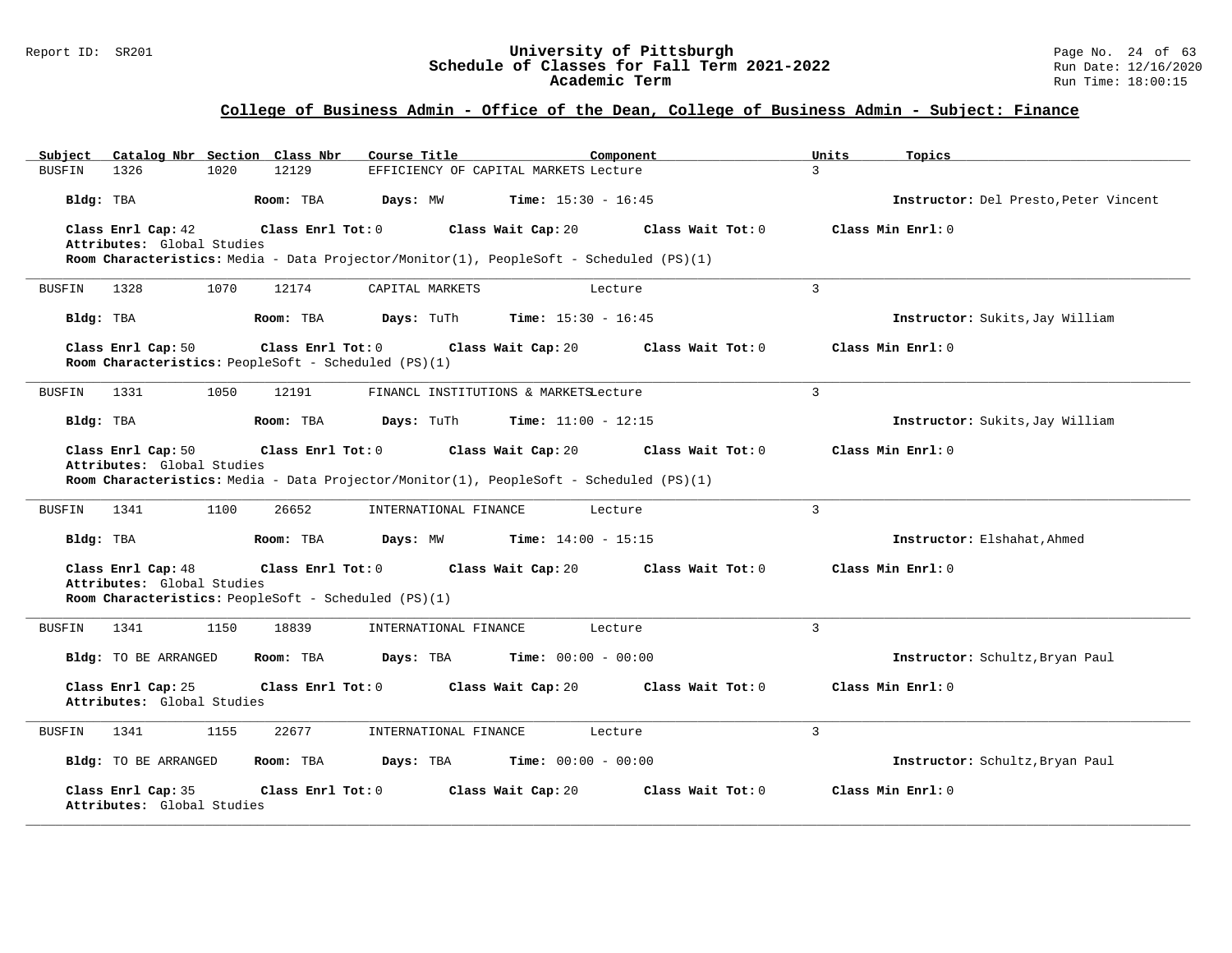#### Report ID: SR201 **University of Pittsburgh** Page No. 25 of 63 **Schedule of Classes for Fall Term 2021-2022** Run Date: 12/16/2020 **Academic Term** Run Time: 18:00:15

| Catalog Nbr Section Class Nbr<br>Subject                                                        | Course Title<br>Component                                 | Units<br>Topics                 |
|-------------------------------------------------------------------------------------------------|-----------------------------------------------------------|---------------------------------|
| 1341<br>25700<br><b>BUSFIN</b><br>1160                                                          | INTERNATIONAL FINANCE<br>Lecture                          | $\mathcal{L}$                   |
| Bldg: TO BE ARRANGED<br>Room: TBA                                                               | Days: TBA<br><b>Time:</b> $00:00 - 00:00$                 | Instructor: Staff               |
| Class Enrl Cap: 50<br>$Class$ $Enr1$ $Tot: 0$<br>Attributes: Global Studies                     | Class Wait Tot: 0<br>Class Wait Cap: 20                   | Class Min Enrl: 0               |
| 25708<br>BUSFIN 1341<br>1165                                                                    | INTERNATIONAL FINANCE<br>Lecture                          | $\overline{3}$                  |
|                                                                                                 |                                                           |                                 |
| <b>Bldg:</b> TO BE ARRANGED<br>Room: TBA                                                        | Days: TBA<br><b>Time:</b> $00:00 - 00:00$                 | Instructor: Staff               |
| Class Enrl Cap: 50<br>Attributes: Global Studies                                                | Class Enrl Tot: 0 Class Wait Cap: 20<br>Class Wait Tot: 0 | Class Min Enrl: 0               |
| 1341<br>1166<br>28793<br>BUSFIN                                                                 | INTERNATIONAL FINANCE<br>Lecture                          | $\overline{3}$                  |
| Room: TBA<br>Bldg: TO BE ARRANGED                                                               | <b>Time:</b> $00:00 - 00:00$<br>Days: TBA                 | Instructor: Schultz, Bryan Paul |
| Class Enrl Cap: 50<br>Attributes: Global Studies                                                | Class Enrl Tot: 0 Class Wait Cap: 20<br>Class Wait Tot: 0 | Class Min Enrl: 0               |
| 1200<br>23300<br>BUSFIN<br>1347                                                                 | MERGERS ACQISTN & CORPR STRUCTLecture                     | 3                               |
| Bldg: TBA<br>Room: TBA                                                                          | <b>Days:</b> MW <b>Time:</b> $11:00 - 12:15$              | Instructor: Denis, Diane        |
| Class Enrl Cap: 25<br>Room Characteristics: PeopleSoft - Scheduled (PS)(1)                      | Class Enrl Tot: 0 Class Wait Cap: 20<br>Class Wait Tot: 0 | Class Min Enrl: 0               |
| BUSFIN<br>1347<br>1236<br>24291                                                                 | MERGERS ACQISTN & CORPR STRUCTLecture                     | 3                               |
| Bldg: TBA<br>Room: TBA                                                                          | Days: MW<br><b>Time:</b> $12:30 - 13:45$                  | Instructor: Denis, Diane        |
| Class Enrl Cap: 25<br>Class Enrl Tot: 0<br>Room Characteristics: PeopleSoft - Scheduled (PS)(1) | Class Wait Cap: 20<br>Class Wait Tot: 0                   | Class Min Enrl: 0               |
| 1351<br>1080<br>15739<br>BUSFIN                                                                 | FINANCIAL MODELING<br>Lecture                             | $\overline{3}$                  |
| Bldg: TBA<br>Room: TBA                                                                          | <b>Days:</b> TuTh <b>Time:</b> $11:00 - 12:15$            | Instructor: Yalin, Mehmet Fatih |
| Class Enrl Cap: 40<br>Class Enrl Tot: 0<br>Room Characteristics: PeopleSoft - Scheduled (PS)(1) | Class Wait Cap: 20 Class Wait Tot: 0                      | Class Min Enrl: 0               |
| <b>BUSFIN</b><br>1390<br>1020<br>17950                                                          | FINANCE INTERNSHIP<br>Internship                          | $\overline{3}$                  |
| Bldg: Sennott Square<br><b>Room:</b> 02600                                                      | Days: TBA<br><b>Time:</b> $00:00 - 00:00$                 | Instructor: Sukits, Jay William |
| Class Enrl Cap: 25<br>Class Enrl Tot: 0                                                         | Class Wait Cap: 20<br>Class Wait Tot: 0                   | Class Min Enrl: 0               |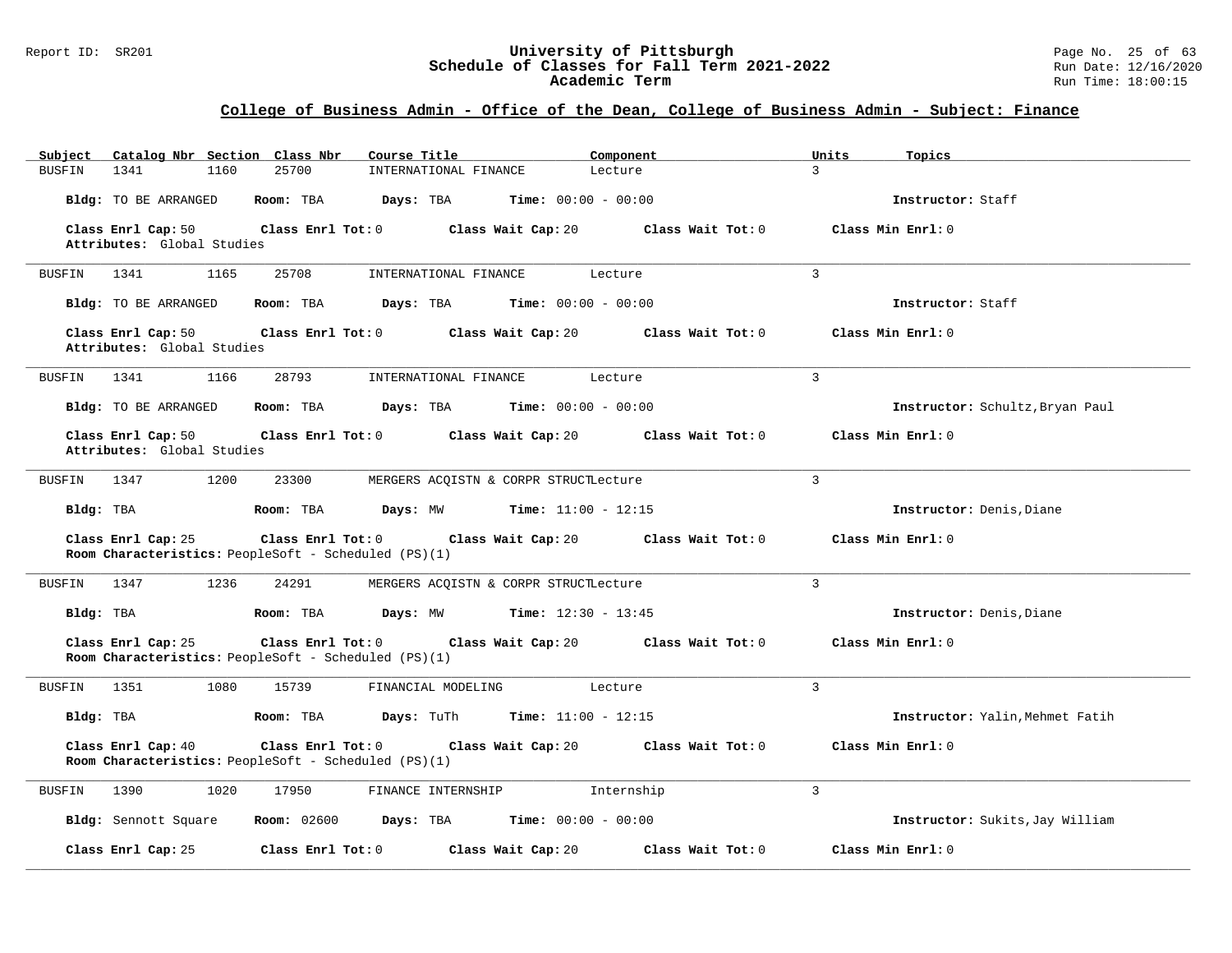| <b>BUSFIN</b> | 1395                 | 1010 | 12157              | FINANCE INDEPENDENT STUDY |                              | Independent Study | $-2$              |  |
|---------------|----------------------|------|--------------------|---------------------------|------------------------------|-------------------|-------------------|--|
|               | Bldg: Sennott Square |      | <b>Room:</b> 02204 | Days: TBA                 | <b>Time:</b> $00:00 - 00:00$ |                   | Instructor: Staff |  |
|               | Class Enrl Cap: 25   |      | Class Enrl Tot: 0  |                           | Class Wait Cap: 20           | Class Wait Tot: 0 | Class Min Enrl: 0 |  |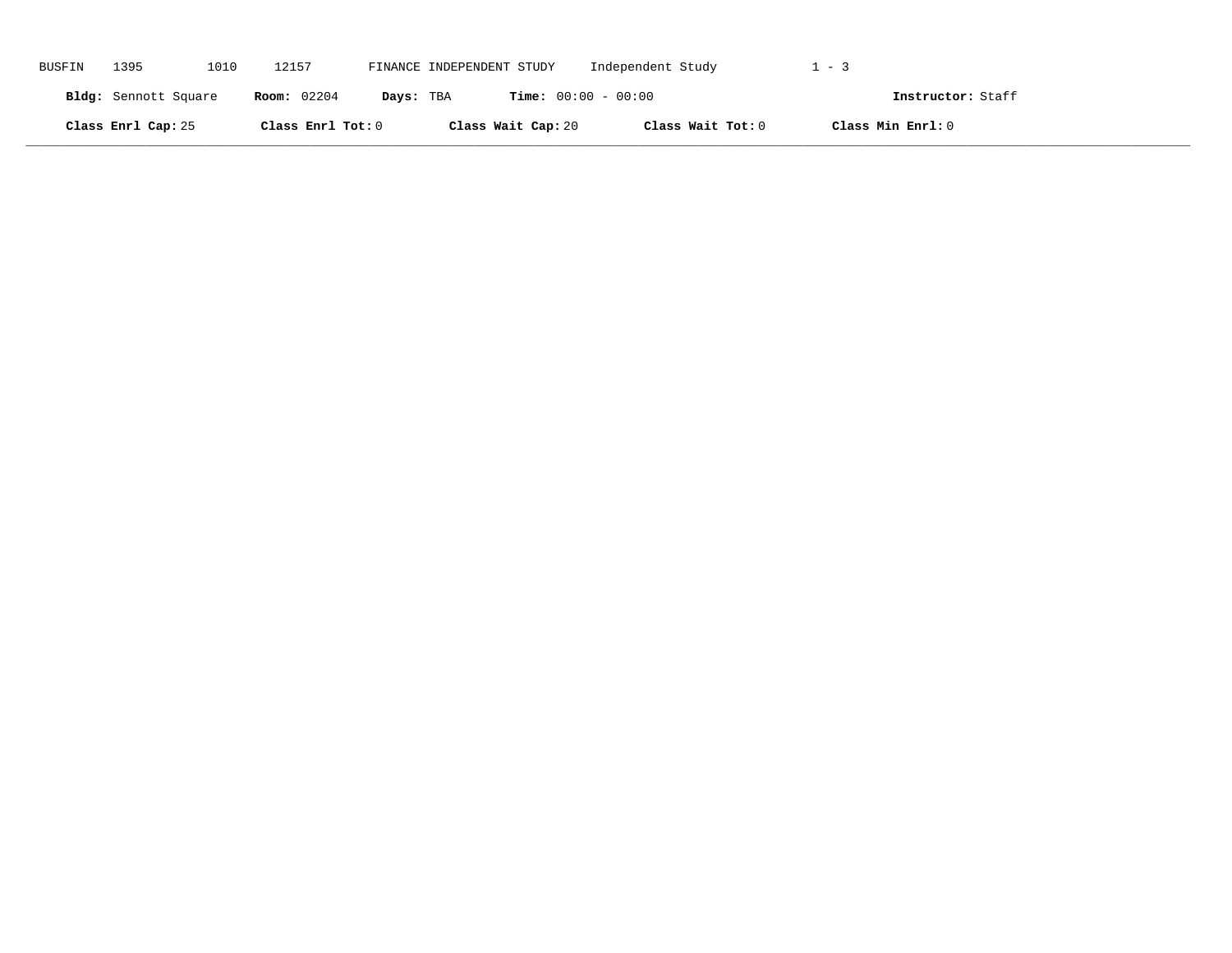# **College of Business Admin - Office of the Dean, College of Business Admin - Subject: Human Resources Management**

| Catalog Nbr Section Class Nbr<br>Subject                                                              | Course Title<br>Component                                                                                                          | Units<br>Topics                 |
|-------------------------------------------------------------------------------------------------------|------------------------------------------------------------------------------------------------------------------------------------|---------------------------------|
| 1050<br>1020<br>12119<br><b>BUSHRM</b>                                                                | HUMAN RESOURCES MANAGEMENT<br>Lecture                                                                                              | $\mathcal{L}$                   |
| Bldg: TBA<br>Room: TBA                                                                                | <b>Time:</b> $15:30 - 16:45$<br>Days: MW                                                                                           | Instructor: Florkowski, Gary W  |
| Class Enrl Cap: 26<br>Class Enrl Tot: 0<br>Room Characteristics: PeopleSoft - Scheduled (PS)(1)       | Class Wait Cap: 20<br>Class Wait Tot: 0                                                                                            | Class Min Enrl: 0               |
| 1050<br>1030<br>12130<br><b>BUSHRM</b>                                                                | HUMAN RESOURCES MANAGEMENT<br>Lecture                                                                                              | $\overline{3}$                  |
| Bldg: TBA<br>Room: TBA                                                                                | Days: MW<br><b>Time:</b> $09:30 - 10:45$                                                                                           | Instructor: Florkowski, Gary W  |
| Class Enrl Cap: 38<br>$Class$ $Enrl$ $Tot: 0$<br>Room Characteristics: PeopleSoft - Scheduled (PS)(1) | Class Wait Cap: 20<br>Class Wait Tot: 0                                                                                            | Class Min Enrl: 0               |
| 1670<br>1050<br>16598<br>BUSHRM                                                                       | GLOBAL WORKFORCE MGT & CHANGE Lecture                                                                                              | 3                               |
| Bldg: TBA<br>Room: TBA                                                                                | <b>Time:</b> $11:00 - 12:15$<br>Days: TuTh                                                                                         | Instructor: Florkowski, Gary W  |
| Class Enrl Cap: 32<br>Class Enrl Tot: 0<br>Attributes: Global Studies                                 | Class Wait Cap: 20<br>Class Wait Tot: 0<br>Room Characteristics: Media - Data Projector/Monitor(1), PeopleSoft - Scheduled (PS)(1) | Class Min Enrl: 0               |
| 22674<br>1670<br>1200<br><b>BUSHRM</b>                                                                | GLOBAL WORKFORCE MGT & CHANGE Lecture                                                                                              | 3                               |
| Room: TBA<br>Bldg: TO BE ARRANGED                                                                     | Days: TBA<br><b>Time:</b> $00:00 - 00:00$                                                                                          | Instructor: Schultz, Bryan Paul |
| Class Enrl Cap: 35<br>Class Enrl Tot: 0<br>Attributes: Global Studies                                 | Class Wait Tot: 0<br>Class Wait Cap: 20                                                                                            | Class Min Enrl: 0               |
| 1210<br>22679<br><b>BUSHRM</b><br>1670                                                                | GLOBAL WORKFORCE MGT & CHANGE Lecture                                                                                              | $\overline{3}$                  |
| Bldg: TO BE ARRANGED<br>Room: TBA                                                                     | Days: TBA<br><b>Time:</b> $00:00 - 00:00$                                                                                          | Instructor: Schultz, Bryan Paul |
| Class Enrl Cap: 35<br>Class Enrl Tot: 0<br>Attributes: Global Studies                                 | Class Wait Cap: 20<br>Class Wait Tot: 0                                                                                            | Class Min Enrl: 0               |
| 1215<br>25701<br><b>BUSHRM</b><br>1670                                                                | GLOBAL WORKFORCE MGT & CHANGE Lecture                                                                                              | 3                               |
| Bldg: TO BE ARRANGED<br>Room: TBA                                                                     | <b>Time:</b> $00:00 - 00:00$<br>Days: TBA                                                                                          | Instructor: Staff               |
| Class Enrl Cap: 50<br>Class Enrl Tot: 0<br>Attributes: Global Studies                                 | Class Wait Cap: 20<br>Class Wait Tot: 0                                                                                            | Class Min Enrl: 0               |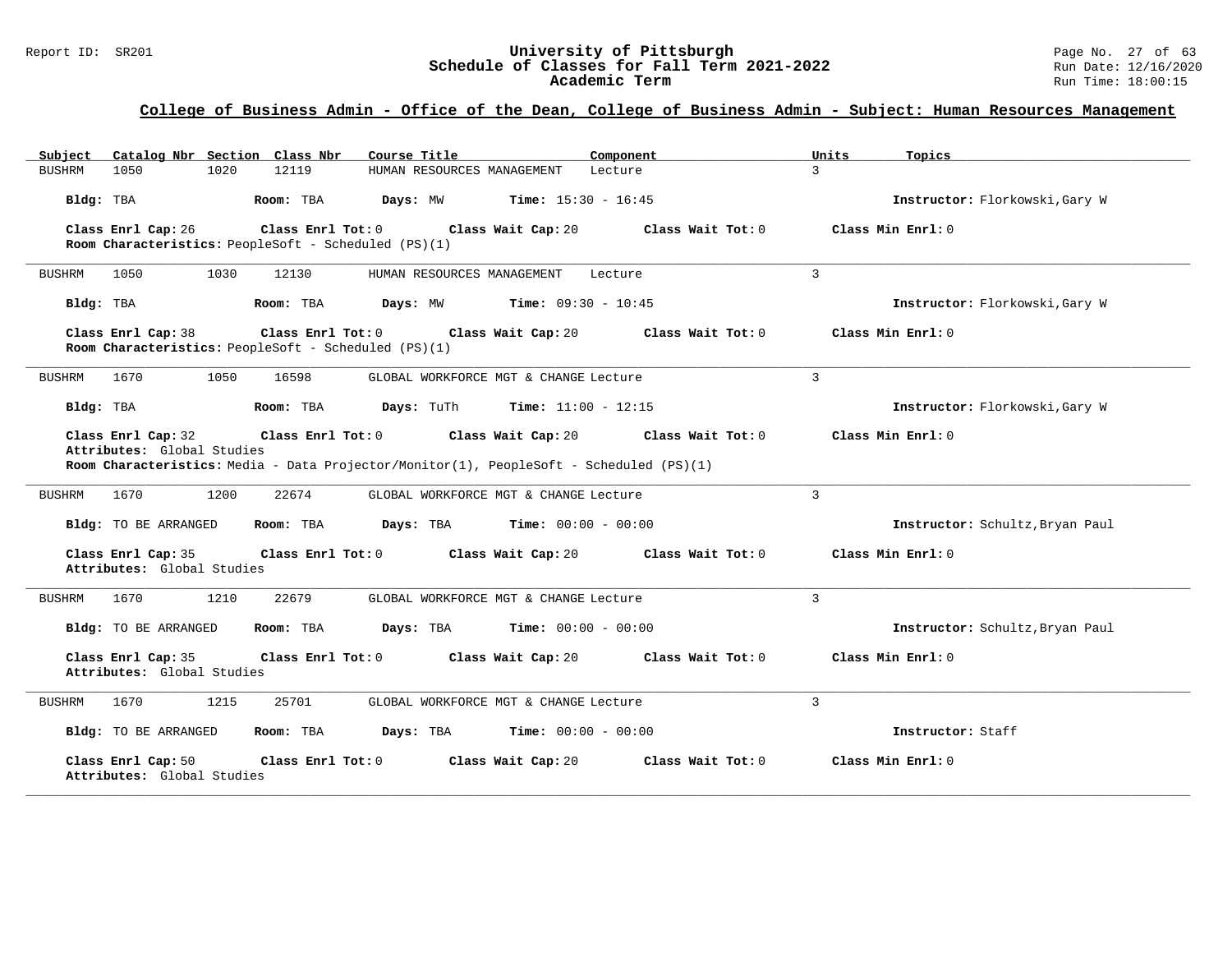# Report ID: SR201 **1988 Mage 10: SR201 University of Pittsburgh** Page No. 28 of 63<br>**Schedule of Classes for Fall Term 2021-2022** 2011 Page No. 28 of 63<br>Run Date: 12/16/2020 Schedule of Classes for Fall Term 2021-2022<br>Academic Term

### **College of Business Admin - Office of the Dean, College of Business Admin - Subject: Human Resources Management**

| Catalog Nbr Section Class Nbr<br>Subject         | Course Title<br>Component                                                                                            | Units<br>Topics                 |
|--------------------------------------------------|----------------------------------------------------------------------------------------------------------------------|---------------------------------|
| 1670<br><b>BUSHRM</b><br>1220                    | 25710<br>GLOBAL WORKFORCE MGT & CHANGE Lecture                                                                       | $\mathcal{L}$                   |
| Bldg: TO BE ARRANGED                             | <b>Time:</b> $00:00 - 00:00$<br>Room: TBA<br>Days: TBA                                                               | Instructor: Staff               |
| Class Enrl Cap: 50<br>Attributes: Global Studies | Class Enrl Tot: 0 Class Wait Cap: 20<br>Class Wait Tot: 0                                                            | Class Min Enrl: 0               |
| BUSHRM 1670<br>1222                              | 26799<br>GLOBAL WORKFORCE MGT & CHANGE Lecture                                                                       | $\overline{3}$                  |
|                                                  |                                                                                                                      |                                 |
| Bldg: TO BE ARRANGED                             | Room: TBA<br>Days: TBA<br><b>Time:</b> $00:00 - 00:00$                                                               | Instructor: Schultz, Bryan Paul |
| Class Enrl Cap: 20                               | Class Enrl Tot: 0<br>Class Wait Cap: 20<br>Class Wait Tot: 0                                                         | Class Min Enrl: 0               |
| 1675<br>1060<br>BUSHRM                           | 21747<br>HUMAN RESOURCES STAFFING<br>Lecture                                                                         | $\overline{3}$                  |
| Bldg: TBA                                        | <b>Days:</b> MW <b>Time:</b> $14:00 - 15:15$<br>Room: TBA                                                            | Instructor: Good, Deborah C     |
| Class Enrl Cap: 35                               | Class Enrl Tot: 0 Class Wait Cap: 20<br>Class Wait Tot: 0                                                            | Class Min Enrl: 0               |
|                                                  | Room Characteristics: PeopleSoft - Scheduled (PS)(1)                                                                 |                                 |
| BUSHRM 1677<br>1020                              | 22102<br>TRAINING AND DEVELOPMENT<br>Lecture                                                                         | $\mathbf{3}$                    |
| Bldg: TBA                                        | Room: TBA<br><b>Days:</b> MW <b>Time:</b> $11:00 - 12:15$                                                            | Instructor: Good, Deborah C     |
| Class Enrl Cap: 38                               | Class Enrl Tot: 0<br>Class Wait Cap: 20<br>Class Wait Tot: 0<br>Room Characteristics: PeopleSoft - Scheduled (PS)(1) | Class Min Enrl: 0               |
| 1150<br>BUSHRM<br>1689                           | 23649<br>SPORTS MANAGEMENT<br>Lecture                                                                                | $\mathbf{3}$                    |
| Bldg: TBA                                        | Room: TBA<br><b>Days:</b> TuTh <b>Time:</b> $11:00 - 12:15$                                                          | Instructor: Good, Deborah C     |
| Class Enrl Cap: 26                               | Class Enrl Tot: $0$ Class Wait Cap: $20$ Class Wait Tot: $0$<br>Room Characteristics: PeopleSoft - Scheduled (PS)(1) | Class Min Enrl: 0               |
| 1020<br>1690<br>BUSHRM                           | 17953<br>HUMN RESOURCES MGMNT INTRNSHIPInternship                                                                    | $\mathbf{3}$                    |
| Bldg: Sennott Square                             | <b>Room:</b> 02600 <b>Days:</b> TBA <b>Time:</b> $00:00 - 00:00$                                                     | Instructor: Good, Deborah C     |
| Class Enrl Cap: 25                               | Class Enrl Tot: 0<br>Class Wait Cap: 20<br>Class Wait Tot: 0                                                         | Class Min Enrl: 0               |
| 1695<br>1010<br><b>BUSHRM</b>                    | 12154<br>HUMN RESOURCS MGMNT INDP STUDYIndependent Study                                                             | $1 - 3$                         |
| Bldg: Sennott Square                             | <b>Room:</b> 02204<br>Days: TBA<br>$Time: 00:00 - 00:00$ HRM INDEPENDENT STUDY                                       | Instructor: Good, Deborah C     |
|                                                  |                                                                                                                      | Atkin, Robert S                 |
| Class Enrl Cap: 25                               | Class Wait Tot: 0<br>Class Enrl Tot: 0<br>Class Wait Cap: 20                                                         | Class Min Enrl: 0               |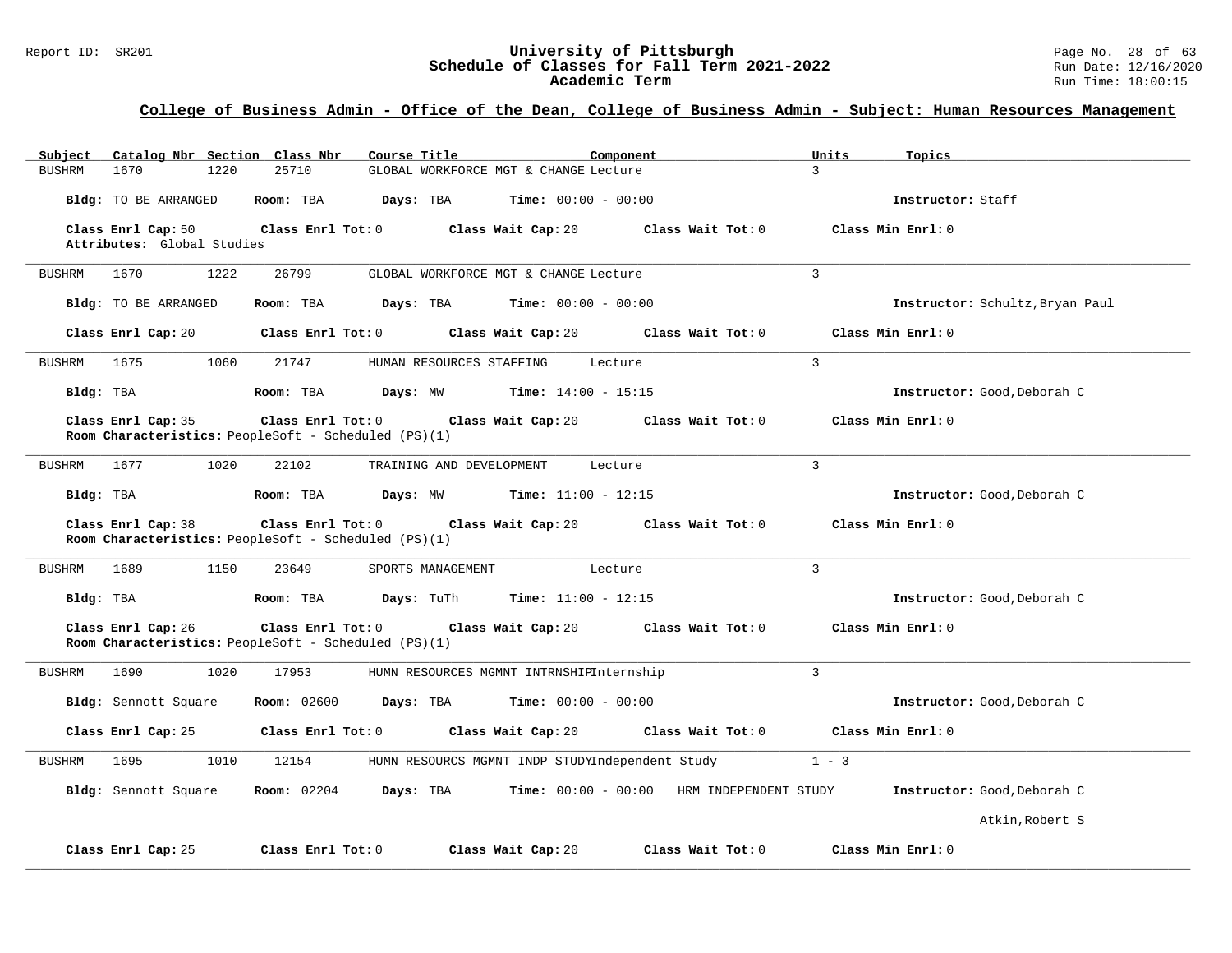| BUSHRM | 1695                 | 1020<br>29808      | HUMN RESOURCS MGMNT INDP STUDYIndependent Study |                              |                          | $1 - 3$                                                  |                             |
|--------|----------------------|--------------------|-------------------------------------------------|------------------------------|--------------------------|----------------------------------------------------------|-----------------------------|
|        | Bldg: Sennott Square | <b>Room:</b> 02204 | Days: TBA                                       | <b>Time:</b> $00:00 - 00:00$ | NEGOTIATIONS IN BUSINESS |                                                          | Instructor: Good, Deborah C |
|        | Class Enrl Cap: 25   | Class Enrl Tot: 0  | Class Wait Cap: 20                              |                              | Class Wait Tot: 0        | Class Min Enrl: 0                                        |                             |
| BUSHRM | 1695                 | 1030<br>29809      | HUMN RESOURCS MGMNT INDP STUDYIndependent Study |                              |                          | $1 - 3$                                                  |                             |
|        | Bldg: Sennott Square | <b>Room:</b> 02204 | Days: TBA                                       | <b>Time:</b> $00:00 - 00:00$ |                          | EMPLOYMENT & LABOR RELATIONS Instructor: Good, Deborah C |                             |
|        | Class Enrl Cap: 25   | Class Enrl Tot: 0  | Class Wait Cap: 20                              |                              | Class Wait Tot: 0        | Class Min $Enrl: 0$                                      |                             |
| BUSHRM | 1695                 | 1040<br>29810      | HUMN RESOURCS MGMNT INDP STUDYIndependent Study |                              |                          | $1 - 3$                                                  |                             |
|        | Bldg: Sennott Square | <b>Room:</b> 02204 | Days: TBA                                       | <b>Time:</b> $00:00 - 00:00$ |                          | MANAGING DIVERSITY IN ORGS                               | Instructor: Good, Deborah C |
|        | Class Enrl Cap: 25   | Class Enrl Tot: 0  | Class Wait Cap: 20                              |                              | Class Wait Tot: 0        | Class Min Enrl: 0                                        |                             |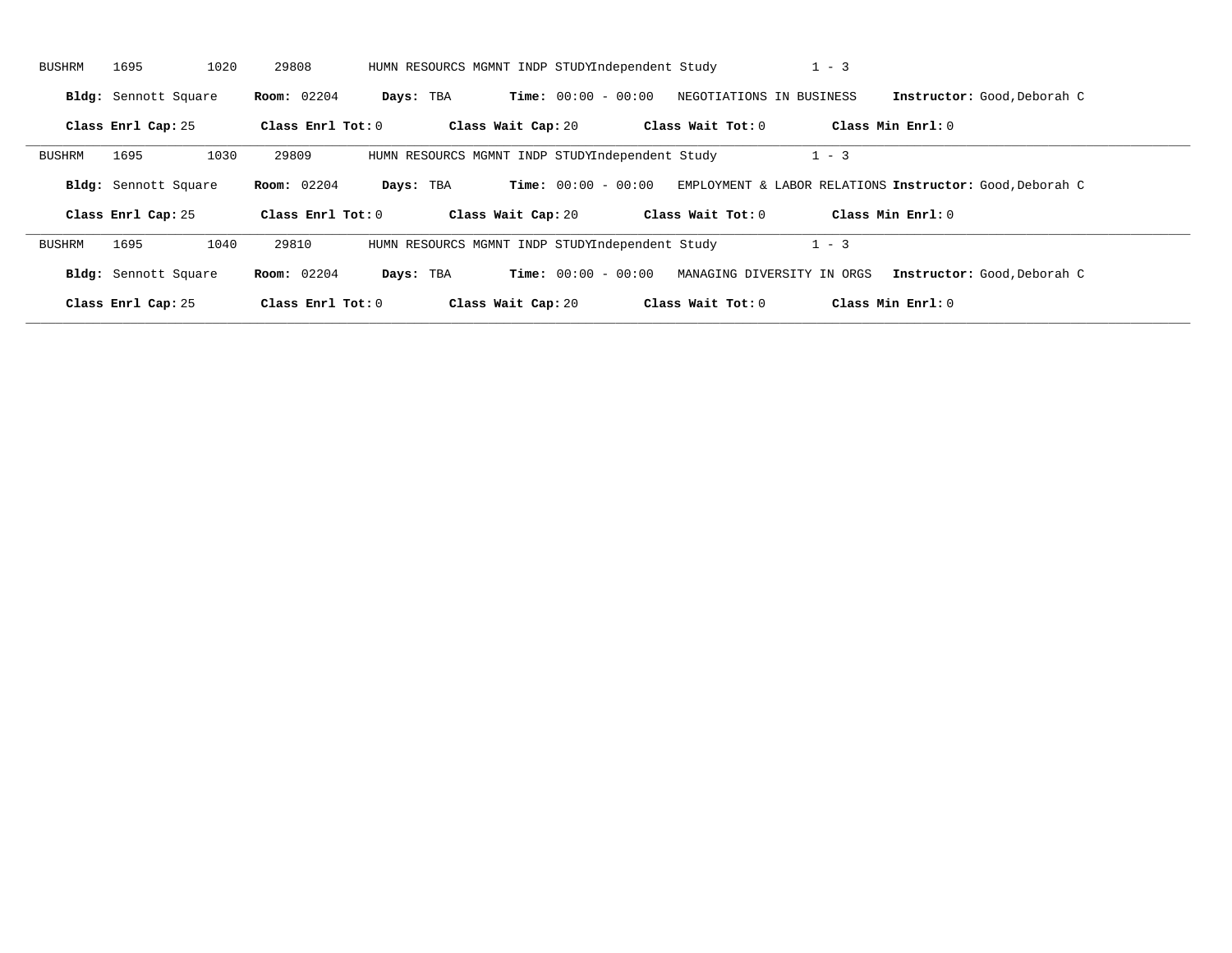#### Report ID: SR201 **University of Pittsburgh University of Pittsburgh** Page No. 30 of 63<br>**Schedule of Classes for Fall Term 2021-2022** Run Date: 12/16/2020 **Schedule of Classes for Fall Term 2021-2022** Run Date: 12/16/2020 **Academic Term** Run Time: 18:00:15

| Subject Catalog Nbr Section Class Nbr                                       | Course Title                             | Component                | Units<br>Topics                 |
|-----------------------------------------------------------------------------|------------------------------------------|--------------------------|---------------------------------|
| BUSMKT<br>1040<br>1030<br>12120                                             | INTRODUCTION TO MARKETING                | $\mathcal{L}$<br>Lecture |                                 |
| Bldg: TBA<br>Room: TBA                                                      | Days: MW<br><b>Time:</b> $14:00 - 15:15$ |                          | Instructor: Maryott, Kiersten M |
| Class Enrl Cap: 100<br>Room Characteristics: PeopleSoft - Scheduled (PS)(1) | Class Enrl Tot: 0<br>Class Wait Cap: 20  | Class Wait Tot: 0        | Class Min $Enrl: 0$             |
| 1032<br>BUSMKT<br>1040<br>15355                                             | INTRODUCTION TO MARKETING                | Recitation<br>$\Omega$   |                                 |
| Bldg: TBA<br>Room: TBA                                                      | <b>Days:</b> F Time: $09:00 - 09:50$     |                          | Instructor: Staff               |
| Class Enrl Cap: 83<br>Room Characteristics: PeopleSoft - Scheduled (PS)(1)  | Class Enrl Tot: 0 Class Wait Cap: 20     | Class Wait Tot: 0        | Class Min Enrl: 0               |
| 1040<br>1034<br>15356<br>BUSMKT                                             | INTRODUCTION TO MARKETING                | Recitation<br>$\Omega$   |                                 |
| Bldg: TBA<br>Room: TBA                                                      | Days: F<br><b>Time:</b> $10:00 - 10:50$  |                          | Instructor: Staff               |
| Class Enrl Cap: 82<br>Room Characteristics: PeopleSoft - Scheduled (PS)(1)  | Class Enrl Tot: 0 Class Wait Cap: 20     | Class Wait Tot: 0        | Class Min Enrl: 0               |
| 1040<br>1035<br>BUSMKT<br>15353                                             | INTRODUCTION TO MARKETING                | Recitation<br>$\Omega$   |                                 |
| Bldg: TBA<br>Room: TBA                                                      | Days: F<br><b>Time:</b> $11:00 - 11:50$  |                          | Instructor: Staff               |
| Class Enrl Cap: 80<br>Room Characteristics: PeopleSoft - Scheduled (PS)(1)  | Class Enrl Tot: 0 Class Wait Cap: 20     | Class Wait Tot: 0        | Class Min Enrl: 0               |
| 1040<br>1036<br>BUSMKT<br>15354                                             | INTRODUCTION TO MARKETING                | Recitation<br>$\Omega$   |                                 |
| Bldg: TBA<br>Room: TBA                                                      | Days: F<br><b>Time:</b> $08:00 - 08:50$  |                          | Instructor: Staff               |
| Class Enrl Cap: 70<br>Room Characteristics: PeopleSoft - Scheduled (PS)(1)  | Class Enrl Tot: 0 Class Wait Cap: 20     | Class Wait Tot: 0        | Class Min Enrl: 0               |
| 1040<br>1050<br>12170<br>BUSMKT                                             | INTRODUCTION TO MARKETING                | 3<br>Lecture             |                                 |
| Bldg: TBA<br>Room: TBA                                                      | Days: MW<br><b>Time:</b> $15:30 - 16:45$ |                          | Instructor: Maryott, Kiersten M |
| Class Enrl Cap: 100<br>Room Characteristics: PeopleSoft - Scheduled (PS)(1) | Class Enrl Tot: 0<br>Class Wait Cap: 20  | Class Wait Tot: 0        | Class Min Enrl: 0               |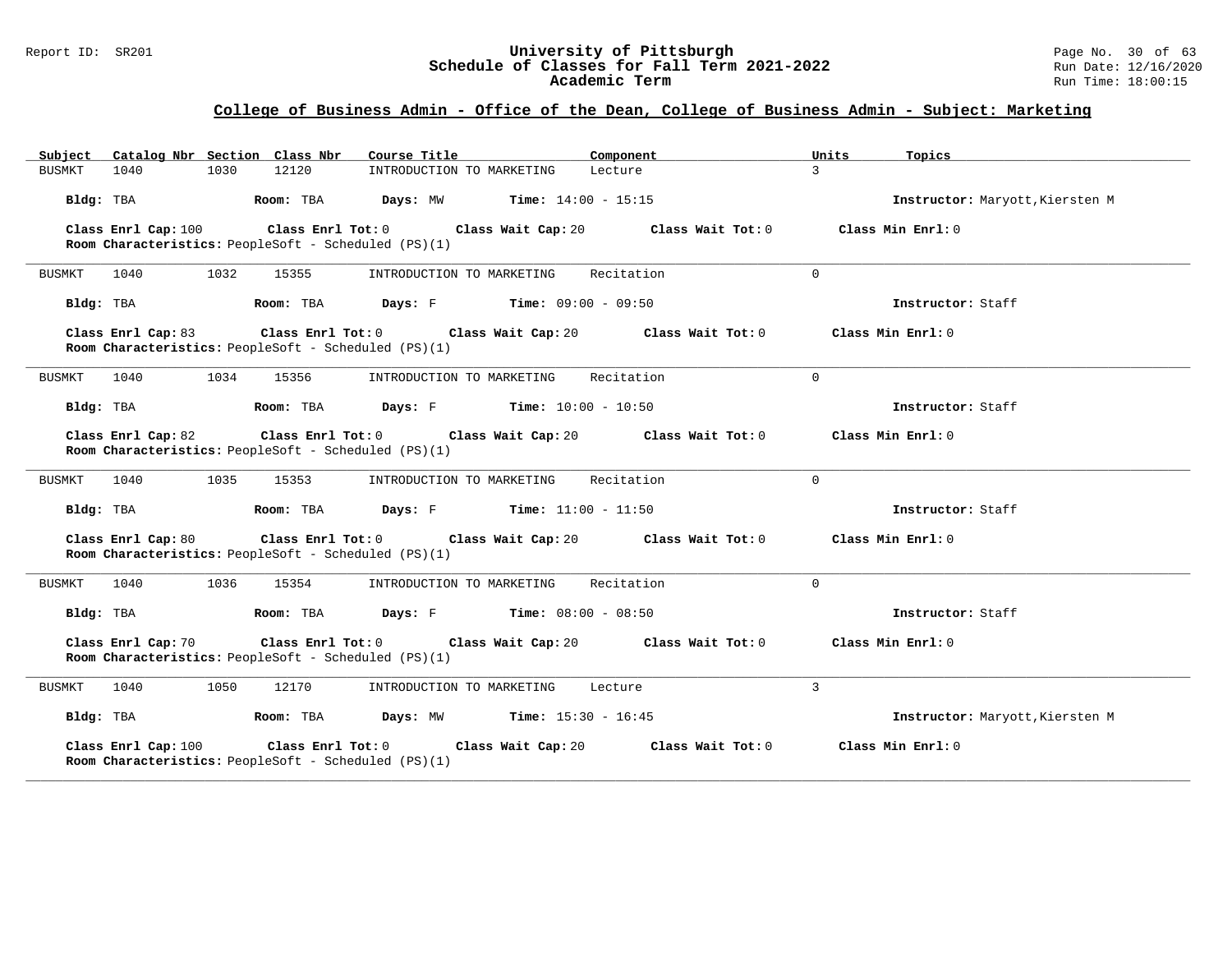#### Report ID: SR201 **University of Pittsburgh University of Pittsburgh** Page No. 31 of 63<br>**Schedule of Classes for Fall Term 2021-2022** Run Date: 12/16/2020 **Schedule of Classes for Fall Term 2021-2022** Run Date: 12/16/2020 **Academic Term** Run Time: 18:00:15

| Subject Catalog Nbr Section Class Nbr                                                                                              | Course Title                                   | Component                    | Units<br>Topics             |                                 |
|------------------------------------------------------------------------------------------------------------------------------------|------------------------------------------------|------------------------------|-----------------------------|---------------------------------|
| 1040<br>1060<br>27281<br>BUSMKT                                                                                                    | INTRODUCTION TO MARKETING                      | Lecture                      | $\mathcal{E}$               |                                 |
| Bldg: TBA<br>Room: TBA                                                                                                             | Days: MW                                       | <b>Time:</b> $12:30 - 13:45$ |                             | Instructor: Maryott, Kiersten M |
| Class Enrl Tot: 0<br>Class Enrl Cap: 100<br>Room Characteristics: PeopleSoft - Scheduled (PS)(1)                                   | Class Wait Cap: 20                             | Class Wait Tot: 0            | Class Min $Enrl: 0$         |                                 |
| 1060<br>BUSMKT<br>1411<br>12151                                                                                                    | MARKETING RESEARCH                             | Lecture                      | 3                           |                                 |
| Bldg: TBA<br>Room: TBA                                                                                                             | Days: TuTh                                     | <b>Time:</b> $15:30 - 16:45$ | Instructor: Ameri, Mina     |                                 |
| Class Enrl Cap: 40<br>Class Enrl Tot: 0<br>Room Characteristics: Media - Data Projector/Monitor(1), PeopleSoft - Scheduled (PS)(1) | Class Wait Cap: 20                             | Class Wait Tot: 0            | Class Min $Enrl: 0$         |                                 |
| 1070<br>BUSMKT<br>1411<br>24709                                                                                                    | MARKETING RESEARCH                             | Lecture                      | 3                           |                                 |
| Bldg: TBA<br>Room: TBA                                                                                                             | <b>Days:</b> TuTh <b>Time:</b> $17:00 - 18:15$ |                              | Instructor: Ameri, Mina     |                                 |
| Class Enrl Cap: 40<br>Room Characteristics: PeopleSoft - Scheduled (PS)(1)                                                         | Class Enrl Tot: 0 Class Wait Cap: 20           | Class Wait Tot: 0            | Class Min Enrl: 0           |                                 |
| 1050<br>BUSMKT<br>1422<br>22751                                                                                                    | PRINCIPLES OF SELLING                          | Lecture                      | $\mathcal{L}$               |                                 |
| Bldg: TBA<br>Room: TBA                                                                                                             | Days: TuTh                                     | Time: $17:00 - 18:15$        | Instructor: Evans, Karen    |                                 |
| Class Enrl Cap: 38<br>Room Characteristics: PeopleSoft - Scheduled (PS)(1)                                                         | Class Enrl Tot: $0$ Class Wait Cap: $20$       | Class Wait Tot: 0            | Class Min Enrl: 0           |                                 |
| 1426<br>1070<br>BUSMKT<br>12133                                                                                                    | ADVRTSNG AND SALES PROMOTION Lecture           |                              | 3                           |                                 |
| Bldg: TBA<br>Room: TBA                                                                                                             | <b>Days:</b> TuTh                              | <b>Time:</b> $09:30 - 10:45$ | Instructor: Gilbert, Robert |                                 |
| Class Enrl Cap: 40<br>Class Enrl Tot: 0<br>Room Characteristics: Media - Data Projector/Monitor(1), PeopleSoft - Scheduled (PS)(1) | Class Wait Cap: 20                             | Class Wait Tot: 0            | Class Min Enrl: 0           |                                 |
| <b>BUSMKT</b><br>1426<br>1080<br>23721                                                                                             | ADVRTSNG AND SALES PROMOTION Lecture           |                              | 3                           |                                 |
| Bldg: TBA<br>Room: TBA                                                                                                             | Days: TuTh                                     | <b>Time:</b> $15:30 - 16:45$ | Instructor: Gilbert, Robert |                                 |
| Class Enrl Cap: 38<br>Class Enrl Tot: 0<br>Room Characteristics: PeopleSoft - Scheduled (PS)(1)                                    | Class Wait Cap: 20                             | Class Wait Tot: 0            | Class Min Enrl: 0           |                                 |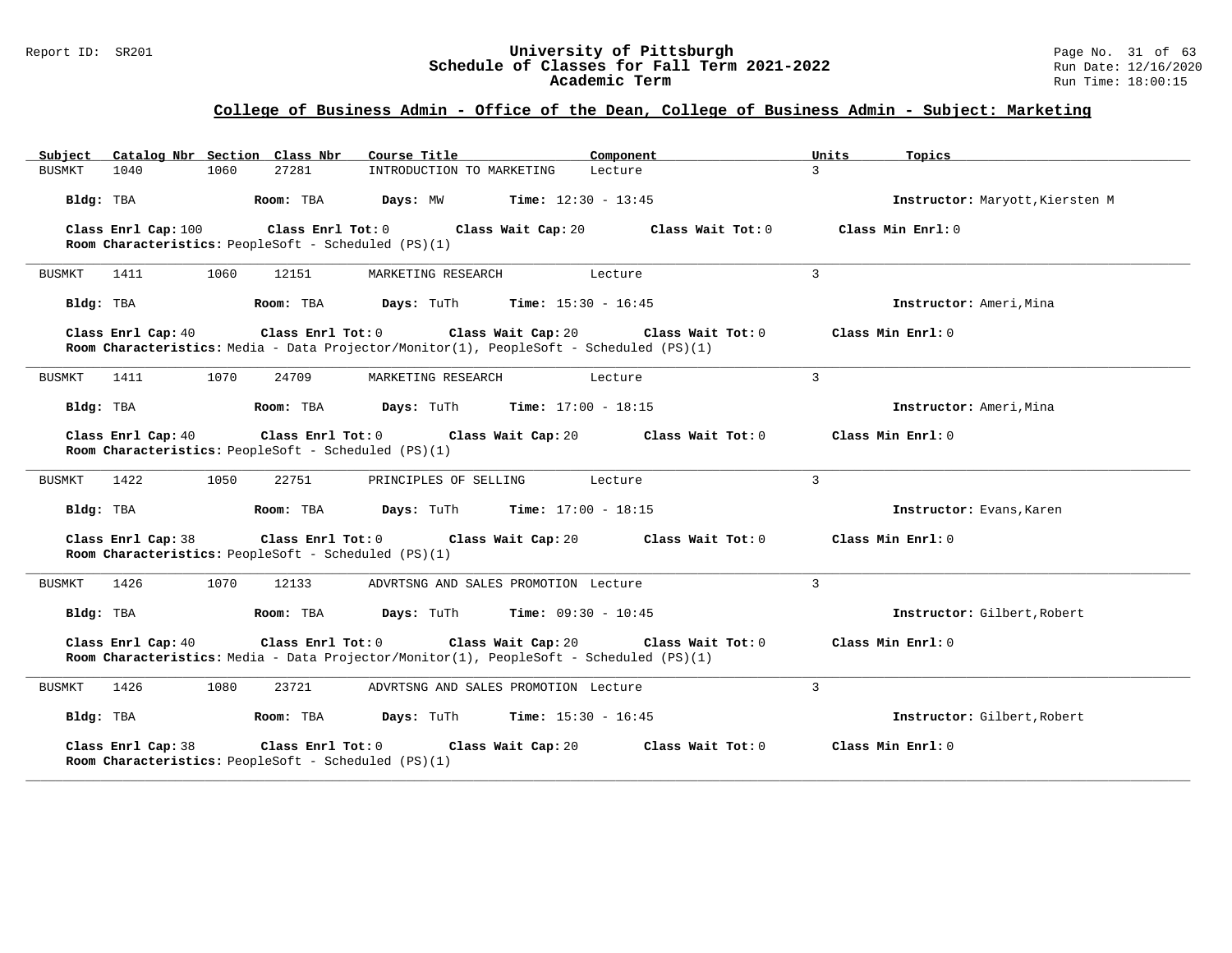#### Report ID: SR201 **University of Pittsburgh University of Pittsburgh** Page No. 32 of 63<br>**Schedule of Classes for Fall Term 2021-2022** Run Date: 12/16/2020 **Schedule of Classes for Fall Term 2021-2022** Run Date: 12/16/2020 **Academic Term** Run Time: 18:00:15

| Subject Catalog Nbr Section Class Nbr | Course Title                                                                                                                                      | Component                                                                                            | Units<br>Topics                 |
|---------------------------------------|---------------------------------------------------------------------------------------------------------------------------------------------------|------------------------------------------------------------------------------------------------------|---------------------------------|
| 1426<br>1090<br>BUSMKT                | 12139<br>ADVRTSNG AND SALES PROMOTION Lecture                                                                                                     |                                                                                                      | $\mathbf{z}$                    |
| Bldg: TBA                             | Room: TBA<br><b>Days:</b> TuTh <b>Time:</b> $11:00 - 12:15$                                                                                       |                                                                                                      | Instructor: Gilbert, Robert     |
| Class Enrl Cap: 38                    | Class Enrl Tot: 0 Class Wait Cap: 20 Class Wait Tot: 0<br>Room Characteristics: Media - Data Projector/Monitor(1), PeopleSoft - Scheduled (PS)(1) |                                                                                                      | Class Min Enrl: 0               |
| 1429<br>1100<br>BUSMKT                | 25706<br>MKT COMMUNICATIONS AUSTRALIA Lecture                                                                                                     |                                                                                                      | $\overline{3}$                  |
| Bldg: TO BE ARRANGED                  | Room: TBA $Days:$ TBA $Time: 00:00 - 00:00$                                                                                                       |                                                                                                      | Instructor: Schultz, Bryan Paul |
|                                       |                                                                                                                                                   | Class Enrl Cap: 50 $\qquad$ Class Enrl Tot: 0 $\qquad$ Class Wait Cap: 20 $\qquad$ Class Wait Tot: 0 | Class Min Enrl: 0               |
| 1429<br>1500<br>BUSMKT                | 24916<br>MKT COMMUNICATIONS AUSTRALIA Lecture                                                                                                     |                                                                                                      | $\mathcal{L}$                   |
| Bldg: TO BE ARRANGED                  | Room: TBA $Days: TBA$ Time: $00:00 - 00:00$                                                                                                       |                                                                                                      | Instructor: Staff               |
|                                       | Class Enrl Cap: 35 Class Enrl Tot: 0 Class Wait Cap: 20                                                                                           | Class Wait Tot: 0                                                                                    | Class Min Enrl: 0               |
| BUSMKT<br>1430<br>1100                | 25702<br>MARKETING COMNCTNS IN BRITAIN Lecture                                                                                                    |                                                                                                      | $\mathbf{3}$                    |
| Bldg: TO BE ARRANGED                  | Room: TBA $Days:$ TBA $Time: 00:00 - 00:00$                                                                                                       |                                                                                                      | Instructor: Staff               |
|                                       |                                                                                                                                                   | Class Enrl Cap: 50 $\qquad$ Class Enrl Tot: 0 $\qquad$ Class Wait Cap: 20 $\qquad$ Class Wait Tot: 0 | Class Min Enrl: 0               |
| 1350<br>BUSMKT<br>1430                | 21926<br>MARKETING COMNCTNS IN BRITAIN Lecture                                                                                                    |                                                                                                      | $\mathbf{3}$                    |
| Bldg: TO BE ARRANGED                  | $\texttt{DayS:}$ TBA $\texttt{Time:}$ 00:00 - 00:00<br>Room: TBA                                                                                  |                                                                                                      | Instructor: Schultz, Bryan Paul |
|                                       |                                                                                                                                                   | Class Enrl Cap: 25 $\qquad$ Class Enrl Tot: 0 $\qquad$ Class Wait Cap: 20 $\qquad$ Class Wait Tot: 0 | Class Min Enrl: 0               |
| BUSMKT 1441 1030 12197                | CONSUMER BEHAVIOR Lecture                                                                                                                         |                                                                                                      | $\mathbf{3}$                    |
|                                       | $Bldq$ : TBA $R$ $Room$ : TBA $Days$ : TuTh $Time$ : 11:00 - 12:15                                                                                |                                                                                                      | Instructor: Wu, Eugenia         |
| Class Enrl Cap: 38                    | Class Enrl Tot: $0$ Class Wait Cap: $20$ Class Wait Tot: $0$<br>Room Characteristics: PeopleSoft - Scheduled (PS)(1)                              |                                                                                                      | Class Min Enrl: 0               |
| 1441<br>1040<br>BUSMKT                | 12207<br>CONSUMER BEHAVIOR                                                                                                                        | Lecture                                                                                              | $\overline{3}$                  |
| Bldg: TBA                             | <b>Room:</b> TBA <b>Days:</b> TuTh <b>Time:</b> 12:30 - 13:45                                                                                     |                                                                                                      | Instructor: Wu, Eugenia         |
| Class Enrl Cap: 38                    | Class Enrl Tot: 0 Class Wait Cap: 20<br>Room Characteristics: PeopleSoft - Scheduled (PS)(1)                                                      | Class Wait Tot: 0                                                                                    | Class Min Enrl: 0               |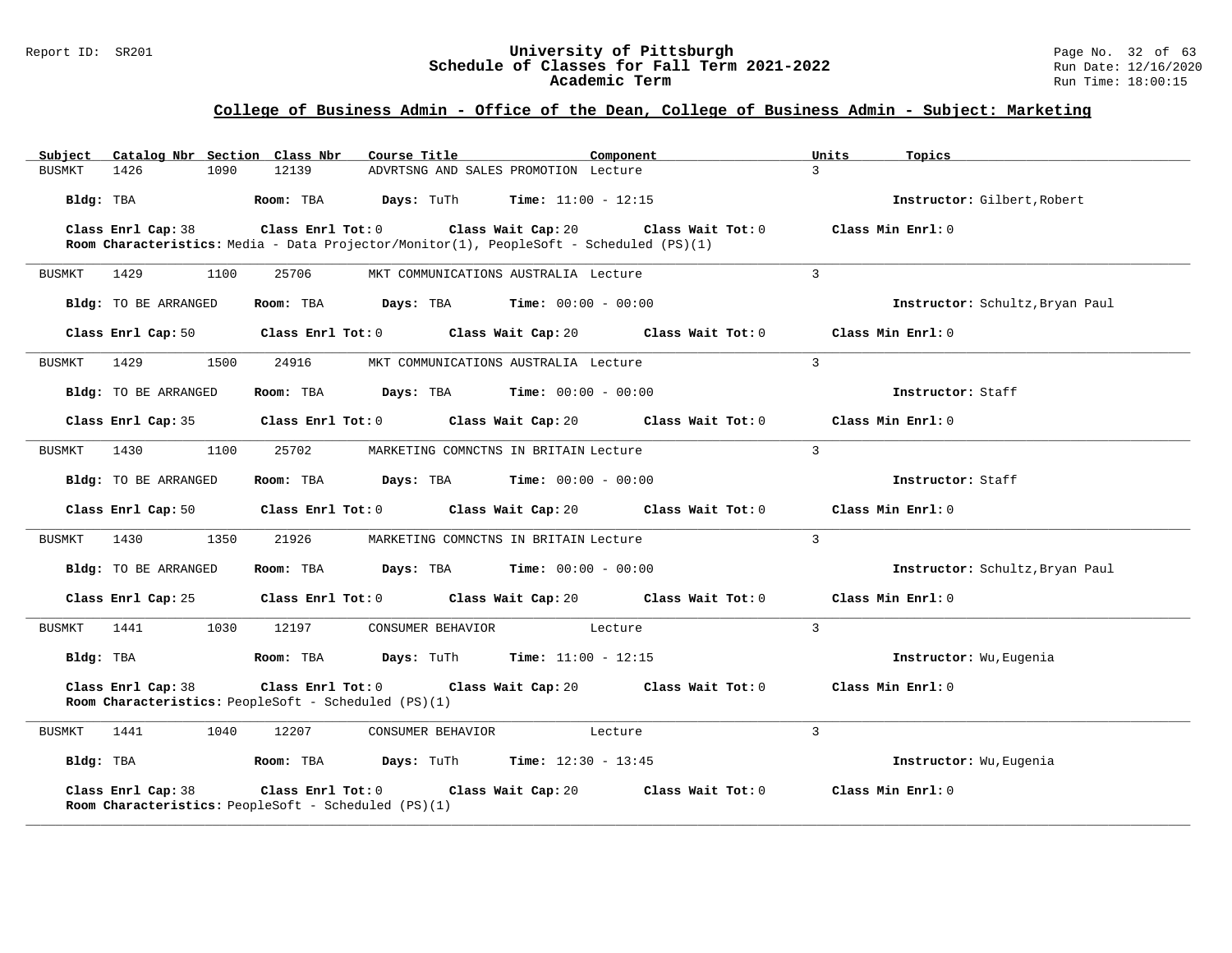#### Report ID: SR201 **1988 Construment Superversity of Pittsburgh** Page No. 33 of 63<br>**Schedule of Classes for Fall Term 2021-2022** 2011 Page No. 33 of 63 **Schedule of Classes for Fall Term 2021-2022** Run Date: 12/16/2020 **Academic Term** Run Time: 18:00:15

| Catalog Nbr Section Class Nbr<br>Subject                                                                                    | Course Title            | Component                    | Units<br>Topics                 |
|-----------------------------------------------------------------------------------------------------------------------------|-------------------------|------------------------------|---------------------------------|
| 12184<br>1441<br>1100<br>BUSMKT                                                                                             | CONSUMER BEHAVIOR       | Lecture                      | $\mathcal{L}$                   |
| Bldg: TBA<br>Room: TBA                                                                                                      | Days: TuTh              | <b>Time:</b> $09:30 - 10:45$ | Instructor: Wu, Eugenia         |
| Class Enrl Cap: 38<br>Class Enrl Tot: 0<br>Room Characteristics: PeopleSoft - Scheduled (PS)(1)                             | Class Wait Cap: 20      | Class Wait Tot: 0            | Class Min Enrl: 0               |
| 1100<br>12141<br>BUSMKT<br>1461                                                                                             | INTERNATIONAL MARKETING | Lecture                      | 3                               |
| Room: TBA<br>Bldg: TO BE ARRANGED                                                                                           | Days: TBA               | <b>Time:</b> $00:00 - 00:00$ | Instructor: Schultz, Bryan Paul |
| Class Enrl Cap: 25<br>Class Enrl Tot: 0<br>Attributes: European and Eurasian Studies, Global Studies, West European Studies | Class Wait Cap: 20      | Class Wait Tot: 0            | Class Min Enrl: 0               |
| 1110<br>BUSMKT<br>1461<br>22681                                                                                             | INTERNATIONAL MARKETING | Lecture                      | 3                               |
| Bldg: TO BE ARRANGED<br>Room: TBA                                                                                           | Days: TBA               | <b>Time:</b> $00:00 - 00:00$ | Instructor: Schultz, Bryan Paul |
| Class Enrl Cap: 35<br>Class Enrl Tot: 0<br>Attributes: European and Eurasian Studies, Global Studies, West European Studies | Class Wait Cap: 20      | Class Wait Tot: 0            | Class Min Enrl: 0               |
| 1115<br>26798<br><b>BUSMKT</b><br>1461                                                                                      | INTERNATIONAL MARKETING | Lecture                      | $\mathcal{L}$                   |
| Bldg: TO BE ARRANGED<br>Room: TBA                                                                                           | Days: TBA               | <b>Time:</b> $00:00 - 00:00$ | Instructor: Schultz, Bryan Paul |
| Class Enrl Cap: 20<br>Class Enrl Tot: 0<br>Attributes: Global Studies, West European Studies                                | Class Wait Cap: 20      | Class Wait Tot: 0            | Class Min Enrl: 0               |
| 1120<br>25703<br>1461<br>BUSMKT                                                                                             | INTERNATIONAL MARKETING | Lecture                      | 3                               |
| Bldg: TO BE ARRANGED<br>Room: TBA                                                                                           | Days: TBA               | <b>Time:</b> $00:00 - 00:00$ | Instructor: Staff               |
| Class Enrl Cap: 50<br>Class Enrl Tot: 0<br>Attributes: Global Studies, West European Studies                                | Class Wait Cap: 20      | Class Wait Tot: 0            | Class Min Enrl: 0               |
| 1125<br><b>BUSMKT</b><br>1461<br>25707                                                                                      | INTERNATIONAL MARKETING | Lecture                      | 3                               |
| Bldg: TO BE ARRANGED<br>Room: TBA                                                                                           | Days: TBA               | <b>Time:</b> $00:00 - 00:00$ | Instructor: Staff               |
| Class Enrl Cap: 50<br>Class Enrl Tot: 0<br>Attributes: Global Studies, West European Studies                                | Class Wait Cap: 20      | Class Wait Tot: 0            | Class Min Enrl: 0               |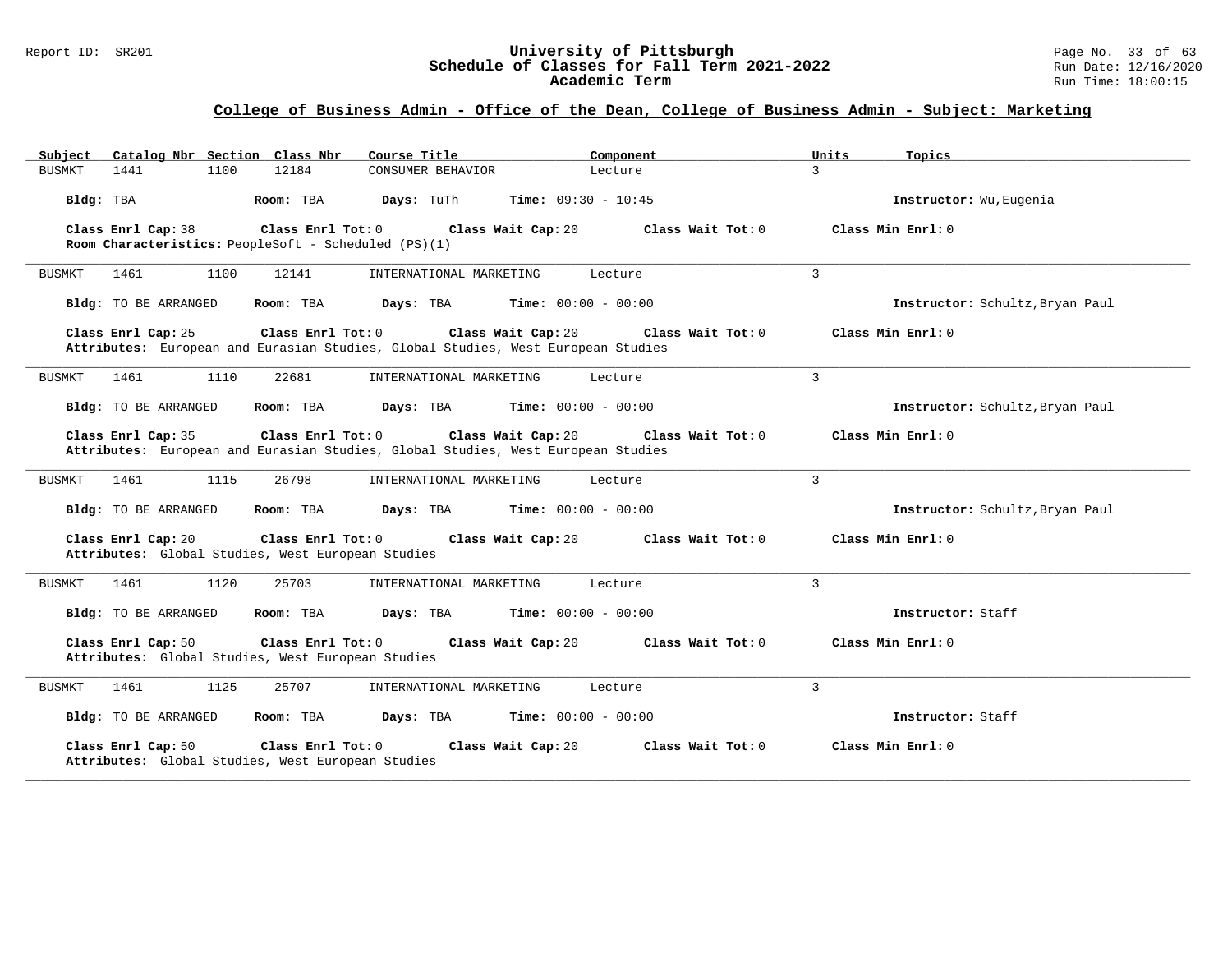#### Report ID: SR201 **1988 Mage 10: SR201 University of Pittsburgh** Page No. 34 of 63<br>**Schedule of Classes for Fall Term 2021-2022** 2011 Page 12/16/2020 **Schedule of Classes for Fall Term 2021-2022** Run Date: 12/16/2020 **Academic Term** Run Time: 18:00:15

| Subject Catalog Nbr Section Class Nbr | Course Title                                                                                                                    | Component                                              | Units<br>Topics                 |
|---------------------------------------|---------------------------------------------------------------------------------------------------------------------------------|--------------------------------------------------------|---------------------------------|
| 1040<br>1481<br><b>BUSMKT</b>         | 12135<br>BRAND MANAGEMENT                                                                                                       | Lecture                                                | 3                               |
| Bldg: TBA                             | Room: TBA<br>Days: MW                                                                                                           | <b>Time:</b> $11:00 - 12:15$                           | Instructor: Whang, Yun-Oh       |
| Class Enrl Cap: 40                    | Class Enrl Tot: 0 Class Wait Cap: 20<br>Room Characteristics: Media - Data Projector/Monitor(1), PeopleSoft - Scheduled (PS)(1) | Class Wait Tot: 0                                      | Class Min Enrl: 0               |
| 1481<br>1060<br><b>BUSMKT</b>         | 12152<br>BRAND MANAGEMENT                                                                                                       | Lecture                                                | 3                               |
| Bldg: TBA                             | Room: TBA                                                                                                                       | <b>Days:</b> $MW$ <b>Time:</b> $09:30 - 10:45$         | Instructor: Whang, Yun-Oh       |
| Class Enrl Cap: 40                    | Room Characteristics: Media - Data Projector/Monitor(1), PeopleSoft - Scheduled (PS)(1)                                         | Class Enrl Tot: 0 Class Wait Cap: 20 Class Wait Tot: 0 | Class Min Enrl: 0               |
| 1070<br><b>BUSMKT</b><br>1485         | 12192<br>PROJECTS IN MARKETING                                                                                                  | Directed Studies                                       | 3                               |
| Bldg: TBA                             | Room: TBA                                                                                                                       | <b>Days:</b> TuTh <b>Time:</b> $14:00 - 15:15$         | Instructor: Gilbert, Robert     |
| Class Enrl Cap: 1                     | Class Enrl Tot: 0 Class Wait Cap: 1<br>Room Characteristics: PeopleSoft - Scheduled (PS)(1)                                     | Class Wait Tot: 0                                      | Class Min $Err1:0$              |
| 1490<br>1020<br><b>BUSMKT</b>         | 17956<br>MARKETING INTERNSHIP                                                                                                   | Internship                                             | 3                               |
| Bldg: Sennott Square                  | <b>Room:</b> 02600                                                                                                              | <b>Days:</b> TBA <b>Time:</b> $00:00 - 00:00$          | Instructor: Maryott, Kiersten M |
|                                       |                                                                                                                                 |                                                        | Gilbert, Robert                 |
| Class Enrl Cap: 25                    | Class Enrl Tot: 0<br>Class Wait Cap: 20                                                                                         | Class Wait Tot: 0                                      | Class Min Enrl: 0               |
| 1495<br>1010<br><b>BUSMKT</b>         | 12137                                                                                                                           | MARKETING INDEPENDENT STUDY Independent Study          | $1 - 3$                         |
| Bldg: Sennott Square                  | <b>Room:</b> 02204                                                                                                              | <b>Days:</b> TBA <b>Time:</b> $00:00 - 00:00$          | Instructor: Staff               |
| Class Enrl Cap: 25                    | Class Enrl Tot: 0                                                                                                               | Class Wait Tot: 0<br>Class Wait Cap: 20                | Class Min Enrl: 0               |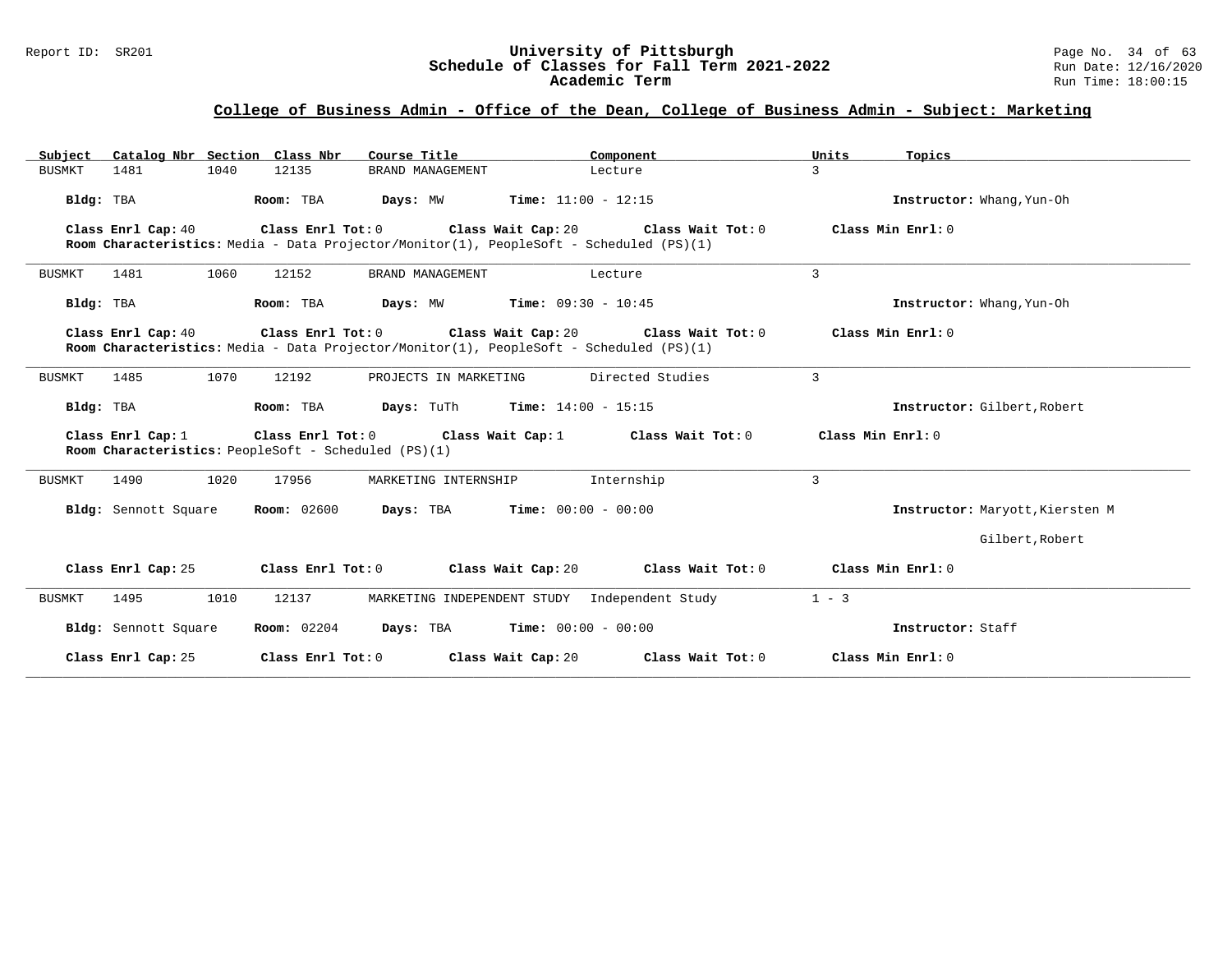#### Report ID: SR201 **1988 Mage 10: SR201 University of Pittsburgh** Page No. 35 of 63<br>**Schedule of Classes for Fall Term 2021-2022** 2011 Page No. 35 of 63 **Schedule of Classes for Fall Term 2021-2022** Run Date: 12/16/2020 **Academic Term** Run Time: 18:00:15

| Catalog Nbr Section Class Nbr<br>Subject                                                                                           | Course Title                         | Component                    | Units<br>Topics                 |  |
|------------------------------------------------------------------------------------------------------------------------------------|--------------------------------------|------------------------------|---------------------------------|--|
| 1020<br>1040<br>12114<br>BUSORG                                                                                                    | ORGANIZATIONAL BEHAVIOR              | Lecture                      | 3                               |  |
| Bldg: TBA<br>Room: TBA                                                                                                             | <b>Days:</b> TuTh                    | <b>Time:</b> $14:00 - 15:15$ | Instructor: Jones, Raymond E    |  |
| Class Enrl Cap: 40<br>Class Enrl Tot: 0<br>Room Characteristics: PeopleSoft - Scheduled (PS)(1)                                    | Class Wait Cap: 20                   | Class Wait Tot: 0            | Class Min Enrl: 0               |  |
| 1020<br>1050<br>12147<br>BUSORG                                                                                                    | ORGANIZATIONAL BEHAVIOR              | Lecture                      | $\overline{3}$                  |  |
| Room: TBA<br>Bldg: TBA                                                                                                             | Days: TuTh                           | <b>Time:</b> $09:30 - 10:45$ | Instructor: Young-Hyman, Trevor |  |
| Class Enrl Cap: 60<br>$Class$ $Enr1$ $Tot: 0$<br>Room Characteristics: PeopleSoft - Scheduled (PS)(1)                              | Class Wait Cap: 20                   | Class Wait Tot: 0            | Class Min Enrl: 0               |  |
| BUSORG<br>1020<br>1060<br>12176                                                                                                    | ORGANIZATIONAL BEHAVIOR              | Lecture                      | 3                               |  |
| Bldg: TBA<br>Room: TBA                                                                                                             | Days: MW                             | <b>Time:</b> $17:00 - 18:15$ | Instructor: Jones, Raymond E    |  |
| Class Enrl Cap: 60<br>Room Characteristics: PeopleSoft - Scheduled (PS)(1)                                                         | Class Enrl Tot: 0 Class Wait Cap: 20 | Class Wait Tot: 0            | Class Min Enrl: 0               |  |
| 1020<br>1065<br><b>BUSORG</b><br>12115                                                                                             | ORGANIZATIONAL BEHAVIOR              | Lecture                      | 3                               |  |
| Bldg: TBA<br>Room: TBA                                                                                                             | Days: TuTh                           | <b>Time:</b> $11:00 - 12:15$ | Instructor: Young-Hyman, Trevor |  |
| Class Enrl Cap: 60<br>Class Enrl Tot: 0<br>Room Characteristics: Media - Data Projector/Monitor(1), PeopleSoft - Scheduled (PS)(1) | Class Wait Cap: 20                   | Class Wait Tot: 0            | Class Min Enrl: 0               |  |
| 1100<br><b>BUSORG</b><br>1020<br>17664                                                                                             | ORGANIZATIONAL BEHAVIOR              | Lecture                      | 3                               |  |
| Bldg: TBA<br>Room: TBA                                                                                                             | Days: TuTh                           | <b>Time:</b> $14:00 - 15:15$ | Instructor: Young-Hyman, Trevor |  |
| Class Enrl Cap: 60<br>Class Enrl Tot: 0<br>Room Characteristics: PeopleSoft - Scheduled (PS)(1)                                    | Class Wait Cap: 20                   | Class Wait Tot: 0            | Class Min Enrl: 0               |  |
| <b>BUSORG</b><br>1020<br>1110<br>17957                                                                                             | ORGANIZATIONAL BEHAVIOR              | Lecture                      | 3                               |  |
| Bldg: TBA<br>Room: TBA                                                                                                             | Days: TuTh                           | <b>Time:</b> $15:30 - 16:45$ | Instructor: Lebel, Ronald David |  |
| Class Enrl Cap: 58<br>Class Enrl Tot: 0<br>Room Characteristics: PeopleSoft - Scheduled (PS)(1)                                    | Class Wait Cap: 20                   | Class Wait Tot: 0            | Class Min Enrl: 0               |  |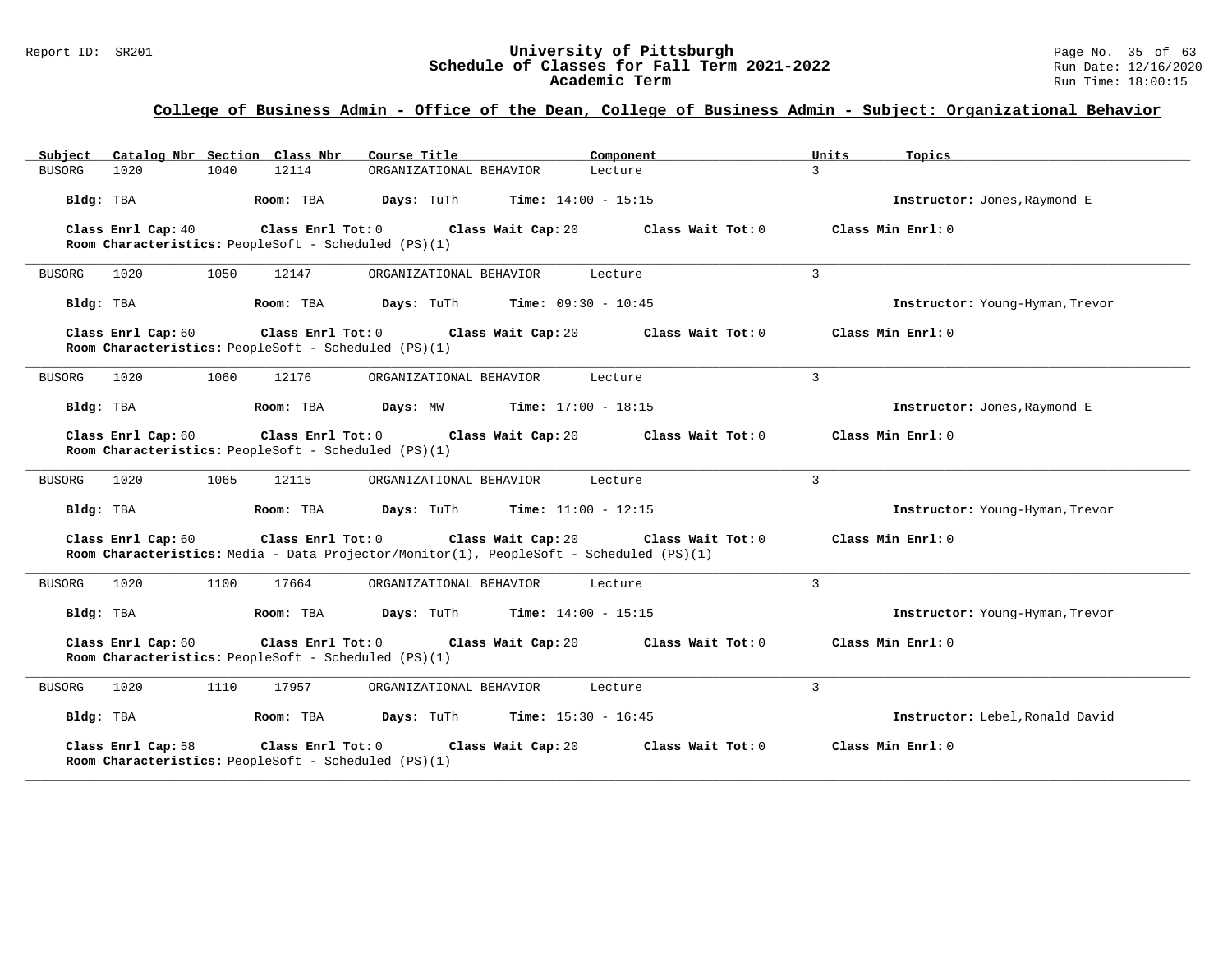| Subject Catalog Nbr Section Class Nbr                                                                 | Course Title<br>Component                                   | Units<br>Topics                |
|-------------------------------------------------------------------------------------------------------|-------------------------------------------------------------|--------------------------------|
| 12164<br><b>BUSORG</b><br>1101<br>1030                                                                | FUNDAMNTLS OF BUS COMMUNICTN Lecture                        | $\mathbf{3}$                   |
| Bldg: TBA<br>Room: TBA                                                                                | <b>Time:</b> $11:00 - 12:15$<br>Days: MW                    | Instructor: Johnson, Ronald M  |
| Class Enrl Cap: 26<br>Class Enrl Tot: 0<br>Room Characteristics: PeopleSoft - Scheduled (PS)(1)       | Class Wait Cap: 20<br>Class Wait Tot: 0                     | Class Min Enrl: 0              |
| 1040<br>24028<br>1101<br>BUSORG                                                                       | FUNDAMNTLS OF BUS COMMUNICTN Lecture                        | $\overline{3}$                 |
| Bldg: TBA<br>Room: TBA                                                                                | <b>Time:</b> $09:30 - 10:45$<br>Days: MW                    | Instructor: Wallace, Alan J    |
|                                                                                                       |                                                             | Kerr, Carolyn E                |
| Class Enrl Cap: 24<br>$Class$ $Enr1$ $Tot: 0$<br>Room Characteristics: PeopleSoft - Scheduled (PS)(1) | Class Wait Tot: 0<br>Class Wait Cap: 20                     | Class Min Enrl: 0              |
| Reserve Capacity:                                                                                     | 01-MAR-2021 First-Year CBA Students<br>Reserve Enrl Cap: 19 | Reserve Enrl Tot:<br>$\Omega$  |
| 1101<br>1060<br>12165<br><b>BUSORG</b>                                                                | FUNDAMNTLS OF BUS COMMUNICTN Lecture                        | $\overline{3}$                 |
| Room: TBA<br>Bldg: TBA                                                                                | <b>Time:</b> $12:30 - 13:45$<br>Days: MW                    | Instructor: Kerr, Carolyn E    |
|                                                                                                       |                                                             | Ziaukas, Timothy F             |
| Class Enrl Cap: 24<br>$Class$ $Enr1$ $Tot: 0$<br>Room Characteristics: PeopleSoft - Scheduled (PS)(1) | Class Wait Cap: 20<br>Class Wait Tot: 0                     | Class Min Enrl: 0              |
| 1101<br>1065<br>12187<br>BUSORG                                                                       | FUNDAMNTLS OF BUS COMMUNICTN Lecture                        | 3                              |
| Bldg: TBA<br>Room: TBA                                                                                | Days: MW<br><b>Time:</b> $14:00 - 15:15$                    | Instructor: Florkowski, Gary W |
|                                                                                                       |                                                             | Kerr, Carolyn E                |
| Class Enrl Cap: 24<br>Class Enrl Tot: 0<br>Room Characteristics: PeopleSoft - Scheduled (PS)(1)       | Class Wait Cap: 20<br>Class Wait Tot: 0                     | Class Min Enrl: 0              |
| 1101<br>1070<br>12188<br>BUSORG                                                                       | FUNDAMNTLS OF BUS COMMUNICTN Lecture                        | 3                              |
| Bldg: TBA<br>Room: TBA                                                                                | <b>Time:</b> $15:30 - 16:45$<br>Days: MW                    | Instructor: Good, Deborah C    |
|                                                                                                       |                                                             | Kerr, Carolyn E                |
| Class Enrl Cap: 30<br>Class Enrl Tot: 0<br>Room Characteristics: PeopleSoft - Scheduled (PS)(1)       | Class Wait Tot: 0<br>Class Wait Cap: 20                     | Class Min Enrl: 0              |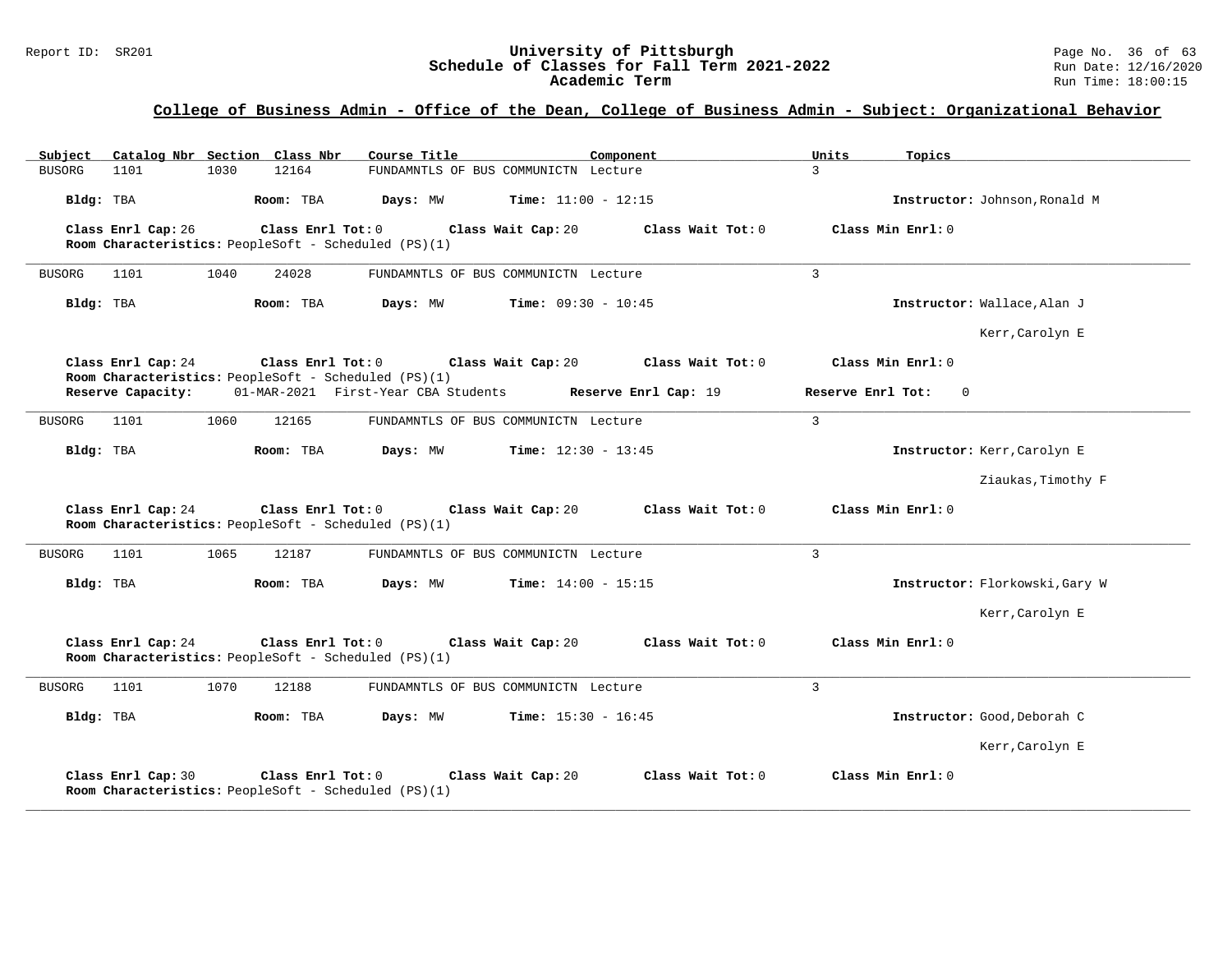| Catalog Nbr Section Class Nbr<br>Subject | Course Title                                                                                    | Component                    | Units<br>Topics             |
|------------------------------------------|-------------------------------------------------------------------------------------------------|------------------------------|-----------------------------|
| 1101<br>1120<br><b>BUSORG</b>            | 12166<br>FUNDAMNTLS OF BUS COMMUNICTN Lecture                                                   | $\mathcal{E}$                |                             |
| Bldg: TBA                                | Room: TBA<br>Days: TuTh                                                                         | <b>Time:</b> $09:30 - 10:45$ | Instructor: Kerr, Carolyn E |
| Class Enrl Cap: 24                       | Class Enrl Tot: 0<br>Class Wait Cap: 20                                                         | Class Wait Tot: 0            | Class Min Enrl: 0           |
|                                          | Room Characteristics: PeopleSoft - Scheduled (PS)(1)                                            |                              |                             |
| 1101<br>1125<br><b>BUSORG</b>            | 12208<br>FUNDAMNTLS OF BUS COMMUNICTN Lecture                                                   | 3                            |                             |
| Bldg: TBA                                | Room: TBA<br>Days: TuTh                                                                         | <b>Time:</b> $11:00 - 12:15$ | Instructor: Kerr, Carolyn E |
| Class Enrl Cap: 24                       | Class Enrl Tot: 0<br>Class Wait Cap: 20<br>Room Characteristics: PeopleSoft - Scheduled (PS)(1) | Class Wait Tot: 0            | Class Min Enrl: 0           |
| <b>BUSORG</b><br>1101<br>1130            | 12173<br>FUNDAMNTLS OF BUS COMMUNICTN Lecture                                                   | $\overline{3}$               |                             |
| Bldg: TBA                                | Room: TBA<br>Days: TuTh                                                                         | <b>Time:</b> $12:30 - 13:45$ | Instructor: Kerr, Carolyn E |
| Class Enrl Cap: 24                       | Class Enrl Tot: 0<br>Class Wait Cap: 20<br>Room Characteristics: PeopleSoft - Scheduled (PS)(1) | Class Wait Tot: 0            | Class Min Enrl: 0           |
| 1101<br>1140<br><b>BUSORG</b>            | 12181<br>FUNDAMNTLS OF BUS COMMUNICTN Lecture                                                   | $\overline{3}$               |                             |
| Bldg: TBA                                | Room: TBA<br>Days: MW                                                                           | <b>Time:</b> $17:00 - 18:15$ | Instructor: Kerr, Carolyn E |
|                                          |                                                                                                 |                              | Reinert, Carole             |
| Class Enrl Cap: 24                       | Class Enrl Tot: 0<br>Class Wait Cap: 20<br>Room Characteristics: PeopleSoft - Scheduled (PS)(1) | Class Wait Tot: 0            | Class Min Enrl: 0           |
| 1145<br><b>BUSORG</b><br>1101            | 12209<br>FUNDAMNTLS OF BUS COMMUNICTN Lecture                                                   | $\overline{3}$               |                             |
| Bldg: TBA                                | Days: TuTh<br>Room: TBA                                                                         | <b>Time:</b> $15:30 - 16:45$ | Instructor: Stevenson, Joan |
|                                          |                                                                                                 |                              | Kerr, Carolyn E             |
| Class Enrl Cap: 24                       | Class Enrl Tot: 0<br>Class Wait Cap: 20<br>Room Characteristics: PeopleSoft - Scheduled (PS)(1) | Class Wait Tot: 0            | Class Min Enrl: 0           |
| 1101<br>1150<br><b>BUSORG</b>            | 12167<br>FUNDAMNTLS OF BUS COMMUNICTN Lecture                                                   | $\overline{3}$               |                             |
| Bldg: TBA                                | Days: TuTh<br>Room: TBA                                                                         | <b>Time:</b> $14:00 - 15:15$ | Instructor: Kerr, Carolyn E |
| Class Enrl Cap: 24                       | Class Enrl Tot: 0<br>Class Wait Cap: 20<br>Room Characteristics: PeopleSoft - Scheduled (PS)(1) | Class Wait Tot: 0            | Class Min Enrl: 0           |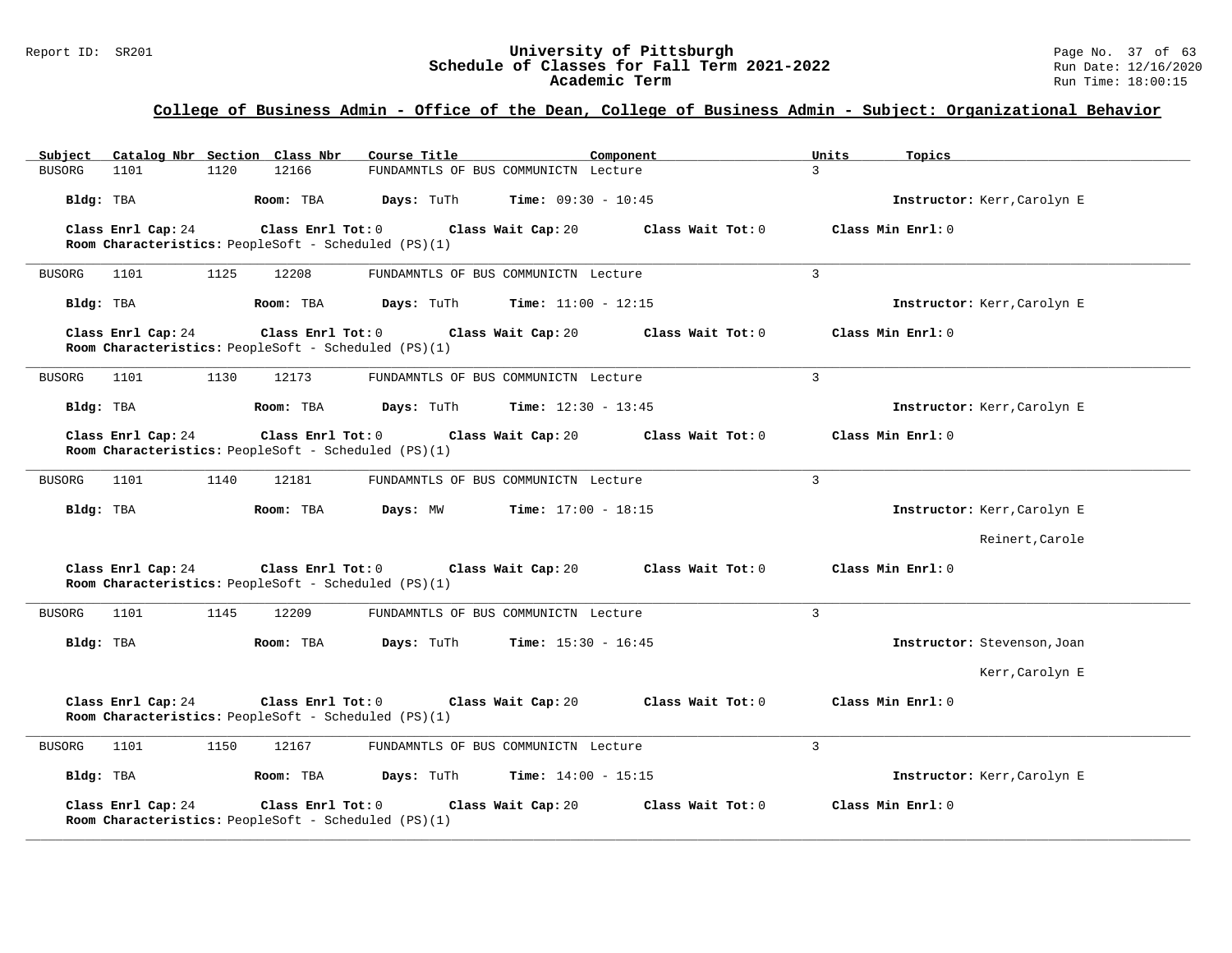#### Report ID: SR201 **University of Pittsburgh University of Pittsburgh** Page No. 38 of 63<br>**Schedule of Classes for Fall Term 2021-2022** Run Date: 12/16/2020 **Schedule of Classes for Fall Term 2021-2022** Run Date: 12/16/2020 **Academic Term** Run Time: 18:00:15

| Catalog Nbr Section Class Nbr<br>Subject                                                                                      | Course Title<br>Component                                                                                                                                                                                              | Units<br>Topics                 |
|-------------------------------------------------------------------------------------------------------------------------------|------------------------------------------------------------------------------------------------------------------------------------------------------------------------------------------------------------------------|---------------------------------|
| 1640<br>17694<br><b>BUSORG</b><br>1060                                                                                        | THE ENTREPRENEURSHIP PROCESS Lecture                                                                                                                                                                                   | 3                               |
| Bldg: TBA<br>Room: TBA                                                                                                        | Days: TuTh<br><b>Time:</b> $12:30 - 13:45$                                                                                                                                                                             | Instructor: Alvarez, Sharon A   |
|                                                                                                                               |                                                                                                                                                                                                                        | Hitchens, Karen Lynn            |
|                                                                                                                               |                                                                                                                                                                                                                        | Getsy, Jody M                   |
| Class Enrl Cap: 26<br>Class Enrl Tot: 0<br>Attributes: Global Studies<br>Room Characteristics: PeopleSoft - Scheduled (PS)(1) | Class Wait Tot: 0<br>Class Wait Cap: 20                                                                                                                                                                                | Class Min Enrl: 0               |
| 1655<br>1030<br>12185<br><b>BUSORG</b>                                                                                        | INT'L DIMENSNS ORGNZTNL BEHAV Lecture                                                                                                                                                                                  | $\mathcal{L}$                   |
| Bldg: TBA<br>Room: TBA                                                                                                        | Days: TuTh<br><b>Time:</b> $11:00 - 12:15$                                                                                                                                                                             | Instructor: Jones, Raymond E    |
| Class Enrl Cap: 40<br>Class Enrl Tot: 0                                                                                       | Class Wait Cap: 20<br>Class Wait Tot: 0<br>Attributes: European and Eurasian Studies, Global Studies, West European Studies<br>Room Characteristics: Media - Data Projector/Monitor(1), PeopleSoft - Scheduled (PS)(1) | Class Min Enrl: 0               |
| 1655<br>1200<br>22673<br><b>BUSORG</b>                                                                                        | INT'L DIMENSNS ORGNZTNL BEHAV Lecture                                                                                                                                                                                  | $\overline{3}$                  |
| Bldg: TO BE ARRANGED<br>Room: TBA                                                                                             | Days: TBA<br><b>Time:</b> $00:00 - 00:00$                                                                                                                                                                              | Instructor: Schultz, Bryan Paul |
| Class Enrl Cap: 35<br>Class Enrl Tot: 0                                                                                       | Class Wait Cap: 20<br>Class Wait Tot: 0<br>Attributes: European and Eurasian Studies, Global Studies, West European Studies                                                                                            | Class Min Enrl: 0               |
| 1210<br>22678<br>BUSORG<br>1655                                                                                               | INT'L DIMENSNS ORGNZTNL BEHAV Lecture                                                                                                                                                                                  | $\overline{3}$                  |
| Bldg: TO BE ARRANGED<br>Room: TBA                                                                                             | Days: TBA<br><b>Time:</b> $00:00 - 00:00$                                                                                                                                                                              | Instructor: Schultz, Bryan Paul |
| Class Enrl Cap: 35<br>Class Enrl Tot: 0                                                                                       | Class Wait Cap: 20<br>Class Wait Tot: 0<br>Attributes: European and Eurasian Studies, Global Studies, West European Studies                                                                                            | Class Min Enrl: 0               |
| <b>BUSORG</b><br>1655<br>1215<br>25704                                                                                        | INT'L DIMENSNS ORGNZTNL BEHAV Lecture                                                                                                                                                                                  | 3                               |
| Bldg: TO BE ARRANGED<br>Room: TBA                                                                                             | Time: $00:00 - 00:00$<br>Days: TBA                                                                                                                                                                                     | Instructor: Staff               |
| Class Enrl Cap: 50<br>Class Enrl Tot: 0<br>Attributes: Global Studies, West European Studies                                  | Class Wait Cap: 20<br>Class Wait Tot: 0                                                                                                                                                                                | Class Min Enrl: 0               |
| 1220<br>25709<br>1655<br><b>BUSORG</b>                                                                                        | INT'L DIMENSNS ORGNZTNL BEHAV Lecture                                                                                                                                                                                  | 3                               |
| Bldg: TO BE ARRANGED<br>Room: TBA                                                                                             | Days: TBA<br>Time: $00:00 - 00:00$                                                                                                                                                                                     | Instructor: Staff               |
| Class Enrl Tot: 0<br>Class Enrl Cap: 50<br>Attributes: Global Studies, West European Studies                                  | Class Wait Tot: 0<br>Class Wait Cap: 20                                                                                                                                                                                | Class Min Enrl: 0               |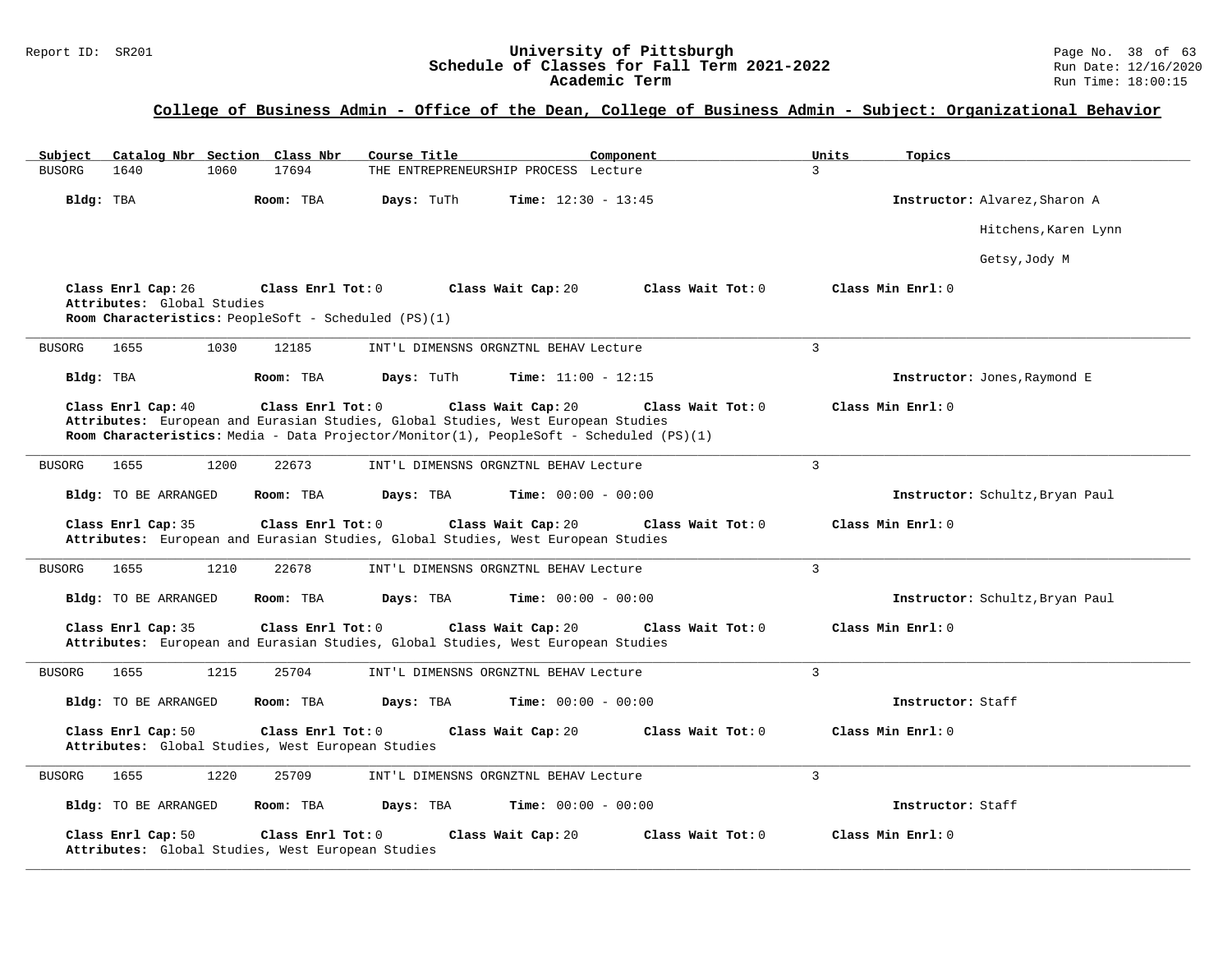| BUSORG | 1655                        | 28794<br>1221                                                          | INT'L DIMENSNS ORGNZTNL BEHAV Lecture           |                   |                                 |                 |
|--------|-----------------------------|------------------------------------------------------------------------|-------------------------------------------------|-------------------|---------------------------------|-----------------|
|        | <b>Bldg:</b> TO BE ARRANGED | Room: TBA                                                              | <b>Time:</b> $00:00 - 00:00$<br>Days: TBA       |                   | Instructor: Schultz, Bryan Paul |                 |
|        | Class Enrl Cap: 50          | Class Enrl Tot: 0<br>Attributes: Global Studies, West European Studies | Class Wait Cap: 20                              | Class Wait Tot: 0 | Class Min $Err1:0$              |                 |
| BUSORG | 1670                        | 12155<br>1010                                                          | ORGANIZATIONAL BEHAVR IND STDYIndependent Study |                   | $1 - 3$                         |                 |
|        | Bldg: Sennott Square        | <b>Room:</b> 02204                                                     | <b>Time:</b> $00:00 - 00:00$<br>Days: TBA       |                   | Instructor: Hannah, Andrew W.   |                 |
|        |                             |                                                                        |                                                 |                   |                                 | Good, Deborah C |
|        | Class Enrl Cap: 25          | Class Enrl Tot: 0                                                      | Class Wait Cap: 20                              | Class Wait Tot: 0 | Class Min Enrl: 0               |                 |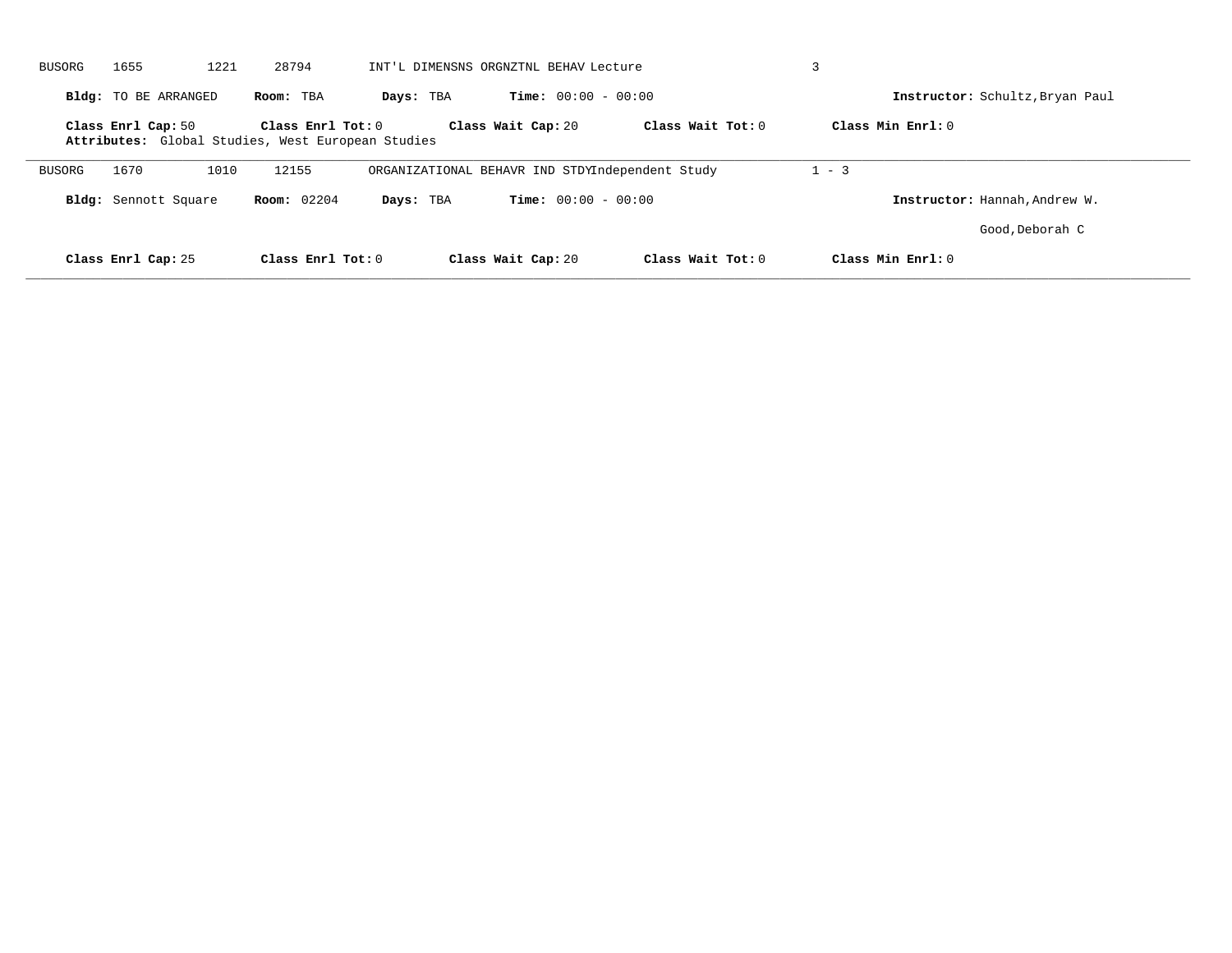| Catalog Nbr Section Class Nbr<br>Subject                                                        | Course Title<br>Component                 | Units<br>Topics                        |                                 |
|-------------------------------------------------------------------------------------------------|-------------------------------------------|----------------------------------------|---------------------------------|
| 1220<br>12210<br><b>BUSQOM</b><br>0050                                                          | <b>OUANTITATIVE METHODS</b><br>Lecture    | 3                                      |                                 |
| Bldg: TBA<br>Room: TBA                                                                          | <b>Time:</b> $09:30 - 10:45$<br>Days: MW  |                                        | Instructor: Wendell Sr, Richard |
| Class Enrl Cap: 132<br>Room Characteristics: PeopleSoft - Scheduled (PS)(1)                     | Class Enrl Tot: 0<br>Class Wait Cap: 20   | Class Wait Tot: 0<br>Class Min Enrl: 0 |                                 |
| 1250<br><b>BUSQOM</b><br>0050<br>17100                                                          | <b>OUANTITATIVE METHODS</b><br>Lecture    | 3                                      |                                 |
| Bldg: TBA<br>Room: TBA                                                                          | <b>Time:</b> $11:00 - 12:15$<br>Days: MW  |                                        | Instructor: Wendell Sr, Richard |
| Class Enrl Cap: 135<br>Room Characteristics: PeopleSoft - Scheduled (PS)(1)                     | Class Enrl Tot: 0<br>Class Wait Cap: 20   | Class Wait Tot: 0<br>Class Min Enrl: 0 |                                 |
| 0050<br>1315<br>17101<br><b>BUSQOM</b>                                                          | <b>OUANTITATIVE METHODS</b><br>Recitation | $\overline{3}$                         |                                 |
| Bldg: TBA<br>Room: TBA                                                                          | Days: F<br><b>Time:</b> $09:00 - 09:50$   |                                        | Instructor: Wendell Sr, Richard |
|                                                                                                 |                                           |                                        | Podvin, Julia                   |
| Class Enrl Cap: 33<br>Class Enrl Tot: 0<br>Room Characteristics: PeopleSoft - Scheduled (PS)(1) | Class Wait Cap: 20                        | Class Wait Tot: 0<br>Class Min Enrl: 0 |                                 |
| 0050<br>1325<br>17102<br><b>BUSQOM</b>                                                          | Recitation<br><b>OUANTITATIVE METHODS</b> | $\overline{3}$                         |                                 |
| Bldg: TBA<br>Room: TBA                                                                          | Days: F<br><b>Time:</b> $10:00 - 10:50$   |                                        | Instructor: Wendell Sr, Richard |
|                                                                                                 |                                           |                                        | Podvin, Julia                   |
| Class Enrl Cap: 33<br>Class Enrl Tot: 0<br>Room Characteristics: PeopleSoft - Scheduled (PS)(1) | Class Wait Cap: 20                        | Class Wait Tot: 0<br>Class Min Enrl: 0 |                                 |
| 0050<br>1335<br>17103<br>BUSQOM                                                                 | Recitation<br><b>OUANTITATIVE METHODS</b> | 3                                      |                                 |
| Bldg: TBA<br>Room: TBA                                                                          | <b>Time:</b> $11:00 - 11:50$<br>Days: F   |                                        | Instructor: Wendell Sr, Richard |
|                                                                                                 |                                           |                                        | Podvin, Julia                   |
| Class Enrl Cap: 33<br>Class Enrl Tot: 0<br>Room Characteristics: PeopleSoft - Scheduled (PS)(1) | Class Wait Cap: 20                        | Class Wait Tot: 0<br>Class Min Enrl: 0 |                                 |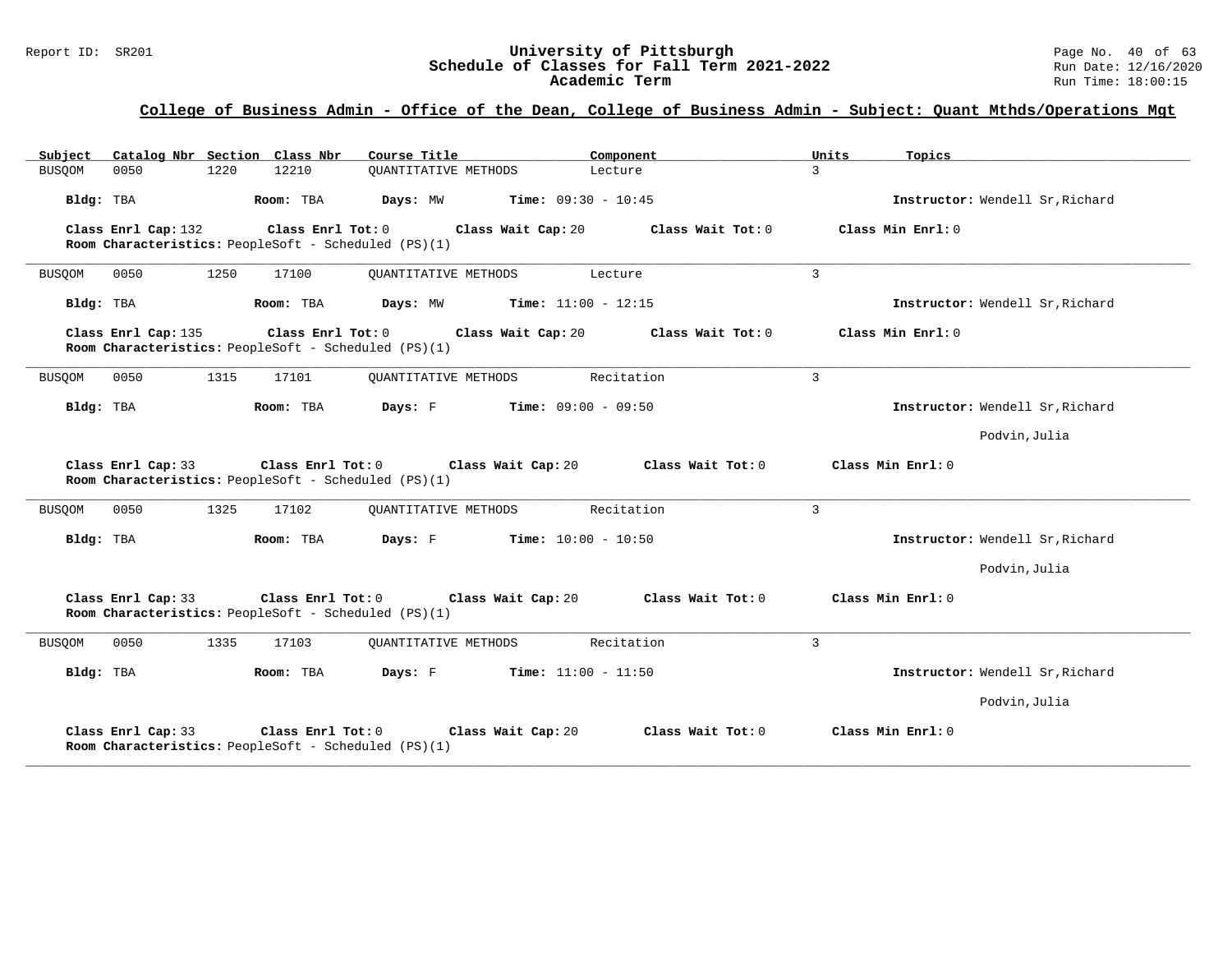# Report ID: SR201 **1988 Mage 10: SR201 University of Pittsburgh** Page No. 41 of 63<br>**Schedule of Classes for Fall Term 2021-2022** 2011 Page No. 41 of 63 Schedule of Classes for Fall Term 2021-2022<br>Academic Term

| Subject<br>Catalog Nbr Section Class Nbr                                                        | Course Title<br>Component                 | Units<br>Topics                 |
|-------------------------------------------------------------------------------------------------|-------------------------------------------|---------------------------------|
| 0050<br>1345<br>21441<br><b>BUSQOM</b>                                                          | <b>OUANTITATIVE METHODS</b><br>Recitation | 3                               |
| Bldg: TBA<br>Room: TBA                                                                          | Days: F<br><b>Time:</b> $12:00 - 12:50$   | Instructor: Wendell Sr, Richard |
|                                                                                                 |                                           | Podvin, Julia                   |
| Class Enrl Cap: 33<br>Class Enrl Tot: 0<br>Room Characteristics: PeopleSoft - Scheduled (PS)(1) | Class Wait Tot: 0<br>Class Wait Cap: 20   | Class Min Enrl: 0               |
| <b>BUSQOM</b><br>0050<br>1350<br>12211                                                          | <b>OUANTITATIVE METHODS</b><br>Recitation | 3                               |
| Bldg: TBA<br>Room: TBA                                                                          | <b>Time:</b> $13:00 - 13:50$<br>Days: F   | Instructor: Wendell Sr, Richard |
|                                                                                                 |                                           | Podvin, Julia                   |
| Class Enrl Cap: 27<br>Class Enrl Tot: 0<br>Room Characteristics: PeopleSoft - Scheduled (PS)(1) | Class Wait Cap: 20<br>Class Wait Tot: 0   | Class Min Enrl: 0               |
| <b>BUSQOM</b><br>0050<br>1355<br>21442                                                          | Recitation<br>QUANTITATIVE METHODS        | $\overline{3}$                  |
| Bldg: TBA<br>Room: TBA                                                                          | Days: F<br><b>Time:</b> $13:00 - 13:50$   | Instructor: Wendell Sr, Richard |
|                                                                                                 |                                           | Podvin, Julia                   |
| Class Enrl Cap: 27<br>Class Enrl Tot: 0<br>Room Characteristics: PeopleSoft - Scheduled (PS)(1) | Class Wait Cap: 20<br>Class Wait Tot: 0   | Class Min Enrl: 0               |
| 1360<br>12212<br><b>BUSQOM</b><br>0050                                                          | Recitation<br><b>OUANTITATIVE METHODS</b> | 3                               |
| Bldg: TBA<br>Room: TBA                                                                          | Days: F<br><b>Time:</b> $14:00 - 14:50$   | Instructor: Wendell Sr, Richard |
|                                                                                                 |                                           | Podvin, Julia                   |
| Class Enrl Cap: 40<br>Class Enrl Tot: 0<br>Room Characteristics: PeopleSoft - Scheduled (PS)(1) | Class Wait Cap: 20<br>Class Wait Tot: 0   | Class Min Enrl: 0               |
| 0050<br>1365<br>21443<br><b>BUSQOM</b>                                                          | <b>OUANTITATIVE METHODS</b><br>Recitation | $\overline{3}$                  |
| Bldg: TBA<br>Room: TBA                                                                          | Days: F<br><b>Time:</b> $14:00 - 14:50$   | Instructor: Wendell Sr, Richard |
|                                                                                                 |                                           | Podvin, Julia                   |
| Class Enrl Cap: 27<br>Class Enrl Tot: 0<br>Room Characteristics: PeopleSoft - Scheduled (PS)(1) | Class Wait Cap: 20<br>Class Wait Tot: 0   | Class Min Enrl: 0               |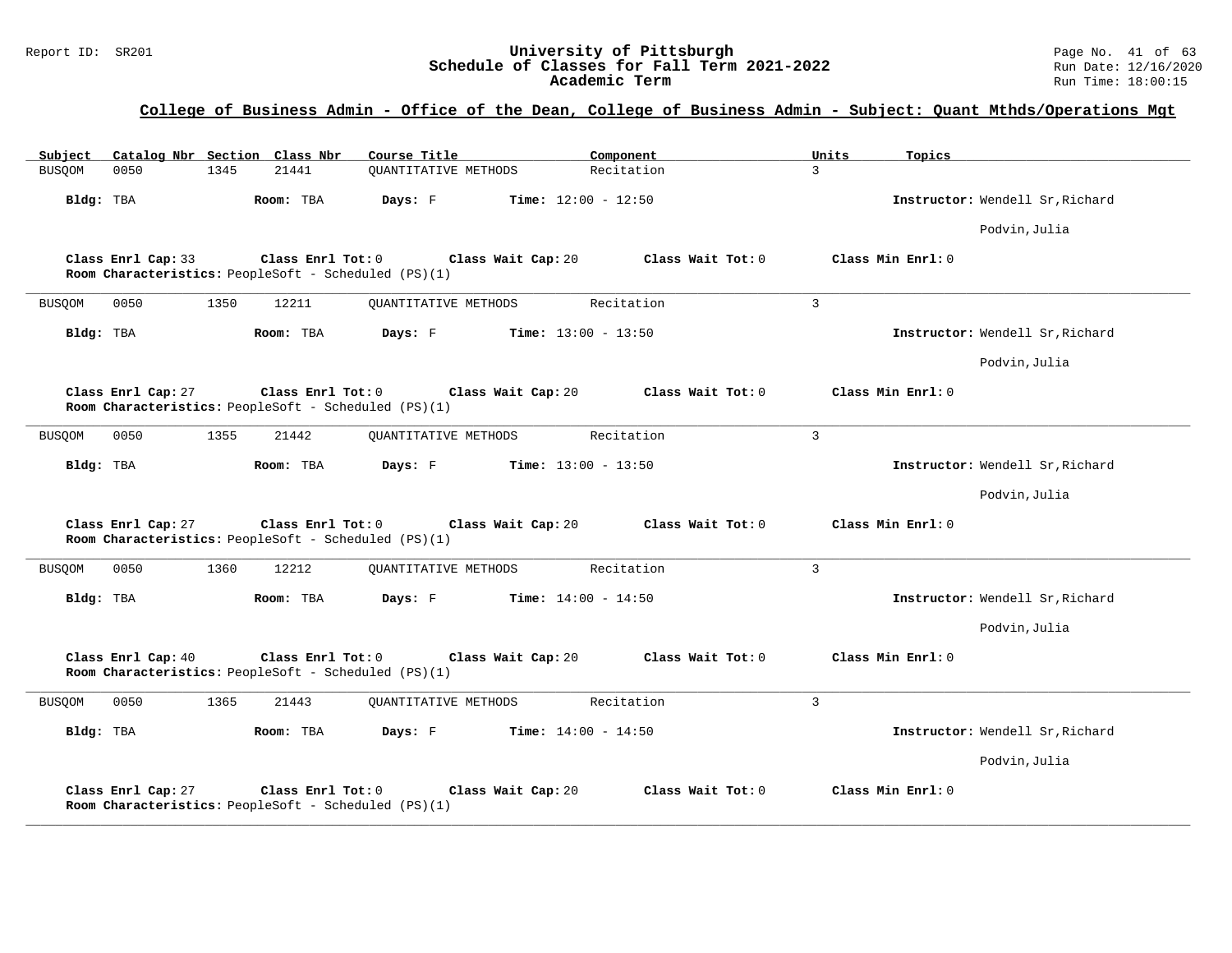# Report ID: SR201 **1988 Mage 10: SR201 University of Pittsburgh** Page No. 42 of 63<br>**Schedule of Classes for Fall Term 2021-2022** 2011 Page No. 42 of 63<br>Run Date: 12/16/2020 Schedule of Classes for Fall Term 2021-2022<br>Academic Term

| Catalog Nbr Section Class Nbr<br>Subject                                                                                           | Course Title                | Component                    | Units          | Topics                          |
|------------------------------------------------------------------------------------------------------------------------------------|-----------------------------|------------------------------|----------------|---------------------------------|
| 22598<br>0050<br>1370<br>BUSQOM                                                                                                    | <b>OUANTITATIVE METHODS</b> | Recitation                   | $\mathcal{L}$  |                                 |
| Room: TBA<br>Bldg: TBA                                                                                                             | Days: F                     | <b>Time:</b> $15:00 - 15:50$ |                | Instructor: Wendell Sr, Richard |
|                                                                                                                                    |                             |                              |                | Podvin, Julia                   |
| Class Enrl Cap: 27<br>Class Enrl Tot: 0<br>Room Characteristics: PeopleSoft - Scheduled (PS)(1)                                    | Class Wait Cap: 20          | Class Wait Tot: 0            |                | Class Min Enrl: 0               |
| BUSQOM<br>1070<br>1040<br>21757                                                                                                    | OPERATIONS MANAGEMENT       | Lecture                      | 3              |                                 |
| Bldg: TBA<br>Room: TBA                                                                                                             | Days: TuTh                  | <b>Time:</b> $17:00 - 18:15$ |                | Instructor: Johnson, Ronald M   |
| Class Enrl Cap: 48<br>Class Enrl Tot: 0<br>Room Characteristics: PeopleSoft - Scheduled (PS)(1)                                    | Class Wait Cap: 20          | Class Wait Tot: 0            |                | Class Min Enrl: 0               |
| 1070<br>1100<br>12194<br><b>BUSQOM</b>                                                                                             | OPERATIONS MANAGEMENT       | Lecture                      | 3              |                                 |
| Bldg: TBA<br>Room: TBA                                                                                                             | Days: MW                    | <b>Time:</b> $12:30 - 13:45$ |                | Instructor: Paljug, Eric        |
| Class Enrl Cap: 60<br>Class Enrl Tot: 0<br>Room Characteristics: PeopleSoft - Scheduled (PS)(1)                                    | Class Wait Cap: 20          | Class Wait Tot: 0            |                | Class Min Enrl: 0               |
| 1070<br>1110<br>12123<br>BUSQOM                                                                                                    | OPERATIONS MANAGEMENT       | Lecture                      | 3              |                                 |
| Bldg: TBA<br>Room: TBA                                                                                                             | Days: MW                    | <b>Time:</b> $14:00 - 15:15$ |                | Instructor: Paljug, Eric        |
| Class Enrl Cap: 60<br>Class Enrl Tot: 0<br>Room Characteristics: PeopleSoft - Scheduled (PS)(1)                                    | Class Wait Cap: 20          | Class Wait Tot: 0            |                | Class Min Enrl: 0               |
| 1070<br>1115<br>12193<br><b>BUSOOM</b>                                                                                             | OPERATIONS MANAGEMENT       | Lecture                      | 3              |                                 |
| Bldg: TBA<br>Room: TBA                                                                                                             | Days: MW                    | <b>Time:</b> $17:00 - 18:15$ |                | Instructor: Paljug, Eric        |
| Class Enrl Tot: 0<br>Class Enrl Cap: 64<br>Room Characteristics: Media - Data Projector/Monitor(1), PeopleSoft - Scheduled (PS)(1) | Class Wait Cap: 20          | Class Wait Tot: 0            |                | Class Min Enrl: 0               |
| 1070<br>1120<br>12148<br>BUSQOM                                                                                                    | OPERATIONS MANAGEMENT       | Lecture                      | $\overline{3}$ |                                 |
| Room: TBA<br>Bldg: TBA                                                                                                             | Days: TuTh                  | <b>Time:</b> $15:30 - 16:45$ |                | Instructor: Stakeley, John      |
| Class Enrl Tot: 0<br>Class Enrl Cap: 58<br>Room Characteristics: Media - Data Projector/Monitor(1), PeopleSoft - Scheduled (PS)(1) | Class Wait Cap: 20          | Class Wait Tot: 0            |                | Class Min Enrl: 0               |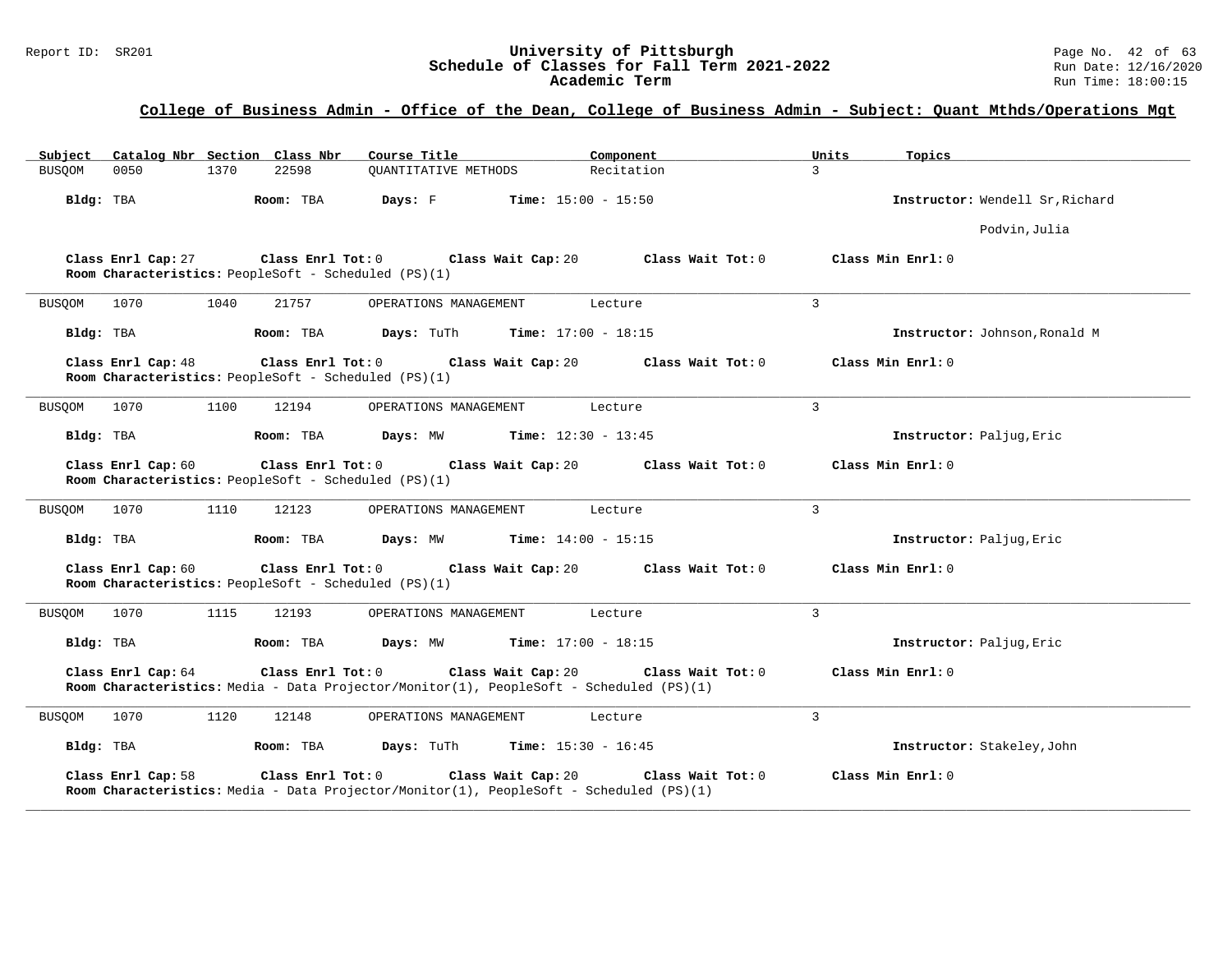| Subject<br>Catalog Nbr Section Class Nbr                                                        | Course Title<br>Component                                                               | Units<br>Topics               |
|-------------------------------------------------------------------------------------------------|-----------------------------------------------------------------------------------------|-------------------------------|
| 12179<br>1070<br>1140<br>BUSQOM                                                                 | OPERATIONS MANAGEMENT<br>Lecture                                                        | $\mathcal{L}$                 |
| Room: TBA<br>Bldg: TBA                                                                          | Days: TuTh<br><b>Time:</b> $17:00 - 18:15$                                              | Instructor: Stakeley, John    |
| Class Enrl Cap: 58<br>Class Enrl Tot: 0                                                         | Class Wait Cap: 20<br>Class Wait $Tot: 0$                                               | Class Min Enrl: 0             |
|                                                                                                 | Room Characteristics: Media - Data Projector/Monitor(1), PeopleSoft - Scheduled (PS)(1) |                               |
| 1300<br>24819<br>BUSQOM<br>1080                                                                 | DATA ANALYSIS FOR BUSINESS<br>Lecture                                                   | $\mathbf{R}$                  |
| Bldg: TBA<br>Room: TBA                                                                          | Days: TuTh<br><b>Time:</b> $12:30 - 13:45$                                              | Instructor: Hamilton, Michael |
| Class Enrl Cap: 38<br>Class Enrl Tot: 0<br>Room Characteristics: PeopleSoft - Scheduled (PS)(1) | Class Wait Cap: 20<br>Class Wait Tot: 0                                                 | Class Min Enrl: 0             |
| 1080<br>1320<br>25665<br><b>BUSQOM</b>                                                          | DATA ANALYSIS FOR BUSINESS<br>Lecture                                                   | $\overline{3}$                |
| Bldg: TBA<br>Room: TBA                                                                          | Days: TuTh<br><b>Time:</b> $09:30 - 10:45$                                              | Instructor: Hamilton, Michael |
| Class Enrl Cap: 65<br>Class Enrl Tot: 0<br>Room Characteristics: PeopleSoft - Scheduled (PS)(1) | Class Wait Cap: 20<br>Class Wait Tot: 0                                                 | Class Min Enrl: 0             |
| 1090<br>BUSQOM<br>1010<br>25333                                                                 | APPLIED OPTIMZTN & SIMULATION Lecture                                                   | 3                             |
| Bldg: TBA<br>Room: TBA                                                                          | Days: TuTh<br><b>Time:</b> $09:30 - 10:45$                                              | Instructor: Rokou, Eleni      |
|                                                                                                 |                                                                                         | McDonald, Derek B             |
|                                                                                                 |                                                                                         | Getsy, Jody M                 |
| Class Enrl Tot: 0<br>Class Enrl Cap: 26<br>Room Characteristics: PeopleSoft - Scheduled (PS)(1) | Class Wait Tot: 0<br>Class Wait Cap: 20                                                 | Class Min Enrl: 0             |
| 1090<br>1020<br>26776<br>BUSQOM                                                                 | APPLIED OPTIMZTN & SIMULATION Lecture                                                   | $\overline{3}$                |
| Bldg: TBA<br>Room: TBA                                                                          | Days: TuTh<br><b>Time:</b> $17:00 - 18:15$                                              | Instructor: Rokou, Eleni      |
|                                                                                                 |                                                                                         | McDonald, Derek B             |
| Class Enrl Cap: 40<br>Class Enrl Tot: 0                                                         | Class Wait Cap: 20<br>Class Wait Tot: 0                                                 | Class Min Enrl: 0             |
| Room Characteristics: PeopleSoft - Scheduled (PS)(1)                                            |                                                                                         |                               |
| 1715<br>1010<br>12158<br><b>BUSQOM</b>                                                          | OPERATIONS MGMNT INDP STUDY Independent Study                                           | $1 - 3$                       |
| Bldg: Sennott Square<br><b>Room:</b> 02204                                                      | Days: TBA<br><b>Time:</b> $00:00 - 00:00$                                               | Instructor: Staff             |
| Class Enrl Cap: 25<br>Class Enrl Tot: 0                                                         | Class Wait Cap: 20<br>Class Wait Tot: 0                                                 | Class Min Enrl: 0             |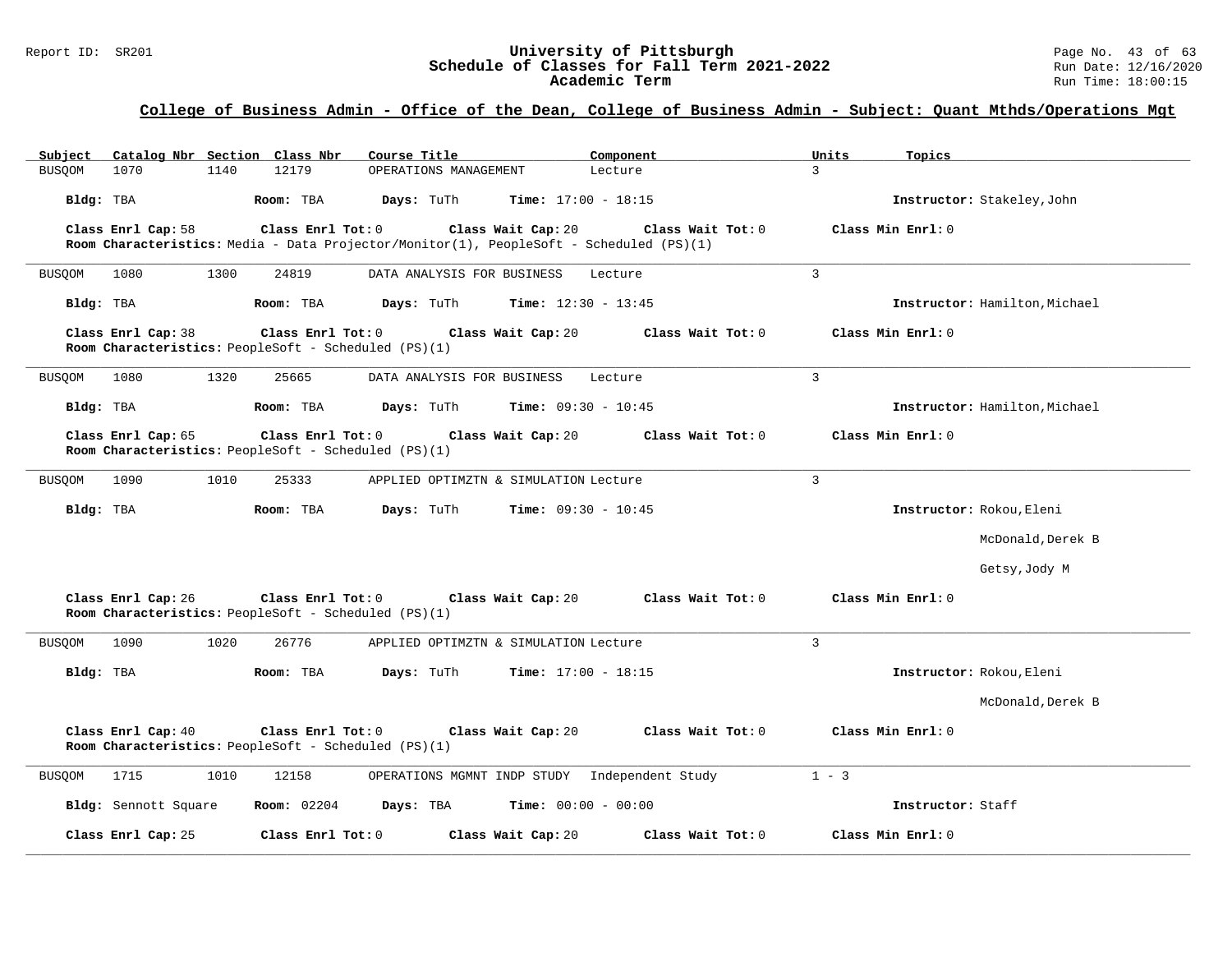| Subject       | Catalog Nbr Section Class Nbr |                     | Course Title                | Component                    | Units<br>Topics     |  |
|---------------|-------------------------------|---------------------|-----------------------------|------------------------------|---------------------|--|
| <b>BUSQOM</b> | 1020<br>1720                  | 18038               | OPERATIONS MGMT INTERNSHIP  | Internship                   | $1 - 3$             |  |
|               | Bldg: Sennott Square          | <b>Room:</b> 02600  | Days: TBA                   | <b>Time:</b> $00:00 - 00:00$ | Instructor: Staff   |  |
|               | Class Enrl Cap: 25            | Class Enrl Tot: $0$ | Class Wait Cap: 20          | Class Wait $Tot: 0$          | Class Min $Enrl: 0$ |  |
| <b>BUSOOM</b> | 1790<br>1250                  | 17958               | SUPPLY CHAIN MGT INTERNSHIP | Internship                   |                     |  |
|               | Bldg: Sennott Square          | <b>Room:</b> 02600  | Days: TBA                   | <b>Time:</b> $00:00 - 00:00$ | Instructor: Staff   |  |
|               | Class Enrl Cap: 25            | Class Enrl Tot: $0$ | Class Wait Cap: 20          | Class Wait Tot: 0            | Class Min $Enr1: 0$ |  |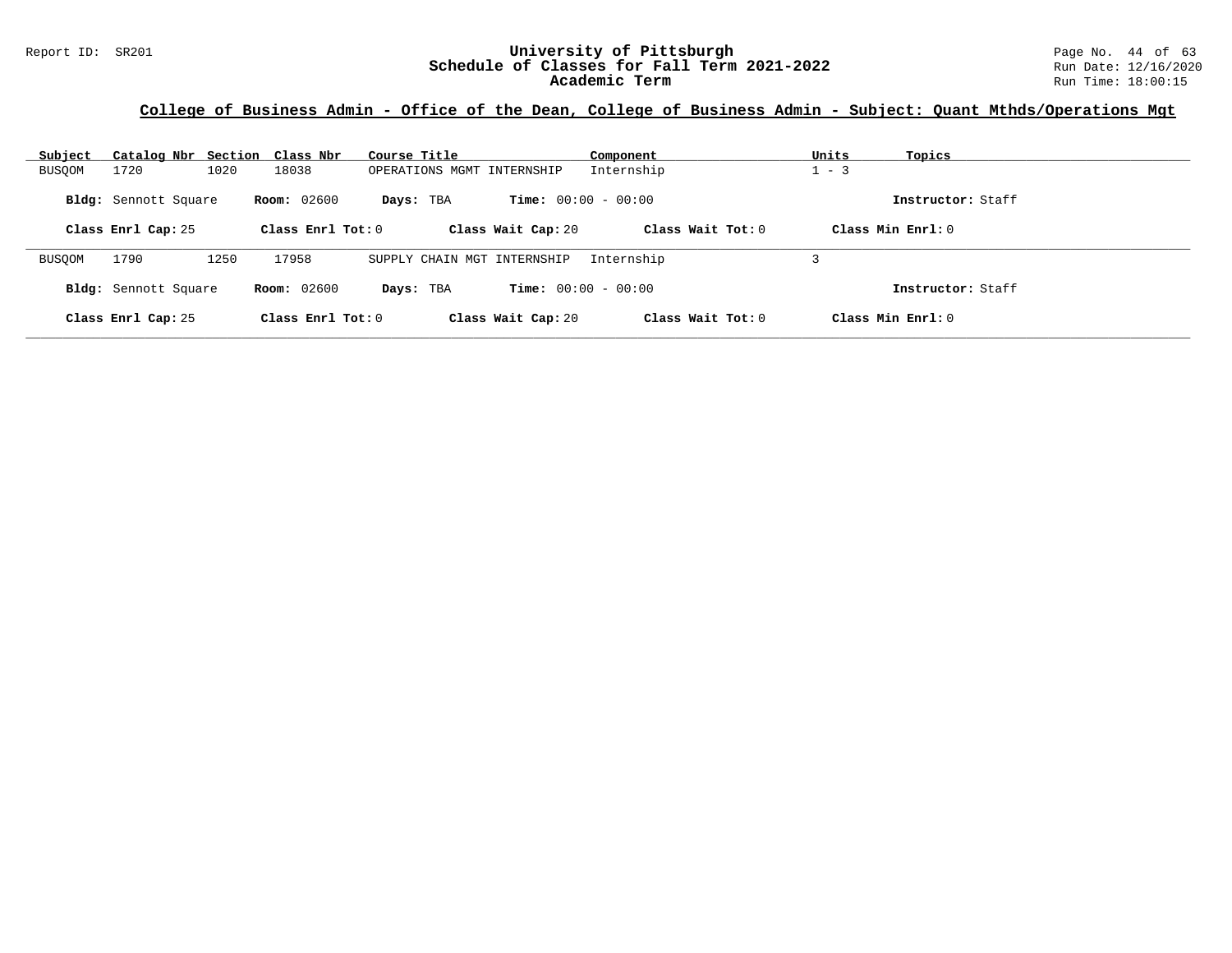# Report ID: SR201 **1988 Mage 10: SR201 University of Pittsburgh** Page No. 45 of 63<br>**Schedule of Classes for Fall Term 2021-2022** 2011 Page No. 45 of 63 Schedule of Classes for Fall Term 2021-2022<br>Academic Term

# **College of Business Admin - Office of the Dean, College of Business Admin - Subject: Supply Chain Management**

| Catalog Nbr Section Class Nbr<br>Course Title<br>Subject                                                                                                                         | Component<br>Units<br>Topics                                    |
|----------------------------------------------------------------------------------------------------------------------------------------------------------------------------------|-----------------------------------------------------------------|
| 22438<br><b>BUSSCM</b><br>1730<br>1010<br>MANAGING GLOBAL SUPPLY CHAINS Lecture                                                                                                  | $\mathcal{L}$                                                   |
| Bldg: TBA<br>Room: TBA<br>Days: TuTh                                                                                                                                             | Time: $11:00 - 12:15$<br>Instructor: Aflaki, Arian              |
| Class Enrl Cap: 40<br>Class Enrl Tot: 0<br>Class Wait Cap: 20<br>Attributes: Global Studies, Undergraduate Global Health<br>Room Characteristics: PeopleSoft - Scheduled (PS)(1) | Class Wait Tot: 0<br>Class Min Enrl: 0                          |
| <b>BUSSCM</b><br>1730<br>1020<br>24660<br>MANAGING GLOBAL SUPPLY CHAINS Lecture                                                                                                  | $\overline{3}$                                                  |
| Days: TuTh<br>Bldg: TBA<br>Room: TBA                                                                                                                                             | <b>Time:</b> $12:30 - 13:45$<br>Instructor: Aflaki, Arian       |
| Class Enrl Cap: 40<br>Class Enrl Tot: 0<br>Class Wait Cap: 20<br>Attributes: Global Studies, Undergraduate Global Health<br>Room Characteristics: PeopleSoft - Scheduled (PS)(1) | Class Wait Tot: 0<br>Class Min Enrl: 0                          |
| <b>BUSSCM</b><br>1730<br>1030<br>25917<br>MANAGING GLOBAL SUPPLY CHAINS Lecture                                                                                                  | 3                                                               |
| Bldg: TO BE ARRANGED<br>Room: TBA<br>Days: TBA                                                                                                                                   | <b>Time:</b> $00:00 - 00:00$<br>Instructor: Schultz, Bryan Paul |
| Class Enrl Cap: 50<br>Class Enrl Tot: 0<br>Class Wait Cap: 20<br>Attributes: Global Studies, Undergraduate Global Health                                                         | Class Wait Tot: 0<br>Class Min Enrl: 0                          |
| 1730<br>1040<br>25918<br><b>BUSSCM</b><br>MANAGING GLOBAL SUPPLY CHAINS Lecture                                                                                                  | 3                                                               |
| Bldg: TO BE ARRANGED<br>Room: TBA<br>Days: TBA                                                                                                                                   | <b>Time:</b> $00:00 - 00:00$<br>Instructor: Schultz, Bryan Paul |
| Class Enrl Cap: 50<br>Class Enrl Tot: 0<br>Class Wait Cap: 20<br>Attributes: Global Studies, Undergraduate Global Health                                                         | Class Wait Tot: 0<br>Class Min Enrl: 0                          |
| 1730<br>1050<br>26211<br><b>BUSSCM</b><br>MANAGING GLOBAL SUPPLY CHAINS Lecture                                                                                                  | 3                                                               |
| Bldg: TBA<br>Room: TBA<br>Days: TuTh                                                                                                                                             | <b>Time:</b> $09:30 - 10:45$<br>Instructor: Aflaki, Arian       |
| Class Enrl Cap: 40<br>Class Enrl Tot: 0<br>Class Wait Cap: 20<br>Attributes: Global Studies, Undergraduate Global Health<br>Room Characteristics: PeopleSoft - Scheduled (PS)(1) | Class Wait Tot: 0<br>Class Min $Enr1: 0$                        |
| 28792<br>BUSSCM<br>1730<br>1060<br>MANAGING GLOBAL SUPPLY CHAINS Lecture                                                                                                         | 3                                                               |
| Bldg: TO BE ARRANGED<br>Room: TBA<br>Days: TBA                                                                                                                                   | Time: $00:00 - 00:00$<br>Instructor: Schultz, Bryan Paul        |
| Class Enrl Cap: 50<br>Class Enrl Tot: 0<br>Class Wait Cap: 20                                                                                                                    | Class Wait Tot: 0<br>Class Min Enrl: 0                          |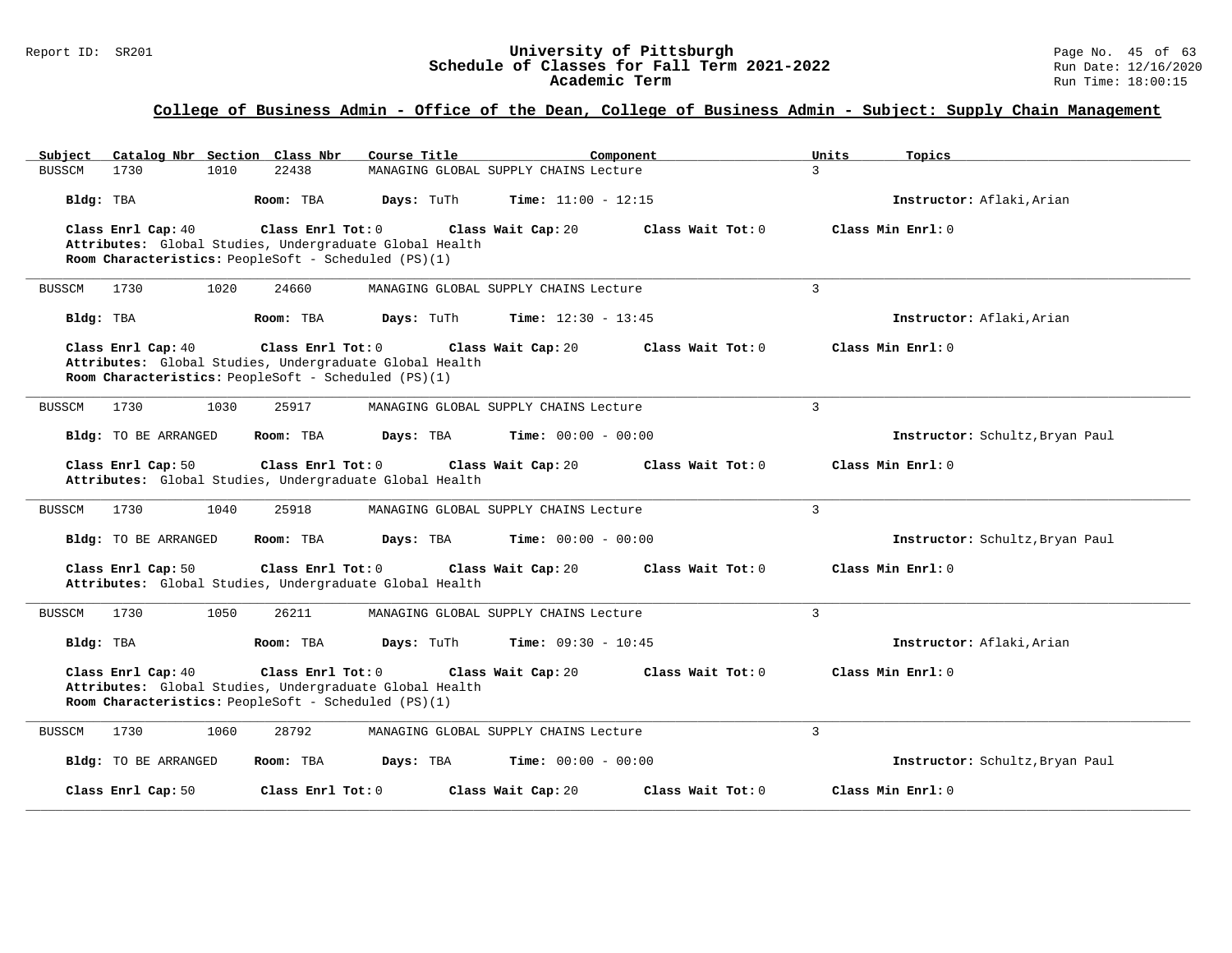# **College of Business Admin - Office of the Dean, College of Business Admin - Subject: Supply Chain Management**

| Catalog Nbr Section Class Nbr<br>Subject         | Course Title                                                              | Component                                                                                            | Units<br>Topics                  |
|--------------------------------------------------|---------------------------------------------------------------------------|------------------------------------------------------------------------------------------------------|----------------------------------|
| 1020<br>1740<br><b>BUSSCM</b>                    | 22236                                                                     | PURCHASING & SUPPLY MANAGEMENTLecture                                                                | 3                                |
| Bldg: TBA                                        | Room: TBA<br>Days: MW                                                     | <b>Time:</b> $09:30 - 10:45$                                                                         | Instructor: McMorrow, Paul A     |
| Class Enrl Cap: 46<br>Attributes: Global Studies | Room Characteristics: PeopleSoft - Scheduled (PS)(1)                      | Class Enrl Tot: $0$ Class Wait Cap: $20$ Class Wait Tot: $0$                                         | Class Min Enrl: 0                |
| 1740<br>1030<br>BUSSCM                           | 24659                                                                     | PURCHASING & SUPPLY MANAGEMENTLecture                                                                | 3                                |
| Bldg: TBA                                        | Room: TBA                                                                 | <b>Days:</b> MW <b>Time:</b> $11:00 - 12:15$                                                         | Instructor: McMorrow, Paul A     |
| Class Enrl Cap: 46<br>Attributes: Global Studies | <b>Room Characteristics:</b> PeopleSoft - Scheduled (PS)(1)               | Class Enrl Tot: $0$ Class Wait Cap: $20$ Class Wait Tot: $0$                                         | Class Min Enrl: 0                |
| 1250<br>1750<br><b>BUSSCM</b>                    | 22106<br>REVENUE MANAGEMENT                                               | Lecture                                                                                              | 3                                |
| Bldg: TBA                                        | Room: TBA                                                                 | <b>Days:</b> TuTh <b>Time:</b> $09:30 - 10:45$                                                       | Instructor: Vargas, Luis G       |
|                                                  | Room Characteristics: PeopleSoft - Scheduled (PS)(1)                      | Class Enrl Cap: 54 $\qquad$ Class Enrl Tot: 0 $\qquad$ Class Wait Cap: 20 $\qquad$ Class Wait Tot: 0 | Class Min Enrl: 0                |
| 1200<br>BUSSCM<br>1780                           | 22439<br>SIX SIGMA                                                        | Lecture                                                                                              | 3                                |
| Bldg: TBA                                        | Room: TBA                                                                 | <b>Days:</b> TuTh <b>Time:</b> $15:30 - 16:45$                                                       | Instructor: Kimpel, James Farley |
| Class Enrl Cap: 40                               | Class Enrl Tot: 0<br>Room Characteristics: PeopleSoft - Scheduled (PS)(1) | Class Wait Cap: 20 Class Wait Tot: 0                                                                 | Class Min Enrl: 0                |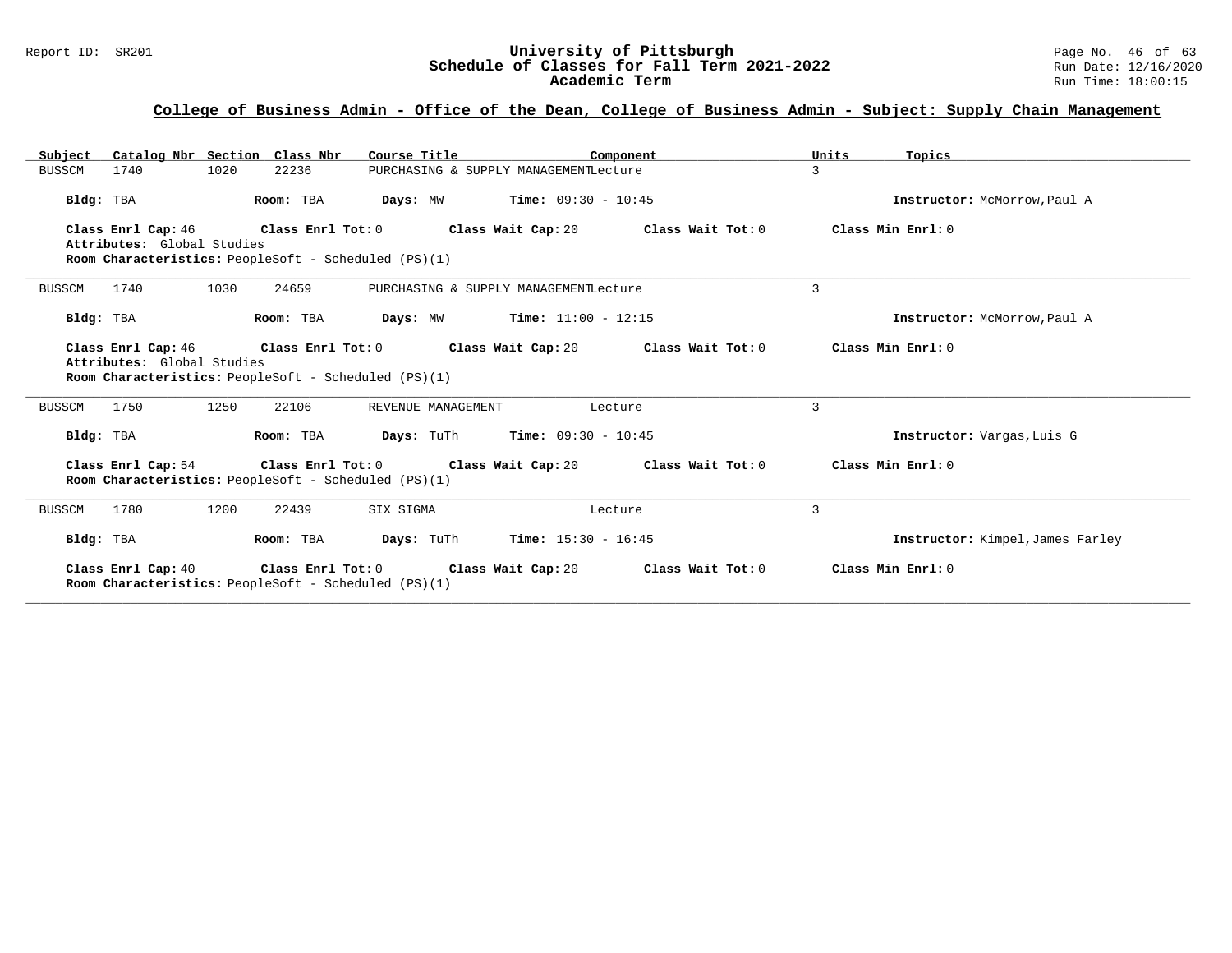# Report ID: SR201 **1988 Mage 19: SR201 University of Pittsburgh** Page No. 47 of 63<br>**Schedule of Classes for Fall Term 2021-2022** 2011 Page No. 47 of 63 Schedule of Classes for Fall Term 2021-2022<br>Academic Term

# **College of Business Admin - Office of the Dean, College of Business Admin - Subject: Strategic Planning & Policy**

| Catalog Nbr Section Class Nbr<br>Subject                                                                                       | Course Title<br>Component                                                                                     | Units<br>Topics                          |
|--------------------------------------------------------------------------------------------------------------------------------|---------------------------------------------------------------------------------------------------------------|------------------------------------------|
| <b>BUSSPP</b><br>0020<br>1070<br>12149                                                                                         | MANAGING COMPLEX ENVIRONMENTS Lecture                                                                         | $\mathcal{L}$                            |
| Room: TBA<br>Bldg: TBA                                                                                                         | Days: TuTh<br><b>Time:</b> $17:00 - 18:15$                                                                    | Instructor: Atkin, Robert S              |
| Class Enrl Cap: 130<br>Class Enrl Tot: 0<br>Attributes: Global Studies<br>Room Characteristics: PeopleSoft - Scheduled (PS)(1) | Class Wait Cap: 20                                                                                            | Class Wait Tot: 0<br>Class Min $Enrl: 0$ |
| 1200<br>24746<br><b>BUSSPP</b><br>0020                                                                                         | MANAGING COMPLEX ENVIRONMENTS Lecture                                                                         | $\overline{3}$                           |
| Bldg: TBA<br>Room: TBA                                                                                                         | Days: TuTh<br><b>Time:</b> $15:30 - 16:45$                                                                    | Instructor: Atkin, Robert S              |
| Class Enrl Cap: 92<br>Class Enrl Tot: 0<br>Attributes: Global Studies<br>Room Characteristics: PeopleSoft - Scheduled (PS)(1)  | Class Wait Cap: 20                                                                                            | Class Wait Tot: 0<br>Class Min Enrl: 0   |
| 1080<br>1030<br><b>BUSSPP</b><br>12138                                                                                         | STRATEGIC MANAGEMENT<br>Lecture                                                                               | $\mathcal{L}$                            |
| Bldg: TBA<br>Room: TBA                                                                                                         | Days: MW<br><b>Time:</b> $15:30 - 16:45$                                                                      | Instructor: Pan, Lingling                |
| Class Enrl Cap: 48<br>Class Enrl Tot: 0                                                                                        | Class Wait Cap: 20<br>Room Characteristics: Media - Data Projector/Monitor(1), PeopleSoft - Scheduled (PS)(1) | Class Min Enrl: 0<br>Class Wait Tot: 0   |
| 1080<br>1050<br>12136<br><b>BUSSPP</b>                                                                                         | STRATEGIC MANAGEMENT<br>Lecture                                                                               | 3                                        |
| Bldg: TBA<br>Room: TBA                                                                                                         | Days: MW<br><b>Time:</b> $17:00 - 18:15$                                                                      | Instructor: Pan, Lingling                |
| Class Enrl Cap: 46<br>Class Enrl Tot: 0<br>Room Characteristics: PeopleSoft - Scheduled (PS)(1)                                | Class Wait Cap: 20                                                                                            | Class Min Enrl: 0<br>Class Wait Tot: 0   |
| 1080<br>1060<br>12180<br><b>BUSSPP</b>                                                                                         | STRATEGIC MANAGEMENT<br>Lecture                                                                               | 3                                        |
| Bldg: TBA<br>Room: TBA                                                                                                         | Days: TuTh<br><b>Time:</b> $15:30 - 16:45$                                                                    | Instructor: Harper, Paul T               |
| Class Enrl Cap: 46<br>Class Enrl Tot: 0                                                                                        | Class Wait Cap: 20<br>Room Characteristics: Media - Data Projector/Monitor(1), PeopleSoft - Scheduled (PS)(1) | Class Min Enrl: 0<br>Class Wait Tot: 0   |
| 1080<br>1070<br>12198<br><b>BUSSPP</b>                                                                                         | STRATEGIC MANAGEMENT<br>Lecture                                                                               | 3                                        |
| Bldg: TBA<br>Room: TBA                                                                                                         | <b>Time:</b> $17:00 - 18:15$<br>Days: TuTh                                                                    | Instructor: Harper, Paul T               |
| Class Enrl Cap: 46<br>Class Enrl Tot: 0                                                                                        | Class Wait Cap: 20<br>Room Characteristics: Media - Data Projector/Monitor(1), PeopleSoft - Scheduled (PS)(1) | Class Wait Tot: 0<br>Class Min $Err1:0$  |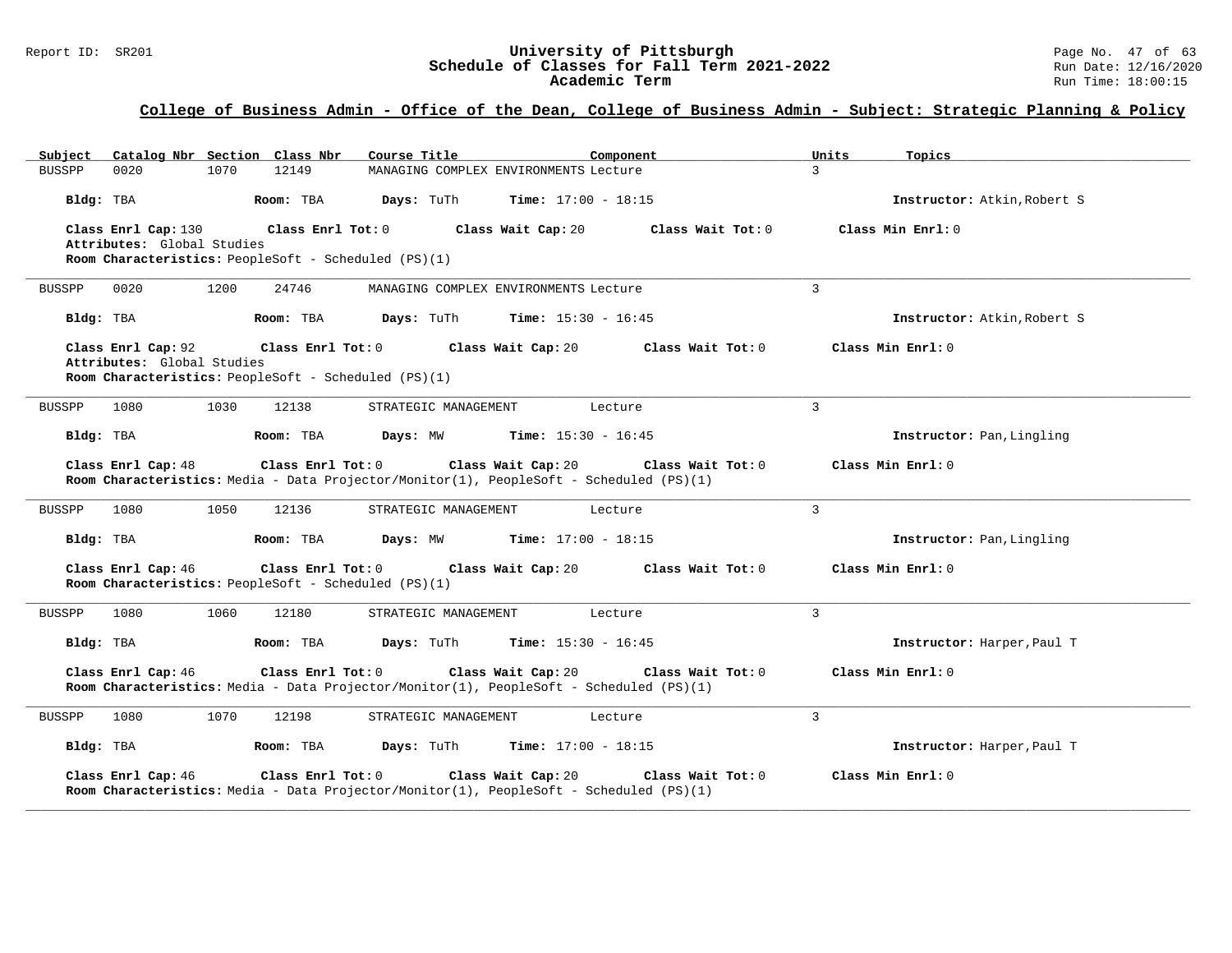### **College of Business Admin - Office of the Dean, College of Business Admin - Subject: Strategic Planning & Policy**

| Subject<br>Catalog Nbr Section Class Nbr         |                     | Course Title                              | Component           | Units<br>Topics     |
|--------------------------------------------------|---------------------|-------------------------------------------|---------------------|---------------------|
| 1020<br>1790<br><b>BUSSPP</b>                    | 17959               | GLOBAL MGMT INTERNSHIP                    | Internship          | $1 - 3$             |
| Bldg: Sennott Square                             | <b>Room:</b> 02600  | <b>Time:</b> $00:00 - 00:00$<br>Days: TBA |                     | Instructor: Staff   |
| Class Enrl Cap: 25<br>Attributes: Global Studies | Class $Enr1 Tot: 0$ | Class Wait Cap: 20                        | Class Wait Tot: $0$ | Class Min $Enrl: 0$ |
| 1795<br>1010<br>BUSSPP                           | 12159               | GLOBAL MGMT INDP STUDY                    | Independent Study   | $1 - 3$             |
| Bldg: Sennott Square                             | <b>Room:</b> 02204  | <b>Time:</b> $00:00 - 00:00$<br>Days: TBA |                     | Instructor: Staff   |
| Class Enrl Cap: 25                               | Class Enrl Tot: $0$ | Class Wait Cap: 20                        | Class Wait $Tot: 0$ | Class Min Enrl: 0   |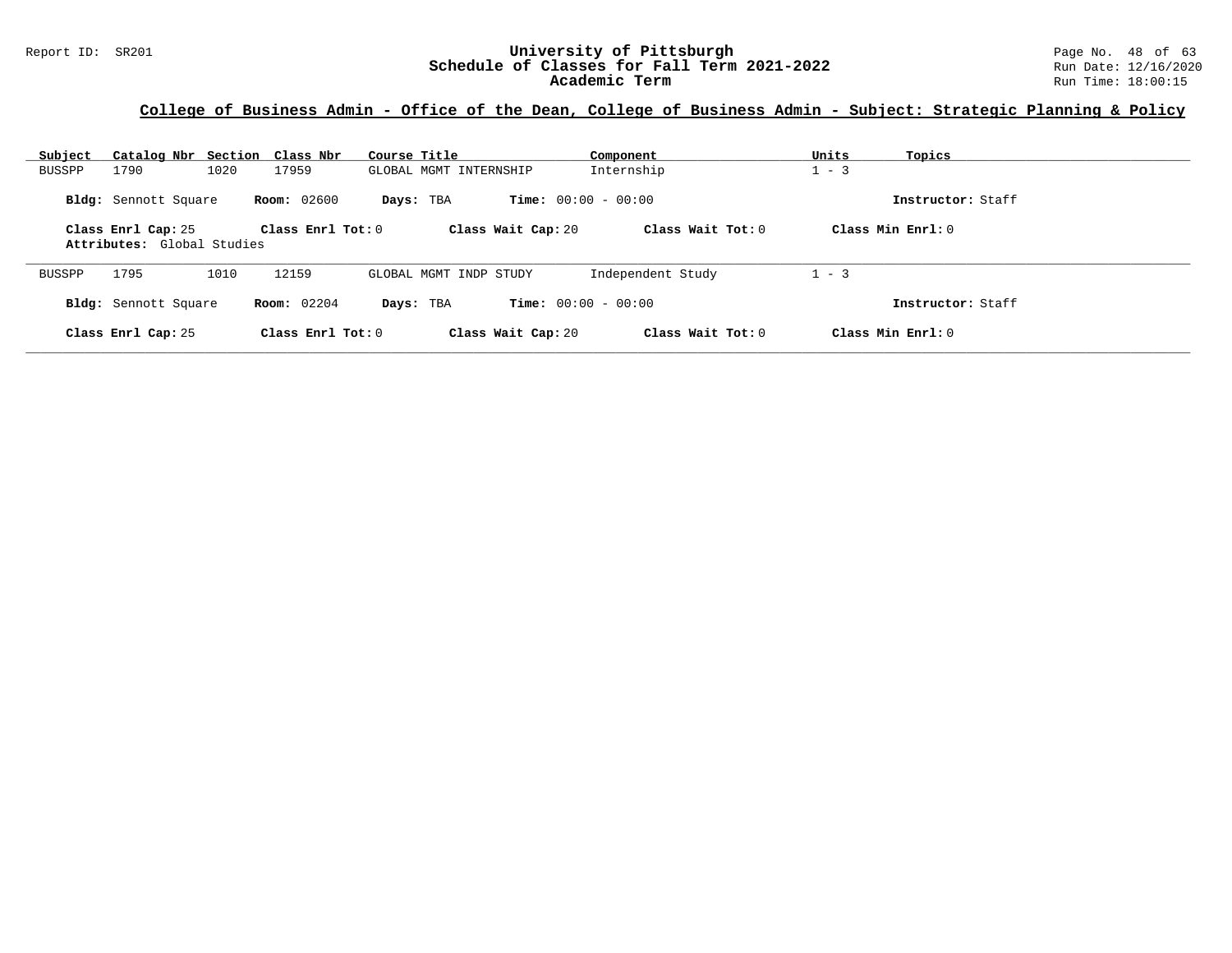#### Report ID: SR201 **University of Pittsburgh University of Pittsburgh** Page No. 49 of 63<br>**Schedule of Classes for Fall Term 2021-2022** Run Date: 12/16/2020 **Schedule of Classes for Fall Term 2021-2022** Run Date: 12/16/2020 **Academic Term** Run Time: 18:00:15

### **College of Business Admin - Office of the Dean, College of Bus Admin - UHC - Subject: Business Environment**

| Subject       | Catalog Nbr Section Class Nbr                                                                                             |      |                                | Course Title |                      | Component                    |                                                | Units | Topics                                            |
|---------------|---------------------------------------------------------------------------------------------------------------------------|------|--------------------------------|--------------|----------------------|------------------------------|------------------------------------------------|-------|---------------------------------------------------|
| <b>BUSENV</b> | 1706                                                                                                                      | 1030 | 21437                          |              | MARKET MANIPULATIONS | Lecture                      |                                                |       |                                                   |
| Bldg: TBA     | Class Enrl Cap: 24<br>Attributes: University Honors Course<br><b>Room Characteristics:</b> PeopleSoft - Scheduled (PS)(1) |      | Room: TBA<br>Class Enrl Tot: 0 | Days: MW     | Class Wait Cap: 20   | <b>Time:</b> $09:30 - 10:45$ | UNIVERSITY HONORS COLLEGE<br>Class Wait Tot: 0 |       | Instructor: Mitnick, Barry M<br>Class Min Enrl: 0 |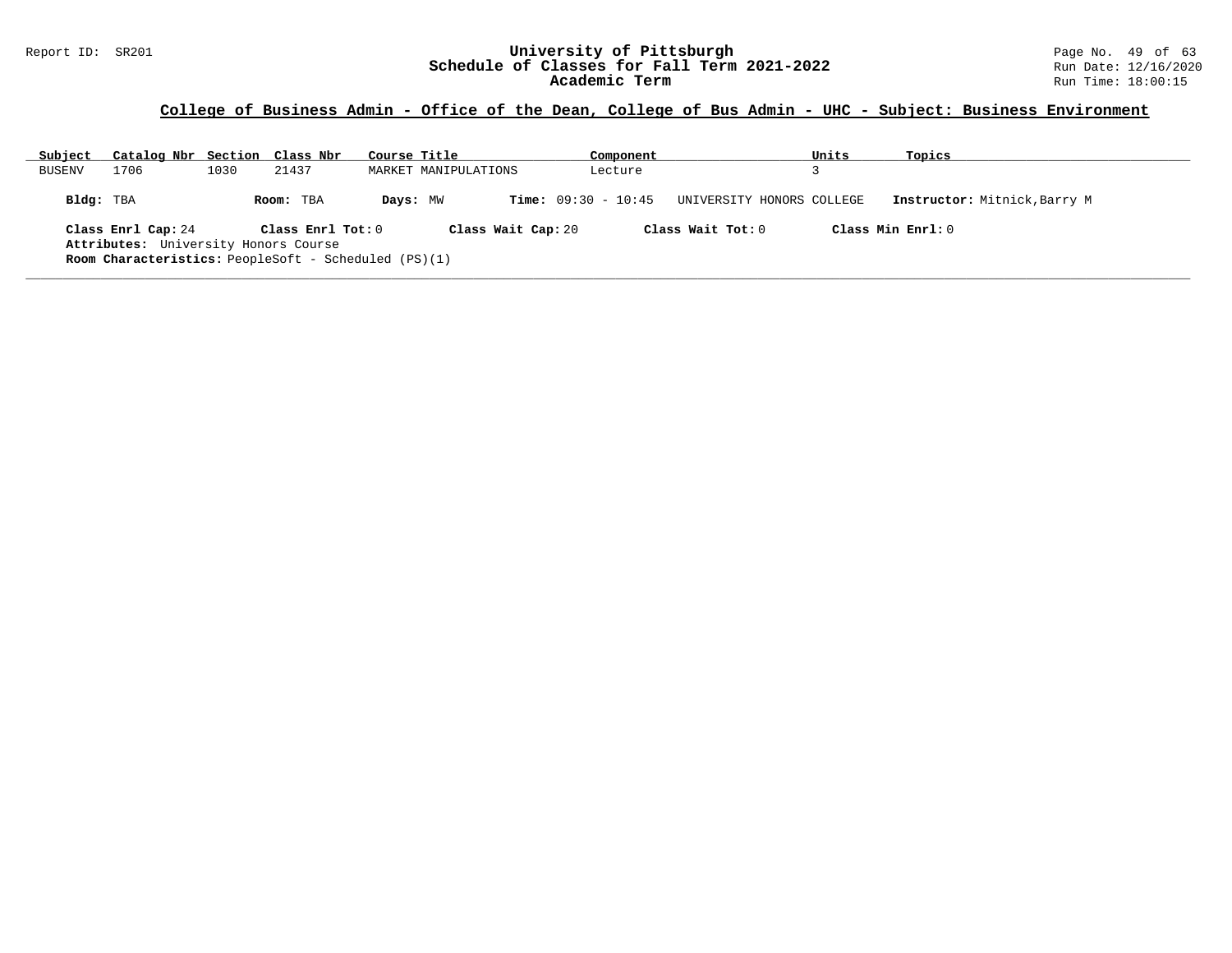#### Report ID: SR201 **University of Pittsburgh University of Pittsburgh** Page No. 50 of 63<br>**Schedule of Classes for Fall Term 2021-2022** Run Date: 12/16/2020 **Schedule of Classes for Fall Term 2021-2022** Run Date: 12/16/2020 **Academic Term** Run Time: 18:00:15

| Subject | Catalog Nbr Section Class Nbr                              |      |                   | Course Title |                             |                    | Component             |                           | Units | Topics                          |
|---------|------------------------------------------------------------|------|-------------------|--------------|-----------------------------|--------------------|-----------------------|---------------------------|-------|---------------------------------|
| BUSMKT  | 1041                                                       | 1010 | 26208             |              | INT TO MARKETING HONORS + 1 |                    | Lecture               |                           |       |                                 |
|         | <b>Bldg:</b> TO BE ARRANGED                                |      | Room: TBA         | Days: TBA    |                             |                    | $Time: 00:00 - 00:00$ | UNIVERSITY HONORS COLLEGE |       | Instructor: Maryott, Kiersten M |
|         | Class Enrl Cap: 10<br>Attributes: University Honors Course |      | Class Enrl Tot: 0 |              |                             | Class Wait Cap: 10 |                       | Class Wait Tot: 0         |       | Class Min Enrl: 0               |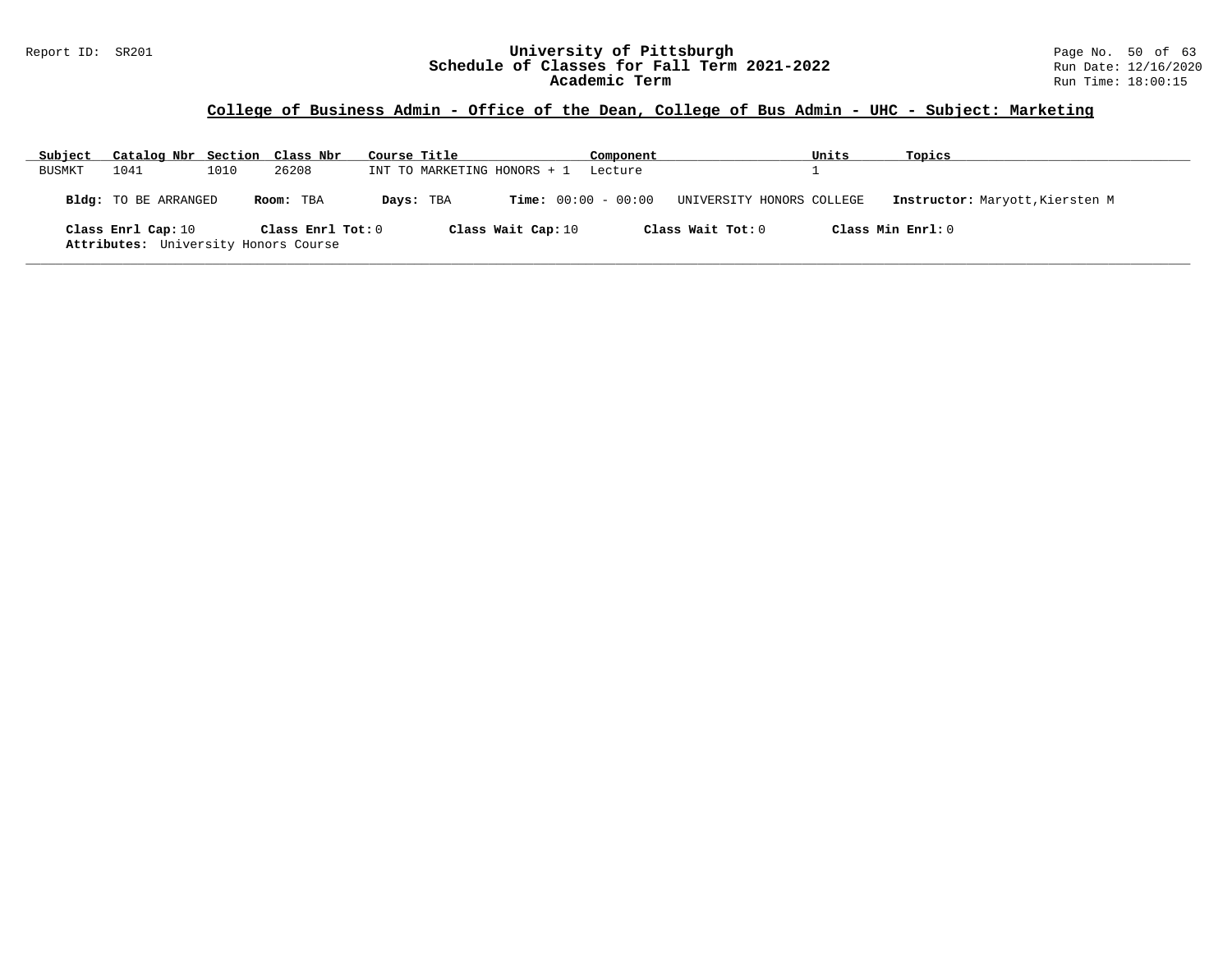| Subject | Catalog Nbr Section Class Nbr                              |      |                   | Course Title |                                       | Component |                           | Units | Topics                       |
|---------|------------------------------------------------------------|------|-------------------|--------------|---------------------------------------|-----------|---------------------------|-------|------------------------------|
| BUSORG  | 1021                                                       | 1020 | 23060             |              | ORGANIZATIONAL BHVR HONORS +1 Lecture |           |                           |       |                              |
|         | Bldg: TO BE ARRANGED                                       |      | Room: TBA         | Days: TBA    | $Time: 00:00 - 00:00$                 |           | UNIVERSITY HONORS COLLEGE |       | Instructor: Jones, Raymond E |
|         | Class Enrl Cap: 45<br>Attributes: University Honors Course |      | Class Enrl Tot: 0 |              | Class Wait Cap: 20                    |           | Class Wait Tot: 0         |       | Class Min Enrl: 0            |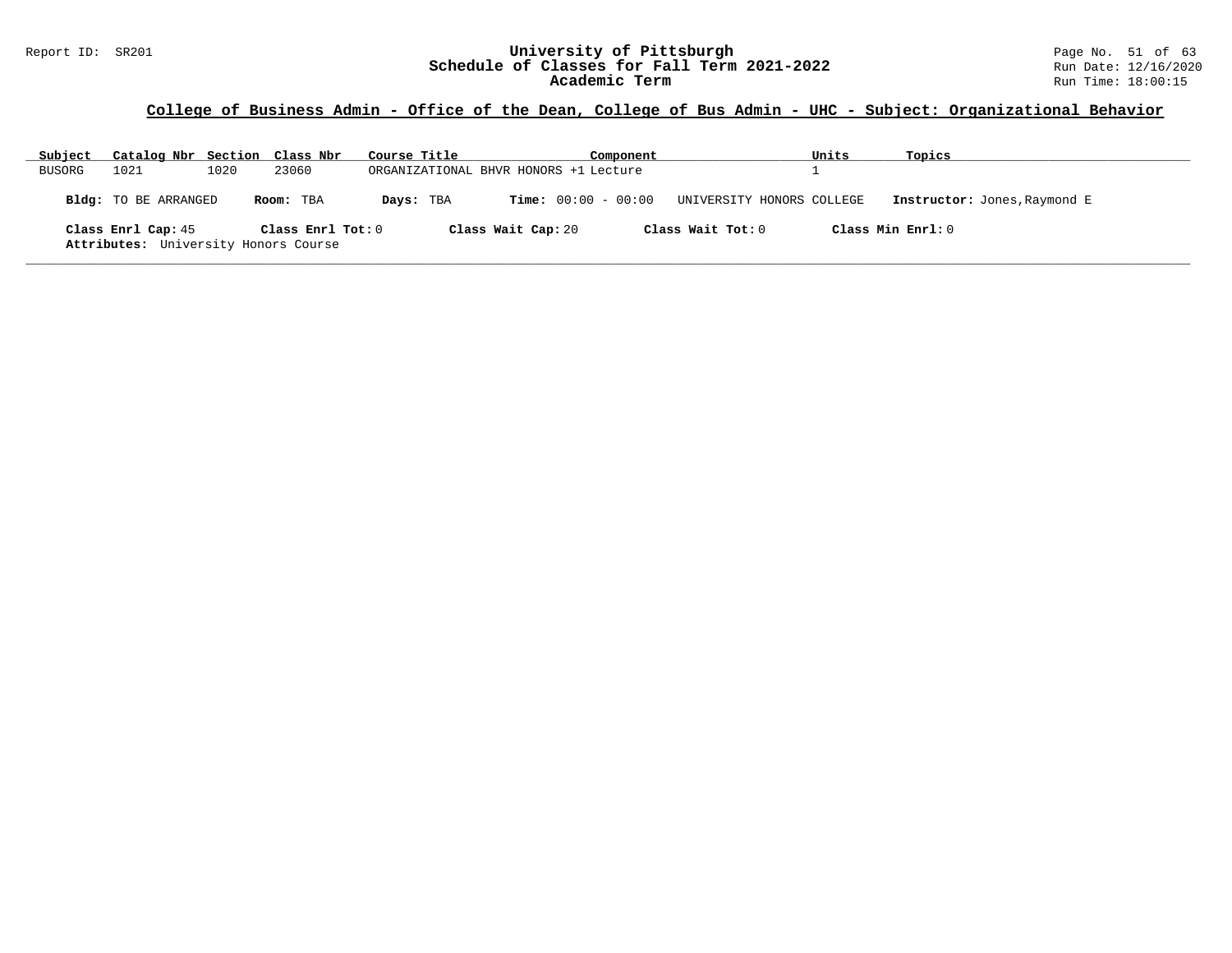### **College of Business Admin - Office of the Dean, College of Bus Admin - UHC - Subject: Strategic Planning & Policy**

| Subject       | Catalog Nbr Section Class Nbr                                                                                             |      |                     | Course Title  |                    |                              | Component |                           | Units | Topics                             |
|---------------|---------------------------------------------------------------------------------------------------------------------------|------|---------------------|---------------|--------------------|------------------------------|-----------|---------------------------|-------|------------------------------------|
| <b>BUSSPP</b> | 0021                                                                                                                      | 1010 | 24744               | MCE HONORS +1 |                    |                              | Lecture   |                           |       |                                    |
| Bldg: TBA     |                                                                                                                           |      | Room: TBA           | Days: M       |                    | <b>Time:</b> $17:00 - 18:15$ |           | UNIVERSITY HONORS COLLEGE |       | <b>Instructor:</b> Atkin, Robert S |
|               | Class Enrl Cap: 26<br>Attributes: University Honors Course<br><b>Room Characteristics:</b> PeopleSoft - Scheduled (PS)(1) |      | Class $Enr1 Tot: 0$ |               | Class Wait Cap: 20 |                              |           | Class Wait $Tot: 0$       |       | Class Min Enrl: 0                  |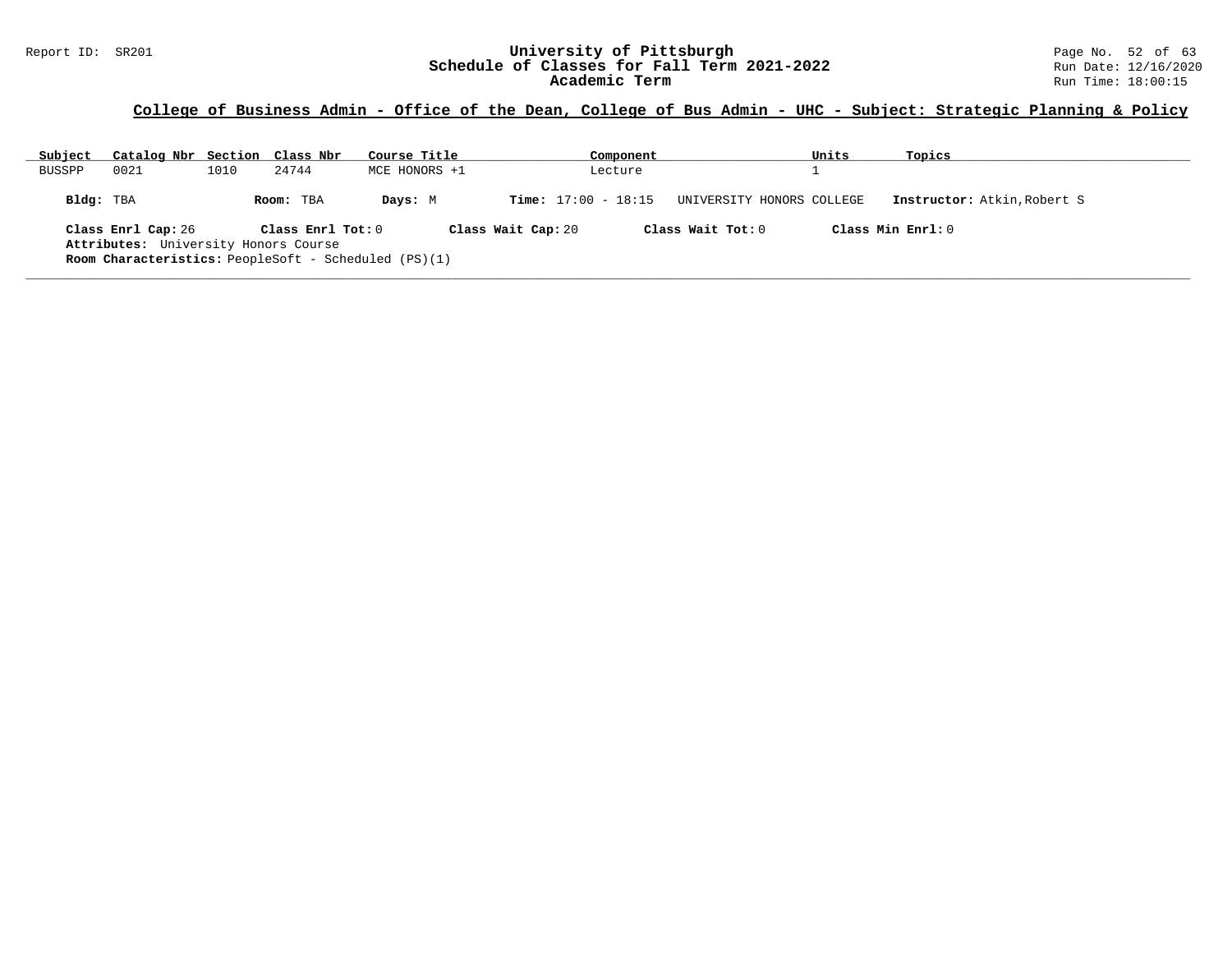#### Report ID: SR201 **1988 Conserved Builder Schedule of Pittsburgh** Page No. 53 of 63<br>**Schedule of Classes for Fall Term 2021-2022** 2011 Page No. 53 of 63 **Schedule of Classes for Fall Term 2021-2022** Run Date: 12/16/2020 **Full Term Session Rundall Term Session Rundall Term Session**

| Subject    |                    | Catalog Nbr Section Class Nbr | Course Title                                                                                                                | Component                             |                                      | Units<br>Topics               |
|------------|--------------------|-------------------------------|-----------------------------------------------------------------------------------------------------------------------------|---------------------------------------|--------------------------------------|-------------------------------|
| BUS        | 0010               | 1130<br>22099                 |                                                                                                                             | YOUR ACADEMIC & CAREER SUCCESSLecture |                                      |                               |
| Bldg: TBA  |                    | Room: TBA                     | Days: W                                                                                                                     | $Time: 18:30 - 19:45$                 |                                      | Instructor: Scott, Carlton J  |
|            | Class Enrl Cap: 30 | Class Enrl Tot: 0             | <b>Room Characteristics:</b> PeopleSoft - Scheduled (PS)(1)                                                                 |                                       | Class Wait Cap: 20 Class Wait Tot: 0 | Class Min Enrl: 0             |
| BUS        | 0020               | 17725<br>1200                 | YOUR CAREER SUCCESS                                                                                                         | Lecture                               |                                      |                               |
| Bldg: TBA  |                    | Room: TBA                     | Days: M                                                                                                                     | $Time: 18:30 - 19:45$                 |                                      | Instructor: Kijowski, Michael |
|            | Class Enrl Cap: 32 |                               | Class Enrl Tot: $0$ Class Wait Cap: $20$ Class Wait Tot: $0$<br><b>Room Characteristics:</b> PeopleSoft - Scheduled (PS)(1) |                                       |                                      | Class Min Enrl: 0             |
| <b>BUS</b> | 1392               | 1280<br>24013                 | PERSONAL FINANCIAL PLANNING                                                                                                 | Lecture                               |                                      |                               |
| Bldg: TBA  |                    | Room: TBA                     | Days: W                                                                                                                     | <b>Time:</b> $18:30 - 19:45$          |                                      | Instructor: Hanson, Andrew    |
|            | Class Enrl Cap: 40 |                               | Class Enrl Tot: 0 Class Wait Cap: 20<br><b>Room Characteristics:</b> PeopleSoft - Scheduled (PS)(1)                         |                                       | Class Wait Tot: 0                    | Class Min Enrl: 0             |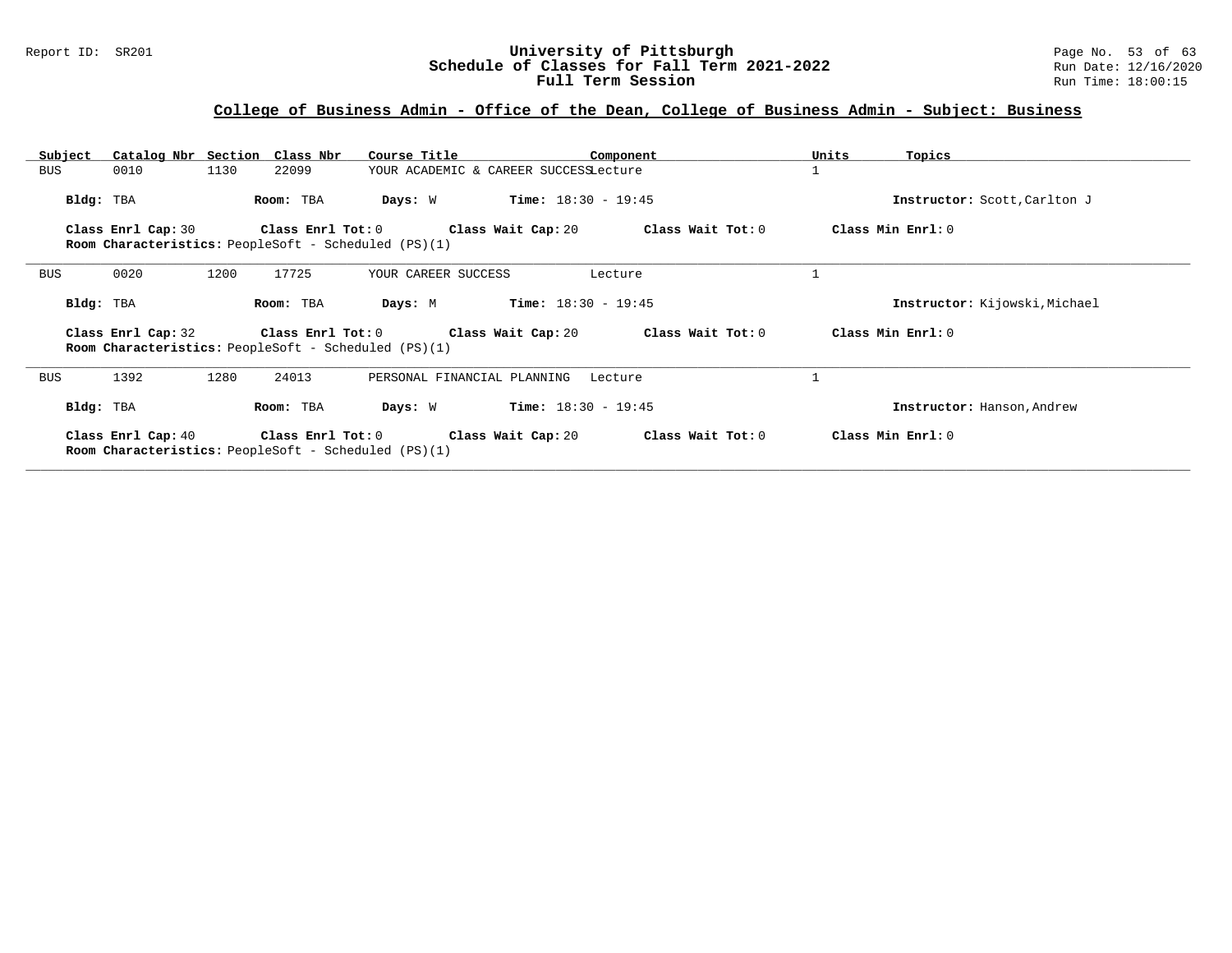#### Report ID: SR201 **University of Pittsburgh University of Pittsburgh** Page No. 54 of 63<br>**Schedule of Classes for Fall Term 2021-2022** Run Date: 12/16/2020 **Schedule of Classes for Fall Term 2021-2022** Run Date: 12/16/2020 **Full Term Session Rundall Term Session Rundall Term Session**

| Catalog Nbr Section Class Nbr<br>Subject                                                                                                                                                                                                  | Course Title                                | Component                                                            | Units<br>Topics                                       |
|-------------------------------------------------------------------------------------------------------------------------------------------------------------------------------------------------------------------------------------------|---------------------------------------------|----------------------------------------------------------------------|-------------------------------------------------------|
| 12109<br>0030<br>1070<br><b>BUSACC</b>                                                                                                                                                                                                    | FINANCIAL ACCOUNTING                        | Lecture                                                              | $\overline{3}$                                        |
| Bldg: TBA<br>Room: TBA                                                                                                                                                                                                                    | Days: M<br>$Time: 18:30 - 21:00$            |                                                                      | Instructor: Carlin, Jocelyn D                         |
| Class Enrl Cap: 32<br>Class Enrl Tot: 0<br>Room Characteristics: PeopleSoft - Scheduled (PS)(1)<br><b>Combined Section ID:</b> $0055(BUSACC/0030/CDACCT/6030)$ - CDACCT 6030(#12237)                                                      | Class Wait Cap: 20                          | Class Wait Tot: 0                                                    | Class Min Enrl: 0                                     |
| 0030<br>1075<br>12162<br><b>BUSACC</b>                                                                                                                                                                                                    | FINANCIAL ACCOUNTING                        | Recitation                                                           | $\overline{3}$                                        |
| Bldg: TBA<br>Room: TBA                                                                                                                                                                                                                    | <b>Days:</b> M <b>Time:</b> $21:05 - 21:55$ |                                                                      | Instructor: Carlin, Jocelyn D                         |
| Class Enrl Cap: 32<br>Room Characteristics: Media - Data Projector/Monitor(1), PeopleSoft - Scheduled (PS)(1)<br><b>Combined Section ID:</b> $0056(BUSACC/0030/CDACC/6030)$ - CDACCT $6030(\text{\#}12238)$                               | Class Enrl Tot: $0$ Class Wait Cap: 20      | Class Wait Tot: 0                                                    | Class Min Enrl: 0                                     |
| 0040<br>1360<br><b>BUSACC</b><br>23144                                                                                                                                                                                                    | MANAGERIAL ACCOUNTING                       | Lecture                                                              | $\mathbf{3}$                                          |
| Room: TBA<br>Bldg: TBA                                                                                                                                                                                                                    | <b>Days:</b> W <b>Time:</b> $18:30 - 21:00$ |                                                                      | Instructor: Bannon, Dennis F                          |
| Class Enrl Cap: 45<br>Class Enrl Tot: 0<br>Room Characteristics: PeopleSoft - Scheduled (PS)(1)<br><b>Combined Section ID:</b> 0290(BUSACC 0040/CDACCT 6040) - CDACCT 6040(#23739)<br>Reserve Capacity:<br>01-MAR-2021 Restricted ACCT-MS |                                             | Class Wait Cap: 20 $\qquad$ Class Wait Tot: 0<br>Reserve Enrl Cap: 5 | Class Min Enrl: 0<br>$\mathbf 0$<br>Reserve Enrl Tot: |
| 09-AUG-2021 Restricted ACCT-MS                                                                                                                                                                                                            |                                             | $\Omega$                                                             | $\Omega$                                              |
| 0040<br>1365<br>23145<br><b>BUSACC</b>                                                                                                                                                                                                    | MANAGERIAL ACCOUNTING                       | Recitation                                                           | 3                                                     |
| Room: TBA<br>Bldg: TBA                                                                                                                                                                                                                    | <b>Days:</b> W <b>Time:</b> $21:05 - 21:50$ |                                                                      | Instructor: Staff                                     |
| Class Enrl Cap: 40<br>Room Characteristics: PeopleSoft - Scheduled (PS)(1)<br><b>Combined Section ID:</b> $0018(BUSACC/0040/CDACCT/6040)$ - CDACCT 6040(#24127)                                                                           | Class Enrl Tot: 0 Class Wait Cap: 20        | Class Wait Tot: 0                                                    | Class Min Enrl: 0                                     |
| 1204<br>12178<br>1060<br><b>BUSACC</b>                                                                                                                                                                                                    | INTERMEDT FINANCL REPORTING 1 Lecture       |                                                                      | $\overline{3}$                                        |
| Bldg: TBA<br>Room: TBA                                                                                                                                                                                                                    | Days: Tu                                    | <b>Time:</b> $18:30 - 21:00$                                         | Instructor: Hogan, Brian                              |
| Class Enrl Cap: 46<br>Room Characteristics: Media - Data Projector/Monitor(1), PeopleSoft - Scheduled (PS)(1)<br><b>Combined Section ID:</b> $0179(BUSACC/1204/CDACCT/6204)$ - CDACCT 6204(#15736)                                        | Class Enrl Tot: $0$ Class Wait Cap: $20$    | Class Wait Tot: 0                                                    | Class Min Enrl: 0                                     |
| Reserve Capacity:<br>01-MAR-2021 Restricted ACCT-MS                                                                                                                                                                                       | 24-APR-2021 Restricted ACCT-MS              | Reserve Enrl Cap: 10<br>$\Omega$                                     | Reserve Enrl Tot:<br>0<br>$\mathbf 0$                 |
|                                                                                                                                                                                                                                           |                                             |                                                                      |                                                       |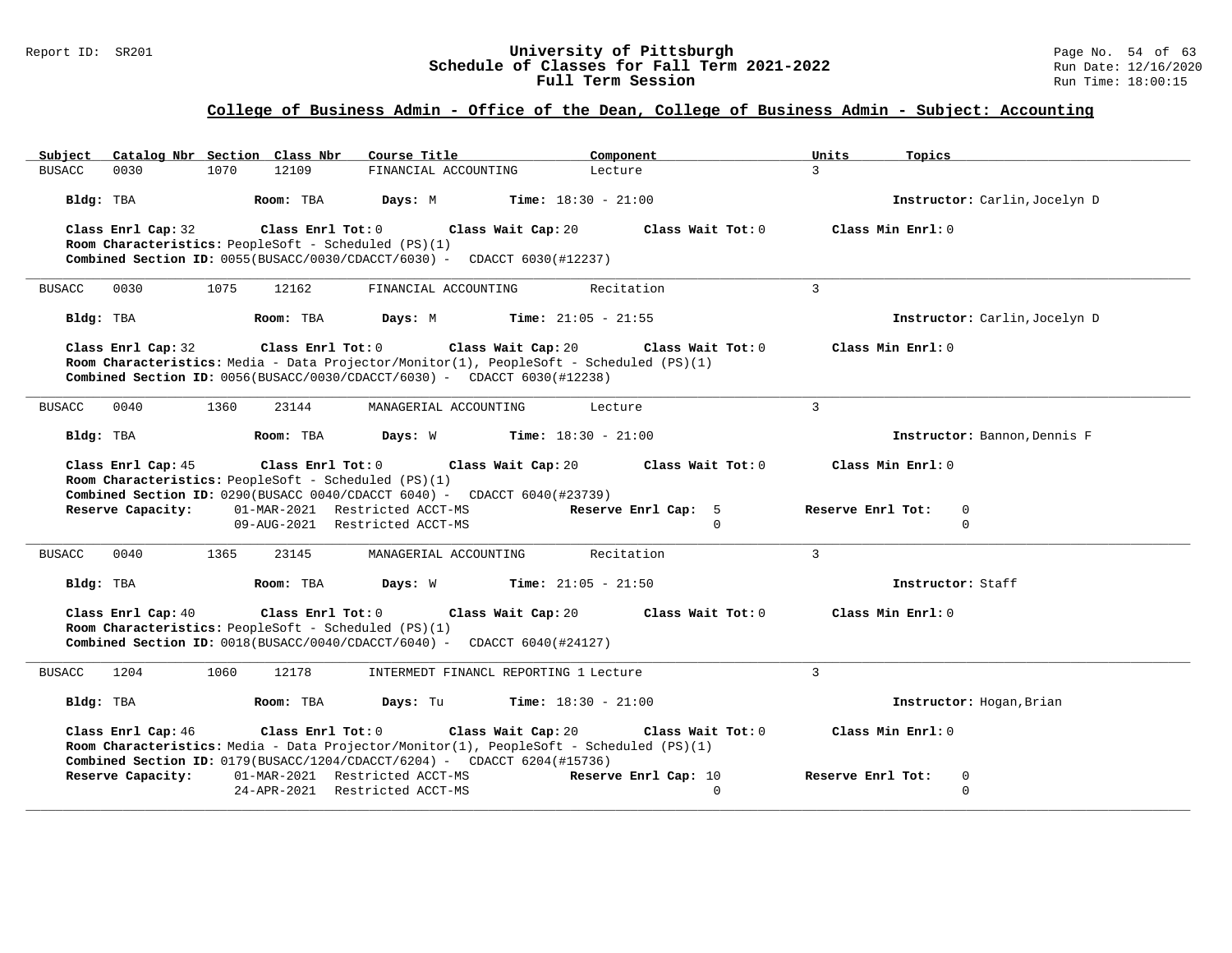#### Report ID: SR201 **1988 Constrained Supervisity of Pittsburgh** Page No. 55 of 63<br>**Schedule of Classes for Fall Term 2021-2022** 2011 Page No. 55 of 63 **Schedule of Classes for Fall Term 2021-2022** Run Date: 12/16/2020 **Full Term Session Rundall Term Session Rundall Term Session**

| Subject Catalog Nbr Section Class Nbr                                                       | Course Title                                                                                                                                                                                                                                                                      | Component            | Units<br>Topics                   |
|---------------------------------------------------------------------------------------------|-----------------------------------------------------------------------------------------------------------------------------------------------------------------------------------------------------------------------------------------------------------------------------------|----------------------|-----------------------------------|
| <b>BUSACC</b><br>1205<br>1030                                                               | INTERMEDT FINANCL REPORTING 2 Lecture<br>12125                                                                                                                                                                                                                                    |                      | $\mathcal{L}$                     |
| Bldg: TBA                                                                                   | Room: TBA<br><b>Days:</b> W <b>Time:</b> $18:30 - 21:00$                                                                                                                                                                                                                          |                      | Instructor: Cohen, Brian          |
| Class Enrl Cap: 38<br><b>Room Characteristics:</b> $(1)$ , PeopleSoft - Scheduled $(PS)(1)$ | Class Enrl Tot: $0$ Class Wait Cap: $20$ Class Wait Tot: $0$ Class Min Enrl: $0$                                                                                                                                                                                                  |                      |                                   |
|                                                                                             | <b>Combined Section ID:</b> $0060(BUSACC/1205/CDACCT/6205)$ - CDACCT 6205(#12239)<br>Reserve Capacity: 01-MAR-2021 Restricted ACCT-MS Reserve Enrl Cap: 10                                                                                                                        |                      | Reserve Enrl Tot: 0               |
| <b>BUSACC</b><br>1216<br>1100                                                               | 17697<br>ADVANCED FINANCIAL ACCOUNTING Lecture                                                                                                                                                                                                                                    |                      | $\mathcal{E}$                     |
| Bldg: TBA                                                                                   | Room: TBA $Days: W$ Time: $18:30 - 21:00$                                                                                                                                                                                                                                         |                      | Instructor: Hogan, Brian          |
|                                                                                             | Class Enrl Cap: 38 $\qquad$ Class Enrl Tot: 0 $\qquad$ Class Wait Cap: 20 $\qquad$ Class Wait Tot: 0<br>Room Characteristics: Media - Data Projector/Monitor(1), PeopleSoft - Scheduled (PS)(1)<br>Combined Section ID: 0065(BUSACC1216/CDACCT/6216/BACC225)- CDACCT 6216(#17744) |                      | Class Min Enrl: 0                 |
| 1300<br><b>BUSACC</b><br>1238                                                               | AUDITING<br>25583                                                                                                                                                                                                                                                                 | Lecture              | 3                                 |
| Bldg: TBA                                                                                   | <b>Room:</b> TBA <b>Days:</b> Th <b>Time:</b> $18:30 - 21:00$                                                                                                                                                                                                                     |                      | Instructor: Mendes, Peter Anthony |
| Class Enrl Cap: 40<br>Room Characteristics: PeopleSoft - Scheduled (PS)(1)                  | Class Enrl Tot: $0$ Class Wait Cap: $20$ Class Wait Tot: $0$<br><b>Combined Section ID:</b> $0258(BUSACC/1238/CDACC/6238) - CDACCT 6238(#18536)$                                                                                                                                  |                      | Class Min Enrl: 0                 |
| Reserve Capacity:                                                                           | 01-MAR-2021 CBA Students Only                                                                                                                                                                                                                                                     | Reserve Enrl Cap: 30 | Reserve Enrl Tot:<br>$\mathbf 0$  |
|                                                                                             | 01-MAR-2021 Restricted ACCT-MS                                                                                                                                                                                                                                                    | 10                   | $\Omega$                          |
| <b>BUSACC</b><br>1242<br>1030                                                               | 24558<br>INDIVIDUAL TAX ACCT & PLANNINGLecture                                                                                                                                                                                                                                    |                      | $\mathcal{E}$                     |
| Bldg: TBA                                                                                   | <b>Room:</b> TBA <b>Days:</b> Th <b>Time:</b> $18:30 - 21:00$                                                                                                                                                                                                                     |                      | Instructor: Burchell, Ralph R     |
| Class Enrl Cap: 18<br>Room Characteristics: PeopleSoft - Scheduled (PS)(1)                  | Class Enrl Tot: 0<br>Class Wait Cap: 10<br>Combined Section ID: 0196(BACC/2559/BUSACC/1242) - BACC 2559(#24581), CDACCT 6242(#25607)                                                                                                                                              | Class Wait Tot: 0    | Class Min Enrl: 0                 |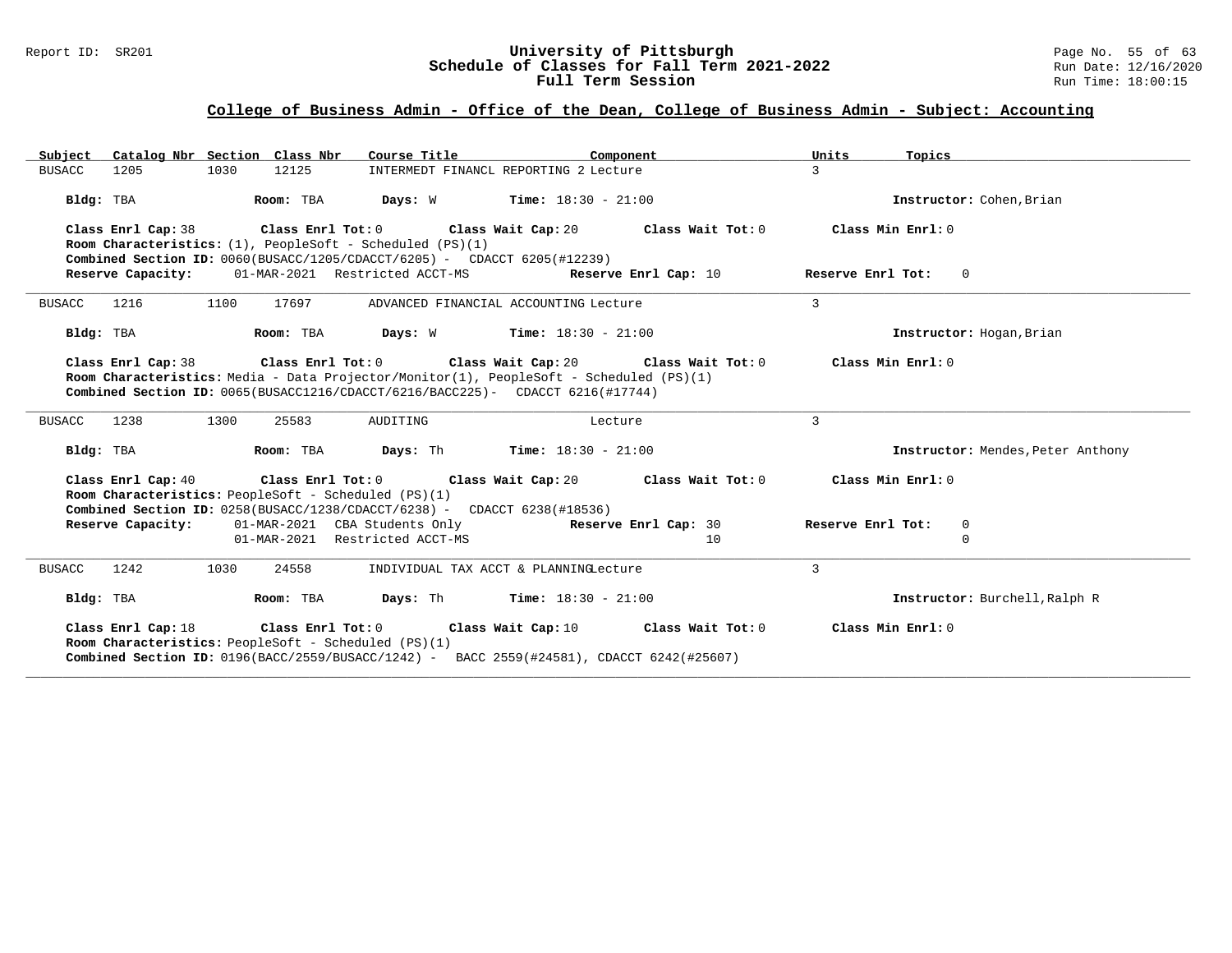#### Report ID: SR201 **1988 Mage 10: SR201 University of Pittsburgh** Page No. 56 of 63<br>**Schedule of Classes for Fall Term 2021-2022** 2011 Page No. 56 of 63 **Schedule of Classes for Fall Term 2021-2022** Run Date: 12/16/2021<br>**Full Term Session** Run Time: 18:00:15 Full Term Session

### **College of Business Admin - Office of the Dean, College of Business Admin - Subject: Business Information Systems**

| Subject       | Catalog Nbr Section Class Nbr                                                     |      |                   | Course Title |                                      | Component         | Units | Topics                     |
|---------------|-----------------------------------------------------------------------------------|------|-------------------|--------------|--------------------------------------|-------------------|-------|----------------------------|
| <b>BUSBIS</b> | 1060                                                                              | 1020 | 12132             |              | INTRO TO INFORMATION SYSTEMS Lecture |                   |       |                            |
| Bldg: TBA     |                                                                                   |      | Room: TBA         | Days: M      | <b>Time:</b> $18:30 - 21:00$         |                   |       | Instructor: Mitra, Kaushik |
|               | Class Enrl Cap: 58<br><b>Room Characteristics:</b> PeopleSoft - Scheduled (PS)(1) |      | Class Enrl Tot: 0 |              | Class Wait Cap: 20                   | Class Wait Tot: 0 |       | Class Min Enrl: 0          |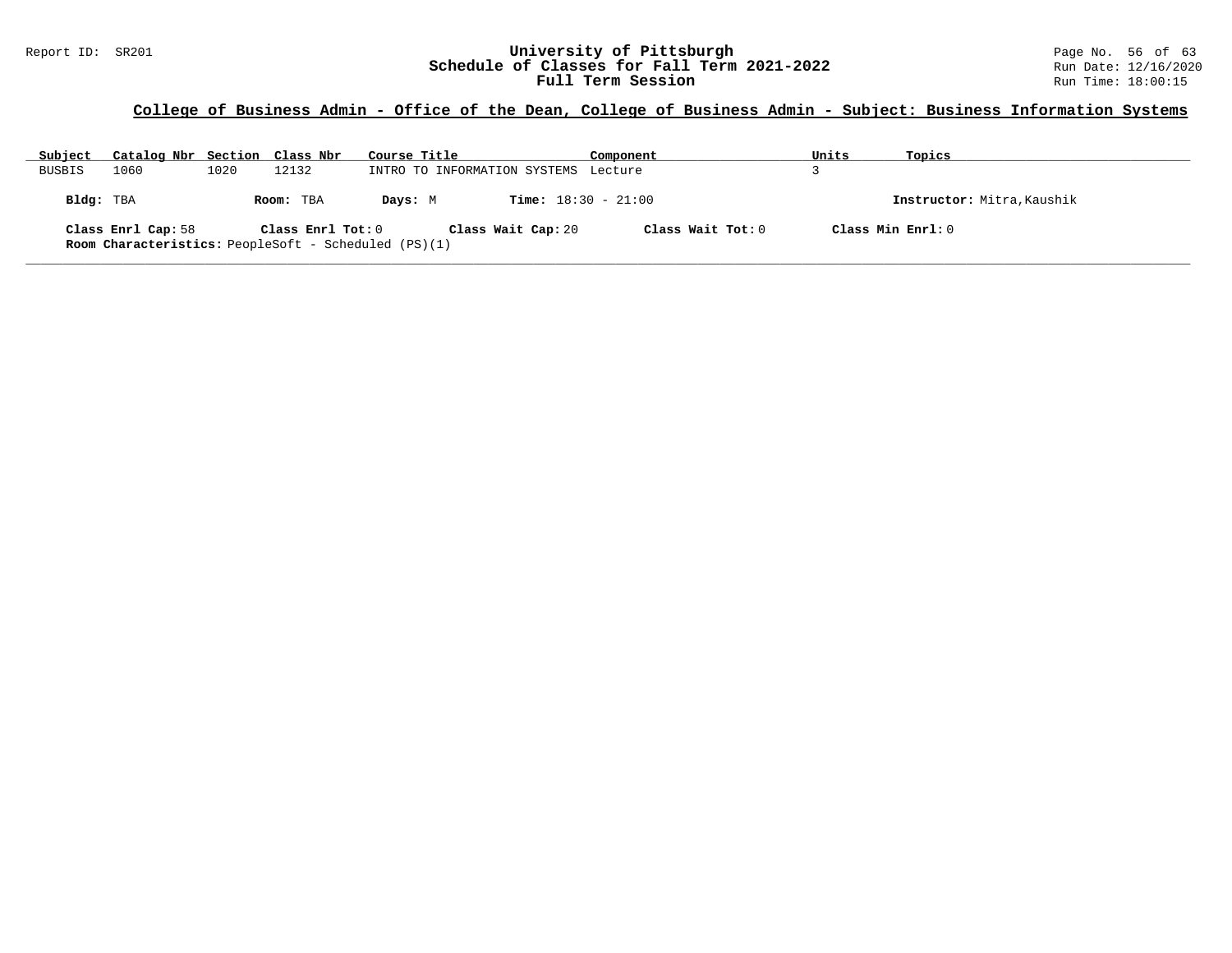#### Report ID: SR201 **1988 Mage 10: SR201 University of Pittsburgh** Page No. 57 of 63<br>**Schedule of Classes for Fall Term 2021-2022** 2011 Page No. 57 of 63 **Schedule of Classes for Fall Term 2021-2022** Run Date: 12/16/2020 **Full Term Session Rundall Term Session Rundall Term Session**

# **College of Business Admin - Office of the Dean, College of Business Admin - Subject: Business Environment**

| Subject               | Catalog Nbr Section Class Nbr                                                                                                                              | Course Title        | Component                                                                                                                                                                                                  | Units | Topics                                    |
|-----------------------|------------------------------------------------------------------------------------------------------------------------------------------------------------|---------------------|------------------------------------------------------------------------------------------------------------------------------------------------------------------------------------------------------------|-------|-------------------------------------------|
| BUSENV<br>0060        | 1200<br>12110                                                                                                                                              |                     | MGRL ETHICS & STAKEHOLDER MGT Lecture                                                                                                                                                                      | 3     |                                           |
| Bldg: TBA             | Room: TBA                                                                                                                                                  |                     | <b>Days:</b> Th <b>Time:</b> $18:30 - 21:00$                                                                                                                                                               |       | Instructor: Pomeroy, H Blair              |
|                       | <b>Room Characteristics:</b> PeopleSoft - Scheduled (PS)(1)                                                                                                |                     | Class Enrl Cap: 40 $\,$ Class Enrl Tot: 0 $\,$ Class Wait Cap: 20 $\,$ Class Wait Tot: 0 $\,$<br>Attributes: SCI Polymathic Contexts: Ethical/Policy GE. Req., Global Studies, Undergraduate Global Health |       | Class Min Enrl: 0                         |
| 1760<br><b>BUSENV</b> | 1050<br>24111                                                                                                                                              | <b>BUSINESS LAW</b> | Lecture                                                                                                                                                                                                    | 3     |                                           |
| Bldg: TBA             | Room: TBA                                                                                                                                                  | Days: Tu            | <b>Time:</b> $18:30 - 21:00$                                                                                                                                                                               |       | Instructor: Coco, Amy J                   |
| Class Enrl Cap: 20    | Class Enrl Tot: 0<br>Room Characteristics: PeopleSoft - Scheduled (PS)(1)<br><b>Combined Section ID:</b> $0002(BUSENV/1760/BSEO/2315)$ - BSEO 2315(#24125) |                     | Class Wait Cap: 20<br>Class Wait Tot: 0                                                                                                                                                                    |       | Class Min Enrl: 0                         |
| 1760<br><b>BUSENV</b> | 1070<br>17696                                                                                                                                              | <b>BUSINESS LAW</b> | Lecture                                                                                                                                                                                                    | 3     |                                           |
| Bldg: TBA             | Room: TBA                                                                                                                                                  | Days: MW            | <b>Time:</b> $17:00 - 18:15$                                                                                                                                                                               |       | Instructor: Mendelson, Carolyn Weisberger |
|                       |                                                                                                                                                            |                     |                                                                                                                                                                                                            |       | McDonald, Derek B                         |
| Class Enrl Cap: 20    | <b>Combined Section ID:</b> $0272(BUSENV 1760/BSEC 2315) - BSEC 2315(#23771)$                                                                              |                     | Class Enrl Tot: $0$ Class Wait Cap: $20$ Class Wait Tot: $0$<br><b>Room Characteristics:</b> Media - Data Projector/Monitor(1), PeopleSoft - Scheduled (PS)(1)                                             |       | Class Min Enrl: 0                         |

**\_\_\_\_\_\_\_\_\_\_\_\_\_\_\_\_\_\_\_\_\_\_\_\_\_\_\_\_\_\_\_\_\_\_\_\_\_\_\_\_\_\_\_\_\_\_\_\_\_\_\_\_\_\_\_\_\_\_\_\_\_\_\_\_\_\_\_\_\_\_\_\_\_\_\_\_\_\_\_\_\_\_\_\_\_\_\_\_\_\_\_\_\_\_\_\_\_\_\_\_\_\_\_\_\_\_\_\_\_\_\_\_\_\_\_\_\_\_\_\_\_\_\_\_\_\_\_\_\_\_\_\_\_\_\_\_\_\_\_\_\_\_\_\_\_\_\_\_\_\_\_\_\_\_\_\_**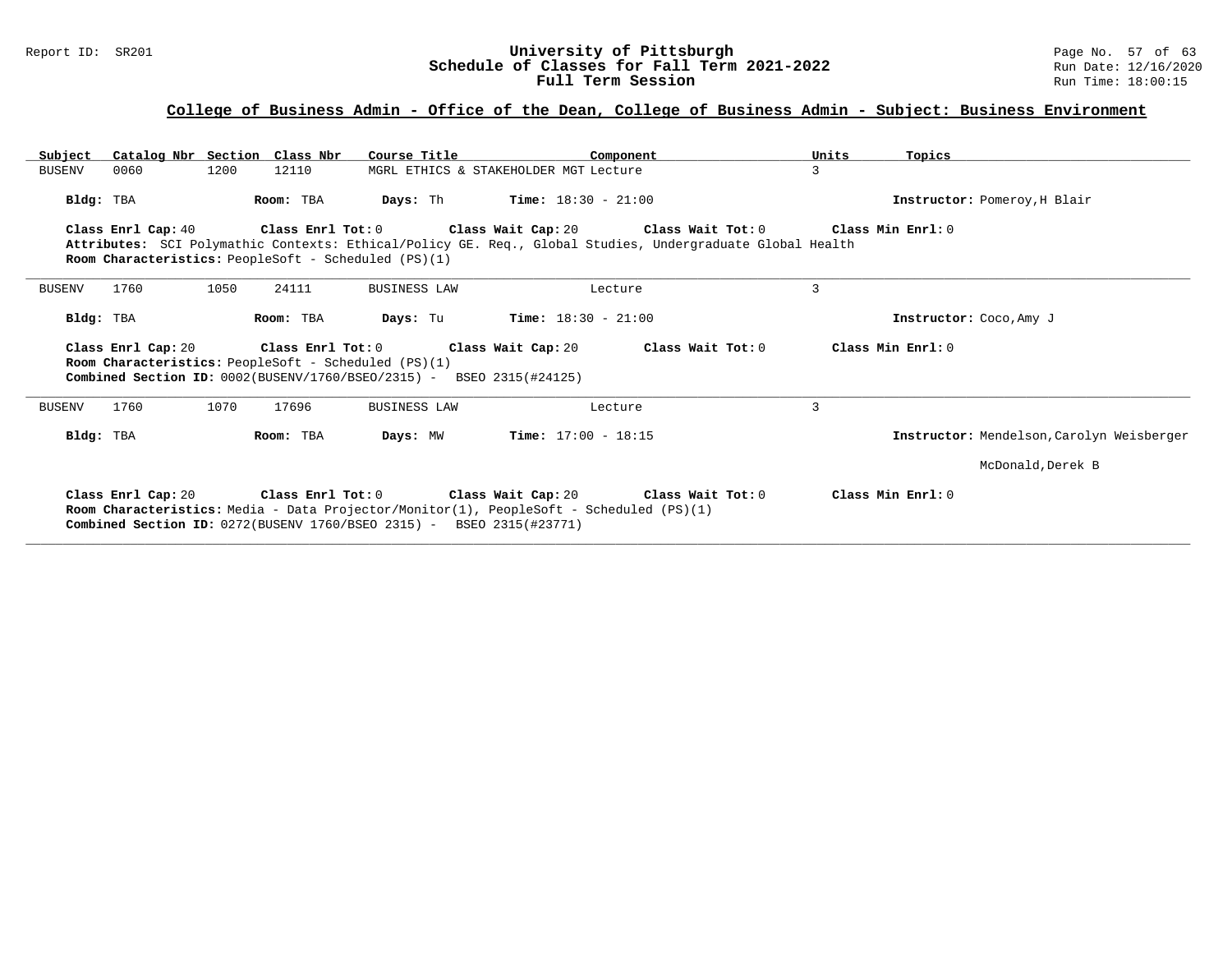#### Report ID: SR201 **University of Pittsburgh** Page No. 58 of 63 **Schedule of Classes for Fall Term 2021-2022** Run Date: 12/16/2020 **Full Term Session Rundall Term Session Rundall Term Session**

| Catalog Nbr Section Class Nbr<br>Subject                                                                                                                                      | Course Title                                                                                         | Component            | Units<br>Topics   |                                         |
|-------------------------------------------------------------------------------------------------------------------------------------------------------------------------------|------------------------------------------------------------------------------------------------------|----------------------|-------------------|-----------------------------------------|
| 1070<br><b>BUSERV</b><br>1910<br>12103                                                                                                                                        | INTRODUCTION TO BUSINESS                                                                             | Lecture              | 3                 |                                         |
| Room: TBA<br>Bldg: TBA                                                                                                                                                        | <b>Time:</b> $18:30 - 21:00$<br>Days: Th                                                             |                      |                   | Instructor: Balasubramanian, Midhubalan |
| Class Enrl Tot: $0$ Class Wait Cap: $20$ Class Wait Tot: $0$<br>Class Enrl Cap: 45<br>Room Characteristics: Media - Data Projector/Monitor(1), PeopleSoft - Scheduled (PS)(1) | Class Min Enrl: 0                                                                                    |                      |                   |                                         |
| Reserve Capacity:                                                                                                                                                             | 01-MAR-2021 College of General Studies                                                               | Reserve Enrl Cap: 5  | Reserve Enrl Tot: | 0                                       |
|                                                                                                                                                                               | 01-AUG-2021 College of General Studies                                                               | $\Omega$             |                   | $\Omega$                                |
| 1915<br>1050<br>12105<br><b>BUSERV</b>                                                                                                                                        | INTRODUCTION TO MANAGEMENT                                                                           | Lecture              | $\mathcal{L}$     |                                         |
| Bldg: TBA<br>Room: TBA                                                                                                                                                        | <b>Days:</b> Tu <b>Time:</b> $18:30 - 21:00$                                                         |                      |                   | Instructor: Balasubramanian. Midhubalan |
| Class Enrl Cap: 40<br>Room Characteristics: Media - Data Projector/Monitor(1), PeopleSoft - Scheduled (PS)(1)                                                                 | Class Enrl Tot: $0$ Class Wait Cap: $20$ Class Wait Tot: $0$                                         |                      | Class Min Enrl: 0 |                                         |
| Reserve Capacity:                                                                                                                                                             | 01-MAR-2021 College of General Studies                                                               | Reserve Enrl Cap: 15 | Reserve Enrl Tot: | 0                                       |
|                                                                                                                                                                               | 01-AUG-2021 College of General Studies                                                               | $\Omega$             |                   |                                         |
| 1920<br>1080<br>12104<br><b>BUSERV</b>                                                                                                                                        | FINANCIAL ACCOUNTING                                                                                 | Lecture              | 3                 |                                         |
| Bldg: TBA<br>Room: TBA                                                                                                                                                        | <b>Days:</b> W <b>Time:</b> $18:30 - 21:00$                                                          |                      |                   | Instructor: Bartholomew, Heidi K        |
| Class Enrl Tot: 0<br>Class Enrl Cap: 45                                                                                                                                       | Class Wait Cap: 20 $\,$ Class Wait Tot: 0                                                            |                      | Class Min Enrl: 0 |                                         |
| Room Characteristics: Media - Data Projector/Monitor(1), PeopleSoft - Scheduled (PS)(1)                                                                                       |                                                                                                      |                      |                   |                                         |
| Reserve Capacity:                                                                                                                                                             | 01-MAR-2021 College of General Studies Reserve Enrl Cap: 5<br>01-AUG-2021 College of General Studies | $\mathbf{0}$         | Reserve Enrl Tot: | 0<br>$\Omega$                           |
|                                                                                                                                                                               |                                                                                                      |                      |                   |                                         |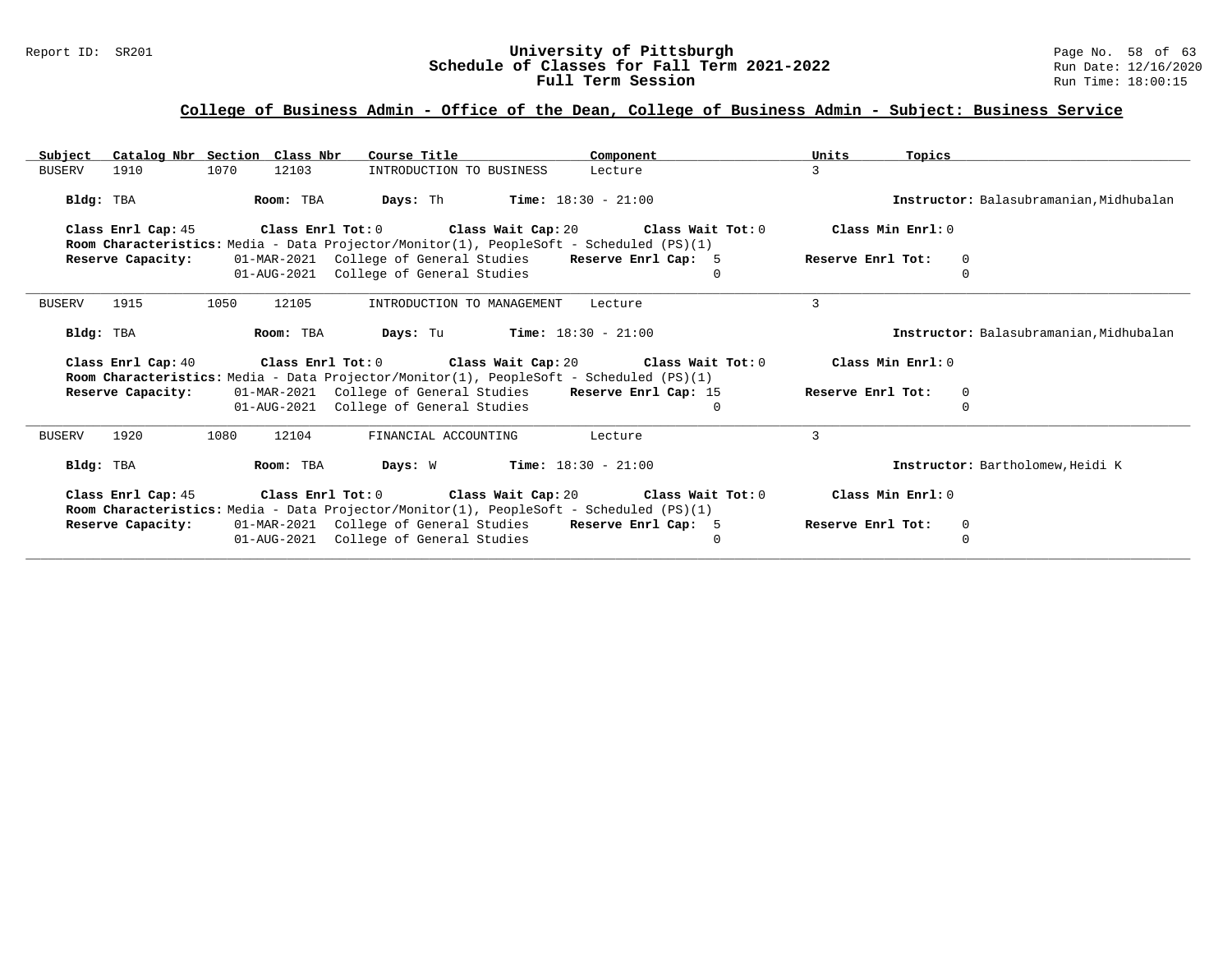#### Report ID: SR201 **1998 Mage 10: SR201 University of Pittsburgh** Page No. 59 of 63<br>**Schedule of Classes for Fall Term 2021-2022** 2011 Page 12/16/2020 **Schedule of Classes for Fall Term 2021-2022** Run Date: 12/16/2020 **Full Term Session Rundall Term Session Rundall Term Session**

| Subject Catalog Nbr Section Class Nbr                                                                                                                                                     | Course Title<br>Component                                                                                                                               | Units<br>Topics                   |  |  |  |  |  |  |  |
|-------------------------------------------------------------------------------------------------------------------------------------------------------------------------------------------|---------------------------------------------------------------------------------------------------------------------------------------------------------|-----------------------------------|--|--|--|--|--|--|--|
| 1140<br>12127<br><b>BUSFIN</b><br>1030                                                                                                                                                    | INTRODUCTION TO FINANCE<br>Lecture                                                                                                                      | 3                                 |  |  |  |  |  |  |  |
| Bldg: TBA<br>Room: TBA                                                                                                                                                                    | Days: W<br><b>Time:</b> $18:30 - 21:00$                                                                                                                 | Instructor: Zutter, Chad Jonathan |  |  |  |  |  |  |  |
|                                                                                                                                                                                           |                                                                                                                                                         | Williams, Joshua L                |  |  |  |  |  |  |  |
| Class Enrl Cap: 55 Class Enrl Tot: 0 Class Wait Cap: 20 Class Wait Tot: 0<br>Class Min Enrl: 0<br>Room Characteristics: Media - Data Projector/Monitor(1), PeopleSoft - Scheduled (PS)(1) |                                                                                                                                                         |                                   |  |  |  |  |  |  |  |
| 1150<br><b>BUSFIN</b><br>1030<br>12145                                                                                                                                                    | Recitation<br>INTRODUCTION TO FINANCE                                                                                                                   | 3                                 |  |  |  |  |  |  |  |
| Room: TBA<br>Bldg: TBA                                                                                                                                                                    | <b>Days:</b> W <b>Time:</b> $21:05 - 21:55$                                                                                                             | Instructor: Staff                 |  |  |  |  |  |  |  |
| Class Enrl Cap: 55                                                                                                                                                                        | Class Enrl Tot: $0$ Class Wait Cap: $20$ Class Wait Tot: $0$<br>Room Characteristics: Media - Data Projector/Monitor(1), PeopleSoft - Scheduled (PS)(1) | Class Min Enrl: 0                 |  |  |  |  |  |  |  |
| 1050<br>12146<br>BUSFIN<br>1311                                                                                                                                                           | CORPORATE FINANCE<br>Lecture                                                                                                                            | $\mathcal{L}$                     |  |  |  |  |  |  |  |
| Bldg: TBA<br>Room: TBA                                                                                                                                                                    | <b>Days:</b> Tu <b>Time:</b> $18:30 - 21:00$                                                                                                            | Instructor: Elshahat, Ahmed       |  |  |  |  |  |  |  |
|                                                                                                                                                                                           | Class Enrl Cap: 26 Class Enrl Tot: 0 Class Wait Cap: 20 Class Wait Tot: 0                                                                               | Class Min Enrl: 0                 |  |  |  |  |  |  |  |
|                                                                                                                                                                                           | Room Characteristics: Media - Data Projector/Monitor(1), PeopleSoft - Scheduled (PS)(1)                                                                 |                                   |  |  |  |  |  |  |  |
| 1060<br>25056<br>1316<br>BUSFIN                                                                                                                                                           | ADVANCED CORPORATE FINANCE<br>Lecture                                                                                                                   | 3                                 |  |  |  |  |  |  |  |
| Room: TBA<br>Bldg: TBA                                                                                                                                                                    | <b>Days:</b> M <b>Time:</b> $18:30 - 21:00$                                                                                                             | Instructor: Sukits, Jay William   |  |  |  |  |  |  |  |
| Class Enrl Cap: 35<br>Room Characteristics: PeopleSoft - Scheduled (PS)(1)                                                                                                                | Class Enrl Tot: 0 Class Wait Cap: 20<br>Class Wait Tot: 0                                                                                               | Class Min Enrl: 0                 |  |  |  |  |  |  |  |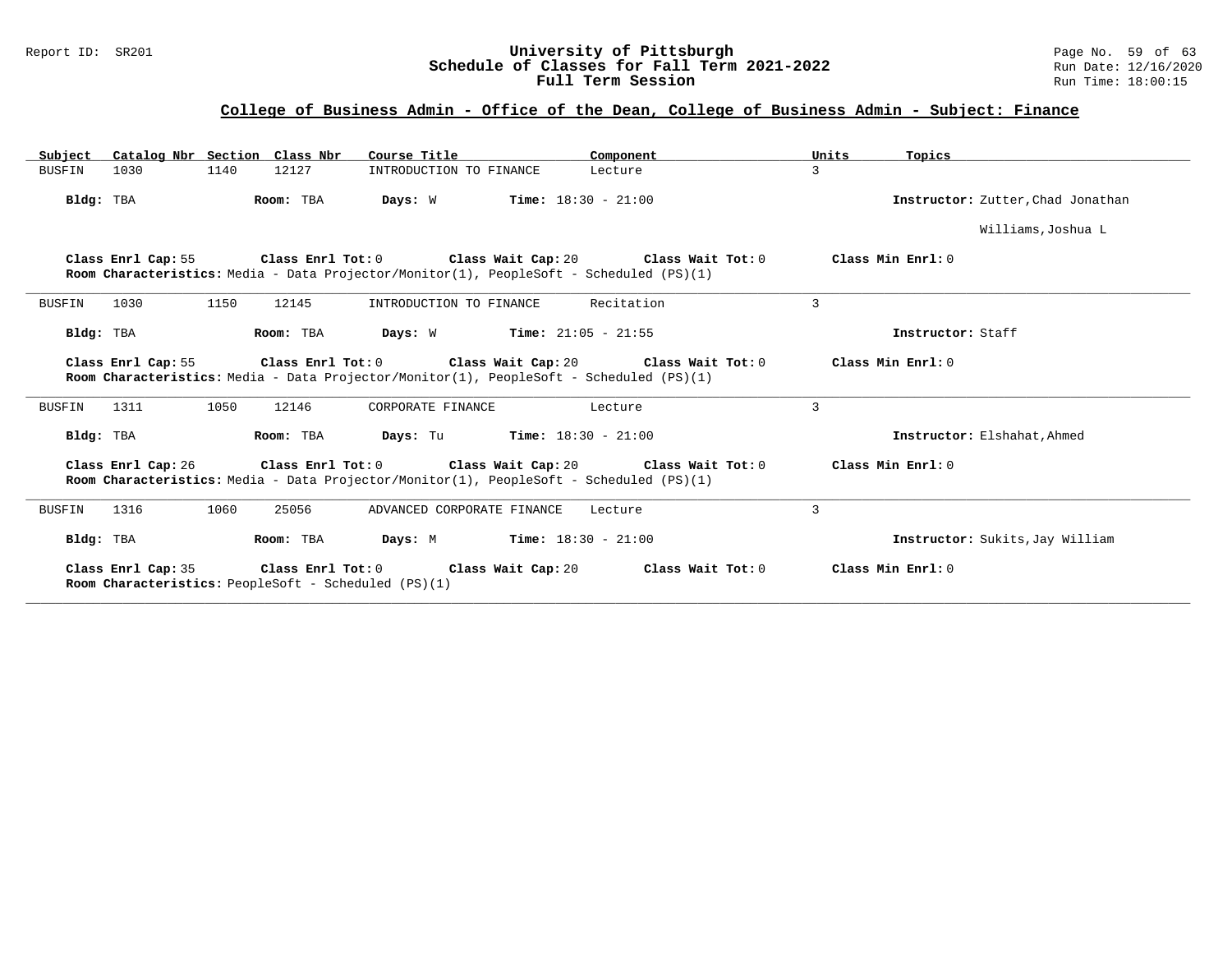#### Report ID: SR201 **1988 Construment Superversity of Pittsburgh** Page No. 60 of 63<br>**Schedule of Classes for Fall Term 2021-2022** 2011 Page No. 60 of 63 **Schedule of Classes for Fall Term 2021-2022** Run Date: 12/16/2020 **Full Term Session Rundall Term Session Rundall Term Session**

| Catalog Nbr Section Class Nbr<br>Subject                                   | Course Title                                                                                                                                                                                                           | Component                | Units<br>Topics                     |
|----------------------------------------------------------------------------|------------------------------------------------------------------------------------------------------------------------------------------------------------------------------------------------------------------------|--------------------------|-------------------------------------|
| <b>BUSMKT</b><br>1040<br>1080                                              | 12121<br>INTRODUCTION TO MARKETING                                                                                                                                                                                     | $\mathcal{L}$<br>Lecture |                                     |
| Bldg: TBA                                                                  | Room: TBA<br>Days: Tu<br><b>Time:</b> $18:30 - 21:00$                                                                                                                                                                  |                          | Instructor: Hoak, Virginia M        |
| Class Enrl Cap: 50                                                         | Class Enrl Tot: 0<br>Class Wait Cap: 20                                                                                                                                                                                | Class Wait Tot: 0        | Class Min Enrl: 0                   |
| Room Characteristics: PeopleSoft - Scheduled (PS)(1)                       |                                                                                                                                                                                                                        |                          |                                     |
| 1055<br>1411<br>BUSMKT                                                     | 12177<br>MARKETING RESEARCH                                                                                                                                                                                            | 3<br>Lecture             |                                     |
| Bldg: TBA                                                                  | Room: TBA<br>Days: Th<br><b>Time:</b> $18:30 - 21:00$                                                                                                                                                                  |                          | Instructor: Fournaridis, Andrew A   |
| Class Enrl Cap: 40                                                         | Class Enrl Tot: 0<br>Class Wait Cap: 20                                                                                                                                                                                | Class Wait Tot: 0        | Class Min Enrl: 0                   |
|                                                                            | Room Characteristics: Media - Data Projector/Monitor(1), PeopleSoft - Scheduled (PS)(1)                                                                                                                                |                          |                                     |
| 1025<br>1422<br>BUSMKT                                                     | 26680<br>PRINCIPLES OF SELLING                                                                                                                                                                                         | 3<br>Lecture             |                                     |
| Bldg: TBA                                                                  | Room: TBA<br>Days: Th<br><b>Time:</b> $18:30 - 21:00$                                                                                                                                                                  |                          | Instructor: Bernstine, Aaron Joseph |
| Class Enrl Cap: 38                                                         | Class Enrl Tot: 0<br>Class Wait Cap: 20                                                                                                                                                                                | Class Wait $Tot: 0$      | Class Min Enrl: 0                   |
| Room Characteristics: PeopleSoft - Scheduled (PS)(1)                       |                                                                                                                                                                                                                        |                          |                                     |
| 1140<br><b>BUSMKT</b><br>1427                                              | 17955<br>PUBLIC RELATIONS MANAGEMENT Lecture                                                                                                                                                                           | 3                        |                                     |
| Bldg: TBA                                                                  | Room: TBA<br>Days: Th<br><b>Time:</b> $18:30 - 21:00$                                                                                                                                                                  |                          | Instructor: Krakoff, Jeffrey A      |
| Class Enrl Cap: 32<br>Room Characteristics: PeopleSoft - Scheduled (PS)(1) | Class Enrl Tot: 0<br>Class Wait Cap: 20                                                                                                                                                                                | Class Wait Tot: 0        | Class Min Enrl: 0                   |
| 1451<br>1070<br>BUSMKT                                                     | 12171<br>RETAIL MANAGEMENT                                                                                                                                                                                             | 3<br>Lecture             |                                     |
| Bldg: TBA                                                                  | Room: TBA<br>Days: Tu<br><b>Time:</b> $18:30 - 21:00$                                                                                                                                                                  |                          | Instructor: Johnson, Ellen M        |
| Class Enrl Cap: 40                                                         | Class Enrl Tot: 0<br>Class Wait Cap: 20<br>Room Characteristics: Media - Data Projector/Monitor(1), PeopleSoft - Scheduled (PS)(1)                                                                                     | Class Wait Tot: 0        | Class Min Enrl: 0                   |
| 1010<br><b>BUSMKT</b><br>1461                                              | 12134<br>INTERNATIONAL MARKETING                                                                                                                                                                                       | 3<br>Lecture             |                                     |
| Bldg: TBA                                                                  | <b>Time:</b> $18:30 - 21:00$<br>Room: TBA<br>Days: W                                                                                                                                                                   |                          | Instructor: Whang, Yun-Oh           |
| Class Enrl Cap: 40                                                         | Class Enrl Tot: 0<br>Class Wait Cap: 20<br>Attributes: European and Eurasian Studies, Global Studies, West European Studies<br>Room Characteristics: Media - Data Projector/Monitor(1), PeopleSoft - Scheduled (PS)(1) | Class Wait Tot: 0        | Class Min Enrl: 0                   |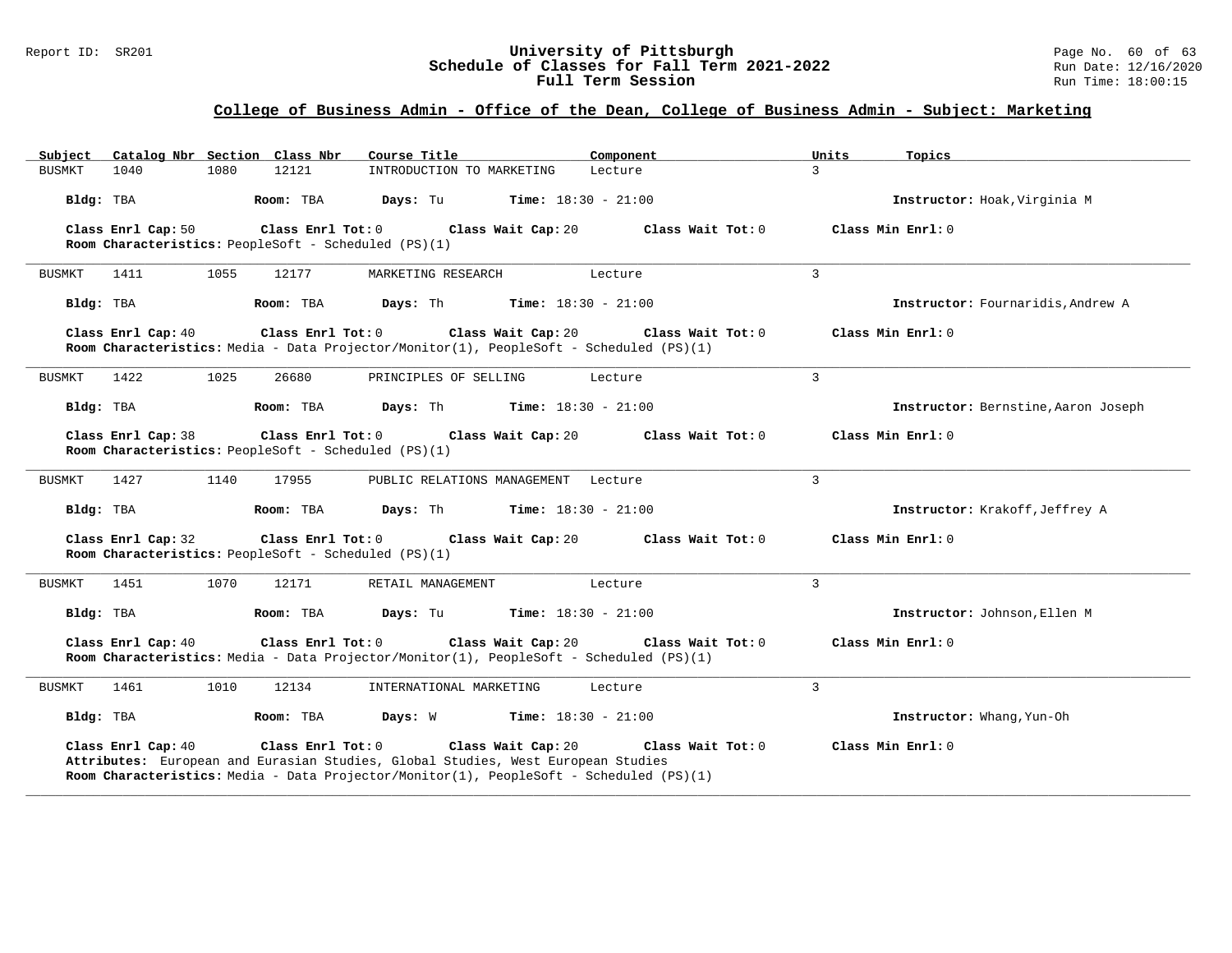#### Report ID: SR201 **1988 Mage 10: SR201 University of Pittsburgh** Page No. 61 of 63<br>**Schedule of Classes for Fall Term 2021-2022** 2011 Page No. 61 of 63<br>Run Date: 12/16/2020 **Schedule of Classes for Fall Term 2021-2022** Run Date: 12/16/2020 **Full Term Session Rundall Term Session Rundall Term Session**

# **College of Business Admin - Office of the Dean, College of Business Admin - Subject: Organizational Behavior**

| Subject   | Catalog Nbr Section Class Nbr |      |                                                                                      | Course Title |                                      | Component                                                                               |                   | Units          | Topics                        |
|-----------|-------------------------------|------|--------------------------------------------------------------------------------------|--------------|--------------------------------------|-----------------------------------------------------------------------------------------|-------------------|----------------|-------------------------------|
| BUSORG    | 1020                          | 1020 | 12116                                                                                |              | ORGANIZATIONAL BEHAVIOR              | Lecture                                                                                 |                   | 3              |                               |
| Bldg: TBA |                               |      | Room: TBA                                                                            | Days: W      |                                      | <b>Time:</b> $18:30 - 21:00$                                                            |                   |                | Instructor: Johnson, Ronald M |
|           | Class Enrl Cap: 38            |      | Class Enrl Tot: 0                                                                    |              | Class Wait Cap: 20                   |                                                                                         | Class Wait Tot: 0 |                | Class Min $Enr1: 0$           |
|           |                               |      |                                                                                      |              |                                      | Room Characteristics: Media - Data Projector/Monitor(1), PeopleSoft - Scheduled (PS)(1) |                   |                |                               |
| BUSORG    | 1101                          | 1010 | 12172                                                                                |              | FUNDAMNTLS OF BUS COMMUNICTN Lecture |                                                                                         |                   | $\overline{ }$ |                               |
| Bldg: TBA |                               |      | Room: TBA                                                                            | Days: W      |                                      | <b>Time:</b> $18:30 - 21:00$                                                            |                   |                | Instructor: Butter, Robert E  |
|           |                               |      |                                                                                      |              |                                      |                                                                                         |                   |                | Kerr, Carolyn E               |
|           | Class Enrl Cap: 24            |      | Class $Enr1$ Tot: $0$<br><b>Room Characteristics:</b> PeopleSoft - Scheduled (PS)(1) |              | Class Wait Cap: 20                   |                                                                                         | Class Wait Tot: 0 |                | Class Min Enrl: 0             |

**\_\_\_\_\_\_\_\_\_\_\_\_\_\_\_\_\_\_\_\_\_\_\_\_\_\_\_\_\_\_\_\_\_\_\_\_\_\_\_\_\_\_\_\_\_\_\_\_\_\_\_\_\_\_\_\_\_\_\_\_\_\_\_\_\_\_\_\_\_\_\_\_\_\_\_\_\_\_\_\_\_\_\_\_\_\_\_\_\_\_\_\_\_\_\_\_\_\_\_\_\_\_\_\_\_\_\_\_\_\_\_\_\_\_\_\_\_\_\_\_\_\_\_\_\_\_\_\_\_\_\_\_\_\_\_\_\_\_\_\_\_\_\_\_\_\_\_\_\_\_\_\_\_\_\_\_**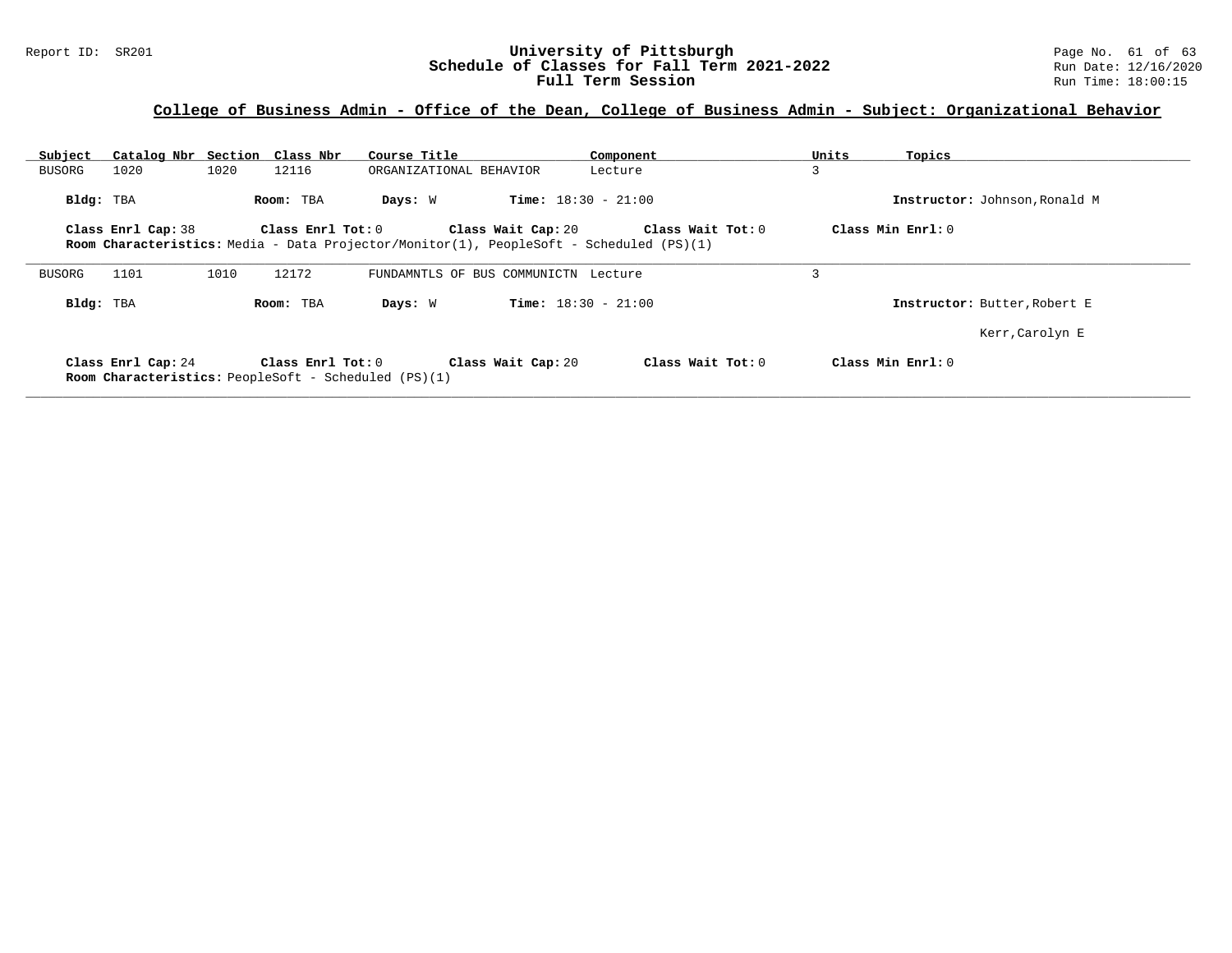#### Report ID: SR201 **University of Pittsburgh** Page No. 62 of 63 **Schedule of Classes for Fall Term 2021-2022** Run Date: 12/16/2020 **Full Term Session Rundall Term Session Rundall Term Session**

| Catalog Nbr Section Class Nbr<br>Subject                                                                                                                                                                                    | Course Title                                                                                                                | Component                                       | Units<br>Topics               |  |  |  |  |  |
|-----------------------------------------------------------------------------------------------------------------------------------------------------------------------------------------------------------------------------|-----------------------------------------------------------------------------------------------------------------------------|-------------------------------------------------|-------------------------------|--|--|--|--|--|
| <b>BUSQOM</b><br>1400<br>0050                                                                                                                                                                                               | 12117<br><b>OUANTITATIVE METHODS</b>                                                                                        | Lecture                                         | 3                             |  |  |  |  |  |
| Bldg: TBA                                                                                                                                                                                                                   | Room: TBA                                                                                                                   | <b>Days:</b> M <b>Time:</b> $18:30 - 21:00$     | Instructor: Martis, John F    |  |  |  |  |  |
| Class Enrl Cap: 55                                                                                                                                                                                                          | Class Enrl Tot: $0$ Class Wait Cap: $20$ Class Wait Tot: $0$<br><b>Room Characteristics:</b> PeopleSoft - Scheduled (PS)(1) | Class Min Enrl: 0                               |                               |  |  |  |  |  |
| 0050<br>1410<br><b>BUSQOM</b>                                                                                                                                                                                               | 16814<br>OUANTITATIVE METHODS                                                                                               | Recitation                                      | 3                             |  |  |  |  |  |
| Bldg: TBA                                                                                                                                                                                                                   | <b>Days:</b> M <b>Time:</b> $21:05 - 21:55$<br>Room: TBA                                                                    |                                                 | Instructor: Staff             |  |  |  |  |  |
| Class Enrl Tot: $0$ Class Wait Cap: $20$ Class Wait Tot: $0$<br>Class Enrl Cap: 55<br>Room Characteristics: PeopleSoft - Scheduled (PS)(1)                                                                                  | Class Min Enrl: 0                                                                                                           |                                                 |                               |  |  |  |  |  |
| 1070<br>1035<br><b>BUSOOM</b>                                                                                                                                                                                               | 12124<br>OPERATIONS MANAGEMENT                                                                                              | Lecture                                         | 3                             |  |  |  |  |  |
| Bldg: TBA                                                                                                                                                                                                                   | Room: TBA<br><b>Days:</b> W <b>Time:</b> $18:30 - 21:00$                                                                    |                                                 | Instructor: McMorrow, Paul A  |  |  |  |  |  |
| Class Enrl Cap: 58 $\qquad$ Class Enrl Tot: 0 $\qquad$ Class Wait Cap: 20 $\qquad$ Class Wait Tot: 0<br>Class Min Enrl: 0<br><b>Room Characteristics:</b> Media - Data Projector/Monitor(1), PeopleSoft - Scheduled (PS)(1) |                                                                                                                             |                                                 |                               |  |  |  |  |  |
| <b>BUSOOM</b><br>1085<br>1010                                                                                                                                                                                               | 25578                                                                                                                       | APPLIED BUS ANALYTICS PROJECT Independent Study | 3                             |  |  |  |  |  |
| Bldg: Sennott Square                                                                                                                                                                                                        | <b>Room:</b> 02501                                                                                                          | <b>Days:</b> M <b>Time:</b> $18:30 - 21:00$     | Instructor: Hannah, Andrew W. |  |  |  |  |  |
| Class Enrl Cap: 35                                                                                                                                                                                                          | Class Enrl Tot: 0                                                                                                           | Class Wait Cap: 20 $\,$ Class Wait Tot: 0 $\,$  | Class Min Enrl: 0             |  |  |  |  |  |